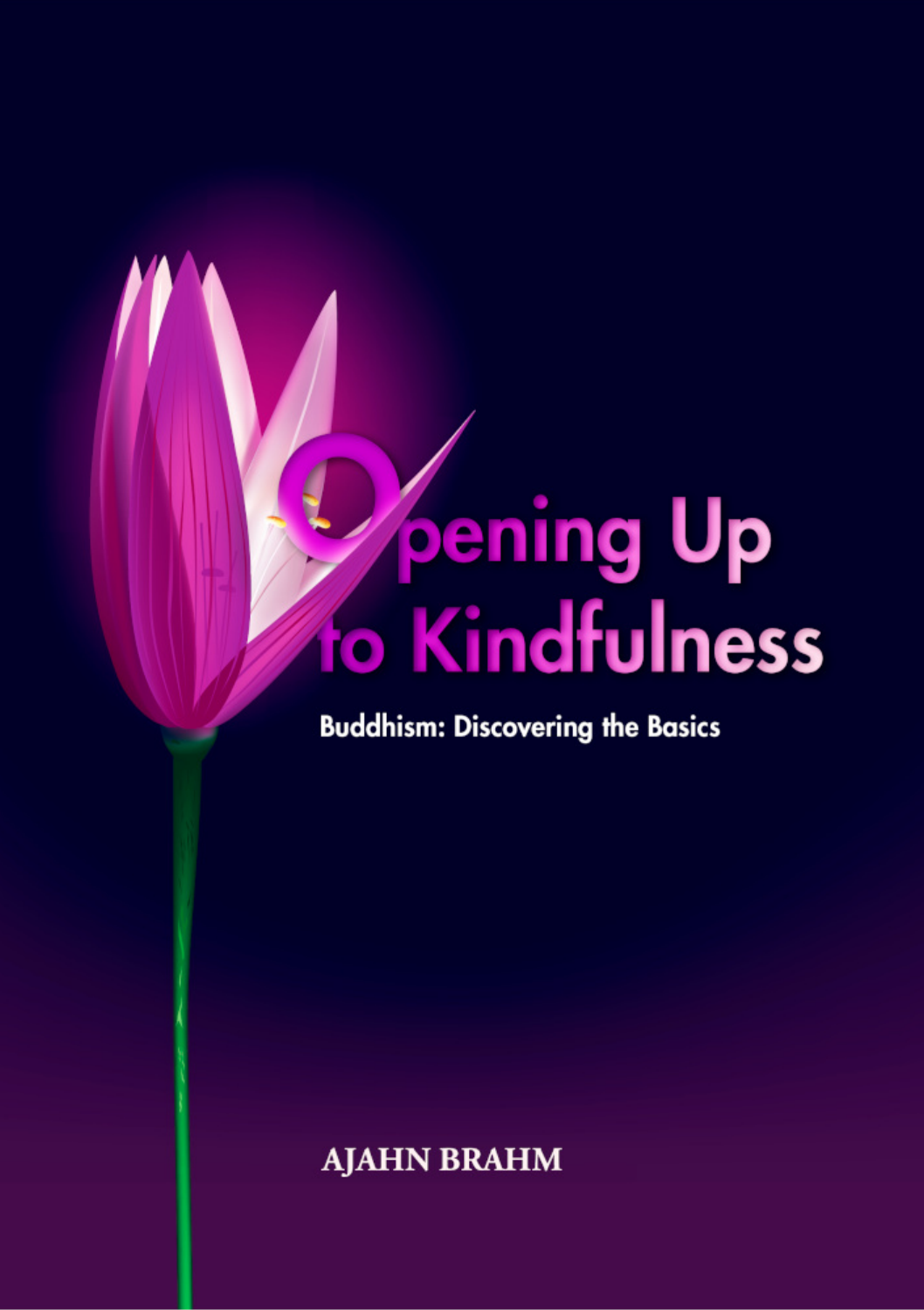buddhism: discovering the basics

## opening up to *kindfulness*



*Ajahn Brahm*



WISDOM & WONDERS BOOKS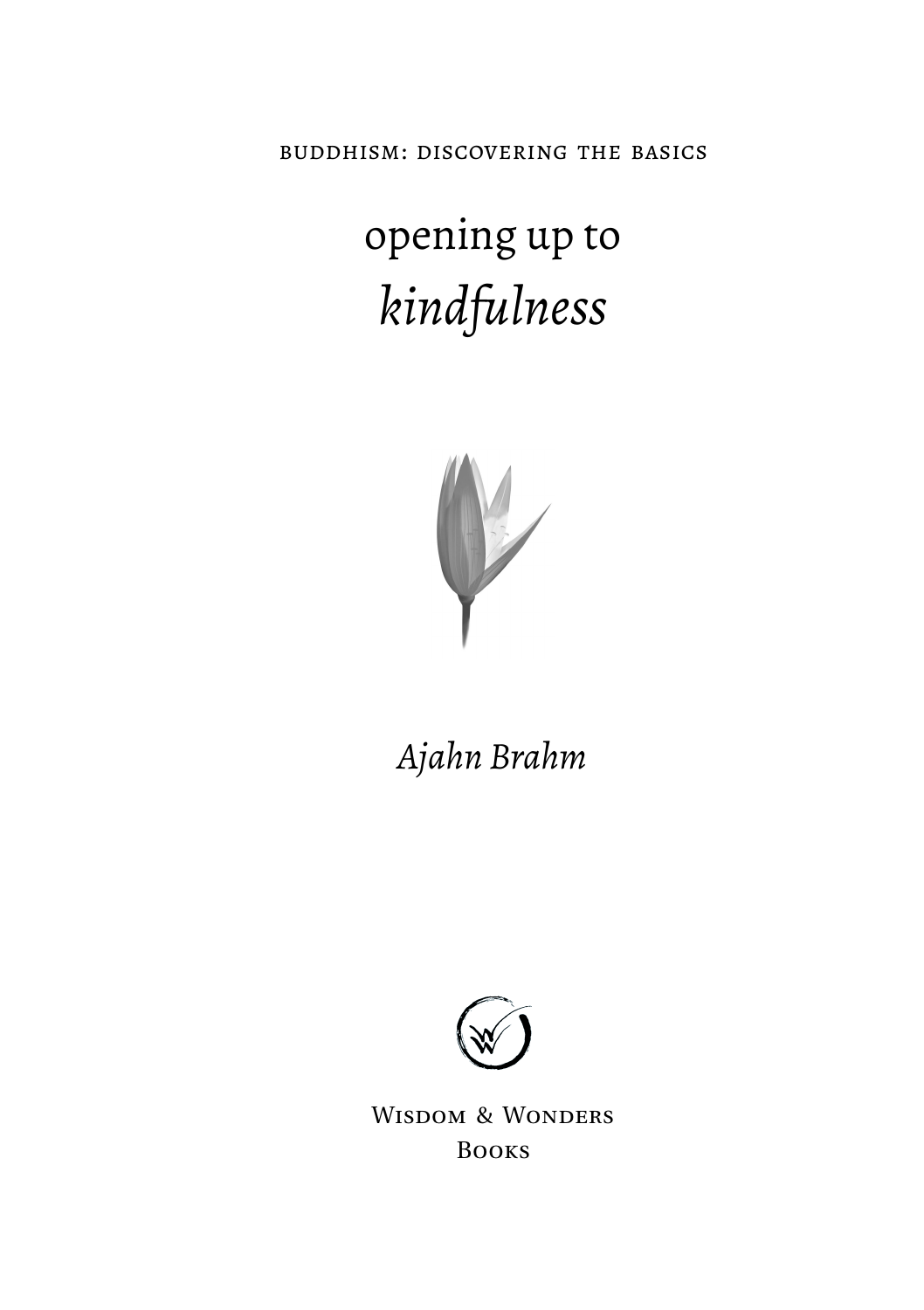Copyright © Ajahn Brahmavamso 2021

Creative Commons Attribution-NonCommercial-NoDerivatives 4.0 International (CC BY-NC-ND 4.0)

You are free to:

**Share**— copy and redistribute the material in any medium or format Under the following terms:

**Attribution**— You must give appropriate credit, provide a link to the license, and indicate if changes were made. You may do so in any reasonable manner, but not in any way that suggests the licensor endorses you or your use.

**NonCommercial**— You may not use the material for commercial purposes. **NoDerivatives**— If you remix, transform, or build upon the material, you may not distribute the modified material.

**No additional restrictions**— You may not apply legal terms or technological measures that legally restrict others from doing anything the license permits.

For enquiry about the book or suggestions for improvement, please contact [wiswo.org/contact/](https://wiswo.org/contact/)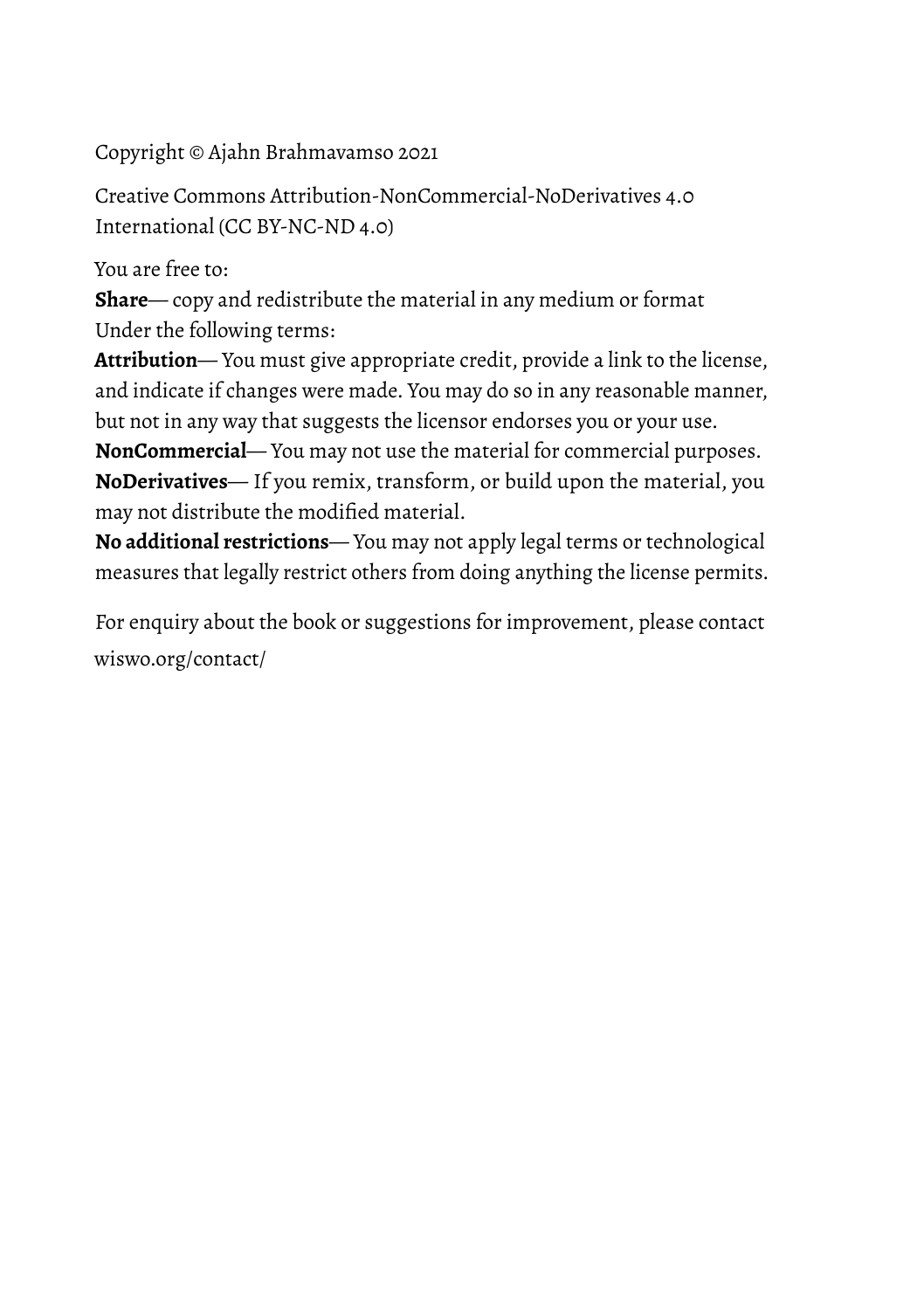### *Contents*

| Foreword                |                            | V   |
|-------------------------|----------------------------|-----|
| Introduction            |                            | vii |
| 1                       | Kindfulness                | 1   |
| 2                       | Metta to the Past          | 10  |
| 3                       | Metta to the Future        | 27  |
| $\overline{\mathbf{4}}$ | Metta to the Present       | 42  |
| 5                       | Views and Intentions       | 54  |
| 6                       | Anicca-Nothing Lasts       | 70  |
| 7                       | Dukkha-Suffering           | 84  |
| 8                       | Anatta-Nobody There        | 97  |
| 9                       | Karma Without Belief       | 114 |
| 10                      | Total Listening            | 127 |
| 11                      | Dealing With Addictions    | 145 |
|                         | 12 Lower Your Expectations | 158 |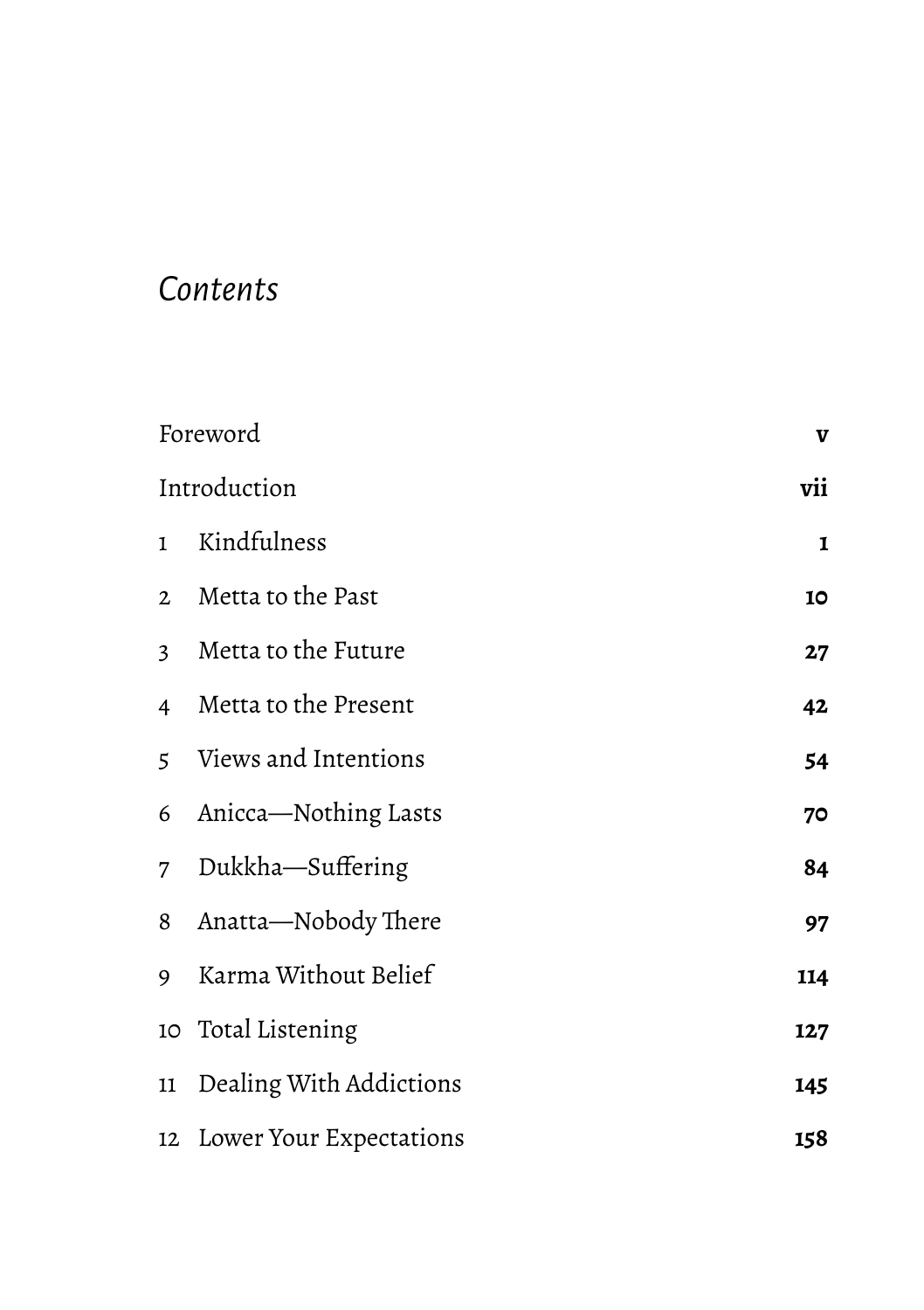## *Foreword*

<span id="page-4-0"></span>Mindfulness, shmindfulness. It's everywhere. In many countries, large parts of the population have been exposed to this fashionable trend, sometimes to the point of weariness. More to the point, while the benefits of mindfulness have been publicised with much fanfare, are we really getting it right? Or could it be that we are missing out on the full potential of this ancient Buddhist practice?

The mindfulness movement has its roots in Buddhism. Early advocates used the ancient Buddhist idea to establish their own brand of mindfulness. In effect, they extracted one aspect of the Buddhist teachings, repackaged it using modern terminology, mixed it with contemporary psychology, and sold it as a tool to enhance emotional well-being and cognitive abilities. To make it more palatable to general society, they deliberately downplayed the connection to Buddhism.

There are serious downsides to this approach. Perhaps the most important of these is the loss of the context in which mindfulness appears in Buddhism. In Buddhism, mindfulness is just one factor among many that lead to enhanced well-being. In fact, mindfulness is not independent of the other aspects of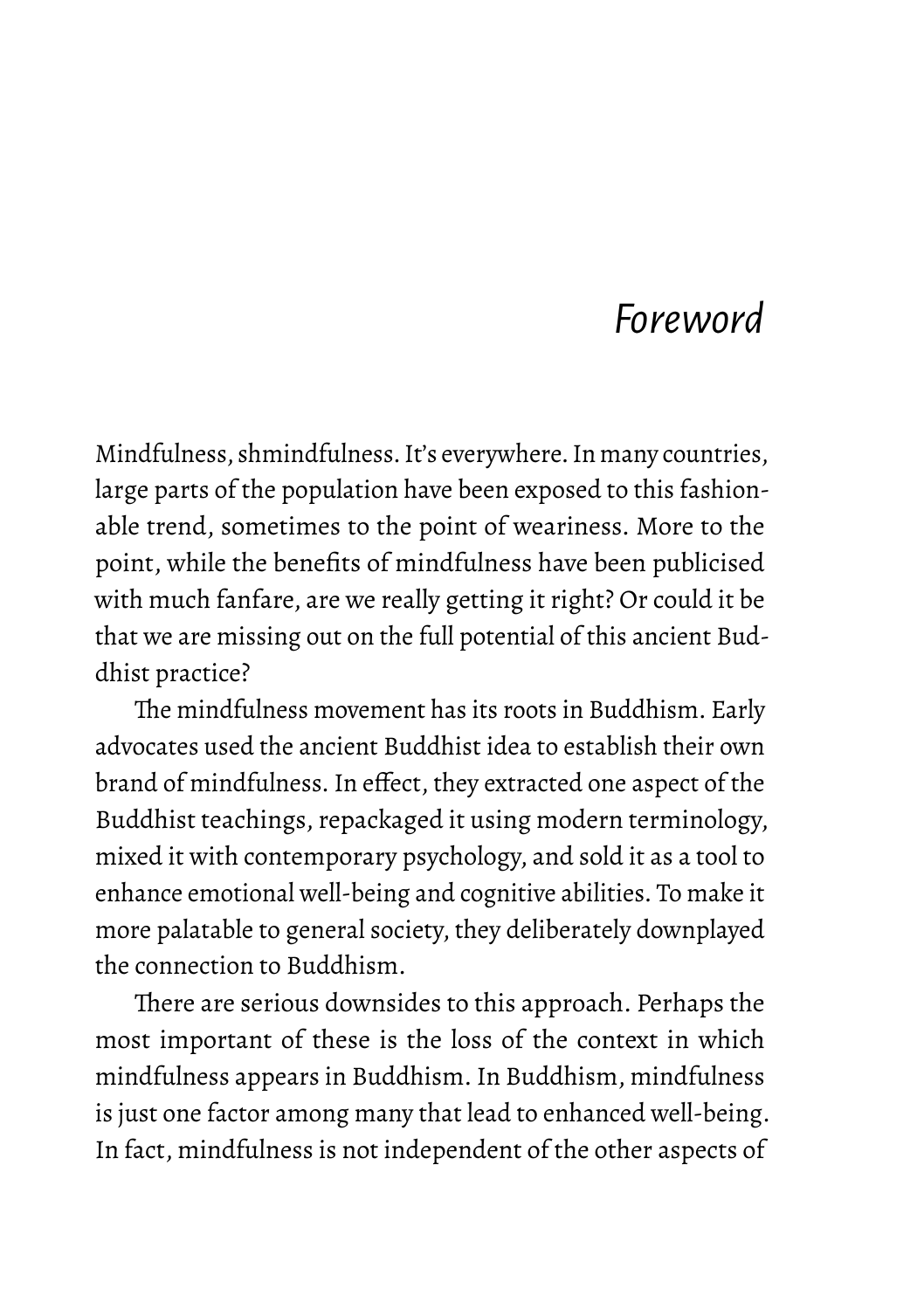mind but is founded on other more basic qualities. It is these qualities that give mindfulness its stability and power. Without them, mindfulness has a very limited effect.

Enter Ajahn Brahm. Sometimes it takes someone special to point out the obvious. Drawing on the Buddhist *suttas*—the word of the Buddha—he has pointed out that true mindfulness is always based on morality. Moreover, Buddhist morality is not just a negative morality of avoiding what is bad, but a specific positive morality of doing good. Only a good-hearted person will enjoy truly strong and potentially life-changing mindfulness. And by developing the good qualities of the heart, mindfulness will continuously improve.

Yet the true genius of a powerful spiritual teacher is to come up with new ways of expressing ancient wisdom. The word *kindfulness* combines a deep appreciation of the working of the Dharma with a playful imagination, both of which are hallmarks of Ajahn Brahm's approach to Buddhism. Through profound understanding and light-hearted delivery, he imparts these lifechanging teachings in an attractive manner to the world at large. Fun and wisdom, wisdom and fun. They always go together. And they are beautifully encapsulated in that innovative word: Kindfulness.

Happy birthday, Ajahn! For reasons not entirely selfless, we wish you many more years as a creative, inspirational, and wise Dharma teacher.

With the greatest respect and appreciation,

Ajahn Brahmali 1 July 2021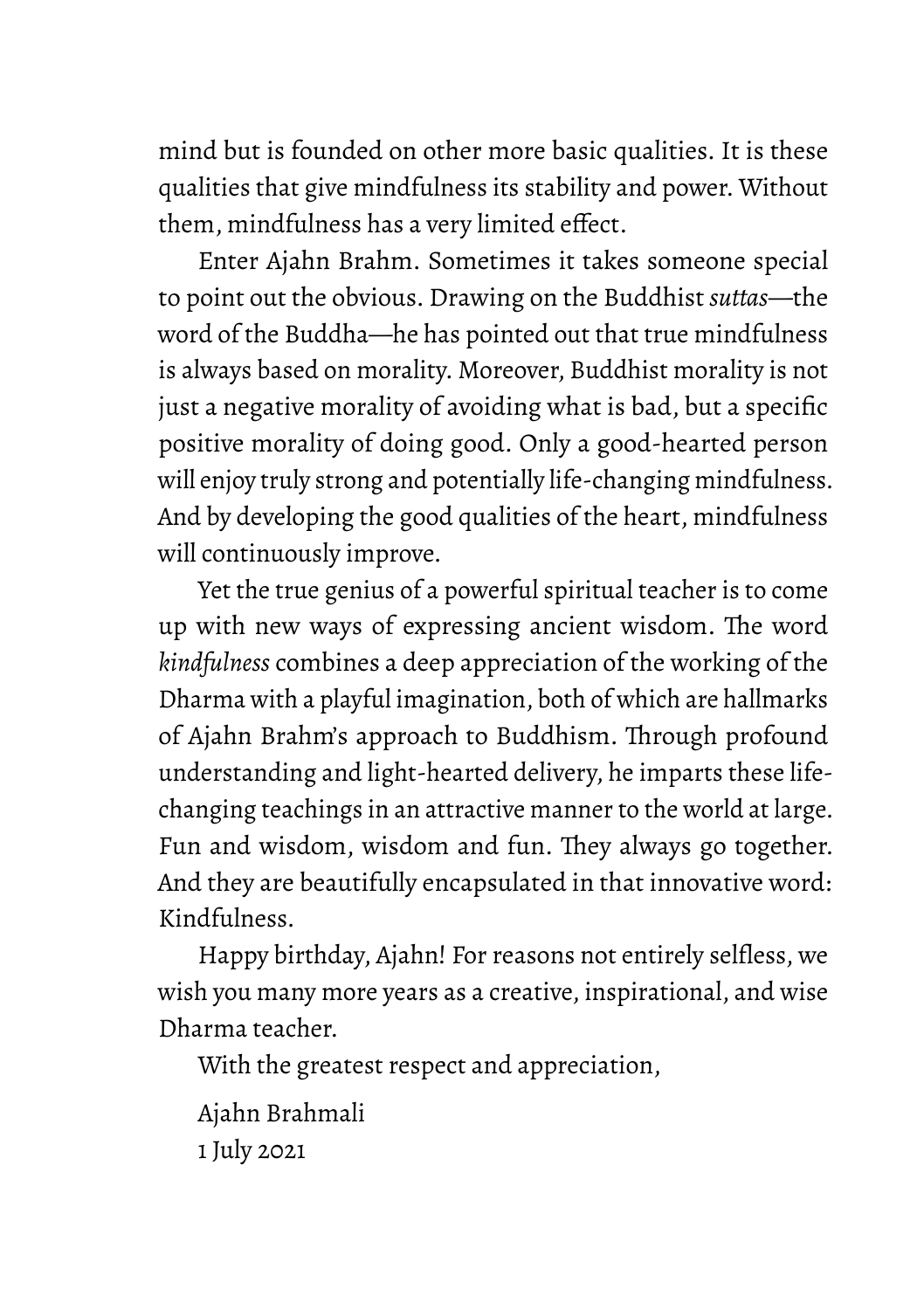## *Introduction*

<span id="page-6-0"></span>*Opening up to Kindfulness* was compiled to celebrate the arrival of a wise being who came into this world on the seventh of August 70 years ago.

Ajahn Brahm, an embodiment of kindness and compassion, is internationally known for his practical and engaging style of teaching that is easily understood in modern times, using anecdotes, humorous stories and jokes. He takes the essential ideas of the Buddha, taught in Northern India over 2,500 years ago, and redelivers them with his own personal, warm interpretation.

Ajahn Brahm is, for many, an inspiring teacher who speaks directly to the heart, showing us the true meaning of wisdom and compassion for ourselves and for others. The qualities he focuses on—love, mindfulness and kindness—are universal, going beyond any one belief or religious tradition.

It is our hope that this book will draw you, dear reader, to the clarity and compassion of the message Ajahn Brahm's teachings convey: freedom from suffering is as relevant today as it was in India during the Buddha's lifetime.

Every chapter of this book is an edited transcript of public talks given by Ajahn Brahm in Western Australia and in Malaysia.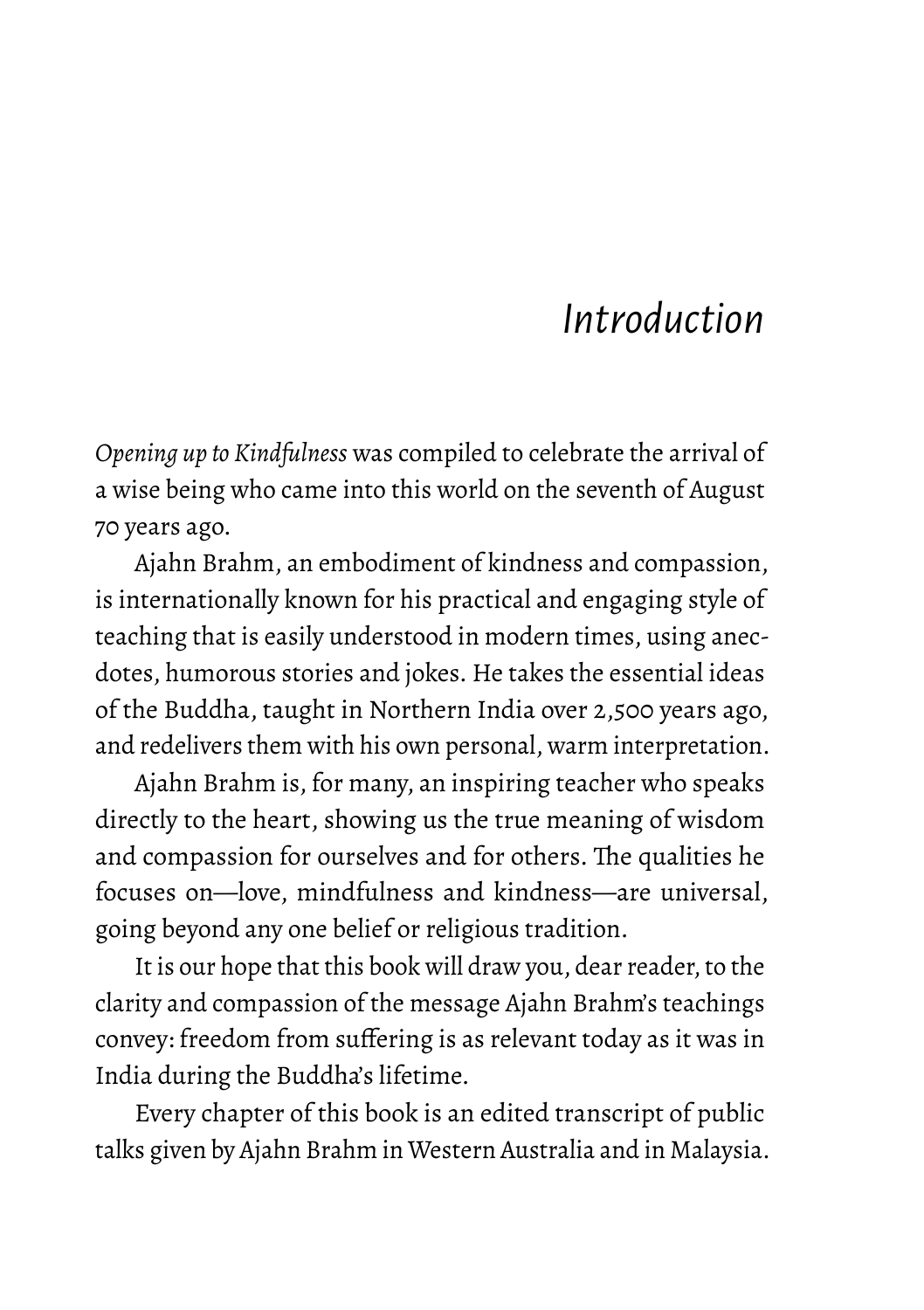The book covers the basics of Buddhism as well as practical approaches to some of life's issues.

We hope that you will enjoy the reading and see the meaning in Ajahn Brahm's message of '*kindfulness*' for a happier life.

*Wisdom and Wonders* book project team July 2021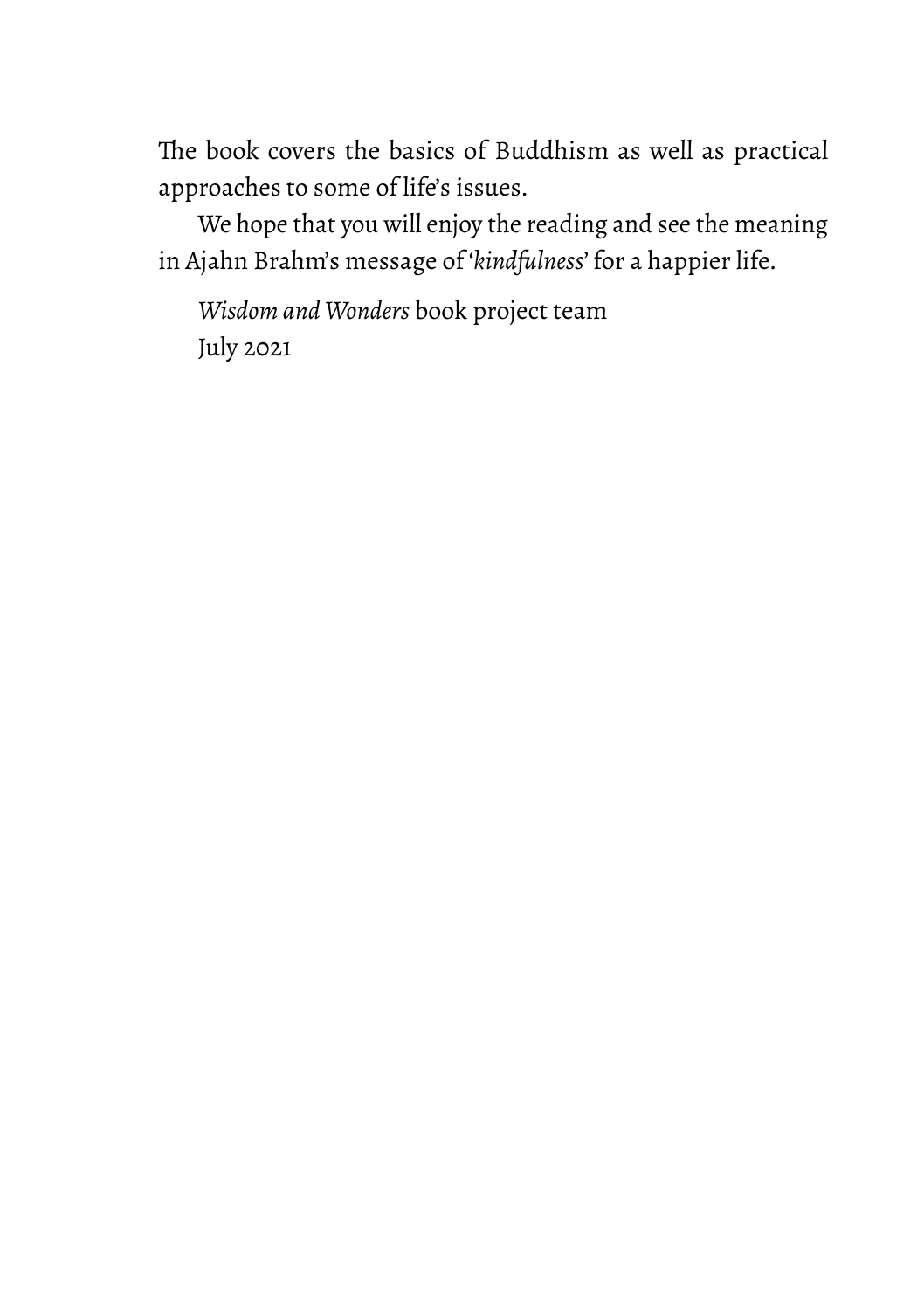## **1** *Kindfulness*

<span id="page-8-0"></span>One thing which I keep trying to do is to promote the idea, especially in the science of Buddhism, of not just about mindfulness but about compassion as well. So I've coined a new word, *Kindfulness*.

Sometimes the power of just one word is phenomenal as it actually changes people's understanding of Buddhism and meditation.

There is a buzz term called mindfulness-based stress reduction therapy. This practice is so common that its acronym MBSR is widely known. When I was in Kuala Lumpur recently, a very wealthy guy came to see me. He had had some anxiety and depression disorders. Being a wealthy guy, he went to the best place in the United States, where film stars and multimillionaires go for rehabilitation. When he came to see me, he said how stupid he had been, flying all the way to the United States, spending all that money, which was considerable, because all the therapists there were just teaching what I teach here for free every Friday night! $\left(\frac{1}{2}\right)$ 

*Kindfulness*. Have you heard that word before? I'm sure that after about two or three years Kindfulness-based stress reduc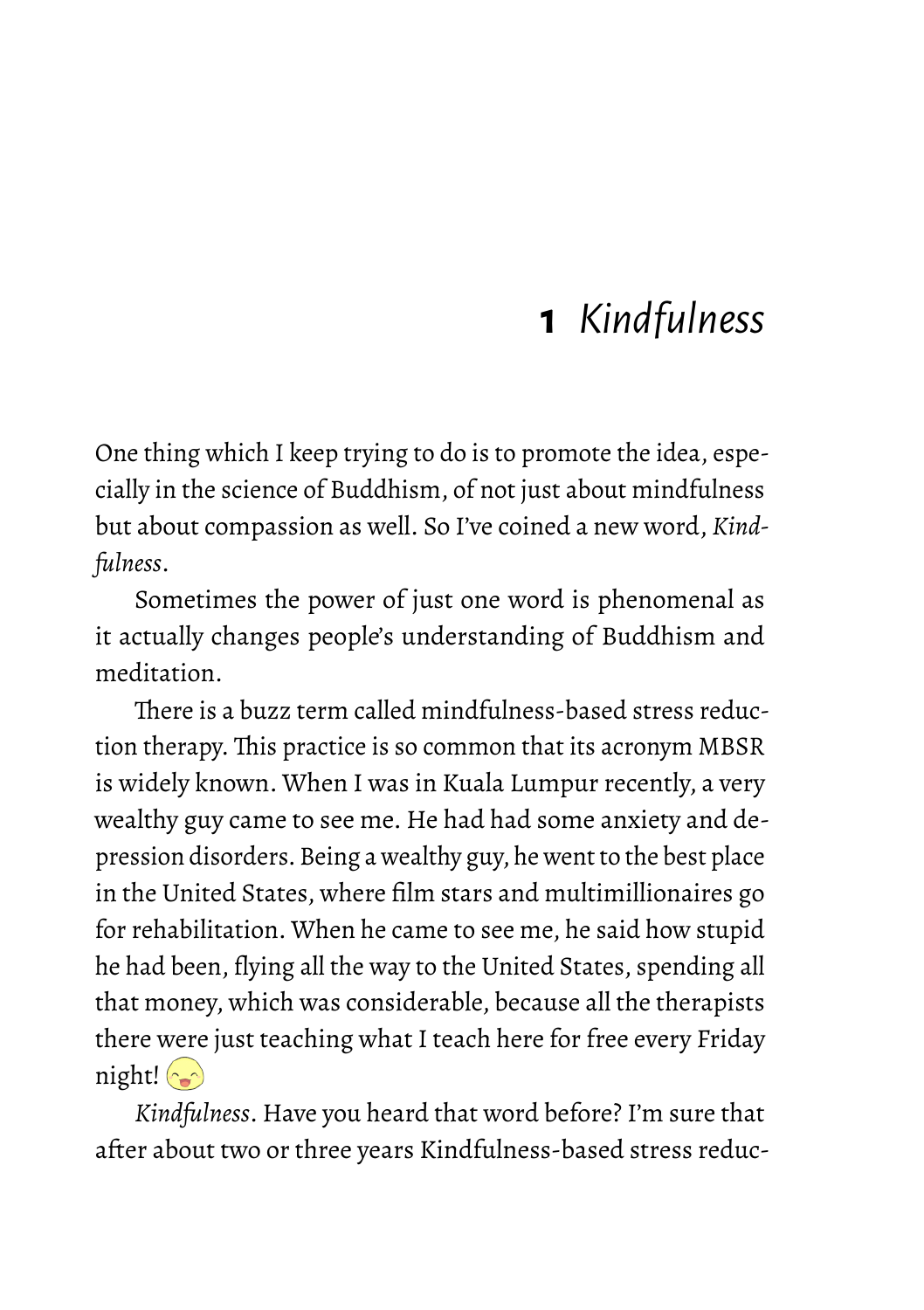tion will be the buzzword.  $\implies$  Why? Because meditating monks and nuns get to understand how this mind works: we have to have Kindfulness, not just mindfulness. Without compassion and softness, you get into big trouble.

What actually is Kindfulness? Let me give you some examples of kindness without mindfulness.

Years and years ago there used to be the Boy Scouts, and they had to do one good deed a day. One day a Boy Scout did his good deed of the day by helping an old lady across the road—a classic story I learnt in my youth of what you're supposed to do if you're a Boy Scout. But the unfortunate thing was that the old lady did not want to go! That was kindness without mindfulness.

How often is it that we think we're being kind, but it really isn't kindness? Because we are not being aware of what is needed. And the reason we're not aware is that we're not mindful of what the situation really is.The trouble is if we haven't got Kindfulness, compassion together with mindfulness, we can make so many mistakes in life.

One of the stories in my book *Opening the Door of Your Heart* is of a young boy who was born deaf. He used to go to his doctor every six months just for a check-up. At one of those check-ups, the doctor mentioned that he'd just read in a medical journal that there was a simple non-intrusive procedure which would not cost very much but which was found to restore hearing to 10% of boys and girls who were born deaf. It probably wouldn't work for this boy as the chance was low, but why not give it a try as there was nothing to lose? So the parents discussed it and they agreed to give their son a chance of hearing.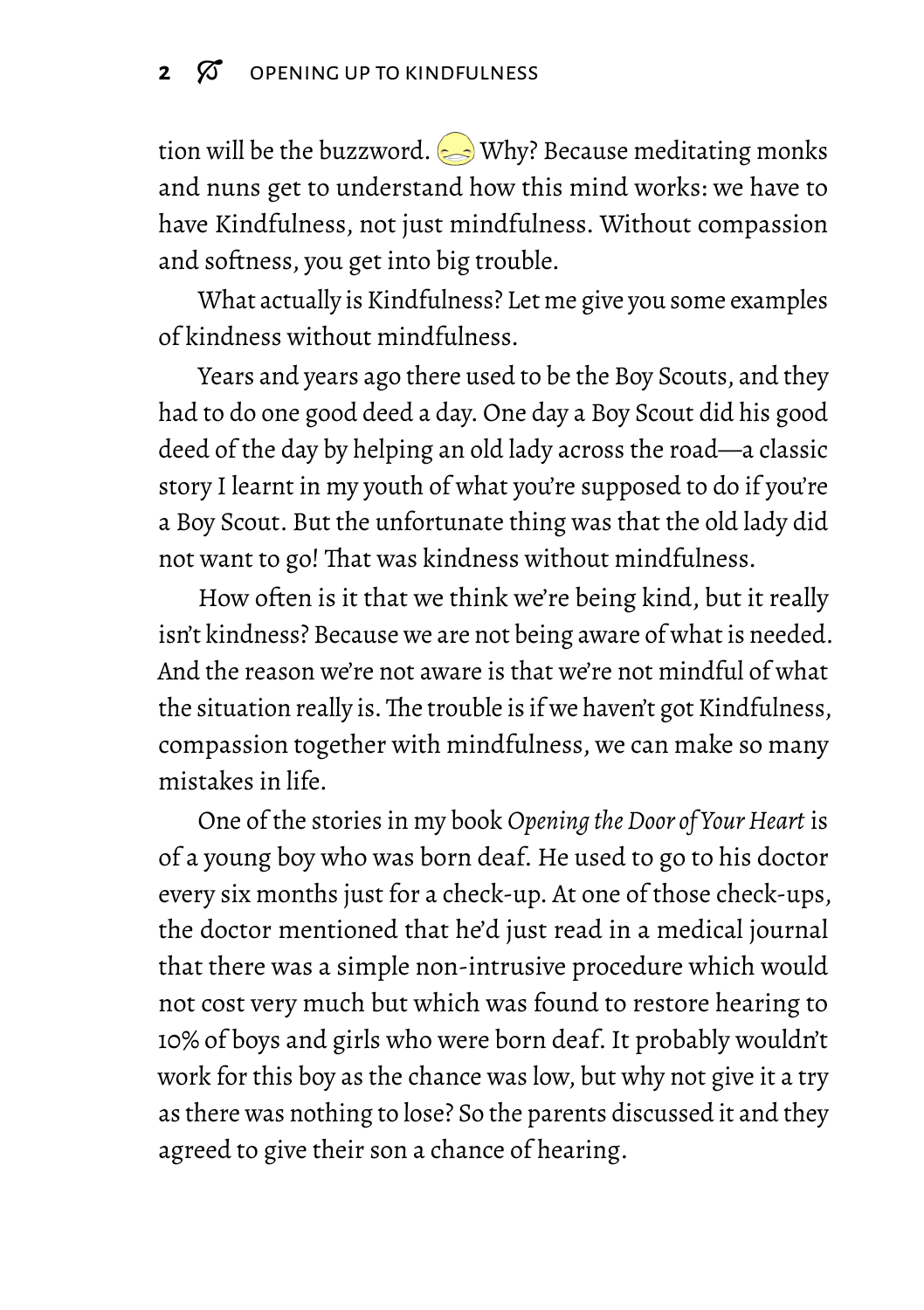And it turned out that he was one of the 10% whose hearing was restored. What a wonderful thing that was, wasn't it? No. Because the kid really complained. He said: 'You never asked me. I don't want to hear. All I've got now is this terrible noise. I'd rather have an extra hand." He said he learned the world through feeling; he was so sensitive to touch. He added, "You made this assumption that everybody wants to hear, and you never asked me."

I put this story in the book because it was an example of how often it is we assume we know what a person needs, and out of compassion we go and help them.

Many of you know that I like to cultivate a positive mind. When I go overseas to different countries, I like to learn at least one word in their language and the word I always try and remember is 'very good'.

You can understand the power of a nice word like that. How often in your life do you get criticised and put down? "This is wrong. You should do it another way." "You've been misbehaving." Because of the nature of this harsh speech, it is so hard to get any respect. There are a lot of times we always feel we're diminished, we're not good enough, whatever it is we do is never good enough.

Isn't it nice when you come up to me and tell me what you're doing, and I say: 'very good'? That is Kindfulness. That is an ingredient people probably need more than anything else. I'm just affirming that there's nothing terribly wrong with you. Just this amount of kindness and respect could give you confidence and energy to let go of the past, when you may have done something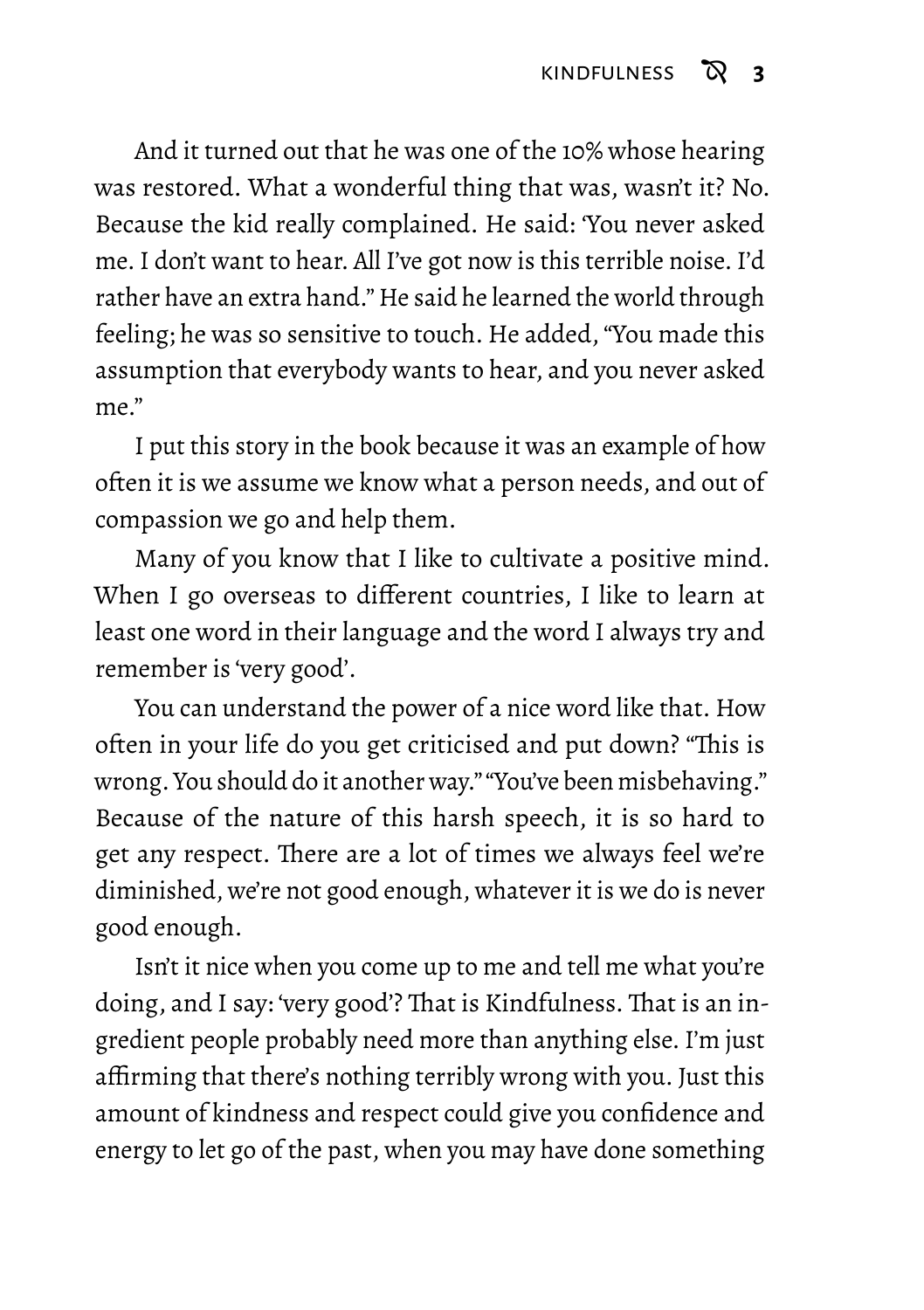#### unskilful.

Sometimes you're not quite sure what it was you did, but it must be something not so good because you're suffering right now. As a result, you're feeling a lack of self-worth. Lack of selfworth means that we can't love ourselves. And when we can't love ourselves, we can't love others, nor can we have a beautiful life.

> *Lack of self-worth is a great problem in our modern world.*

Do you know the word in Cantonese for very good? It's 'Ho ho ho'.  $\sim$  Now I understand that Santa Claus is Chinese; he doesn't come from the North Pole but from the Far East!  $\approx$  'Ho ho ho' is an example of Kindfulness: being aware and giving kindness.

When I was in Hong Kong, I went to a very nice monastery where many monks from China came to visit. I had a conversation with the monks there about how to have discipline. If you're going to go to university, you need to discipline yourself. If you're working, you need to have some sort of restraint to be able to do things which are difficult to do. Everyone has to have some form of discipline but how do you get that discipline?

> *With Kindfulness, it's so easy to have discipline.*

Self-discipline—you can't force it, but through Kindfulness, everything just comes out naturally; you're aware of what is needed at this particular time and also have compassion to do what you should do.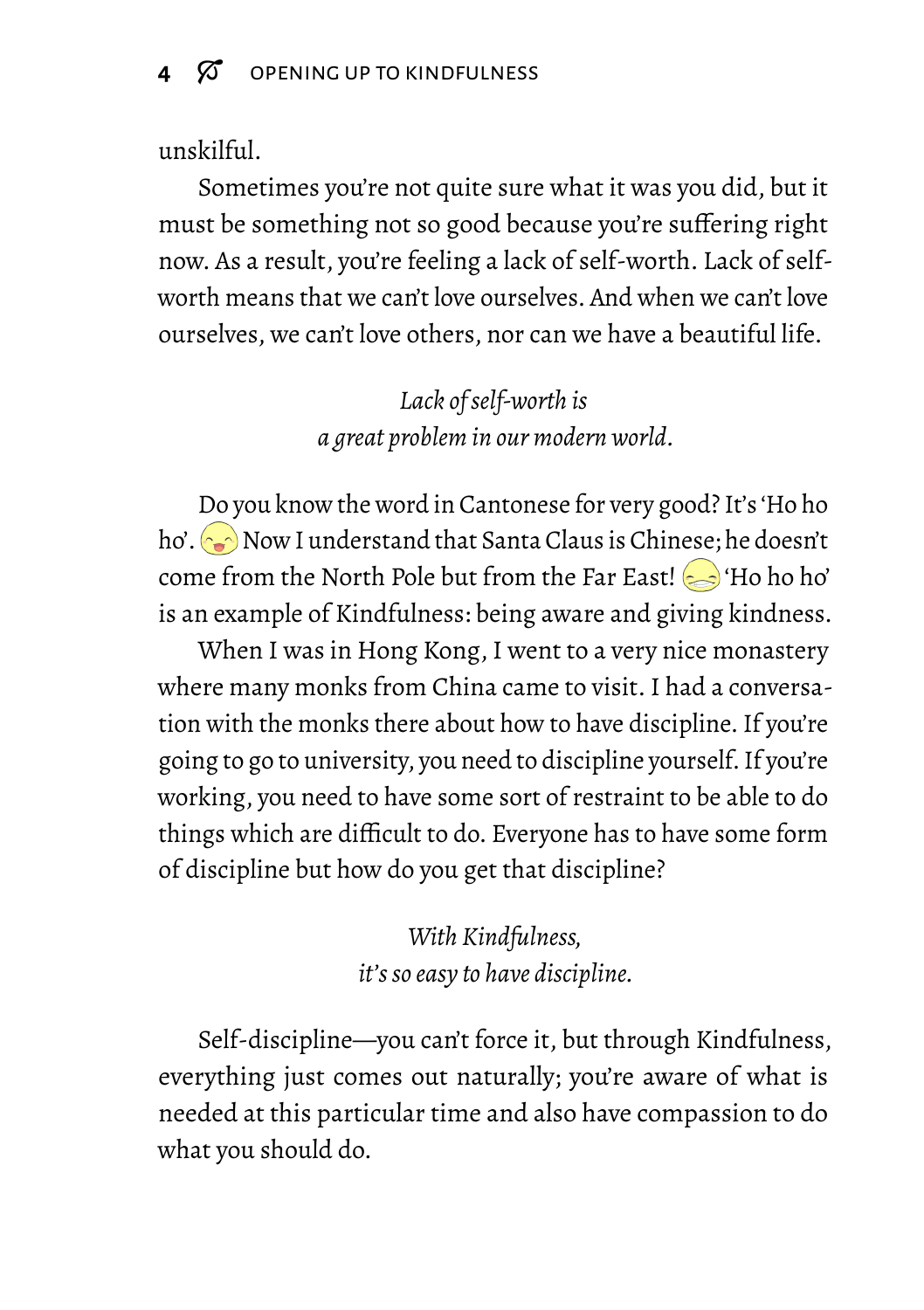If you're working, what does Kindfulness mean? When you think 'I don't feel like working!' and you know how you're feeling, that's awareness. But kindness and compassion is what is needed for you to do things for yourself, for the company in which you work, for your family and everybody else. So out of Kindfulness, you're going to do this work.

If you are just aware without kindness, you get negative. Instead of having negativity, you are mindful that this thought is not going to be productive at all for anybody; it is hurting yourselves and others. So you're aware of that, and you change it to Kindfulness to think what a wonderful thing it is to help other people, inspire people, solve problems and create a happier world. That's compassion. That's kindness.

#### *Kindfulness is*

#### *mindfulness and kindness coming together.*

The last time I was in Indonesia, I gave eight talks in eight days, and many people wanted to take photographs of me. One day after about an hour and a half of signing books and being photographed, I started getting negative. I thought to myself: "What am I doing this for? I didn't become a monk to sit here and have people take photographs. Why do they want a photograph of a monk? I'm over 60 years of age, and I'm not Brad Pitt! Why on earth are they doing this?"

Then, I realised that as soon as I started having negativity, I lost Kindfulness, and that created so much unhappiness. As a monk we are always aware of what is happening. In this case, I'm going on the wrong path, starting to get tense and even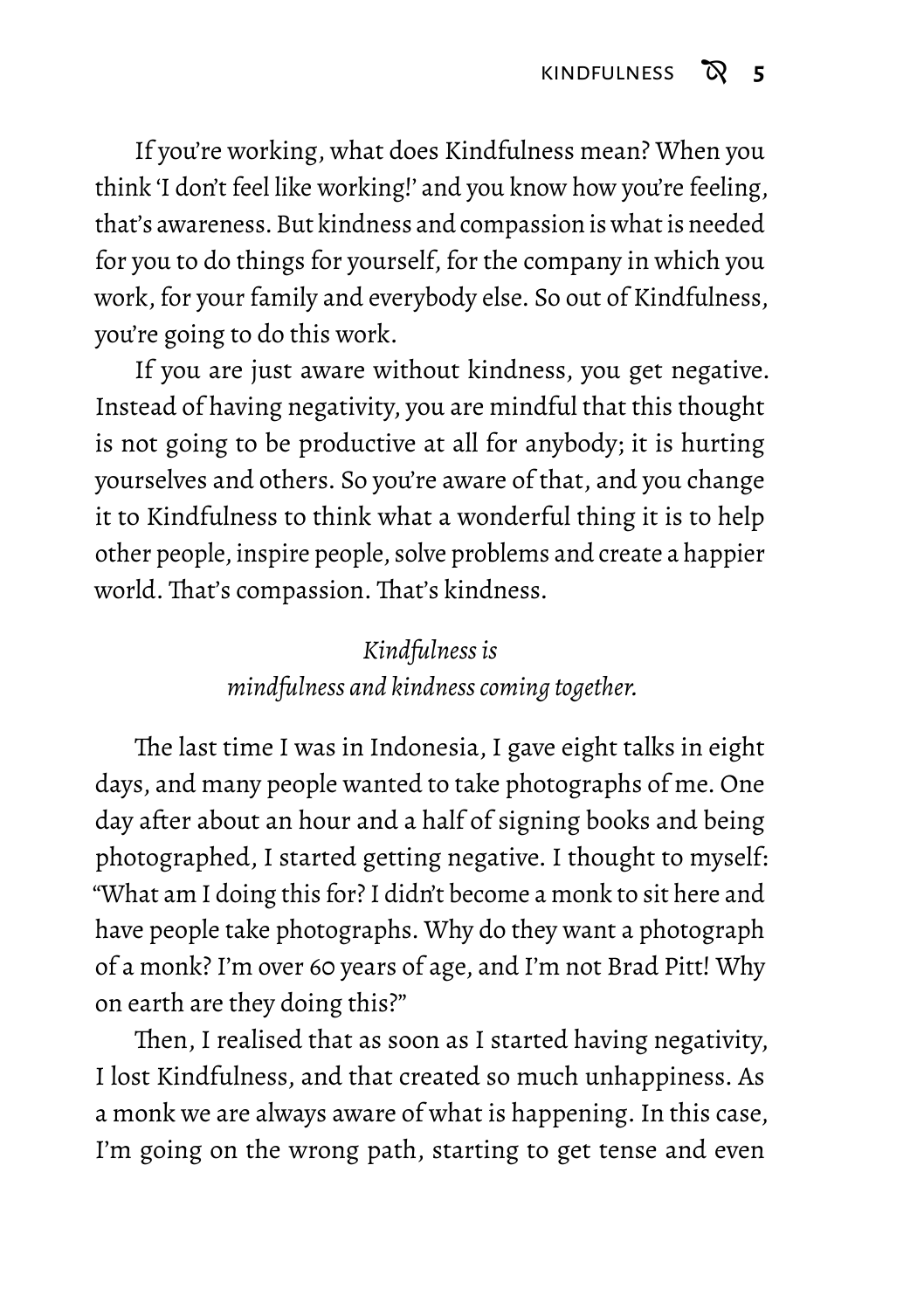tired. When we become negative, it drains so much energy out of us. Seeing the problem, I changed my attitude and had beautiful Kindfulness instead. "I don't know why people like taking photographs of me, but if it makes them happy, then I'm happy." When I saw their happiness, I got my happiness back. That was Kindfulness.  $\circ$ ,  $\circ$ 

So whatever you're doing in your life, if it's something good and positive and inspiring, which is making people happy and which isn't doing anybody any harm, please enjoy the moment. That's mindfulness and compassion all working together.

When you practice Kindfulness in ordinary matters of your daily life, being aware and kind instead of being negative, you'll find it actually brings you into life. Without kindness, when you're negative, it's very hard to be mindful, and you just want to disappear. With negativity, people form addictions to things like drugs and alcohol, or sex, movies, etc.—anything to get them out of this moment.

"I hate 'being here.' I want to go somewhere else. Take me off into some fantasy land in the movies. Take me off into some weird drugged state. Get me drunk… Anything but being here."

With mindfulness, you have to have kindness as well; otherwise, you can't stay here in this present moment.

*With Kindfulness, you are happy to be here.*

Why is it that people keep worrying about what happened in the past? Or, why do they keep worrying and being anxious about the future? I've often told different amazing ways of how to let go of the past and the future, but unless you have Kindfulness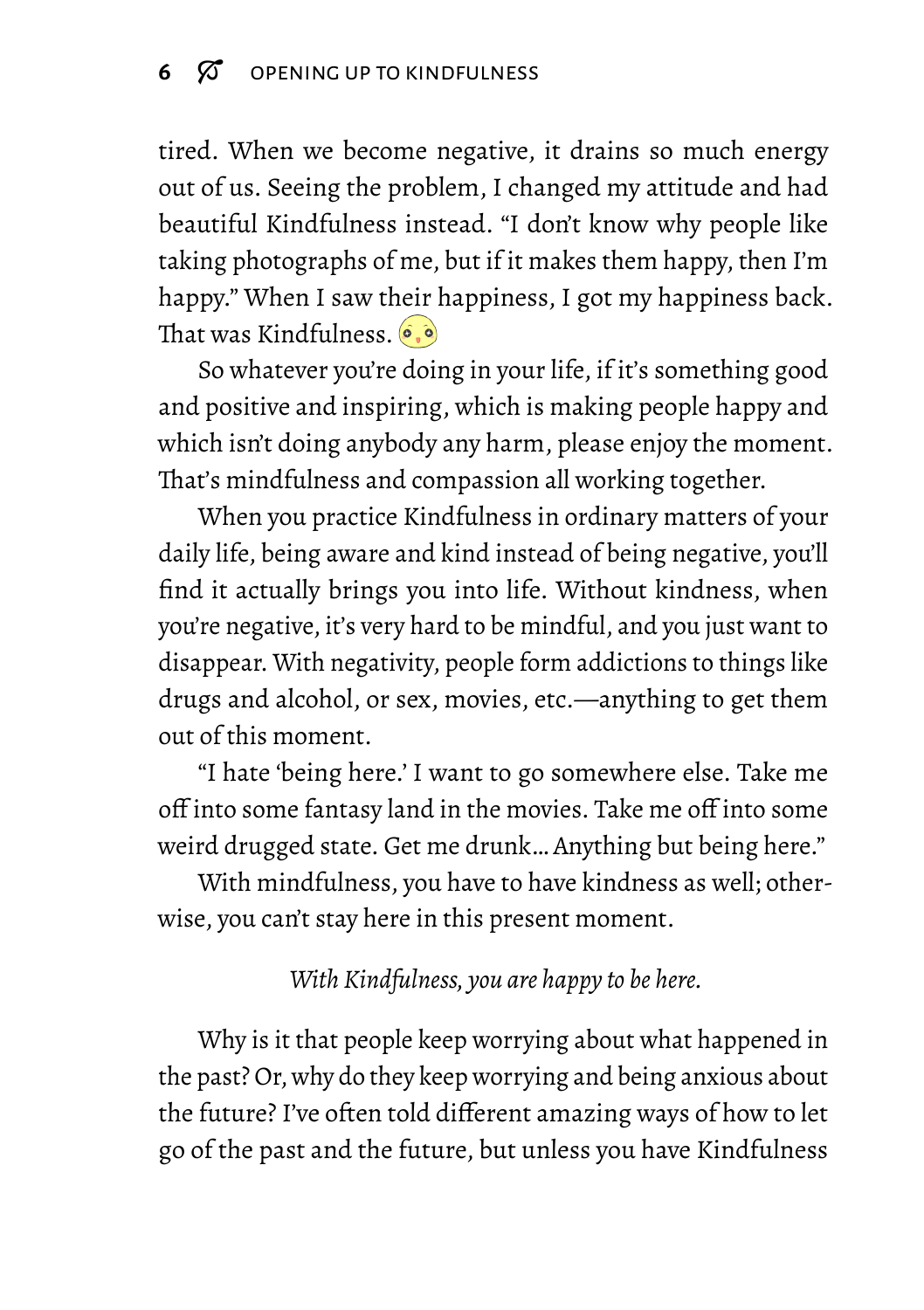to the present moment and appreciate being here, of course you will always want to go somewhere else.

Kindfulness also means being mindful of the truth and accepting it. When we go into the forest, we see that all the trees are crooked: some leaning to the left and some to the right, some with branches hanging off and some with all sorts of scars on the bark. The forest is beautiful because it's natural to be imperfect. It's natural to be damaged.

There is no person in this room who isn't damaged goods. It's just that some people are more damaged than others. That's all.

> *We're all damaged goods and crooked trees. That's why we're beautiful.*

Yeah, you've done some terrible stupid things in life. But we're all human. You are just another little crooked tree in the beautiful forest. You're welcome here. There's no punishment here. There's no fear of being criticised or expelled. Isn't it wonderful? You can allow the truth to come up, and once it comes up, you're kind to it. Then, you realise that you're just another crooked tree in this beautiful forest.

So with Kindfulness, you're aware and kind, and when the awareness and kindness come into this moment, you are free. You don't need to run away and hide anymore.

If you try to hide things or get rid of things, that's not kindness. It means you'll be racing away to somewhere else rather than staying where the action is.

> *Kindfulness brings you into the moment and relaxes you.*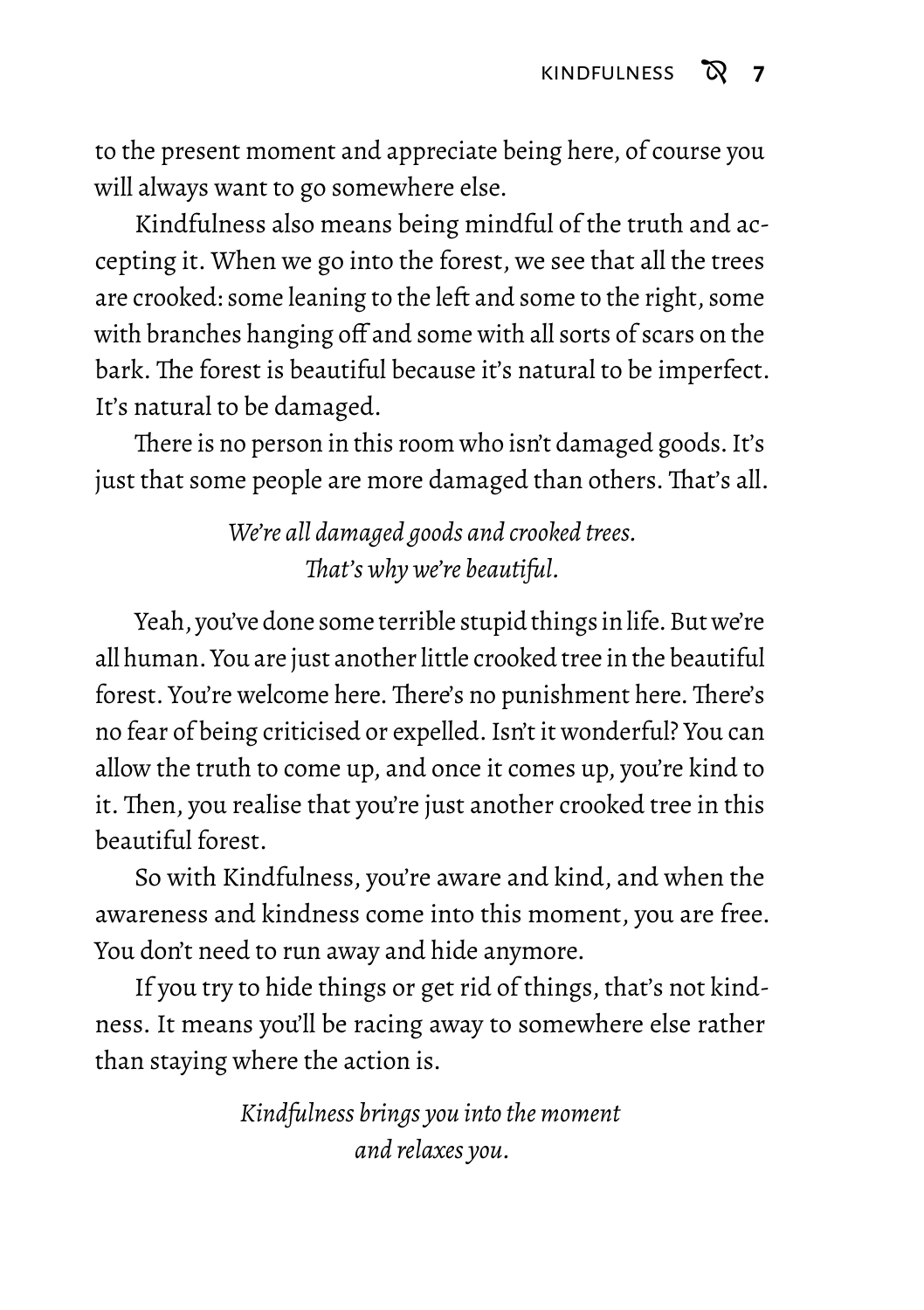To be able to let go of the past and future, it's not seeing the negativity of the past or a waste of time thinking about the future, but it's actually appreciating the joy and the beauty and the compassion of being right here right now.This is Kindfulness of the present moment. When you're kindful of where you are right now, it means you're here and you're kind to this moment.

#### *Appreciating the beauty of being here and now is Kindfulness of the present.*

What will happen if you are not kind to the present moment? Imagine if someone comes into your house and they're really angry or in a bad mood, what does that do to you? That causes physical and emotional stress though they haven't done anything, but just by being angry.

I remember one of the monks in Malaysia once told me that he was in a house doing a ceremony when a man came into the room, and he suddenly felt so tense. He was puzzled as he didn't know who this guy was, so why was he feeling so tense and almost afraid? Later he learnt that that man was a public executioner. The negativity surrounding that public executioner made him feel tense. On the contrary, if the kindest, most compassionate person comes into the room, straight away you'll relax.

One of the great monks I used to know was a Thai monk called Ajahn Tate. I went to see him in order to ask some deep questions about meditation. But when I went into the room, I felt he was one of the kindest monks I'd ever met! I sat down in front of him and told myself I was going to stay there forever! I felt so safe. I knew he wasn't going to harm me or criticise me or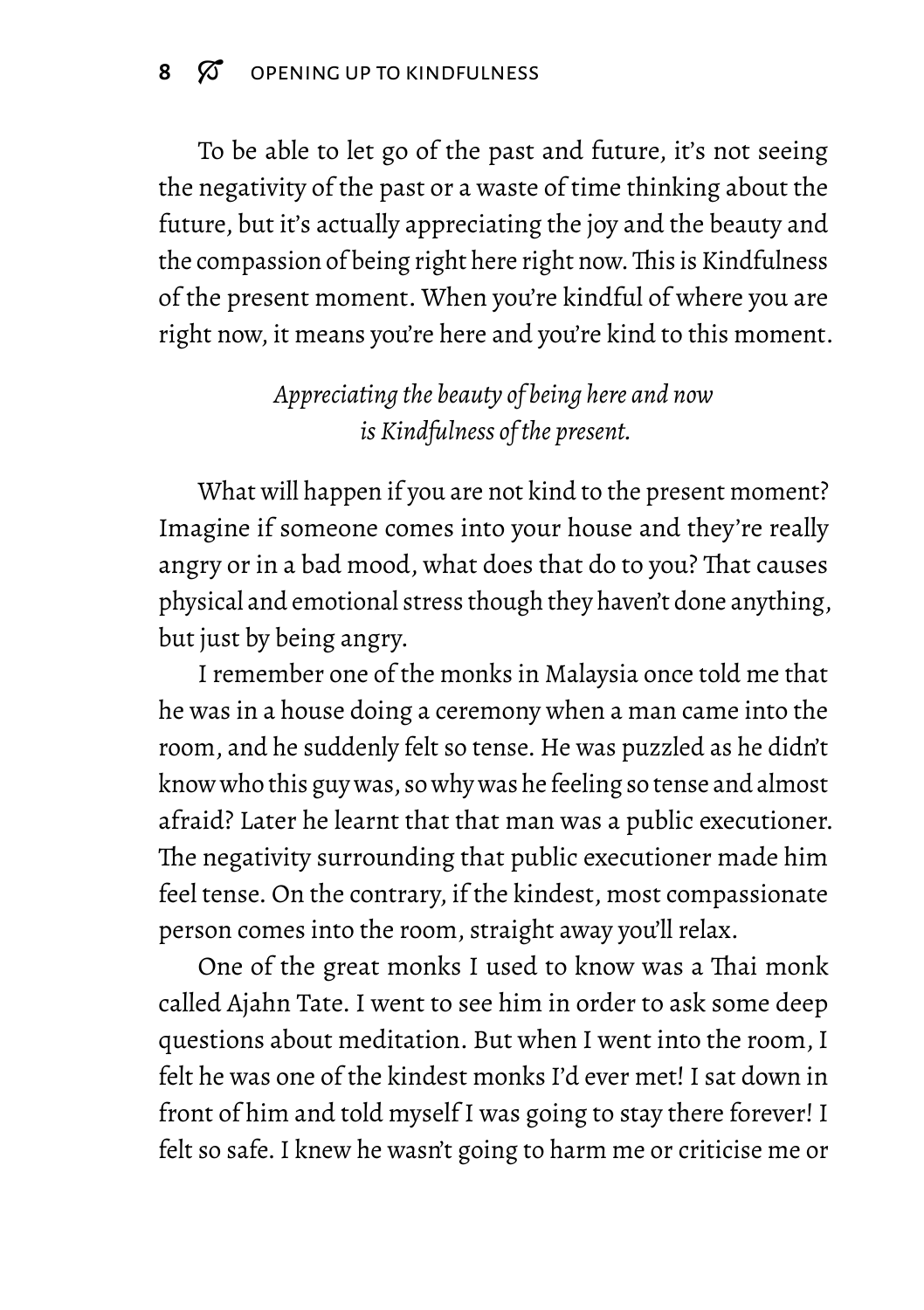put me down. He totally accepted who I was. I felt that he had this total unconditional acceptance. That was Kindfulness.

If you want to know what Buddhism is, it's just the practice of Kindfulness taken to the absolute limit.With Kindfulness, you are so compassionate that you can open the door of your heart to everything.

> *Kindfulness gives you power, energy and wakefulness.*

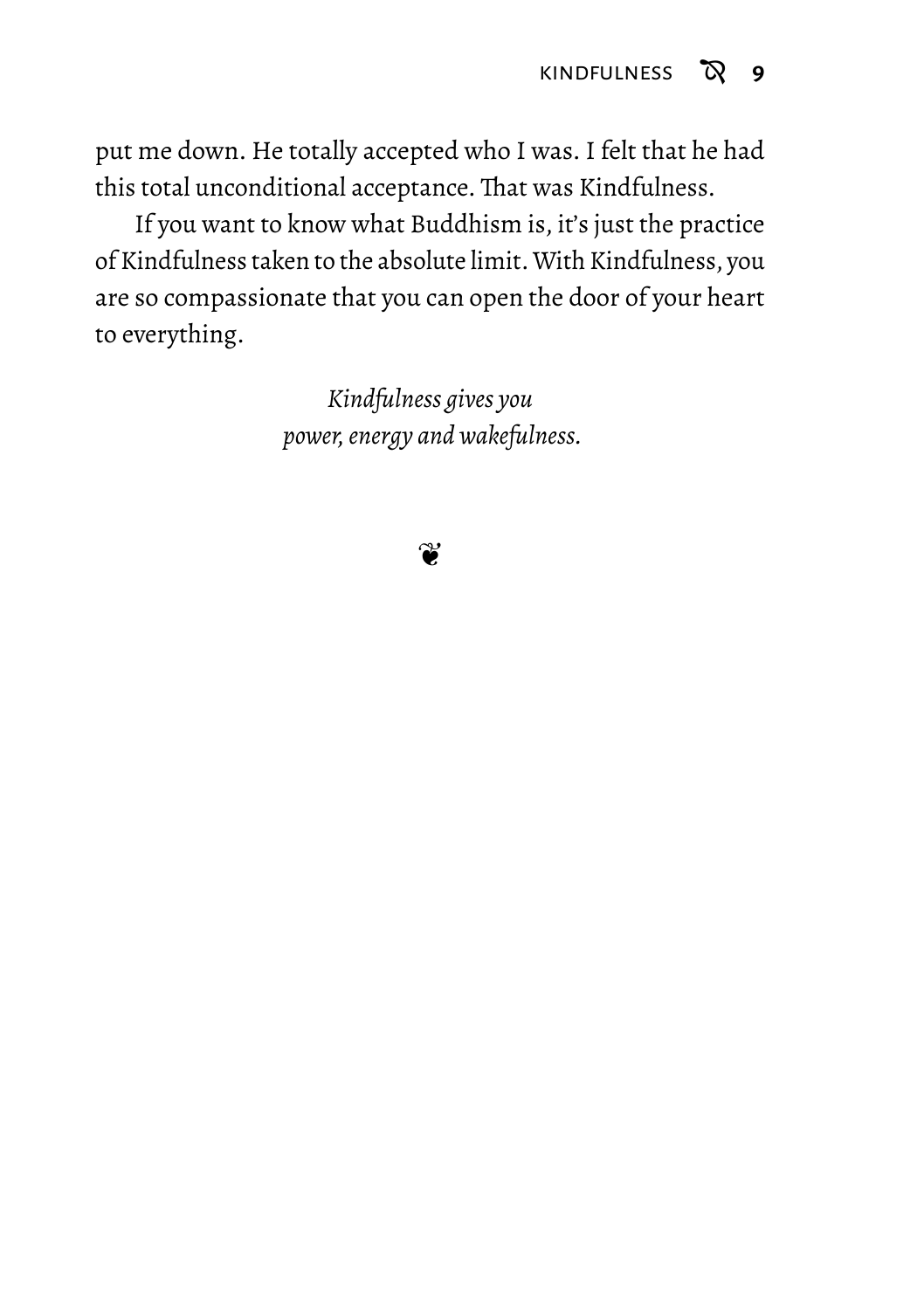## **2** *Metta to the Past*

<span id="page-17-0"></span>Metta is awesome, Dharma is cool.  $\circ$ ,  $\circ$ 

Metta or loving kindness is an incredible, powerful teaching taught by the Buddha. Buddhism has gone into such great detail on what metta means: this beautiful word of loving kindness, of acceptance, of warmth, of learning to be with things, of embracing things, for the growth and benefit of yourself and other people…

The Buddha spent many years developing this concept so that now we have this incredibly powerful and awesome way of dealing with life. In fact, metta is so powerful that many people can cure almost any psychological or even some physical problems with metta. Metta meditation is well-known for its great benefits.

When I went to the United States, I heard from some of the monks in California that if you can get a monk or a recognised teacher to make a Statutory Declaration that you are a meditator, you can claim a large rebate on your health insurance! This is because everybody knows that meditation works—it creates peace and happiness, and with that happiness comes better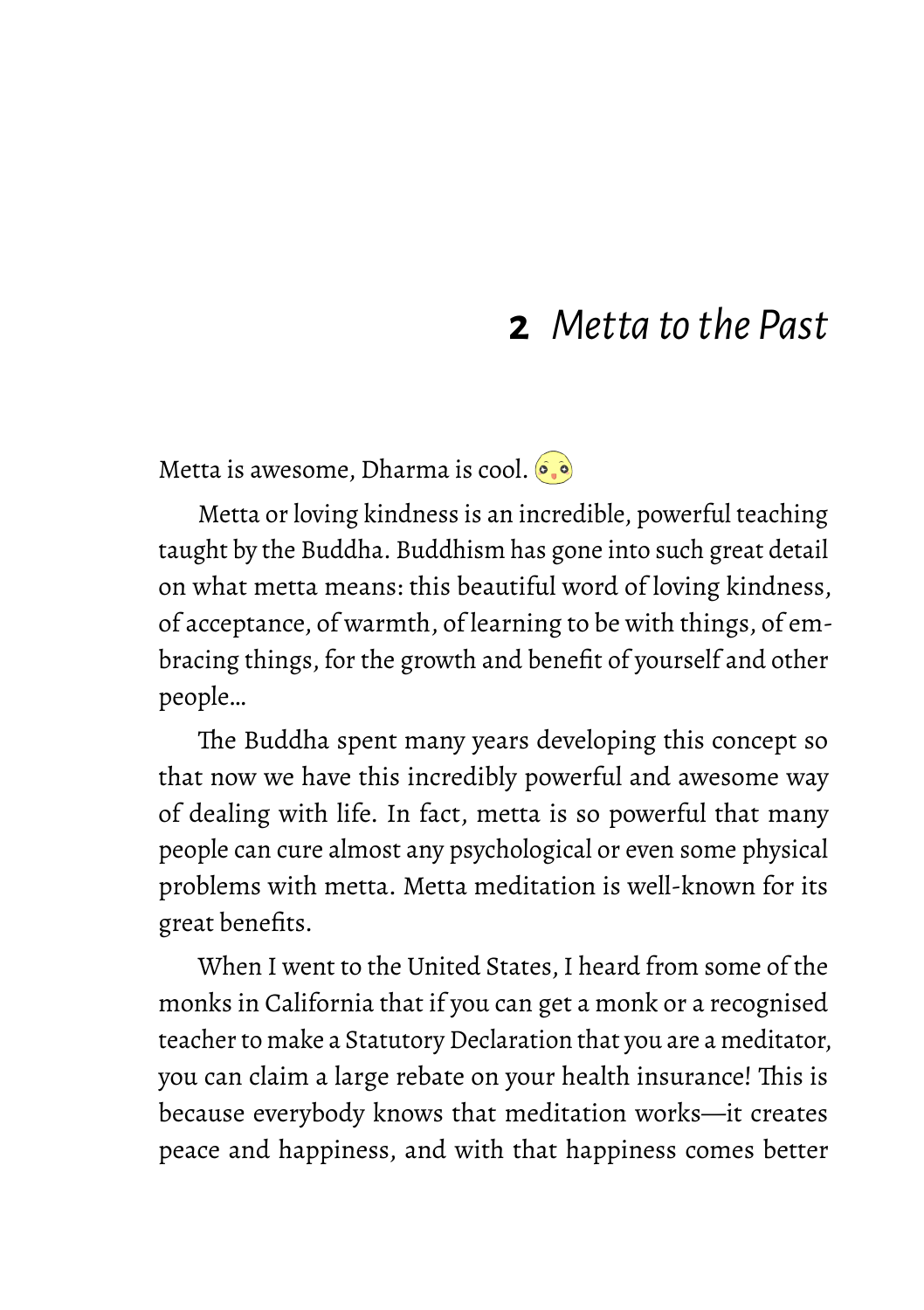health. And not only that, if you have metta in your heart, you'll find you don't have so many psychological problems. You can hold down a relationship with your partner, you can do so much better in life.

Metta helps everybody. It is non-sectarian. It can go across all religions; that's why it's so powerful. It is getting to the heart of the problem, and the heart is where metta comes from. In my life I've seen just how powerful and how deeply moving this metta can be.

> *Metta touches the very essence of our life, reforming it into something very beautiful.*

In this series of talks on metta, I decided to split up the talks into three time zones of Past, Future and Present. I will first talk about how you can use metta towards the past, then towards the future, and last of all and perhaps most importantly, towards whatever's happening to us now.

I will talk about metta in the three time zones because sometimes people think that metta must be only to human beings or animals. But you can have metta to inanimate things as well, including to situations in your life, to diseases in your body, or to experiences, especially in your past.

And now I am going to introduce you to one of the stories from my teacher, Ajahn Chah, about how to have metta towards the past.This particular story, in the true tradition of my teacher, was down to earth, amusing but so meaningful.

A long time ago, there were two chicken farmers in neighbouring farms.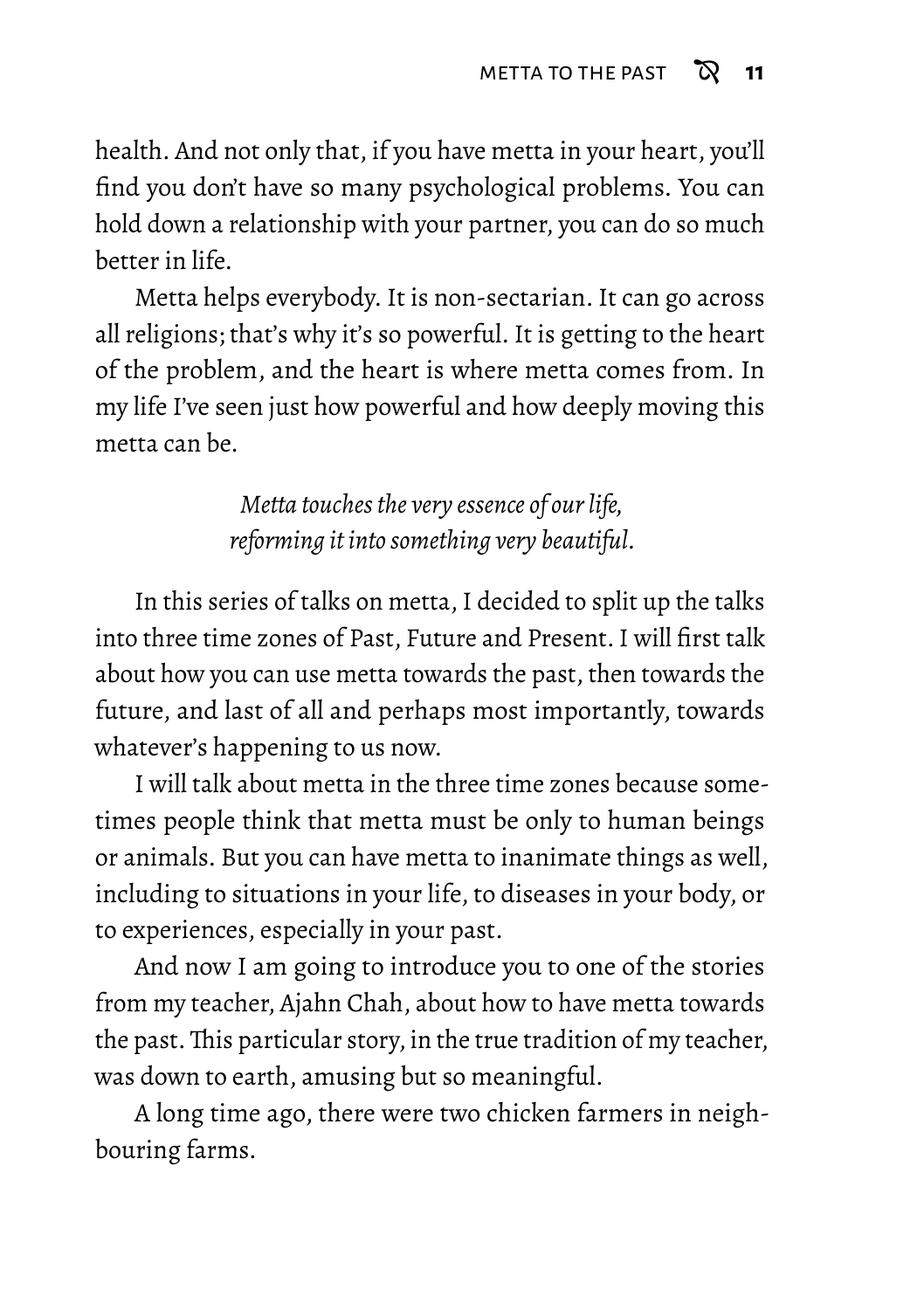The first chicken farmer would get up very early in the morning, take the basket and go to the chicken shed to take the produce of the previous night. He opened the door of the chicken shed, went inside and collected all the chicken dung—all the little pellets which the chickens had excreted the night before. He put that into his basket and left all the eggs in the shed to rot. Now that was a very dumb chicken farmer.

The second chicken farmer went into the shed in the morning with his basket. He collected all the eggs and left the chicken shit to rot. That was a very clever chicken farmer because with the chicken eggs he could make some omelet for his family and also sell the remainder in the market.

The moral of that story is: whenever we think of the past, when we collect the memories of what we 'produced' the previous day, week or year, what do we collect? Do we collect the poo or the eggs? I think many of you will associate with the first type of chicken farmer whenever you think of what's happened to you today, last week or last year.

Why is it that we collect only smelly unpleasant stuff and leave the eggs or the good stuff to rot? We forget about the good stuff which has happened to us.

For example, we may come home from work, and your partner might say, "Did you have a good day at work today?" What do you remember? What do you bring home from work? "No. My boss argued with me today." Or, "The telephone was out of order." "The computer crashed." Why is it that we always collect the stinky, rotten stuff?

Instead, we can be like the second chicken farmer when we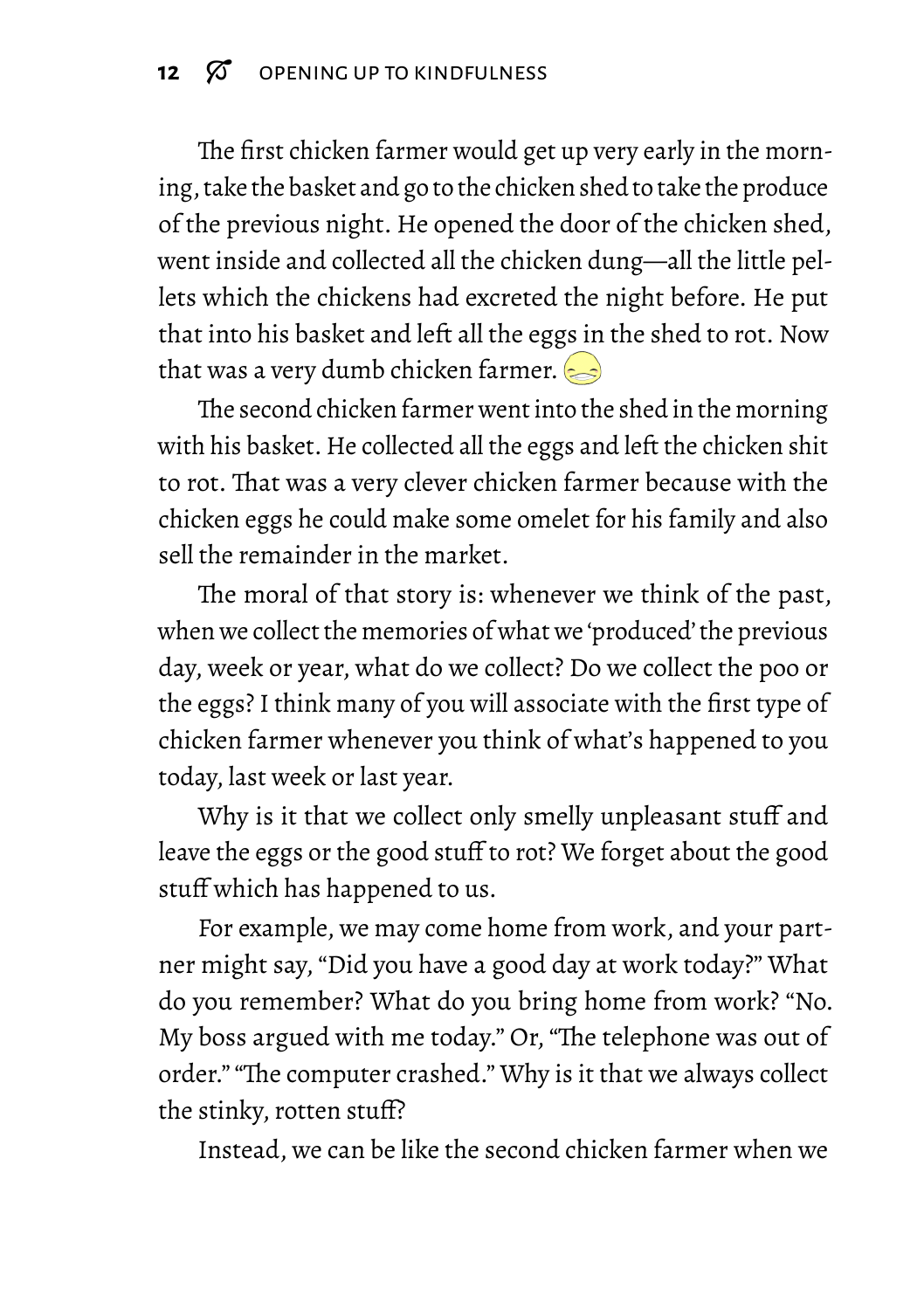look at the past. We can collect the beautiful stuff and leave all the rubbish back in the office to rot there. Why is it when we come home from college, from work or even just from shopping, we can't just say, "Oh, I had a wonderful time today."

The point is: as human beings, we have been taught to have a fault-finding mind. So whenever we look at the past, we always remember what went wrong. We collect the dung. We don't collect the eggs.

Sometimes people say: "Oh, but Ajahn Brahm, if you don't remember the bad stuff, you'll probably repeat the mistakes of the past. You can learn from your mistakes." Any psychologist would know something which the Buddha taught thousands of years ago: you learn much more from your successes than you learn from mistakes. So if we can remember all the wonderful things which happened in the past, all the great achievements and successes which we've been part of, not only does that encourage us and lift up our happiness and energy, but it also makes us want to repeat those successes.

> *When looking at the past, pick out the good stuff, and you'll find your happiness levels increase.*

When I was young, I was told: "If you just recall all the good things you've done, you'll get a big head." "Don't praise yourself, don't remember the good things from the past, just remember your faults. Work on those and become a better person." BUT you become a better person not by looking at your faults but by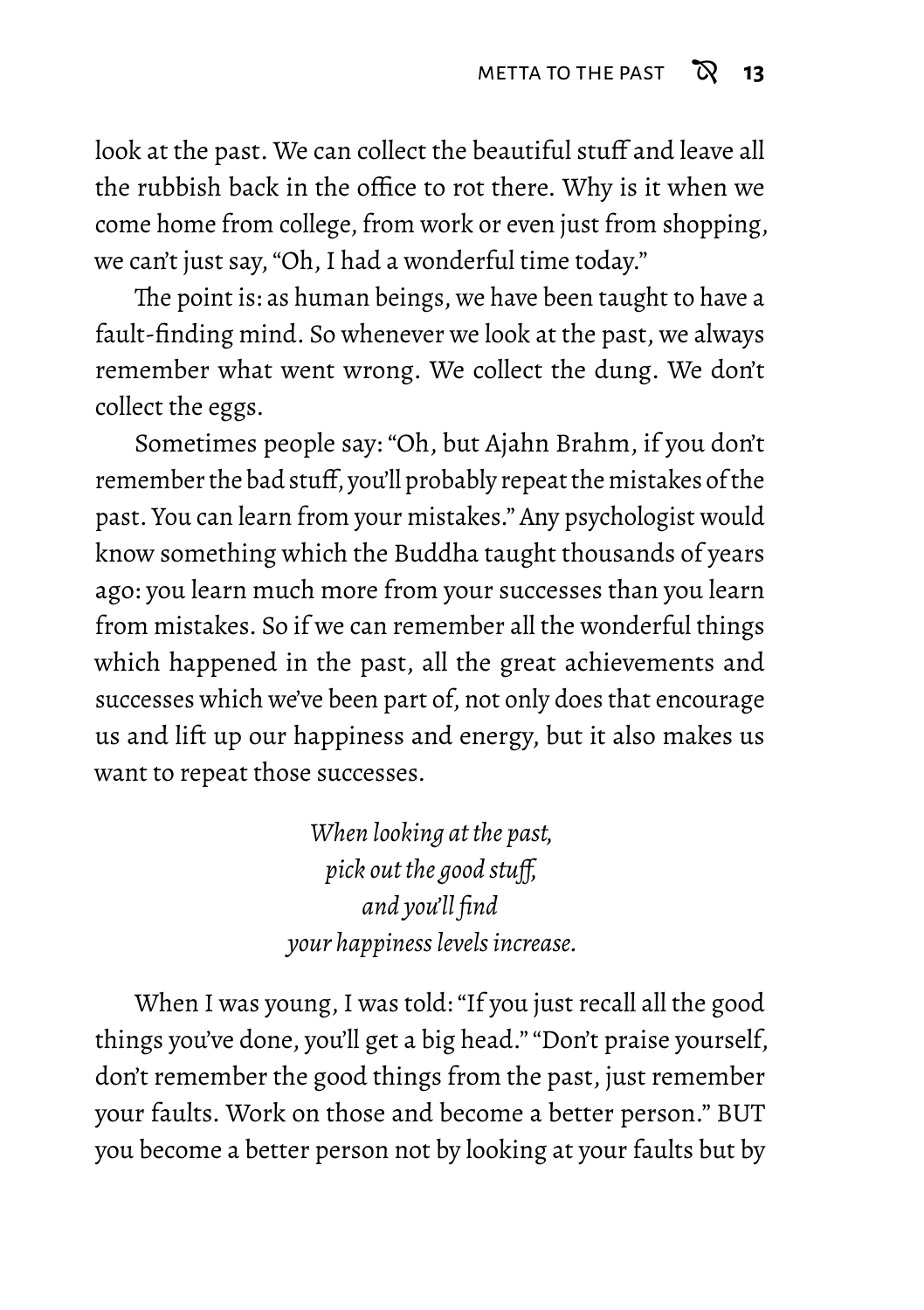remembering all the good things which happened. Also, you don't get a big head—you get a big heart. This is what we're supposed to be doing in life: to get big hearts.

In our academic institutions, we're always taught to educate our brains, to stuff so much information in there, but here in a temple such as this, we're educating our heart, getting a bigger and bigger heart, so big that everybody is allowed in and that every part of your past is embraced and nothing is kept out.

> *Only when you allow everything in, with beautiful all-embracing metta, can you find peace with yourself.*

In my mind, the idea of metta comes from one of the most meaningful stories of my life, which really stands out and which has made me what I am. It was a teaching I got from my father.

That was the time when I was about 13 or 14 years of age, just a young man entering adolescence with all the confusion, peer pressure, danger of drugs and other things which were around in London at that time. Born in Liverpool to poor parents, my father was also sickly for most of his life. On this occasion, he took me in his car and we parked on the side street in the poor suburb of London where we lived. He then turned around to me—I will never forget this—and said, "Whatever you do in your life, son, always remember this: the door of my house will always be open to you."

Only 13 years old, I didn't really understand what he meant. All I knew was that it was important, and I kept it in mind. The reason I didn't understand was that his house was a small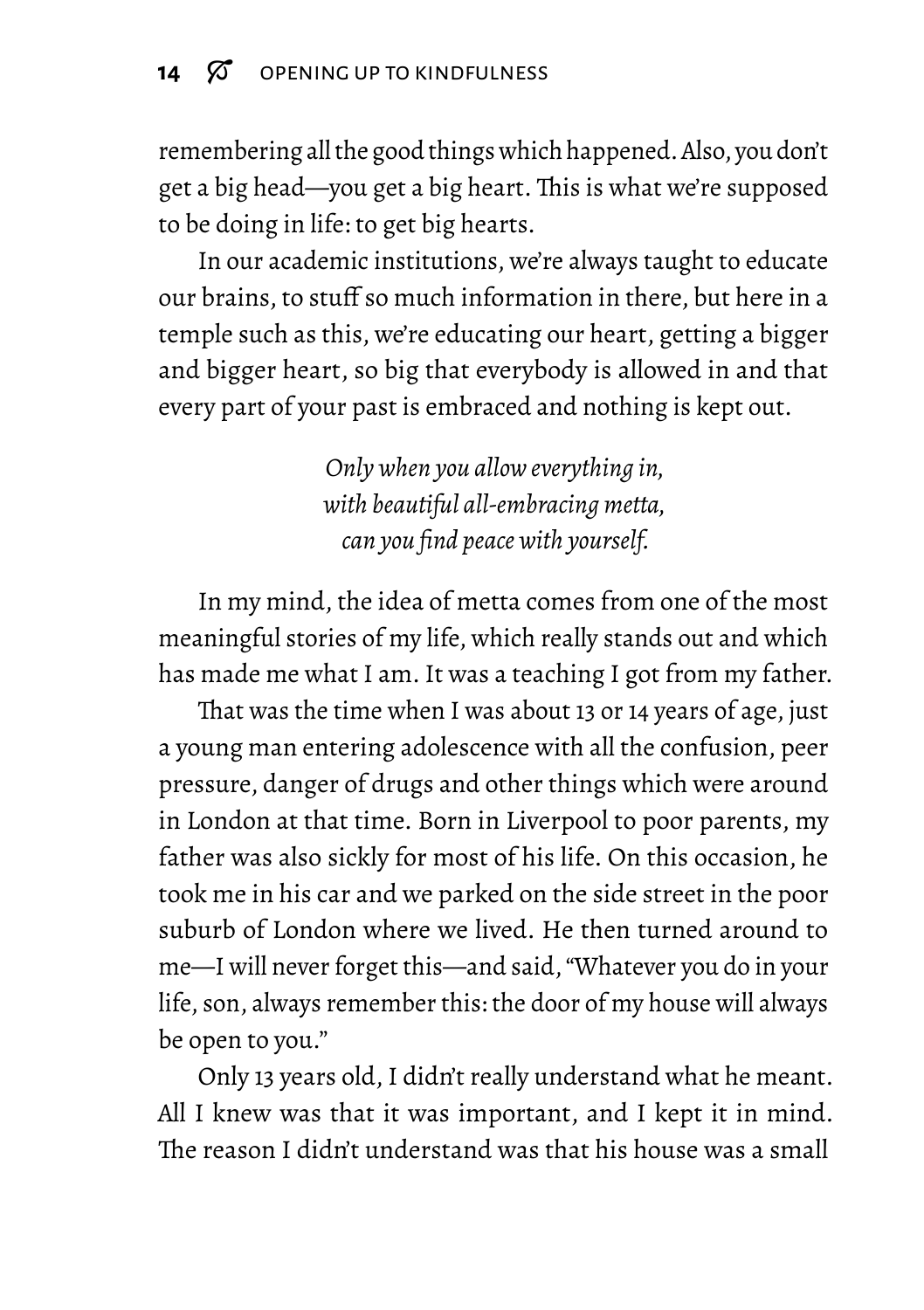apartment owned by the government with a subsidised rent. We were so poor that we weren't afraid of burglars; actually, we liked to leave our door open, hoping a burglar might come in, take pity on us and leave something.  $\sim$  My father died a few years later when I was 16.

Nevertheless, I remembered what he said. Later on, when I became a monk, these things came back to me. I now had the wisdom and clarity of the mind through meditation to understand what he really meant. I realised that what he meant to say was not the door of his house, but the door of his heart. That was the house he was talking about:

> *"Son, whatever you do in your life, wherever you go, however you turn out, the door of my heart is always open to you."*

Here is what we call unconditional love—it's metta with no strings attached. He would love me and accept me, and I would always be his son no matter whatever I did. It was the unconditional part of the love which meant so much to me. It was not *I love you if* —it was *I love you anyway no matter what*.

I understood that was the meaning of metta. I will extend this simile later on, especially when we talk about opening the door of your heart to yourself. Here I am now encouraging you to say:

> *"Whatever has happened to me in the past, whatever I have done, whatever has occurred, the door of my heart is open to all of that."*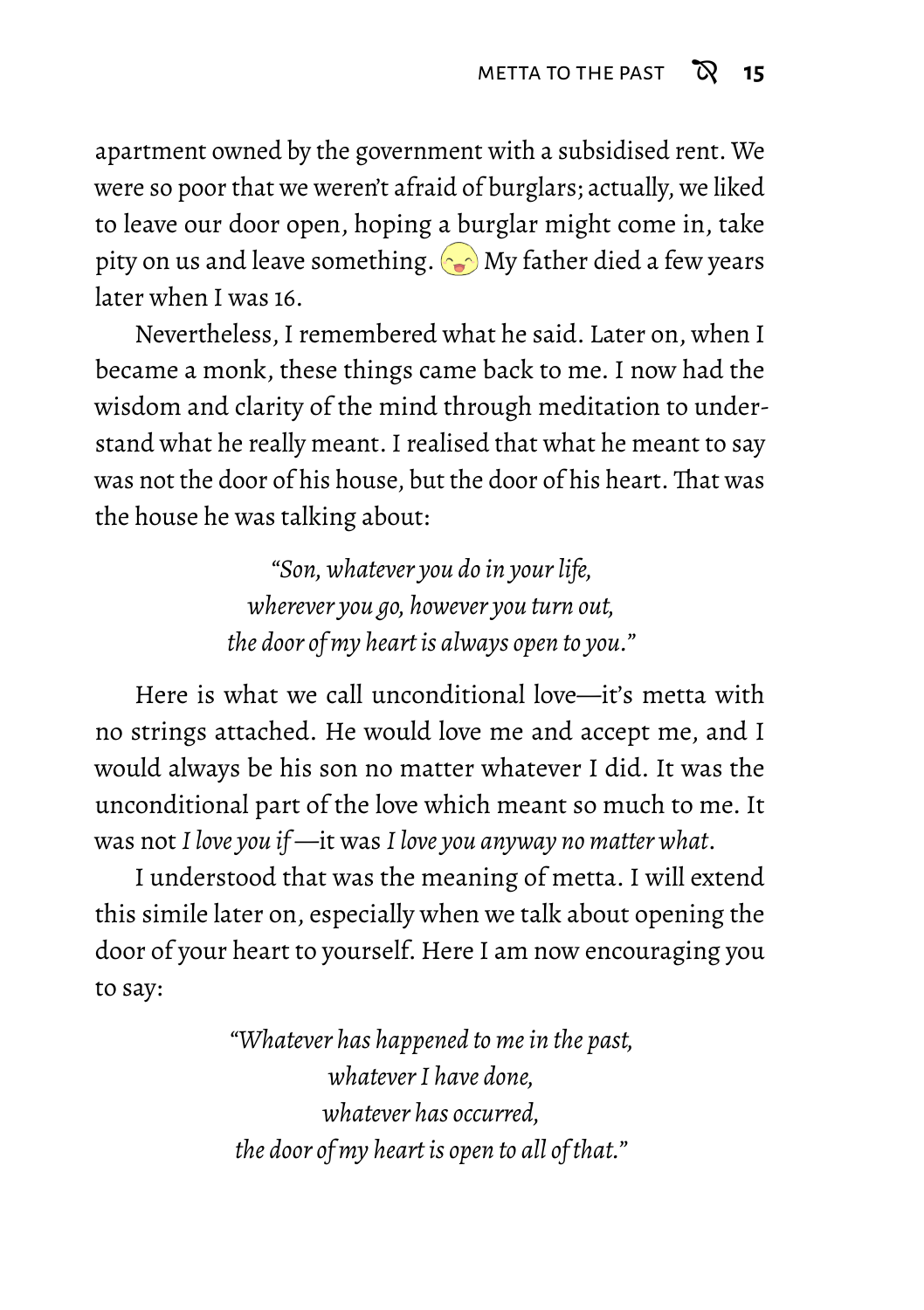As you allow the past to come in and as you embrace everything which has ever happened to you, there is forgiveness. There's an old Australian story about this.

There were two soldiers in their sixties meeting together at a reunion. Both had served in the Malay Peninsula during the Second World War. When they were in Singapore, the Japanese army captured that city and they were interned in a prisoner-ofwar camp and treated very badly. However, they were among the few lucky ones who survived—but only just. They became great friends because of the troubles they'd been through together.

At that reunion one said to the other, "Mate, have you forgiven the Japanese yet for what they did to us in those camps during the war?" His friend said, "Forgive? I can never forgive what they did to us and the way they killed and tortured our friends. Never! What about you?" His friend said, "I forgave them years ago. You, my friend, are still in that prison camp." That was such a meaningful exchange. Until that old soldier could forgive, he was still being tortured by the experience of his past.

> *Until you can forgive the past you're still being tortured by it.*

This is one of the problems we have when we carry the terrible burden and pain of the past. What metta does is to accept, embrace, forgive and learn. When we say we forgive the past, it doesn't mean that we approve of the past. We are not saying, "What a wonderful thing that was." What we do is to embrace it.

We may not be able to understand why those soldiers were doing horrible things, but it doesn't help anybody to have this pain,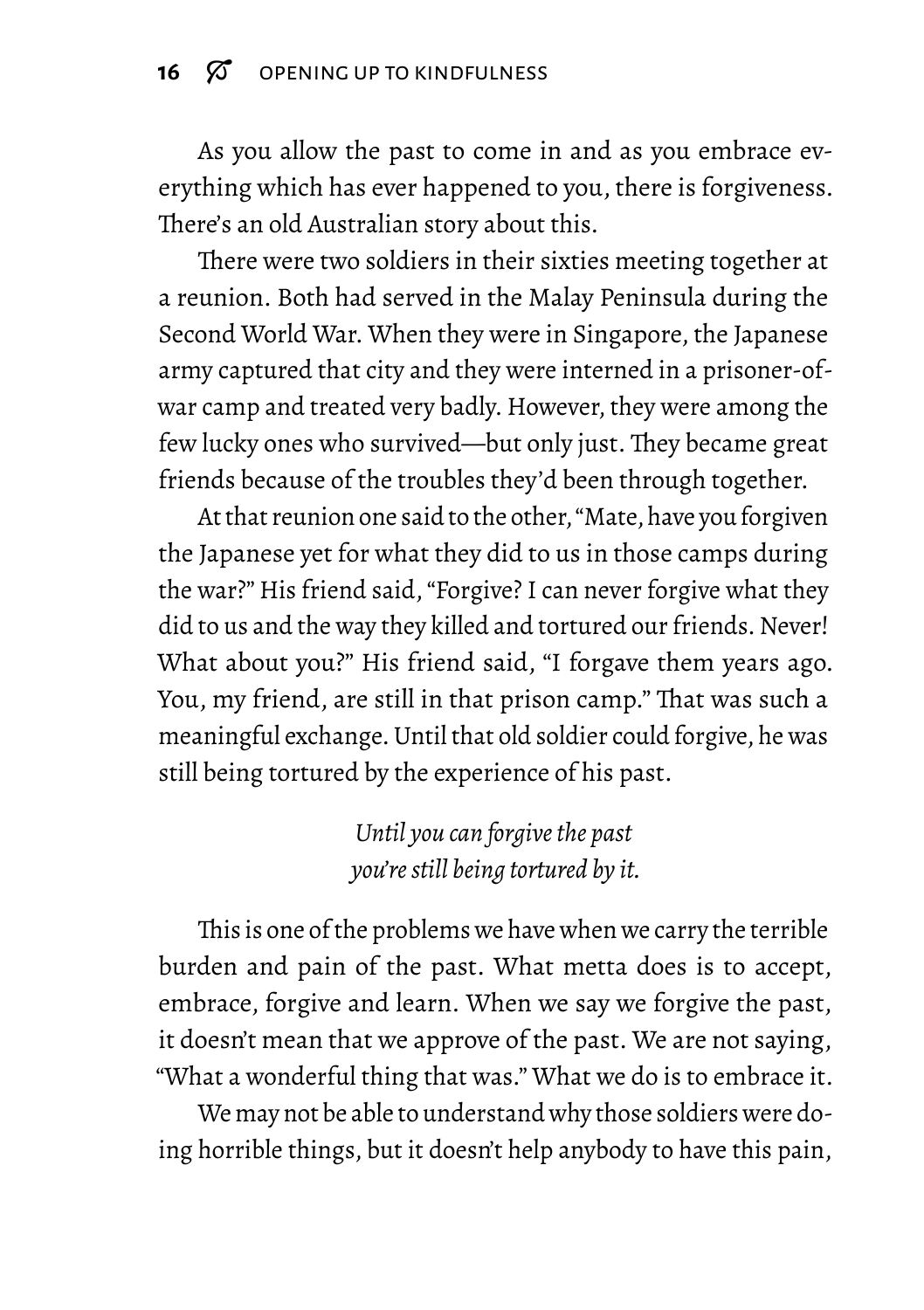wanting revenge for what happened to you in the past. Whatever that person did to hurt you, they've done bad karma, and that bad karma will ripen sooner or later. People can't get away from the consequences of their actions. It's a natural process of justice.

What this means is that you don't need to be the punisher, that you can forgive and that the whole process will work its way out without you. So it's important to have metta and forgiveness of the past, to forgive your enemies and not to linger with anger.

One of the monks I knew in Thailand was always angry and shouting at people. We thought that he was a bad character till we found out that he suffered from terrible migraines. If I had that terrible pain, I would have got grumpy with people as well. It wasn't really his fault. It was a physical ailment which he was going through.

There's an important story of a man who went to market to get some eggs. One day he had the afternoon off work while his wife was busy cooking dinner, so she asked him to buy some eggs for her. He had never been to the market before.

As soon as he arrived, a young man came up to him and said, "You've got a face like the back end of a camel! You also smell of dog poo!" And the abuse kept coming.

The husband didn't know this young man, so he said, "Why are you saying these things? What have I done?" But to no avail. That young man kept on scolding, abusing and criticising. Worst of all, it was in a public place where everybody could hear. Would you get embarrassed? He did. He turned around and went home.

As soon as he got in the door, his wife said, "You're early, dear.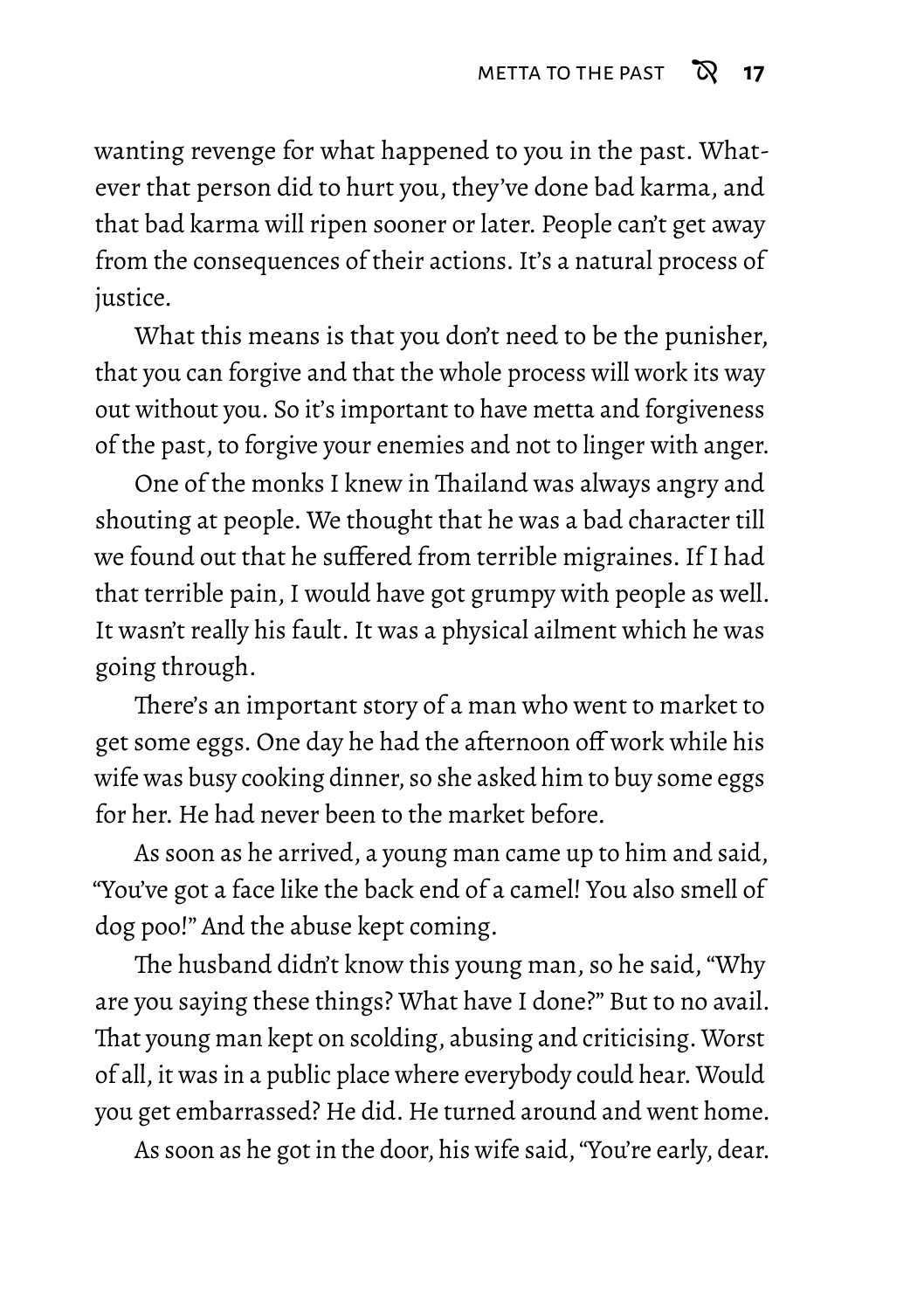Did you get the eggs?" "No! And don't send me to that stupid market ever again. I don't want to go. People are just so horrible in that marketplace!"

Now the wife—wives know how to soothe their husbands  $\sim$  soothed him down until he calmed down enough to come to his senses.

He then told her what happened. "I don't even know the fellow. Why did he carry on like that? I am so humiliated!"

The wife said, "What did he look like?"

When the man described his appearance, straightaway she recognised him, "Oh, it's him. The poor man had an accident when he was young. He hit his head and suffered permanent brain damage.The poor boy never went to school or had a job. Nor will he ever find a wife to share his evenings with. We know he is mentally deranged and brain damaged. When he gets into the market, sometimes he curses me, sometimes he abuses someone else. He's just crazy."

As soon as the husband understood the reason why the abuse came—it was only from a crazy man—all his anger disappeared. When the wife saw that, she took the opportunity and said, "I still need those eggs, darling. Don't mind that guy; he's crazy."

"Okay, I'll go and get them." He went back into the market with the basket, and again the crazy guy came up to him.

"Hey, hold your noses, everybody. Here comes dog poo. Close your eyes. Camel face is here."

The husband went to the store and bought the eggs, while being abused all the way. But it didn't matter anymore. He knew the young guy was crazy.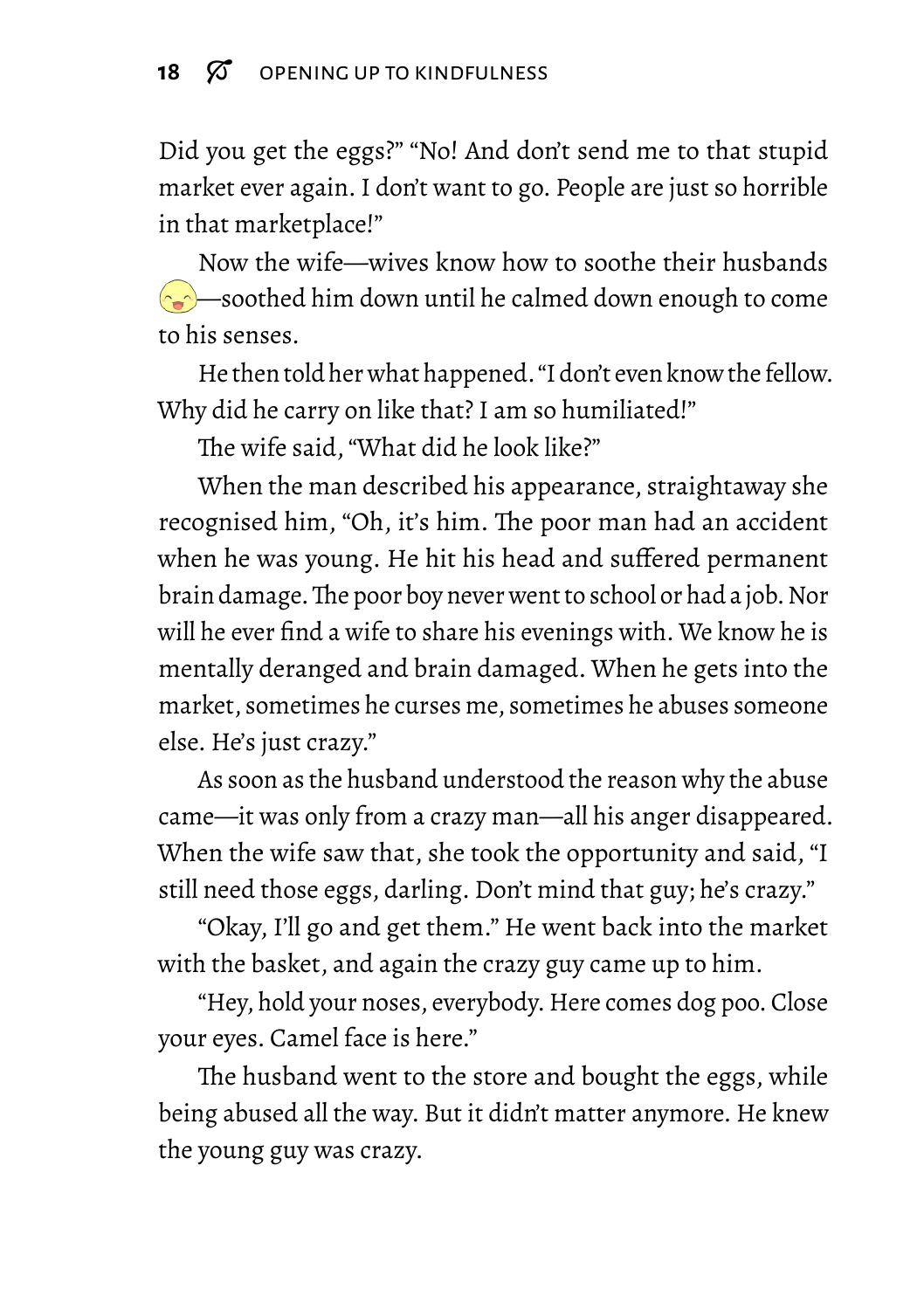The moral of that story is this: if you come home and your wife scolds you, don't get upset. She's probably hit her head that  $day.$ 

All anger, according to the Buddha, is temporary insanity. So when we understand the reason why people say or do things that may harm us physically or verbally, it's easy to forgive.

> *Metta is embracing the diversity of human beings in this world.*

Metta enables us to understand that we're not perfect and that we all suffer temporary insanity from time to time. We may not hit our head, but we get bumped and bruised by some of the experiences we have. Sometimes we take that out on other people, especially those we love.

Whenever a person close to you, someone you love, gets angry at you, never think that it's your fault. It has nothing to do with you; it's everything to do with them. They are scolding you, not because you've done something wrong, but because they're not feeling well or they're hurt, and they're taking it out on the ones they love. It's a way of releasing pent-up tension. Deep down they think their partner will understand them.

If someone shouts at you, don't get upset; just give that person a big hug and say: "Never mind." Don't take it personally. This is how we forgive the past.

Sometimes people say there are some things they can never forgive, things that are just too cruel, hurtful and uncalled for. But one of the most powerful statements of the Buddha was that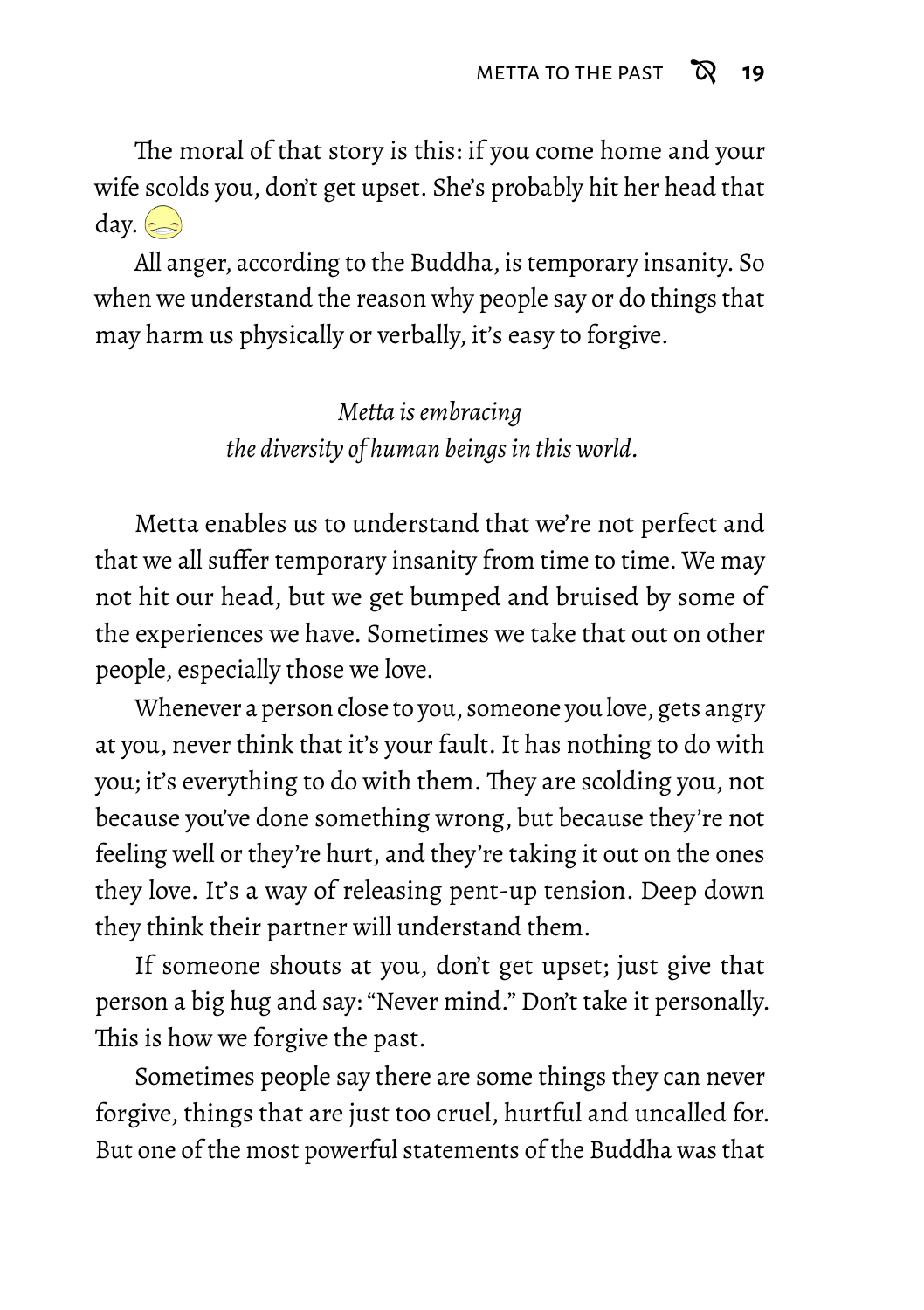#### 20  $\%$  OPENING UP TO KINDFULNESS

there is absolutely nothing you cannot forgive. There's nothing you can't learn from, nothing you can't grow from.

A couple of years ago, at a counselling session after a talk, a woman came up to me and told me her problem—she'd been raped. Those of you who are men, you can never understand what it feels like. For those of you who are women and if you've been sexually abused, strangely one of the things that goes through your mind is guilt even though it's not your fault! It was completely the other person's doing; still, women feel guilty; they feel they've contributed somehow.

Occasionally that does happen to a man, as well, but the frequency is very little compared to women. I remember reading an account in a journal of a young man who got raped by another man. One of the things he said was that he knew what was going on and he wasn't consenting, but he froze. The fear and the confusion sometimes get so strong that one can't react at all. It was a very good description which explains why a person just can't run even though they have legs, they can't punch even though they've got arms, and sometimes they can't even scream even though they've got a mouth. The psychological terror puts one into a state of disconnected consciousness where you can't fully participate in what is going on; you're just standing back looking at this terrible thing happening to you, frozen, unable to move. It's one of the reasons why people feel such guilt.

On this occasion I did what I normally do whenever I do counselling: the first few minutes, I really listen to everything that is said without making any judgement. Basically, this is to find out where they are and how spiritually advanced they are.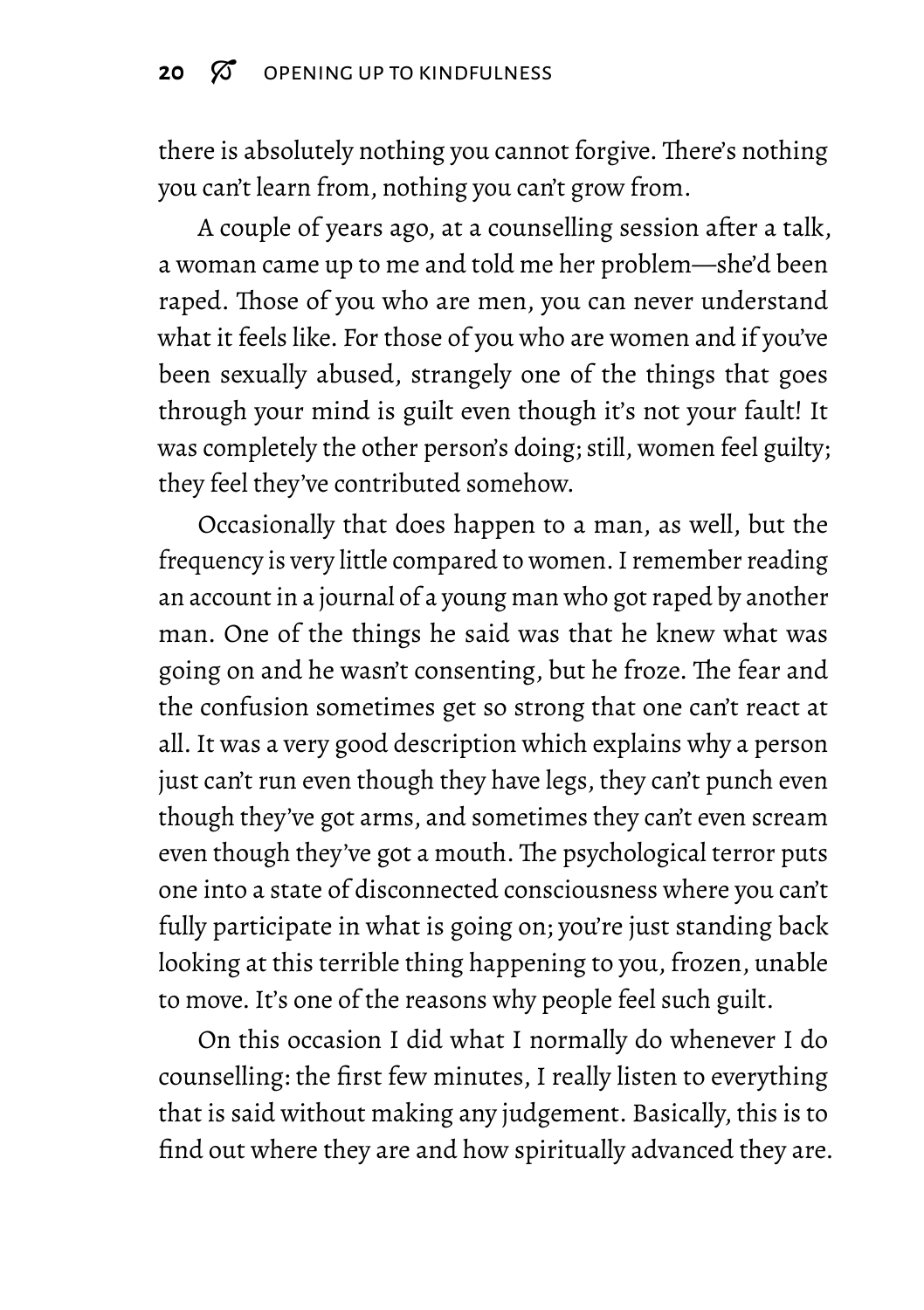This woman was someone who was very advanced. So I looked at her and told her that she'd been lucky to have been raped. I can't say that to many people. This was a teaching technique to get very deep inside of her.

Straightaway she was shocked because no one had ever dared to say such a thing to her before. With a mind open, I explained what I meant. I said:

"Many people would be crippled emotionally by that experience, but for you, I think, you can understand this, learn from this and transcend it, so that your task in the future will be to help other women who have been through that experience in a way which I, as a man, would never be able to do. You've been there! And I think you will be able to get through this without any emotional scars, but with an emotional richness which you will be able to share with other women. Because you've been through it and you know the way out of that black hole of former pain, you can hold another girl's hand and say, 'I know.' And you mean it! And you also know the way out. This is your task in life. That's why I said you're lucky. It's a terrible experience but when you're through it, you will be able to help so many other beings. Even with such a terrible experience like that, you can make use of it for compassion, for wisdom, for serving and for growth."

This is what we mean by metta: the door of my heart is open to the past no matter what happened, even the very worst of things. What I mean is that we embrace it. Like I said earlier about those prisoners of war soldiers:

*Only when you forgive can you be free.*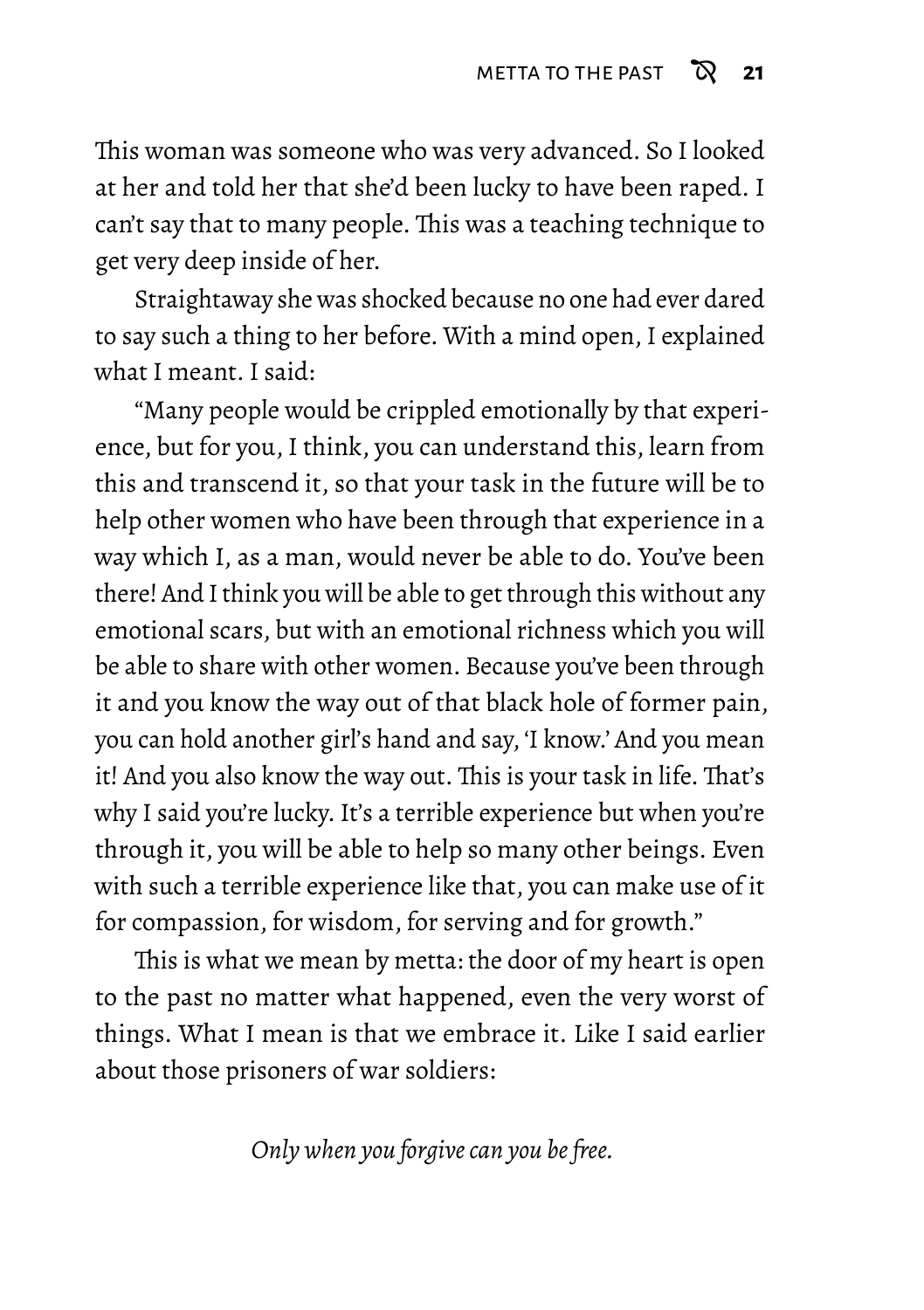Only when you embrace the past does the process of healing begin.Only when you are truthful rather than hiding things away, can there be a sense of integration, growth and then freedom. Metta does lead to freedom. It doesn't obliterate the past or neglect it; it makes use of it to grow, and in that growth arises this freedom and compassion.

There is a wonderful story from the reconciliation in South Africa. At the African National Congress, a South African security man who had tortured to death an African activist told the congress, in front of the activist's widow, about what had happened. The widow got up and approached the torturer and killer of her husband and said, "I forgive you."

It was one of the most moving times of that series of reconciliation counsels—the woman whose own husband had been unlawfully killed could forgive the torturer and killer. Both people cried and sobbed. Only then was there healing, was there growth. That's what metta is. Metta can move to such incredible depth and power.

> *Beyond reason, metta comes from the heart. And it heals.*

If you could do that to the past and to the enemies who have hurt you, why can't you do that to yourself?

In our modern world, people are just consumed by guilt; they just cannot let go the mistakes of their past. The issue is not that mistakes should just be obliterated and not be dealt with,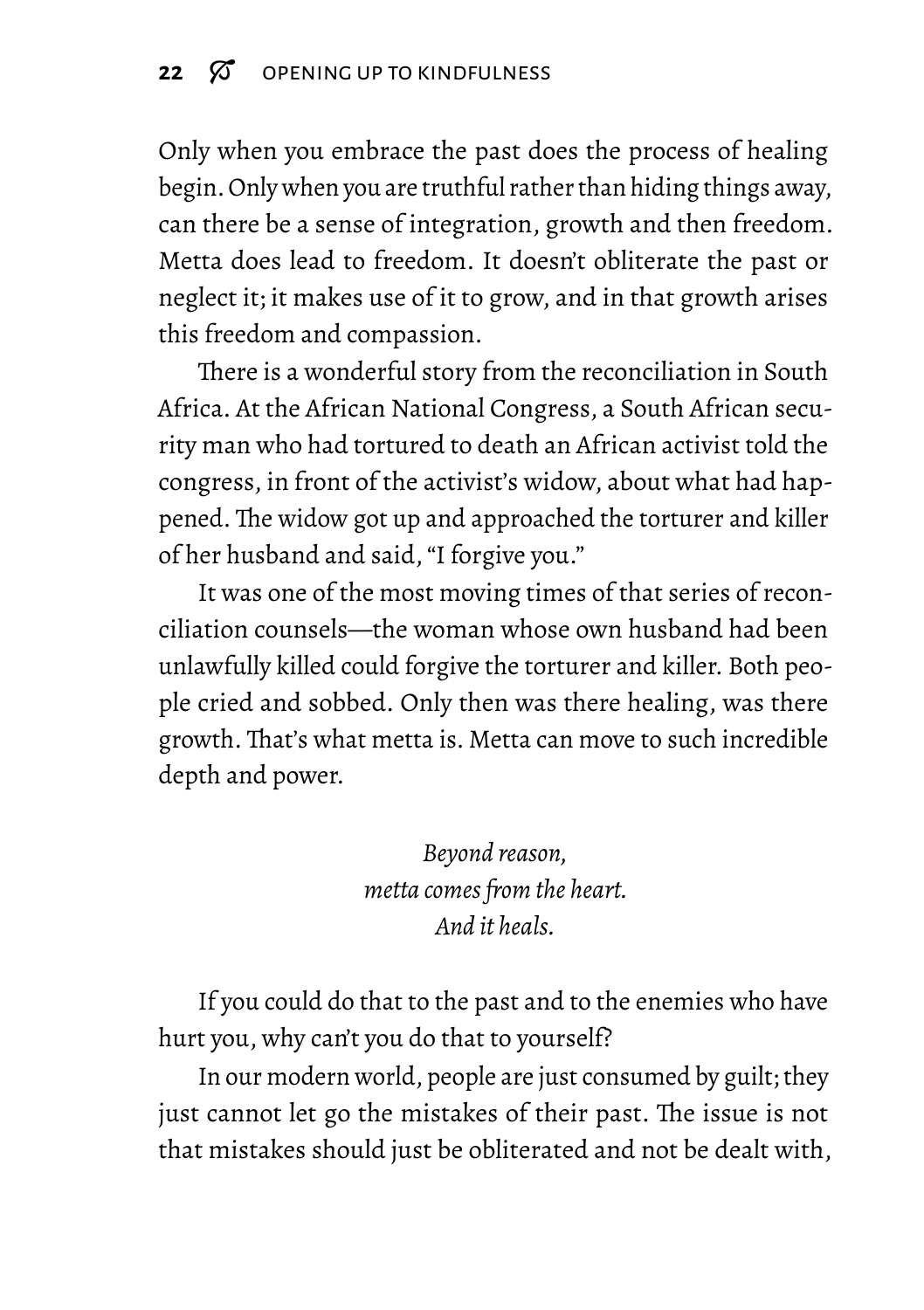but that mistakes are dealt with in the wrong way: whenever we make a mistake, we want to be punished.

Some years ago, one of the new entrants to my monk factory was a young man who had been having a hard time but was a good guy. One day he got into the kitchen in the afternoon and sneaked some food and made himself a sandwich. He was breaking one of the eight precepts, which you need to keep if you are training to be a monk—not eating in the afternoon. So, being a good guy, he came up and confessed to me, and I said: "Never mind. Just learn next time not to do it. Everyone makes mistakes, I'm not going to throw you out of the monastery because of that. It's not a capital offence, and I'm not going to call the police. So just never do it again. Thanks for telling me." But he was not happy! He said, "Look! That's not good enough. I need penance. I need to be punished to stop me doing it again!"

Looking at him, I realised that he's not going to be able to buy just plain forgiveness. He needs to learn some forgiveness. So I thought about the traditional punishment in Australia. Many of you know that Australia started off as a penal colony. The British sent all their felons to Australia where they were treated very harshly and one of the punishments was whipping, which was called 'the cat of nine tails', usually shortened as 'the cat'. So I said to this young man, "Well, then, we'll give you 50 strokes of 'the cat'." And this young monk trainee went white. He thought Ajahn Brahm was going to whip him! But then I explained to him what 50 strokes of the cat really means in Buddhism. I said that in our monastery we had a cat, and he needed to look for that cat and stroke it 50 times!  $\odot$  "Learn some compassion, for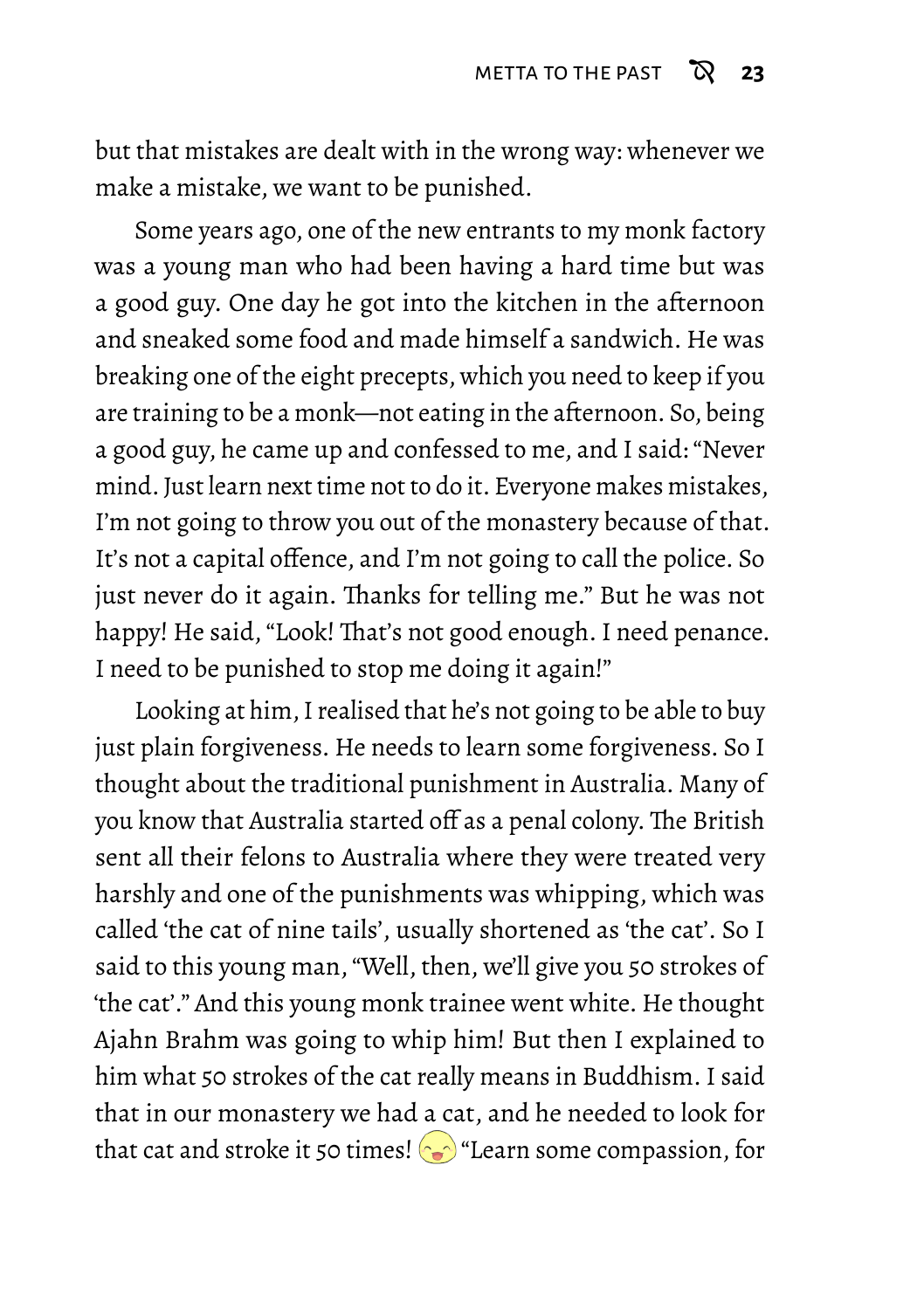goodness' sake! Maybe stroking that cat 50 times will teach you how to be kind, to be forgiving, to be soft and be sensitive, and not so macho male!"

Why is it that we want to punish ourselves? Does it really help at all? Punishing ourselves is what guilt is all about. Instead of punishing ourselves, we have this metta and say: "The door of my heart is open to me no matter what I've done." Sometimes you just made a mistake. That's all.

*We're all allowed to make mistakes.*

When I went to school, we all got caned when we made a mistake. But all I learnt from that punishment was to make sure that I never got caught again. That was the only thing I learnt—to be cleverer the next time: not that I should not do wrong things, but just to make sure I never got caught.

All that we actually learn from the punishments is to be cleverer so that we don't get caught. We never realise why it's wrong. That's why sometimes punishment doesn't work. Sometimes it's much better to have understanding. Especially to yourself.

> *When we punish ourselves, what we're really doing is denying ourselves happiness.*

We think we don't deserve to be happy. Many people experience this with dysfunctional relationships. When you get married, you can't have a good relationship with your partner because basically you think you don't deserve happiness; you seek punishment. Sometimes people bring on sicknesses and diseases as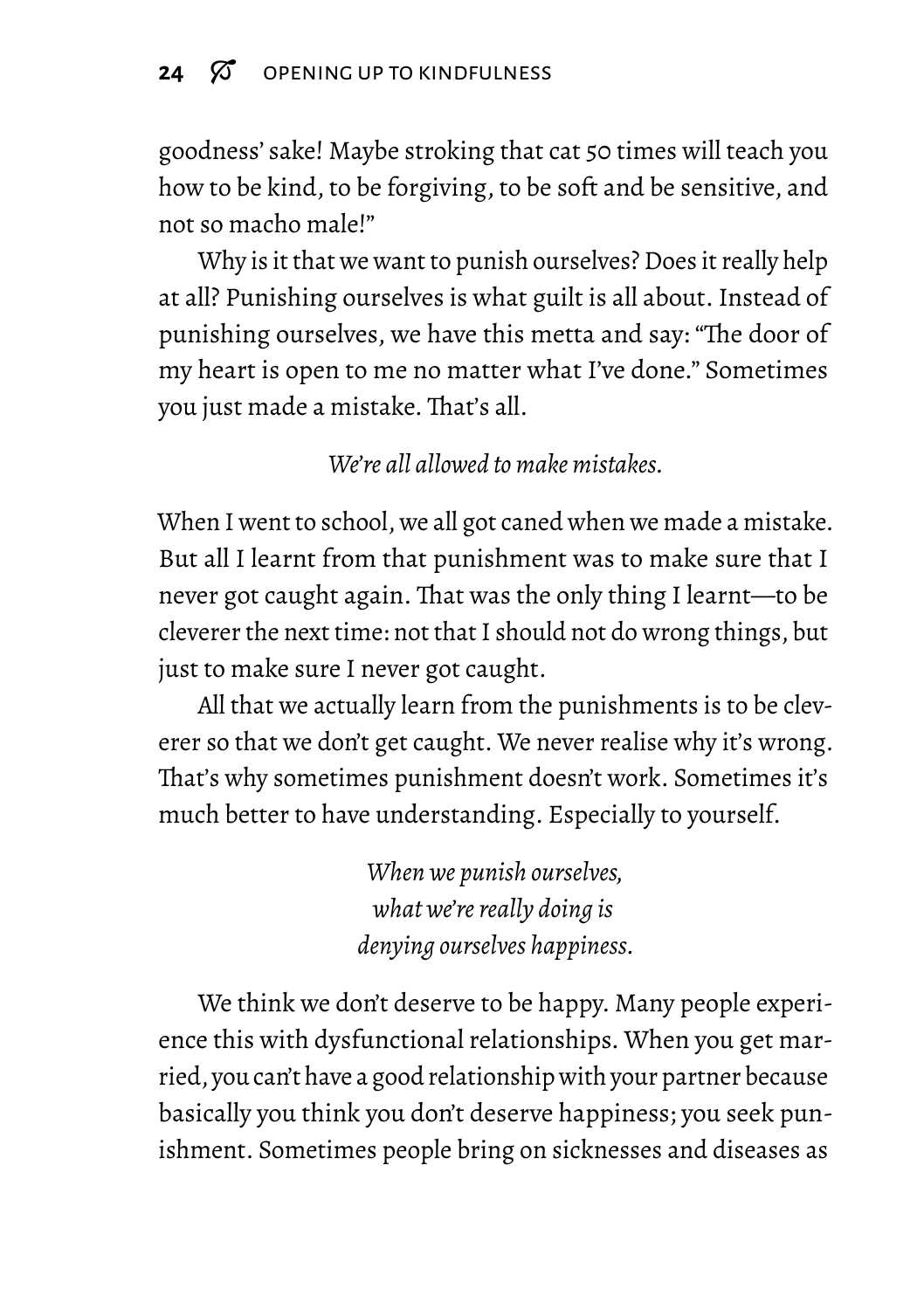they don't think they deserve to be healthy. Many of the illnesses which people have are guilt-related—something you've done in the past which you've pushed deep under your mind so that you can't see it now but which is a cause for not allowing yourself to be happy. It comes out in stress that causes diseases.

When you can say to yourself that you're only a human being who makes mistakes and the door of your heart is open to you no matter what you've done in the past, then something changes in your mind and even in your body. You become free.

> *Forgiveness leads to healing, happiness, and freedom.*

So when you look into the past, you give it metta and compassion. Whenever you tread in the dog poo, never wipe it off your feet but always take it back to your house and dig it under your mango tree. One year later your mangoes will be sweeter than before. But when you taste that mango, you must remember that what you're really tasting is dog poo transformed.

When you understand this simile, all of that poo from your life, all of the terrible things you've done or which have been done to you, they are just fertiliser or opportunities for growth. It makes mangoes or your life sweeter. So don't get negative but give it metta, and the next time anything terrible happens to you, you can say, "Whoopee! More fertiliser for my mango tree!"

If you are going to recall your past, forgive all the rotten things which have happened and have metta towards yourself so that you can get rid of all the guilt and suffering. And don't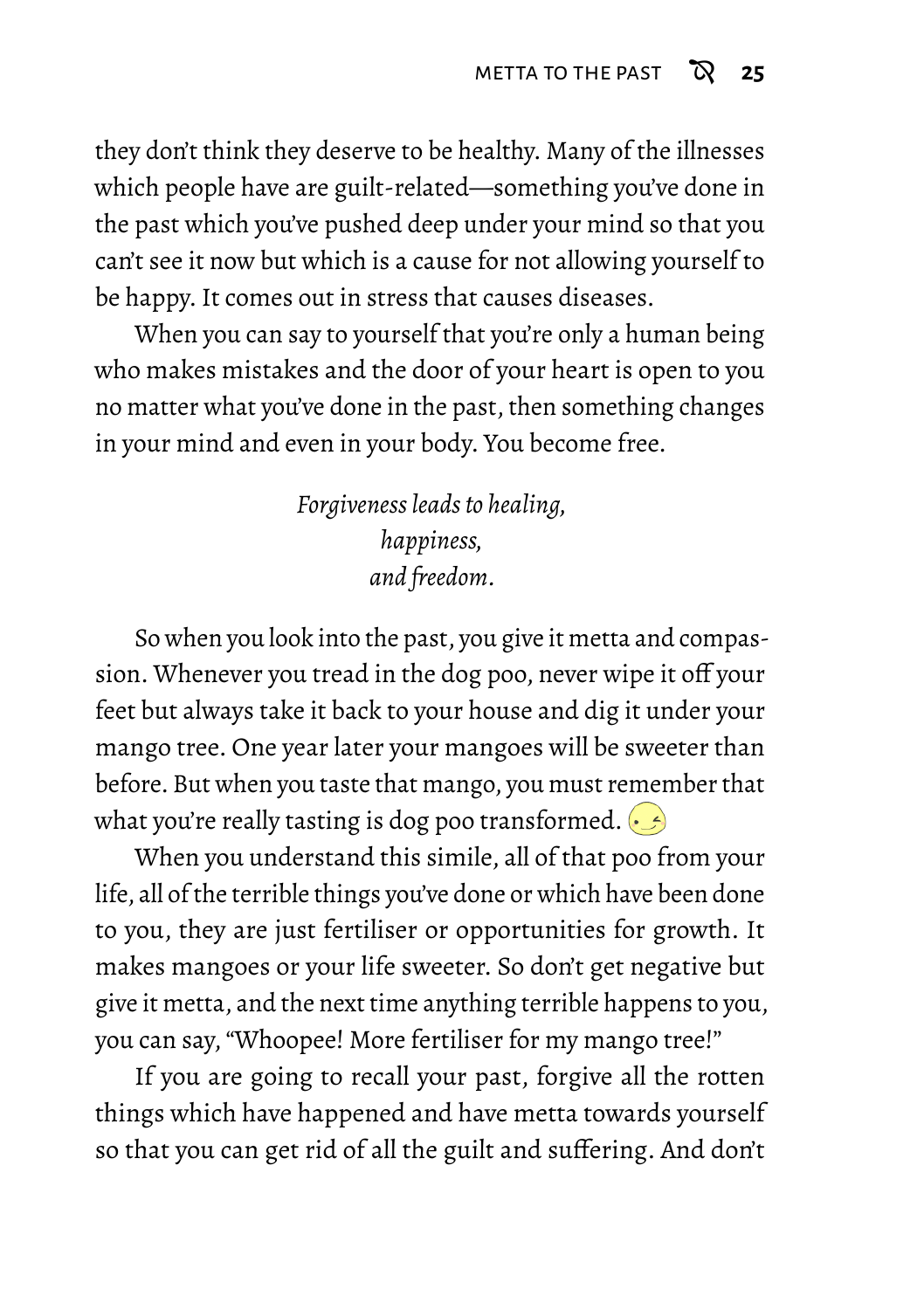#### 26  $\varnothing$  OPENING UP TO KINDFULNESS

forget that if you need some punishment, go and find a cat or a dog and stroke until you've got no guilt left.

When you remember the past, remember all the wonderful things which have happened to you. If you can do that, you know how to have metta towards the past, and guilt or anger will disappear and you can grow wonderfully well in inspiration, repeating all the successes and the beautiful things which make you a wonderful human being.

> *Through metta towards the past, you embrace both the good and the bad of the past, and wonderful things can happen.*

> > ❦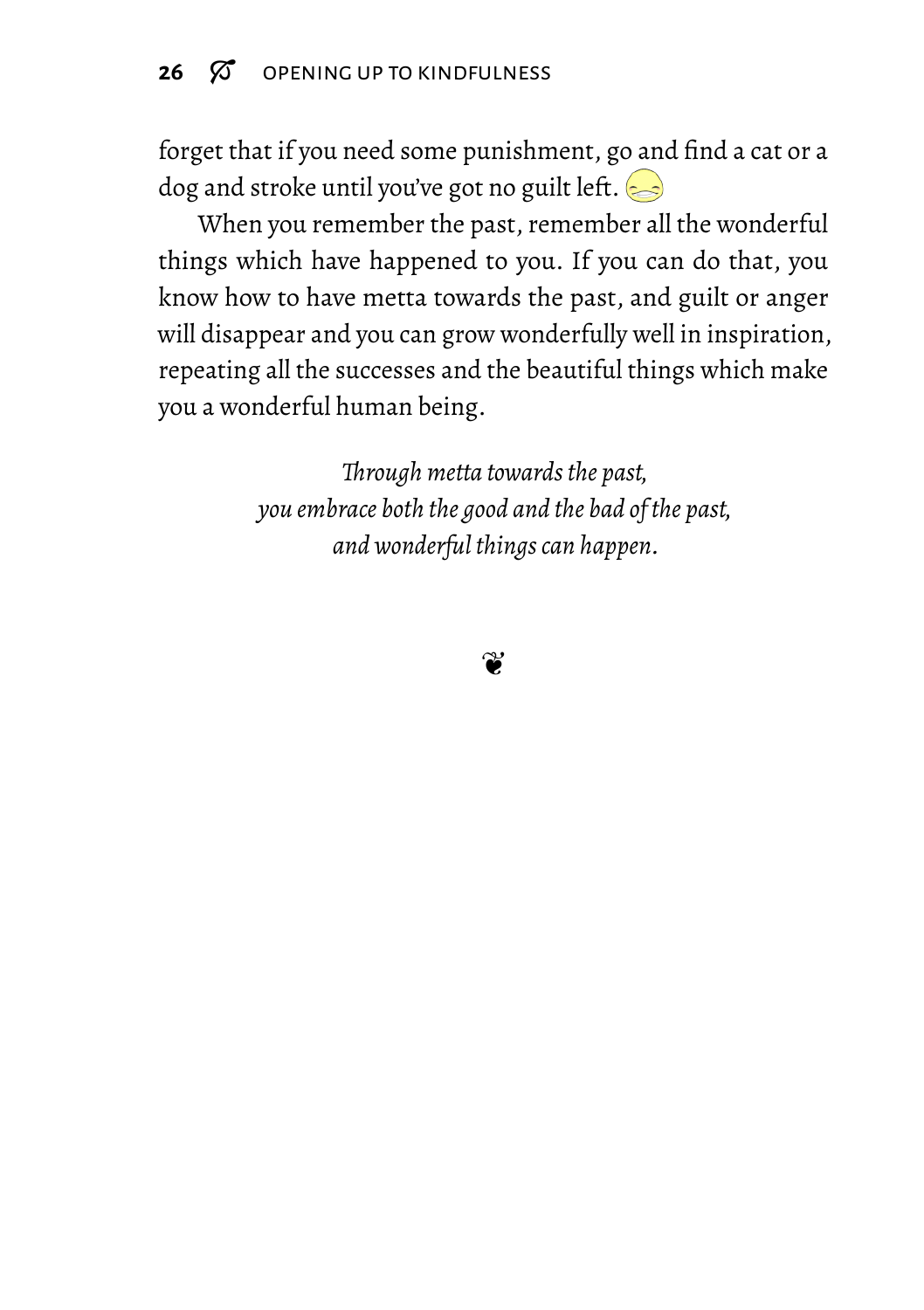## **3** *Metta to the Future*

<span id="page-34-0"></span>One of the biggest problems of human suffering is anxiety or panic attacks about the future, which happens when we worry about what is going to happen next. One of the advantages of metta meditation is that we can apply loving kindness to our future, as well, by saying:

> *"The door of my heart is open to the future no matter what it brings."*

And that, by itself, will make us relax and be confident that whatever happens to us next, we can always deal with it in a positive way.

It works in the same way as when we look at the past and say: "Whatever happens, I can always learn from that, I can always grow from that". In the same way we can look at the future and say: "Whatever happens to me in the future, I can always make something out of it."

> *This positive attitude towards the future is realistic, inspiring and empowering.*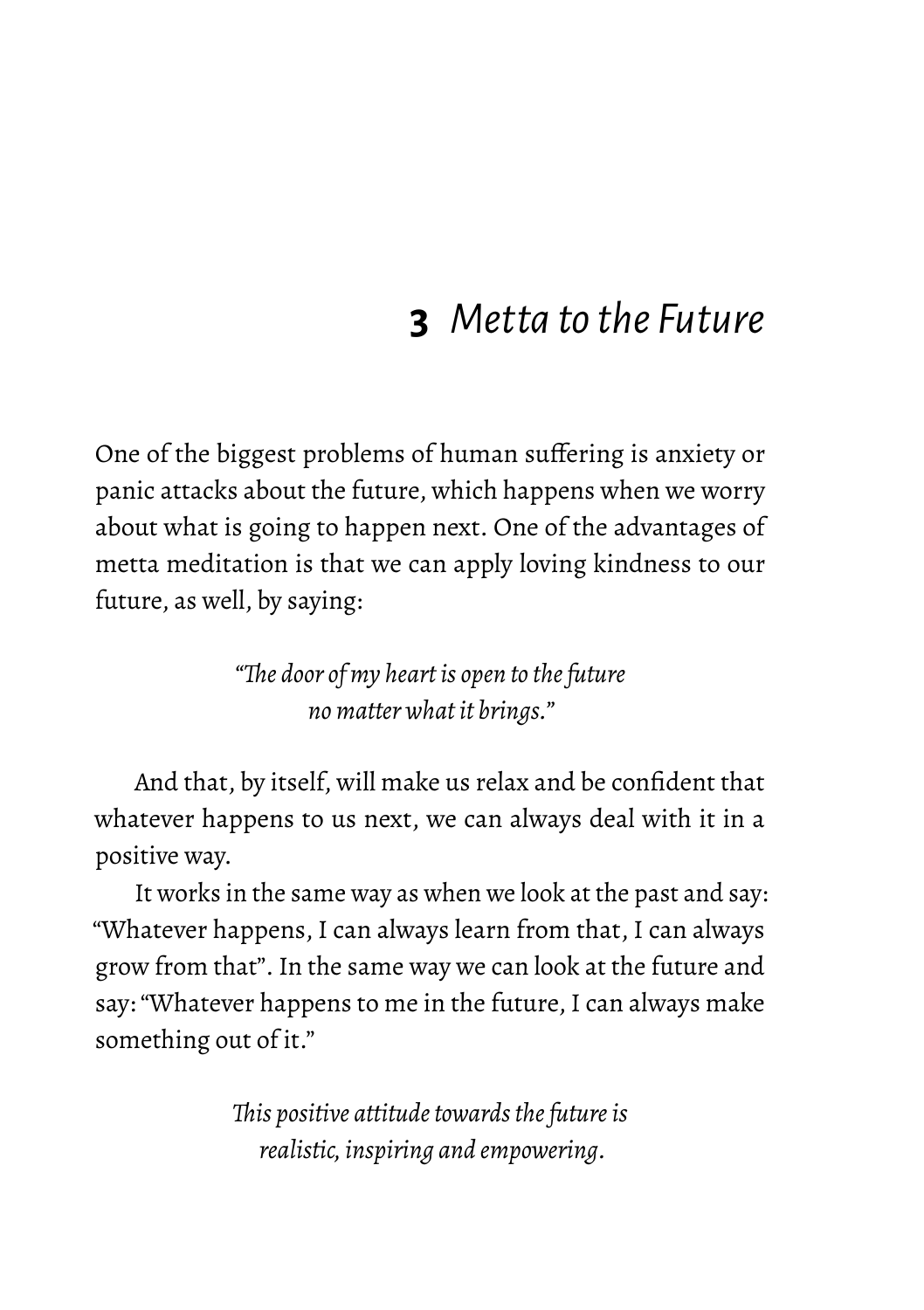When I first became the abbot of the monastery in Australia, I thought to myself: "Oh my goodness! What's going to happen to me as a leader, as a teacher, holding this responsibility of inspiring other people?" Then, I said to myself: "It can only work out one of two ways: either I become a great teacher and I can help other people, providing leadership and encouragement to show them the way—and what a wonderful thing that would be, or I am a complete failure as a teacher, unable to teach at all and every time I open my mouth, people would fall asleep or they would walk out of the room—and that would be even better because then I could be a hermit, which is what I had always wanted to be.  $\approx$ 

I thought that whatever happened it would be fine. It would always be a win-win situation. That's actually how you should regard the future: whatever happens, you can always look upon it in a positive way. You can always have loving kindness towards the future.

The time when I first learnt to have a positive attitude towards the future was when I was sick in the hospital in the northeast of Thailand 30 years ago. That was very tough. The northeast was the backwaters of this then third-world country. I had a fever for about three to four weeks, but they didn't know what that was at that time, so they just injected me with antibiotics twice a day. At that time, they did not have the disposable needles that we have these days. They would recycle the needles: first, they would use them in Bangkok, then they would send them to the provinces, where they would use them in the main wards first, and then they would reuse them for the monks because we were supposed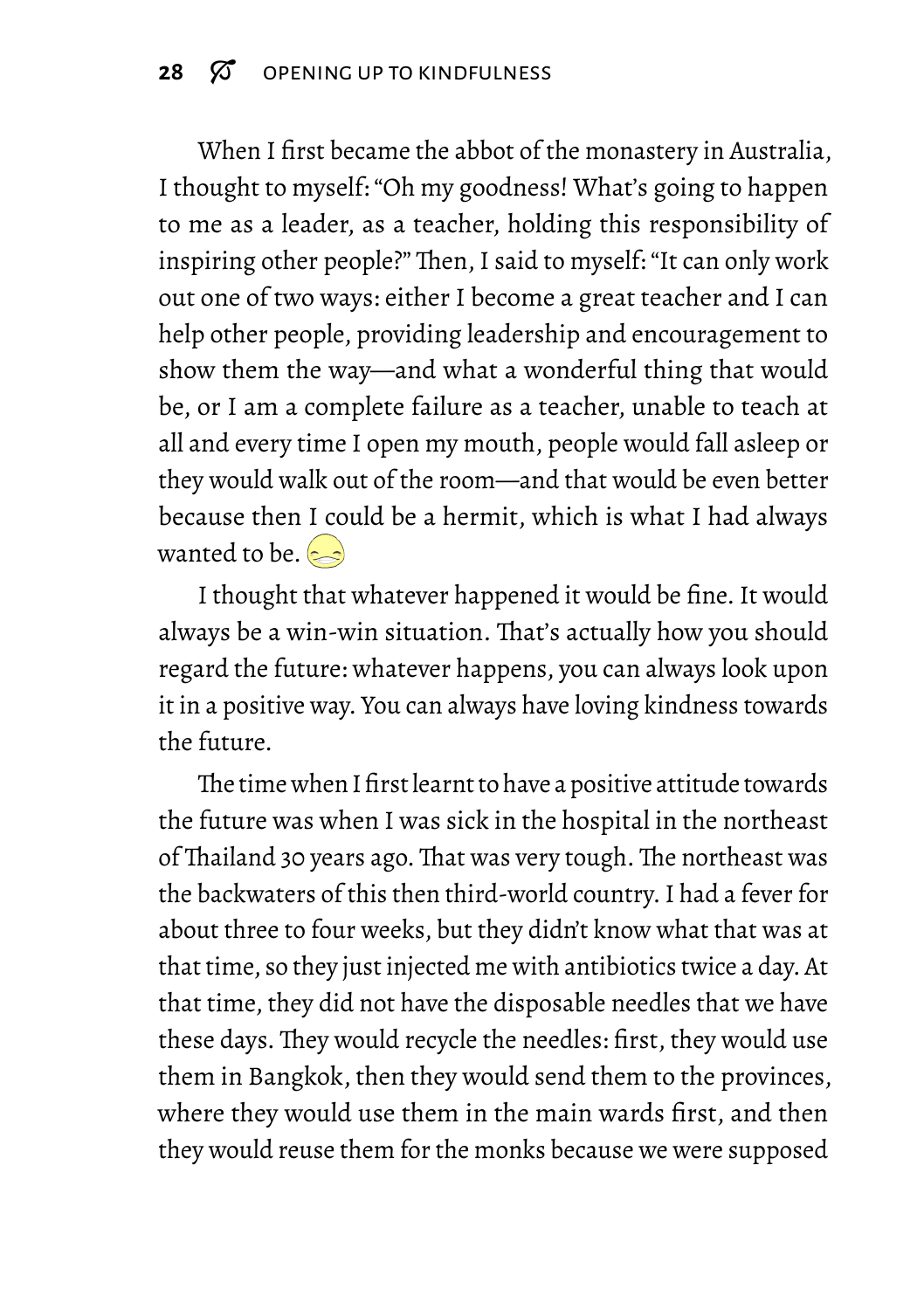to be tough guys.  $\overline{(*)}$  But even tougher than me was the nurse she had to be because when she injected us, she stabbed! Oh, that hurt! I must admit during those early days I had no metta towards the nurse.

There I was, suffering with a fever and my buttocks aching. I felt so terrible—a Western monk a long way from home… I felt so lonely, so depressed, so awful…

And one day my teacher Ajahn Chah walked in to see me.This great monk came to visit me, a little monk! Straightaway I was so uplifted! I was so honoured! I was so inspired but only for a few seconds until Ajahn Chah opened his mouth. I always remember what he said. "Brahmavamso, either you'll get better, or you'll die." And then he left!

The trouble with Ajahn Chah is that you can't argue with him. It was true. What he was saying was true. It didn't matter what happened, the fever wouldn't last. Either I'd get better or I'd die. Fortunately, I got better.  $\left(\cdot\right)$ 

So why worry about the future? Whatever happens it is not going to last.This positive attitude towards the future has helped me so many times. If you cultivate loving kindness: no matter what happens, you'll always be able to do something about it. If you die young, you don't have to worry about going to an old people's home.  $\cdot$ 

I have to fly a lot and one time the Australian government actually put a warning out for Australians travelling to Indonesia as there was a threat of terrorist activity. Some disciples of mine asked me, "Ajahn Brahm, what if you get kidnapped?"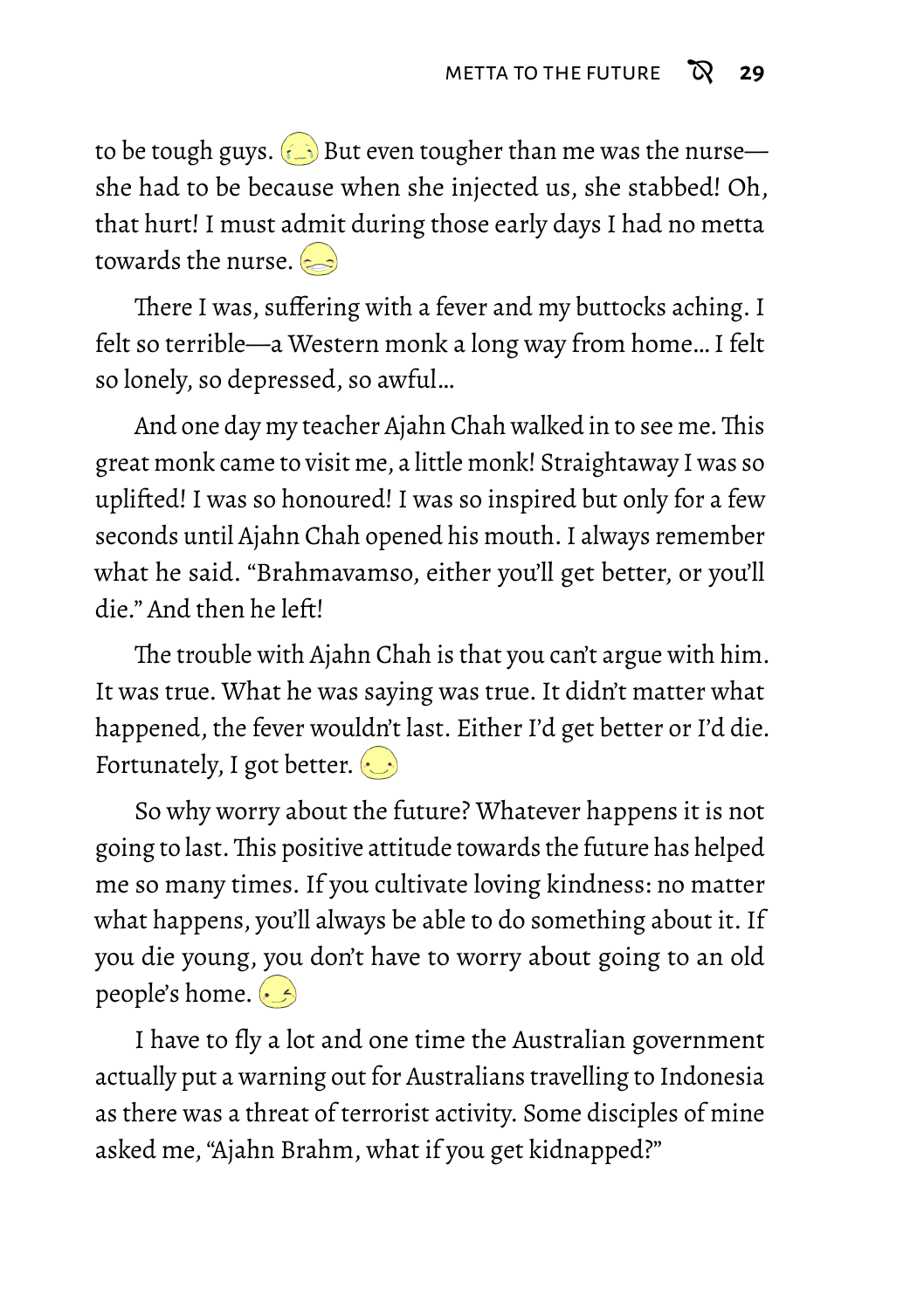"That'd be wonderful. I can have a rest for a change. I don't have to speak."

"But Ajahn Brahm, what if there is a terrorist on your plane?" Why are people so afraid of getting blown up in mid-air? There are three advantages of dying at 30,000 feet high. Advantage number one: you get a free cremation on the spot; it's all done efficiently with no remains, so you don't have to pay money to have your remains stored expensively in a temple. And your remains will be scattered, they will be spread over the world. Isn't that nice?

Advantage number two: usually for funerals you have to spend a lot of money. If you die in an airplane explosion, the aircraft company pays your family death insurance, so your family really does well out of you.

And advantage number three: the best advantage of dying at 30,000 feet above is that you are already halfway to heaven!  $\left(\bullet\right)$ 

> *Why are we afraid? Why do we look so negatively at the future? It's because we have fear.*

I don't know if you ever rode a bicycle when you were young and can remember what it was like. I remember as an elevenyear-old getting a bicycle for the first time. Getting on the bicycle and trying to balance, I was so scared of falling off. I was so afraid that I gripped the handlebars so tightly that my knuckles went white, and my body was rigid. And because it wasn't bending round the curves, I kept falling off. It was only later that I realised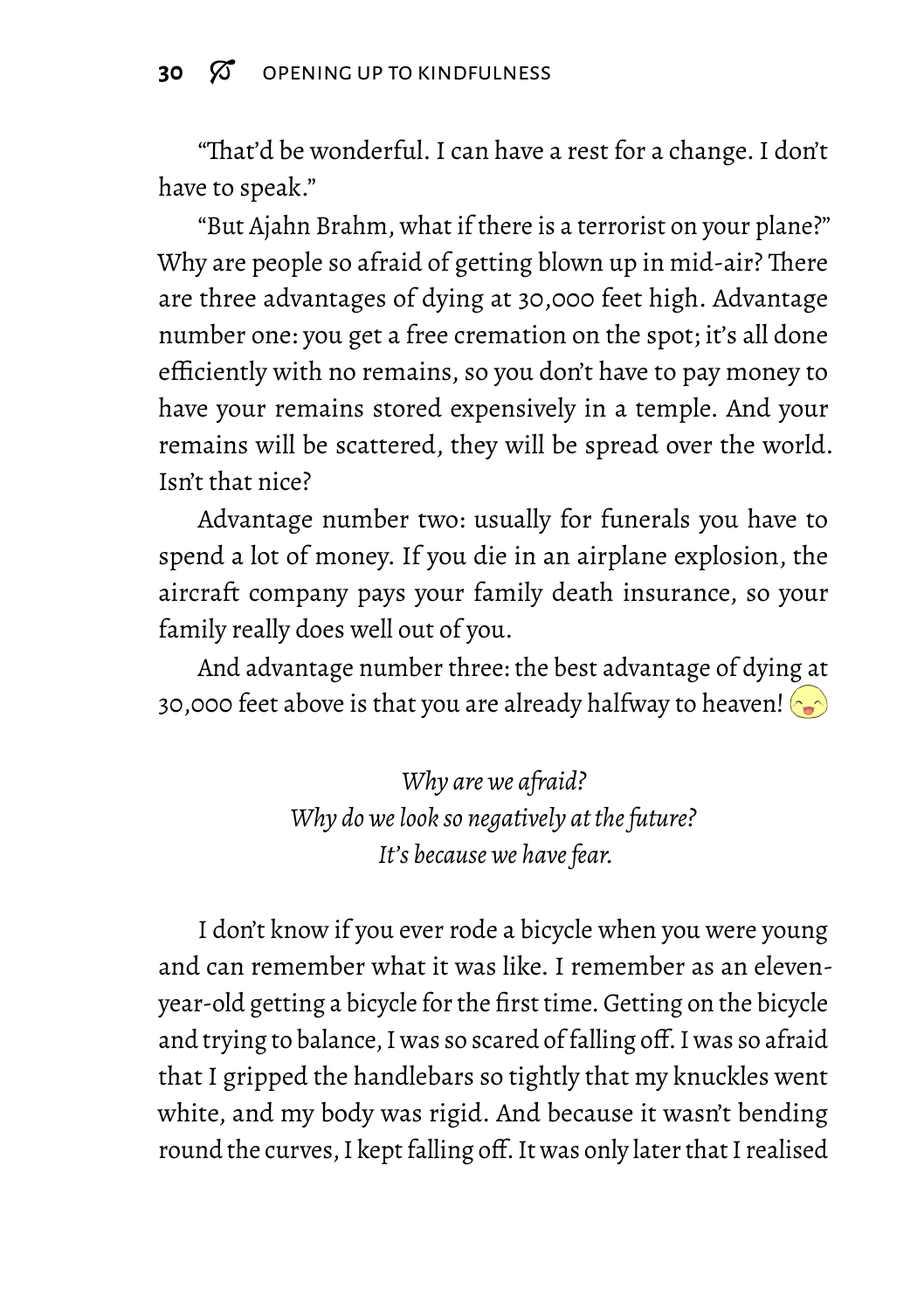that if you're going to ride a bicycle, you've got to relax, and not tense up.

### *If you are not fearful, you balance.*

That's the same with life. Whenever we're afraid, we tense up, and what we're afraid of, it happens. We make it happen. So instead of being afraid we should have metta towards the future. Whatever happens, we can make use of it. If things go well, we can enjoy our happiness. If things go wrong, we've got some more dog poo to dig around our mango tree next year. When you relax like that, it means you are more likely to be successful, to be happy and to be healthy.

This is why we should develop loving kindness towards the future. Whatever is going to happen to me, the door of my heart is open to that. 'I can take chances, I can make decisions, I am not always worrying about what is going to happen next.'

> *The trouble is: we worry too much.*

I remember again when I was a kid I had to go to the dentist. Do you like going to the dentist? I never liked going to the dentist in those days, and I worried so much I hardly slept the night before. I was so tensed up and worried. Once, when I got to the dentist's rooms, I found out from the secretary that my appointment had been cancelled. I had worried myself sick about something which never even happened. So these days I have learnt to have loving kindness towards the future.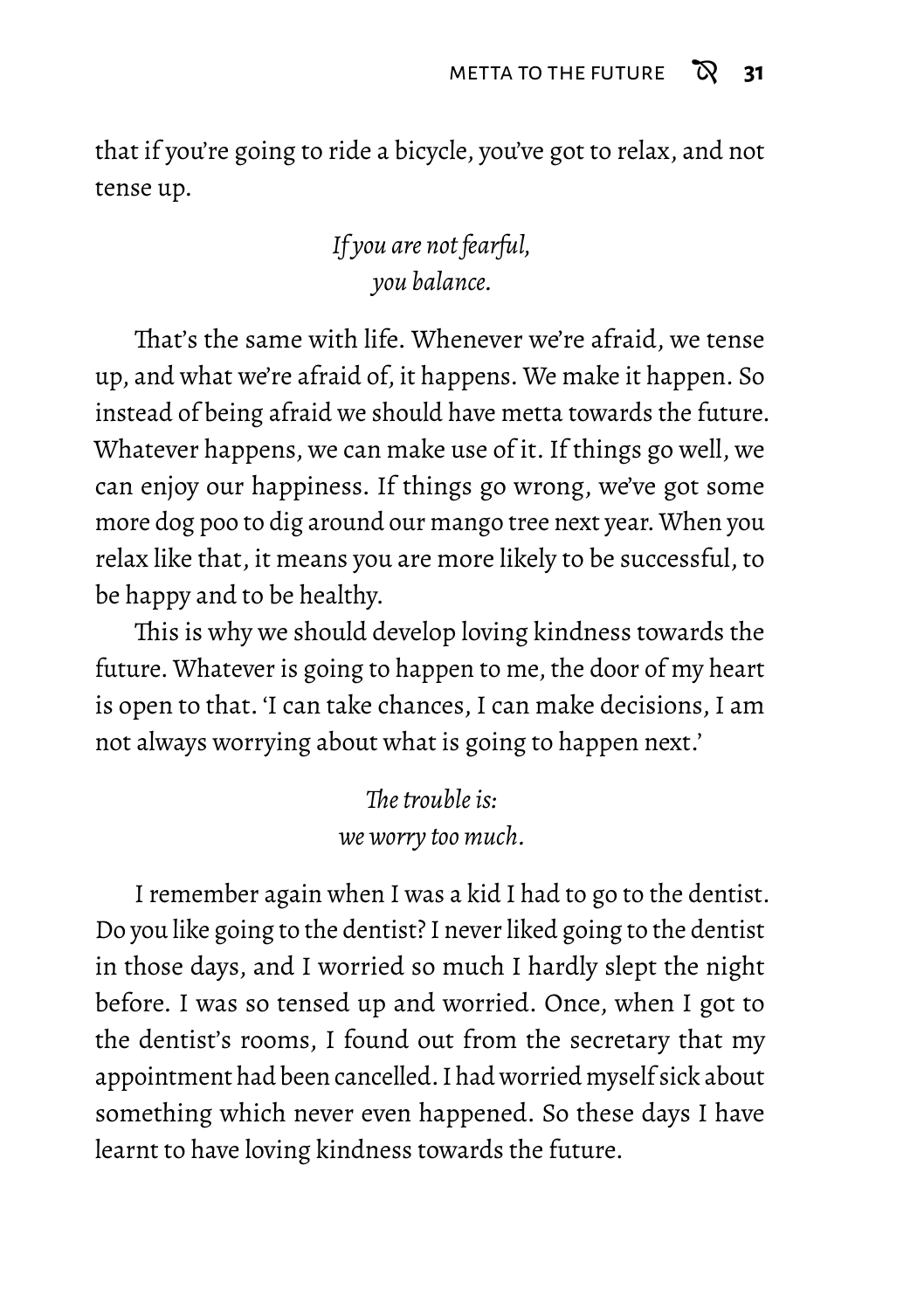### *I don't know what's going to happen next, but I know metta will always pull me through.*

As a monk I haven't had any professional training in things like marriage counselling or helping people with psychological difficulties. I just go in there, not knowing what's going to happen next, but I make sure I have lots and lots of metta. And I find that whatever you do, if you give this beautiful energy of metta towards the moment, towards the future, you will be successful. I've been teaching this for some time now, and I've got lots of stories about people who have used metta in difficult situations with incredible results.

One disciple who lived in Sydney was importing designer clothes and she was very successful in her business. Last year she went to London to a very big company for what would be a very lucrative contract. It was worthwhile travelling from Sydney to London just for one day to see if she could close this contract. When she arrived at the office, jet lagged and tired, the directors told her, "You've wasted your time. You've come on a journey which is not going to be successful. The CEO is in a bad mood this morning. He's usually in a terrible mood anyway, but today it's even worse. He's been shouting and swearing at us all morning. You've got no hope of success."

Imagine that was you, travelling all that way for a contract, then getting told by those who are closest to the one who's going to sign it that you've got no chance. Anyway, because she's a disciple of mine, she decided to sit in a corner and do metta meditation. 'It doesn't matter what happens, whether the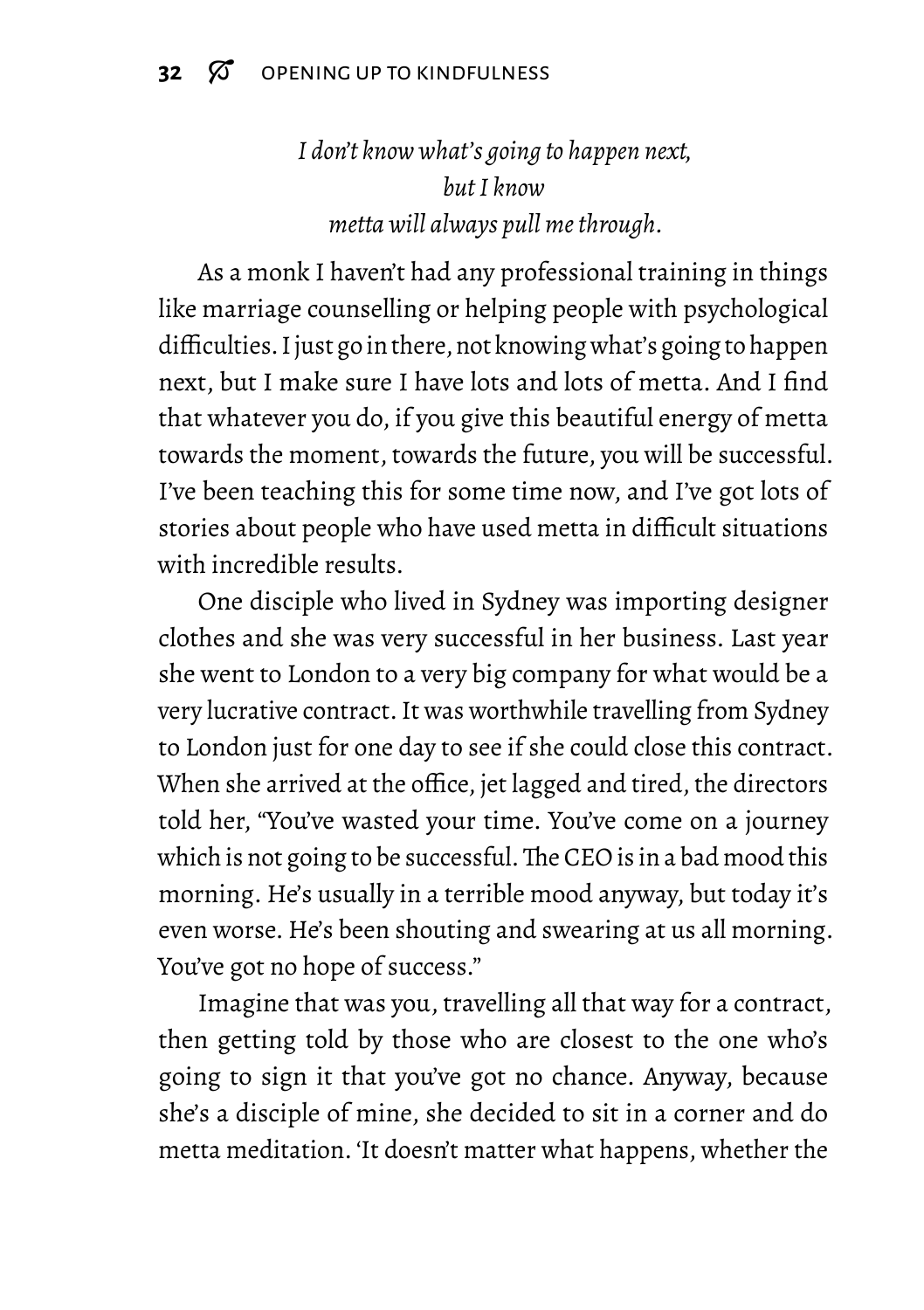contract gets signed or not, I will not be afraid. I will just make my mind positive with kindness towards all beings, including my future."

Just as she was doing this, they interrupted her; the CEO was coming down. And as soon as he came into the room, when she looked at him, words spontaneously just came out of her mouth: "Wow! You've got such beautiful blue eyes just like my baby daughter."The very harsh, very tough CEO suddenly melted before her eyes, smiling. A few minutes later the contract was signed. She told me that as soon as the CEO went out of the room, all the other directors who were standing around rushed to ask her: "How did you do that? Teach us!"

This is one of the beautiful examples of how metta can melt the negativity in somebody else. But if you had been afraid that you were not going to get your contract, you would have been so tensed up and would never have been able to be so spontaneous. The spontaneity comes with confidence and the confidence is having metta towards the future. It doesn't matter what happens, you'll always be able to deal with it somehow or other.

It's like me: whenever I give a talk or an interview, I never prepare anything. I don't know what I'm going to say and that's a wonderful way of teaching because it means you can be intuitive and make the talk appropriate to the audience and you can respond appropriately. With too much time spent on planning things ahead, we get stuck in those plans and we can't make any alternative plans, which means we can't be open to what is going to happen next.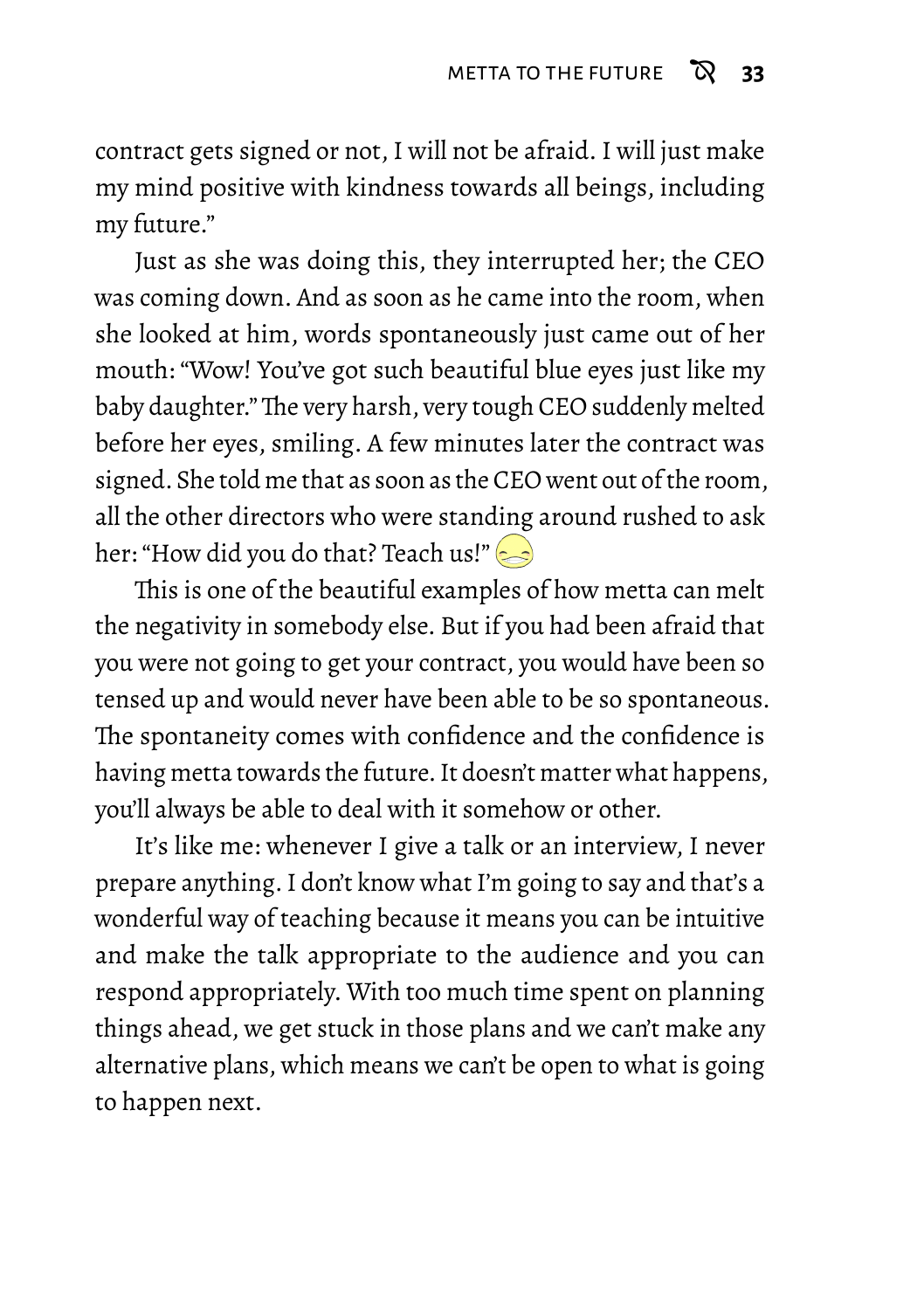*Metta towards the future is one way of overcoming fear and negativity towards the future.*

I've read in many medical journals that sometimes people go for a medical check-up and find that they have had a tumor for many years without showing any symptoms. However, as soon as they know about the tumor, they get sick very quickly. It seems that fear is what makes the illness worse.

> *Life is like a mystery play where you're cast in the central role.*

I know that some Chinese people like to go to fortune tellers.  $\epsilon$  We try to predict the future because we think that when we know what will happen, it's going to be safer, but it actually makes it worse if you try and predict the future. The point is that it doesn't get rid of the fear if we know what's going to happen next. The only way to overcome that fear is this wonderful wise metta or loving kindness which tells us that whatever happens next, the door of our heart is open to it—we can handle anything no matter what happens.

So if you go with that attitude to a job interview, you come across as easygoing, intuitive and confident because you've got no fear. When you've got no fear, then you usually get the job. That confidence is one of the powerful attributes of a human being as it pushes them through to success. Just confidence. And all that confidence is, is this wonderful metta, which accepts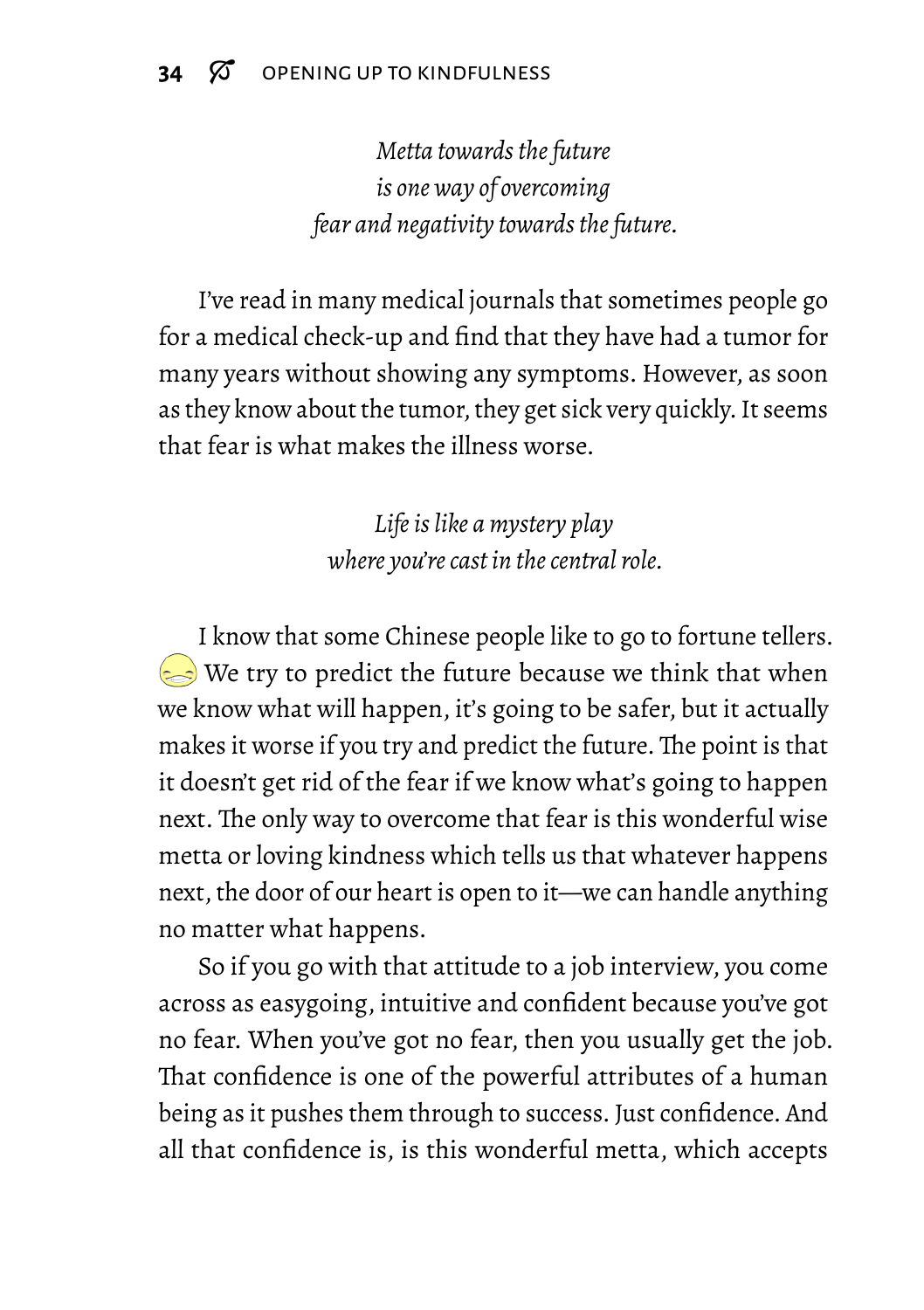yourself as who you are and that gives you this positive attitude and gratitude towards the future.

I know that many people have a lot of fear about committing themselves to relationships, to getting married, to setting themselves up with a partner, or changing their jobs. I spend a lot of time counselling people who are wondering: Should I marry this guy? Should I set up with this woman? should I change my job? I keep saying to them: 'Stop worrying about it. Just do it.' $\langle \cdot \cdot \cdot \rangle$ 

If you found out that you married the wrong person, you'd learn a lot from that mistake. It's all learning experience. It's not the end of the world. There's no such thing as the end of the world. Life keeps on going.

I know there are some supposedly religious groups which try to make you afraid; they hate the talks on loving kindness towards the future. They want to make you fear that something terrible is going to happen or the end of the world is coming. Do you remember the year 2000? At that time, some people were saying that it was the end of the world. But the world never ends.

When I was a young person, people were generally more confident, and they weren't so afraid and didn't get these things called panic attacks. Many people these days get panic attacks where they freeze up and can't do anything. Sometimes in the most inopportune moments they tense up so much that they can't even scream. How can we stop these things, these intense fears which paralyse our lives?

How do you deal with raw fear and panic attacks when they're upon you? What I've said so far is great in theory, but what can we actually do when it happens?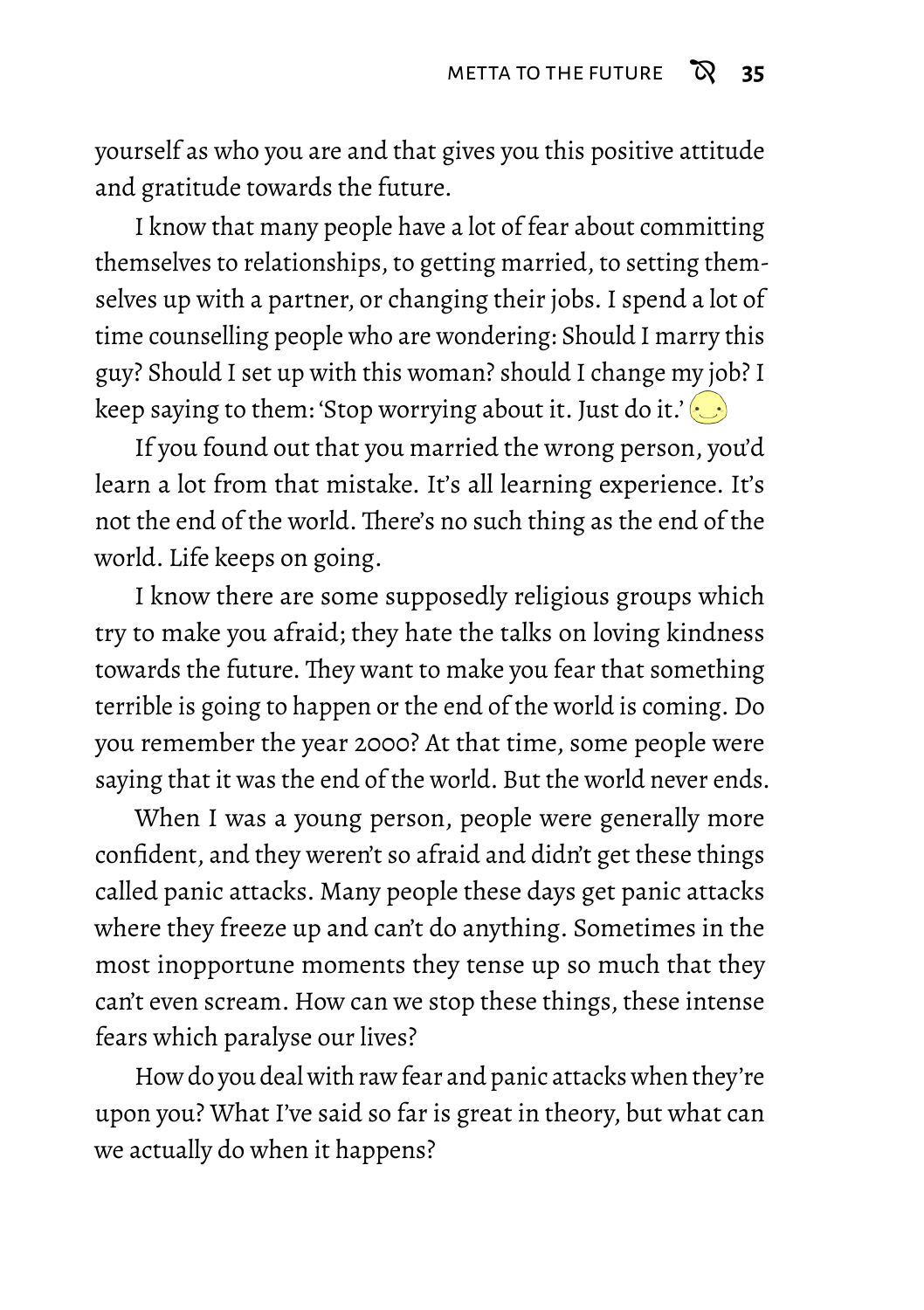One of the wonderful tricks which we learn in Buddhism is a simple meditation using body awareness. Whenever you are afraid, you'll find that it has a corresponding feeling somewhere in your body. Your body could be shaking or your knees trembling, or you've got tension in your gut. You can always associate fear and panic with a physical feeling.

I taught this technique to a young girl who was suffering from panic attacks. I asked her: "Whenever you feel such fear or panic, what do you feel in your body?" For her it was her stomach tensing up. So I told her: "When you have that fear, forget about the emotional part and go to the physical part.This is because it's much easier to relax your body than your mind. Just be mindful of the effect of that physical emotion and go to that part of the body and relax it."

So she massaged her stomach, giving it some attention and relaxed it for about 15 minutes. I then said, "After you've relaxed your body, go back to your mind." As soon as she went back to her mind, she found the emotional part had eased considerably.

This is a great way of dealing with emotional problems: by going to the physical manifestations and dealing with them on a physical level by relaxing that part of the body, which is not that hard to do. When you go back to the mind, you find the emotional part has also lessened. It's a feedback mechanism: mind to body and body to mind.

So if you are a person who is always afraid, when you're going to an interview or an examination or going to propose to your girlfriend, whatever it is, look at your body: what's tensing up, then relax that part. If you're relaxed and at ease, you will feel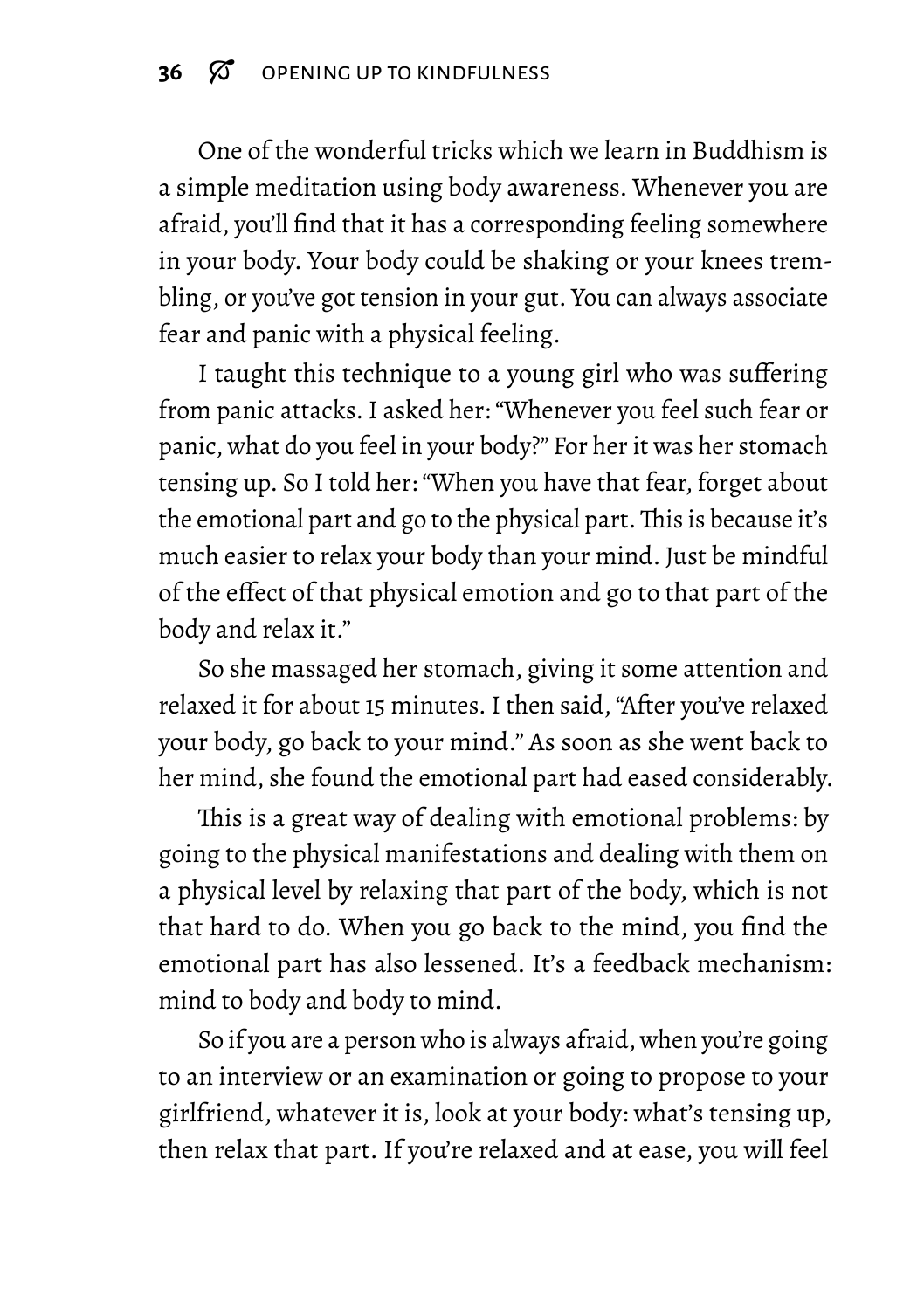confident and thus you are increasing your chances of success considerably. It is the fear of the future that things might go wrong which causes things to go wrong.

There is a Western martial art TV show I watched as a young man called "*Kung Fu*". It was a story of a young man from the United States who went over to China to learn the art of Kung Fu. One episode which I remember was about fear.

The episode started with this little young novice monk called Grasshopper being taken by his blind master into a very dark, scary room. In temples there are some rooms which are always kept locked and out of bounds, and this was one of them. For the first time, little Grasshopper was taken into this dark, scary, forbidden, mysterious room. After he entered the room, it took a minute or two for his eyes to get accustomed to darkness. The master asked him, "Grasshopper, what can you see?" Grasshopper said, "I see a pool of water, Master." "Grasshopper," said his Master, "Don't go close to the edge. That's not water! It's acid concentrated, sulphuric acid."

The master said, "Go a bit closer but not too close. Be careful. What do you see at the bottom of that pool?"

The little Grasshopper looked and said, "I see bones, Master. Leg bones and a skull there. I see human bones!"

"Yes," said the Master, "They are bones of little novices like you who failed the test."

"Do you see that plank?"

"Yes, Master."

There was a plank going from one side of the pool of burning acid to the other side. The master said, "In seven days' time, little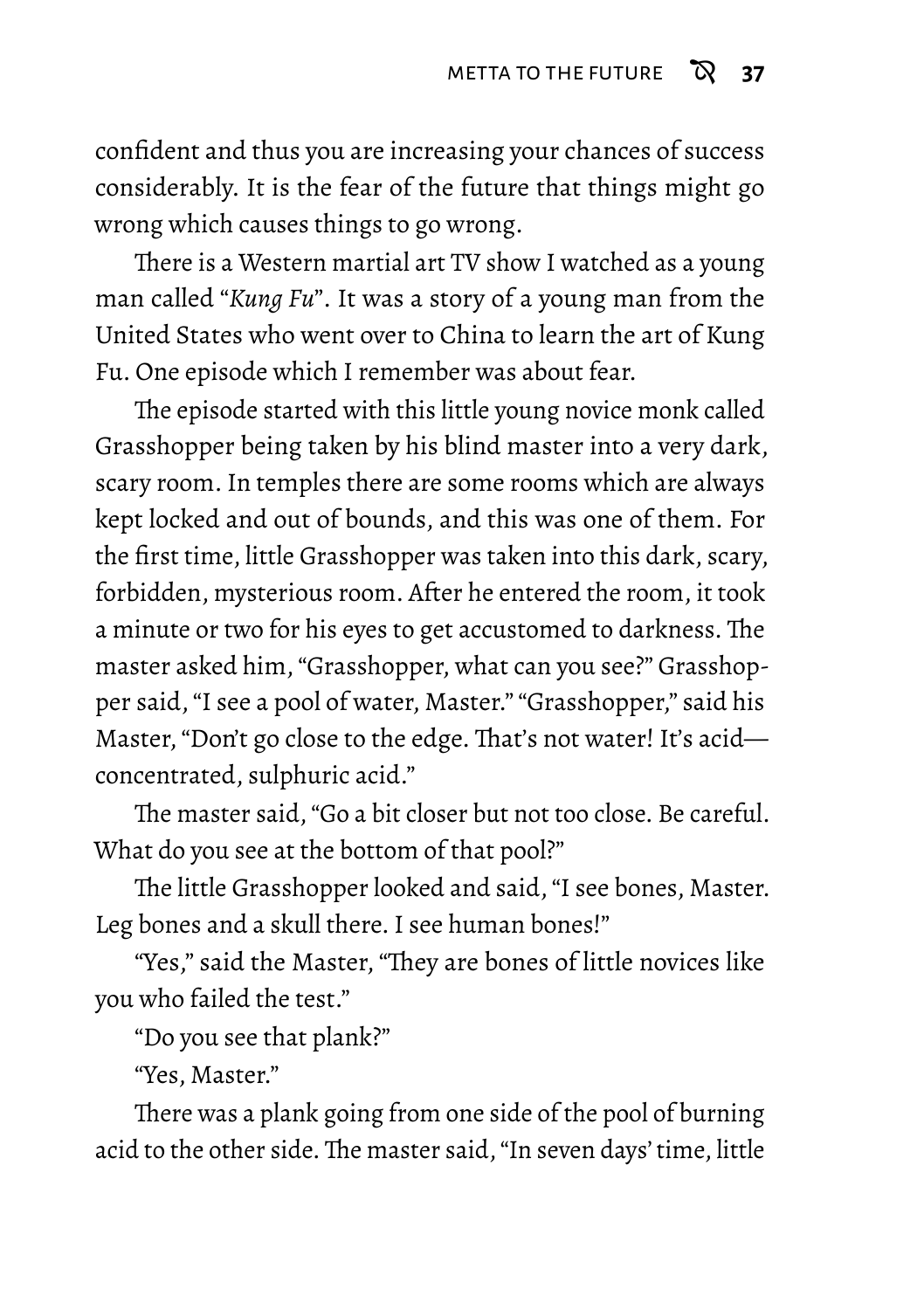Grasshopper, you will have to walk across that plank. You will have to overcome your fear and keep your balance because if you fall in, I won't be able to save you. Your bones will add to those who already fell in."

Poor little Grasshopper was so terrified.

The master took little Grasshopper out of that very dark room into the temple courtyard, where there was a piece of wood of exactly the same size as the plank in the dark room. The wood was supported by two bricks on either end on the ground of the courtyard. "Grasshopper," the Master said, "For the next seven days all you need to do is to learn how to balance. Learn how to walk on that plank because in seven days' time you will take the test of walking over the acid."

So the next seven days, Grasshopper learnt how to balance. It was easy to do as the plank was quite wide and thick. Anyone could do it blindfolded and backwards.

After seven days came the real test. Grasshopper was taken once more into this usually locked room in the back of the temple which everybody kept well clear off. In the room, where there was the plank over the acid and the bones at the bottom, the master said, "Grasshopper, get on the end of the plank."

Even with seven days of training, Grasshopper did not want to go. Eventually with great reluctance, poor little Grasshopper stood on the end of the plank.Then, he looked back at this master, pleading for some compassion. His eyes said: "Master, please don't make me walk!"

"Walk!" said the Master.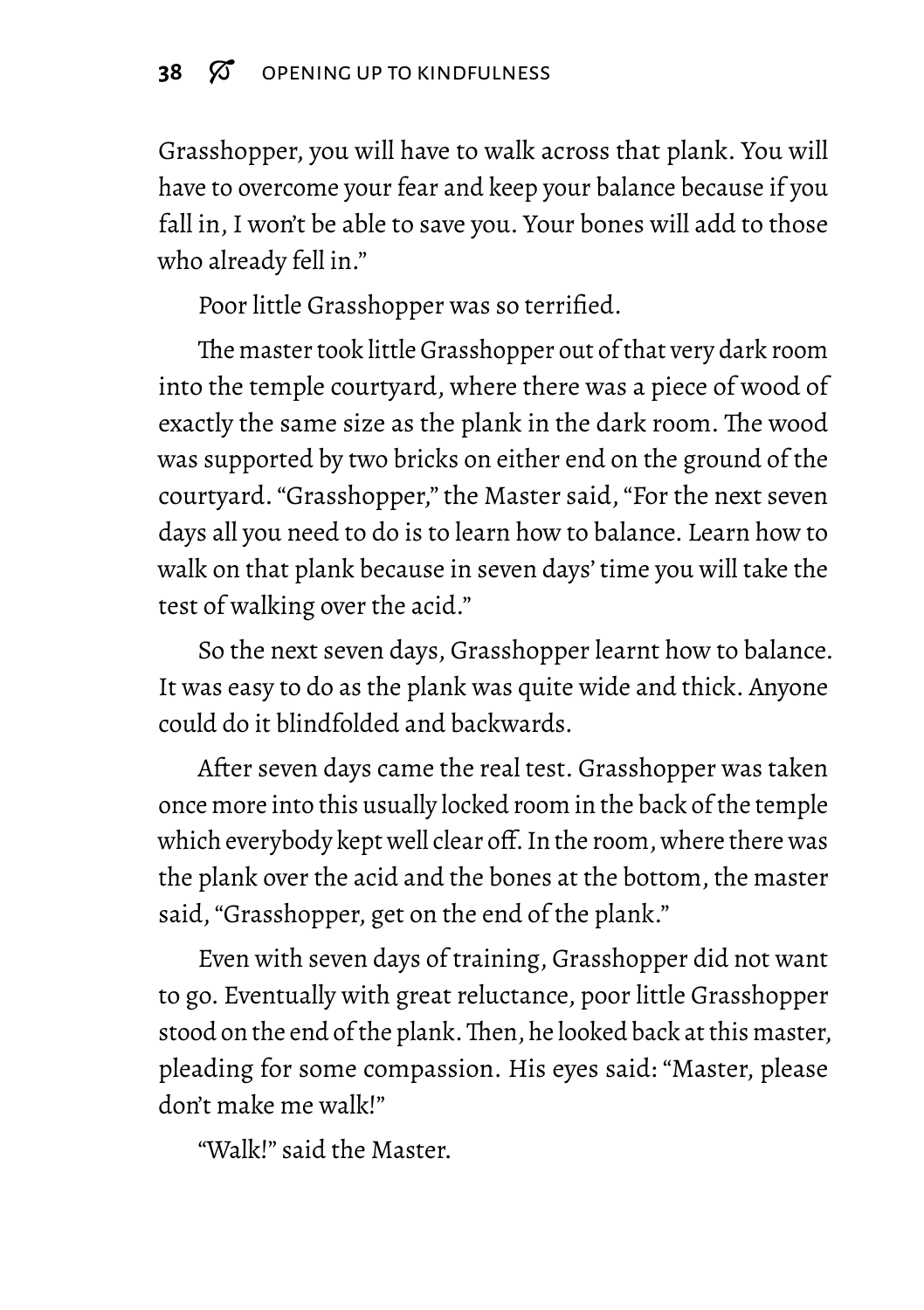There was no choice; little Grasshopper had to walk over the plank above the concentrated acid, looking at all the bones of little novices at the bottom. The plank of the same size over the stone in the courtyard was not as long or as thin as the plank over the pool of acid!

The poor little Grasshopper was trembling. By the time he was gone half-way, his body was wobbly. He looked like he was going to fall in, and he started to sway, and I got really excited! Then, the show stopped for the commercials!!



Once the adverts were finished, we were back in the temple, where Little Grasshopper started to wobble and to sway… Then, he fell in! Poor little Grasshopper fell into the acid! But the master, the supposedly most compassionate man, started laughing! How could he do that? Little Grasshopper was splashing in the pool, but he wasn't burning. It was only water. And the bones? The master just tossed those in for what we now call special effects.  $\left( \begin{matrix} 1 \\ -1 \end{matrix} \right)$ 

As little Grasshopper was splashing and wondering what was going on, the Master said: "Grasshopper, why did you fall in? I'll tell you why you fell in. Fear pushed you in, little Grasshopper. Fear made you fall."

And that was the whole purpose of the exercise, the message of that whole thing. If he'd been told that it was only water, he would never have fallen in, but once he was afraid, once he thought it was acid, his fear pushed him in.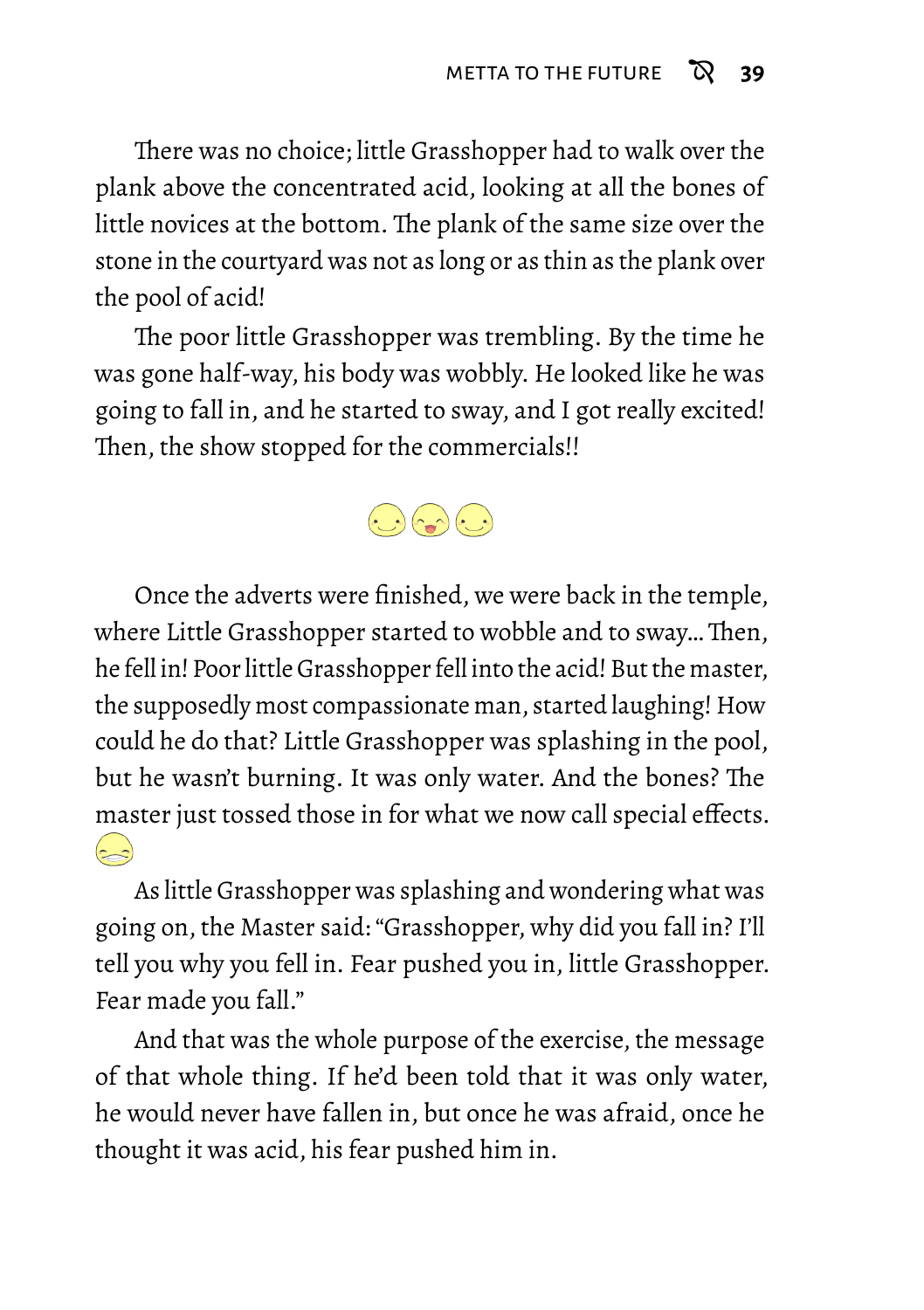#### **40**  $\varnothing$  OPENING UP TO KINDFULNESS

*It's the fear of failure which creates the failure. It's the fear of something going wrong which makes it go wrong.*

So when we have fear—women may feel a hard part in their breast or men may have difficulty urinating: "Oh, my goodness! This is cancer!"—it's likely to happen. When you're afraid, the tension and the stress very often bring it about. People who are afraid of their partner leaving them will become controlling. The husband or wife then gets so afraid that they may be looking at somebody else. The fear destroys their marriage. When you're married to someone, please make trust the most important thing. If you're afraid, you control, and you create the causes for the relationship to break down.

So the only thing you should really be afraid of is fear itself. And the way to overcome that fear of our future is to have compassion for the future. Whatever happens, it's okay. In the same way as when you were a child and you were afraid, and your mother said, "You'll be alright… You'll be alright." And then it was alright. Your mother's loving kindness for the future is what pulled you through. Now that you haven't got a mother to do that, and I can't do that for you, being by your bedside and stroking your hair: "It will be alright… It will be alright…" What you can do is using loving kindness: "This beautiful door of my heart is open to the future. Whatever happens, I'll be able to do something. Never mind. It'll be okay. The world is not going to end."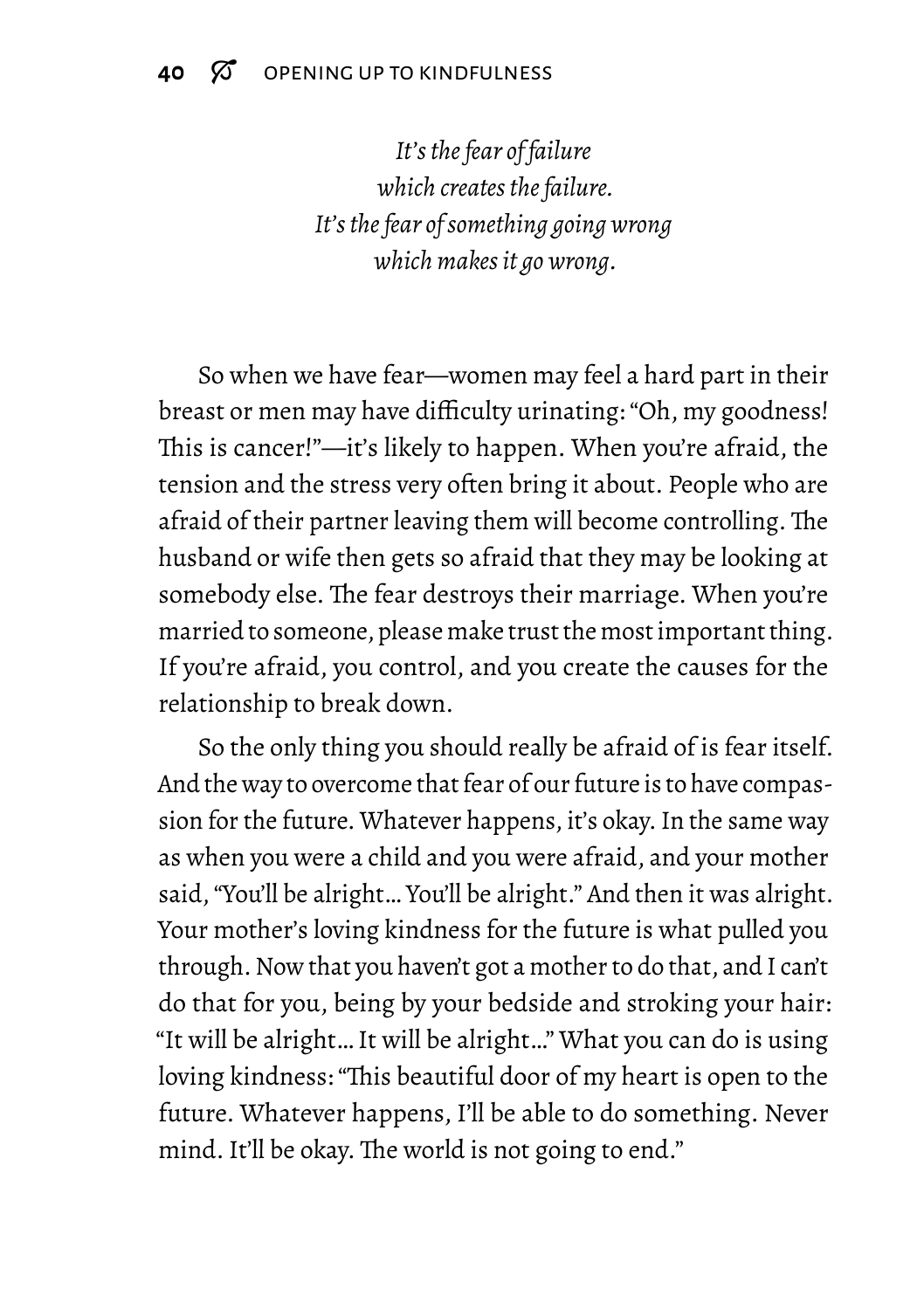*Things don't go wrong, nor do they go right. They just evolve into new opportunities, lessons to be learnt, or obstacles to make us stronger.*

Whatever happens will be learning possibilities or growing pains. In that way, nothing stands in the way of our success. Whatever happens, we can always learn and grow, and become better people. That is how we have metta towards the future.

> *Without fear, we're confident and can find success. And our happiness levels rise and rise.*

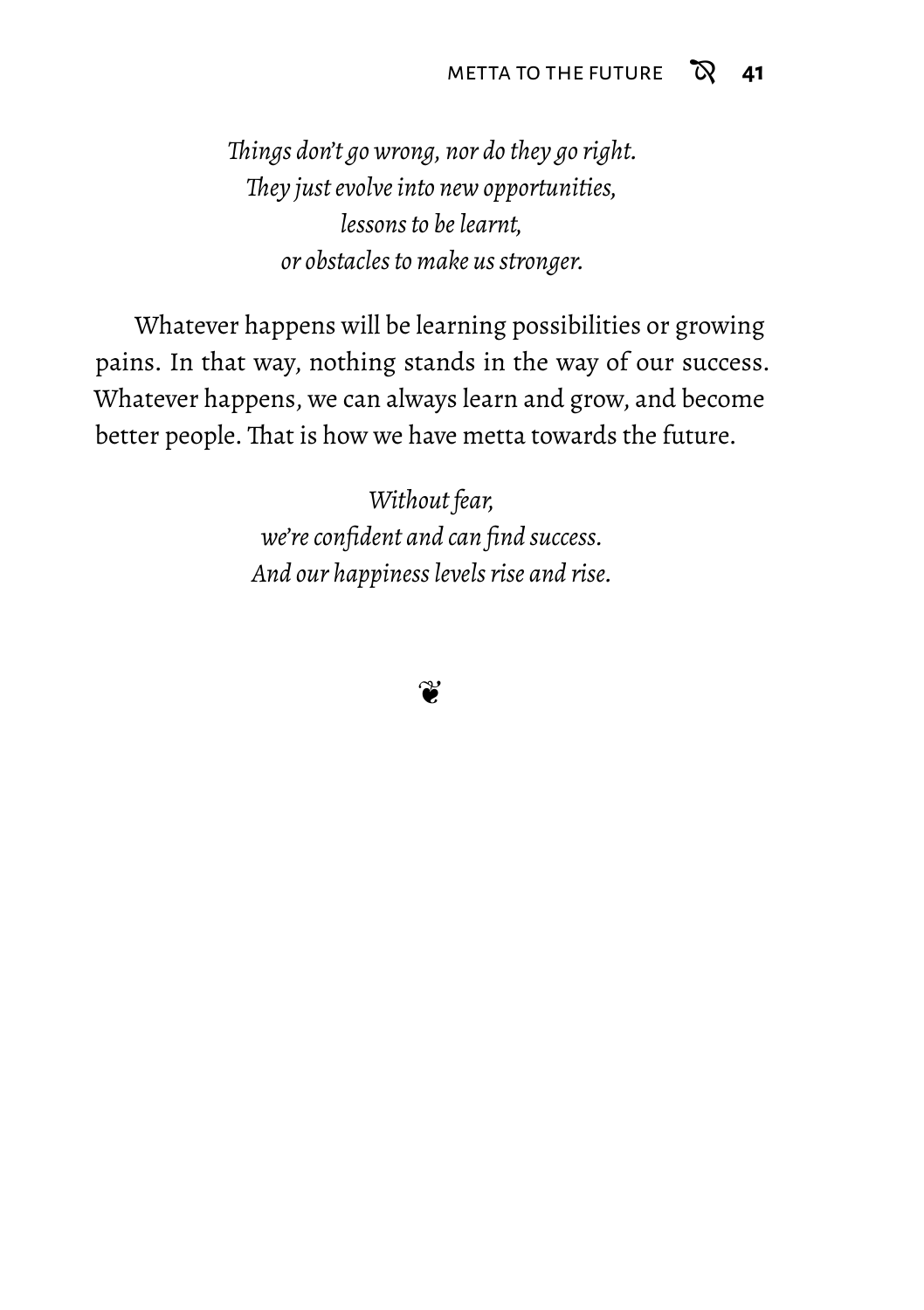## **4** *Metta to the Present*

So many of the stories that I tell are about how loving kindness can save people from great injury. One of the stories in my book *Opening the Door of Your Heart,* on the power of loving kindness, is about a monk who many years ago was meditating in a forest when a big king cobra came to visit him. I don't know if any of you've ever seen a king cobra. I've only seen one when I was in Thailand.The villagers there had a name for it in the local dialect: 'one-step snake'. When I asked them: "Why do you call it the one-step snake?" "Because once it bites you, that's all you have to live—one step!"

One day while this monk, together with many disciples, was meditating in the evening, a king cobra came and slithered right up to him, raised its head, opened its hood, and hissed '*Sssss…*' What would you do? It's a waste of time running—those snakes run faster than you! What this monk did was to raise his hand, patting the king cobra on the head and saying, "Thank you so much for visiting me." What he discovered was that the king cobra liked his head patted!  $\left(\frac{1}{2}\right)$ 

The power of metta or loving kindness is so strong that even king cobras do not harm or hurt such a person. The animals look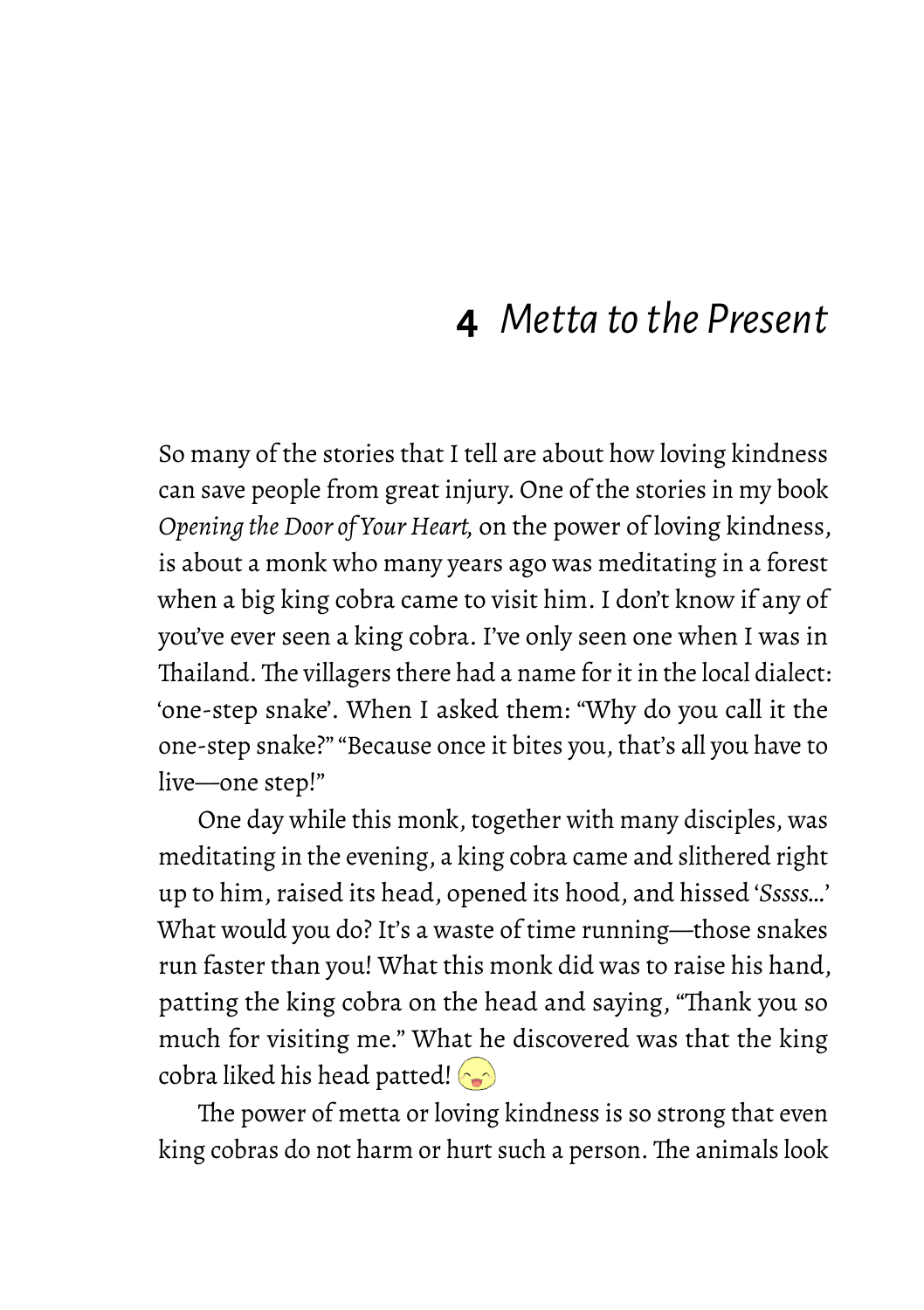to him as a refuge, as someone to protect them. Metta is your greatest insurance.

A story I've read recently is of a burglar who broke into a temple in the middle of the night. He knew the donation box held a lot of money. When he broke in the abbot of the temple was disturbed. He went to check out what the noise was.

The burglar took out a gun, "Open the box, or I'll shoot you." The abbot had no choice, saying, "Certainly, sir."

He opened the box and said, "You can have all the money you want, sir. But may I ask you when you've last eaten? There's some food and some drink over there. Please take it before you go."

"Yeah!" said the burglar suspiciously. He quickly opened the box, but he was fumbling as he was scared.

"I'll open it for you," said the monk, "Go get yourself something to eat."

The burglar took some food to eat while the abbot opened the box. Then, the burglar took the money and ran off. He was caught sometime later for other crimes and jailed. When he was released from jail, he came back to that monastery, to that abbot.

"Do you remember me? Many years ago I came into your temple to rob the donation box, but I've realised I took the wrong thing. What I really wanted was your compassion and kindness. Now, I've come to steal that from you. Please ordain me as your monk and teach me how to be kind like you were to me."

Of course, what people really need is kindness and compassion because it will not only give you friends but also solve problems in your daily life. Whenever you meet someone and give them compassion, it's always so powerful.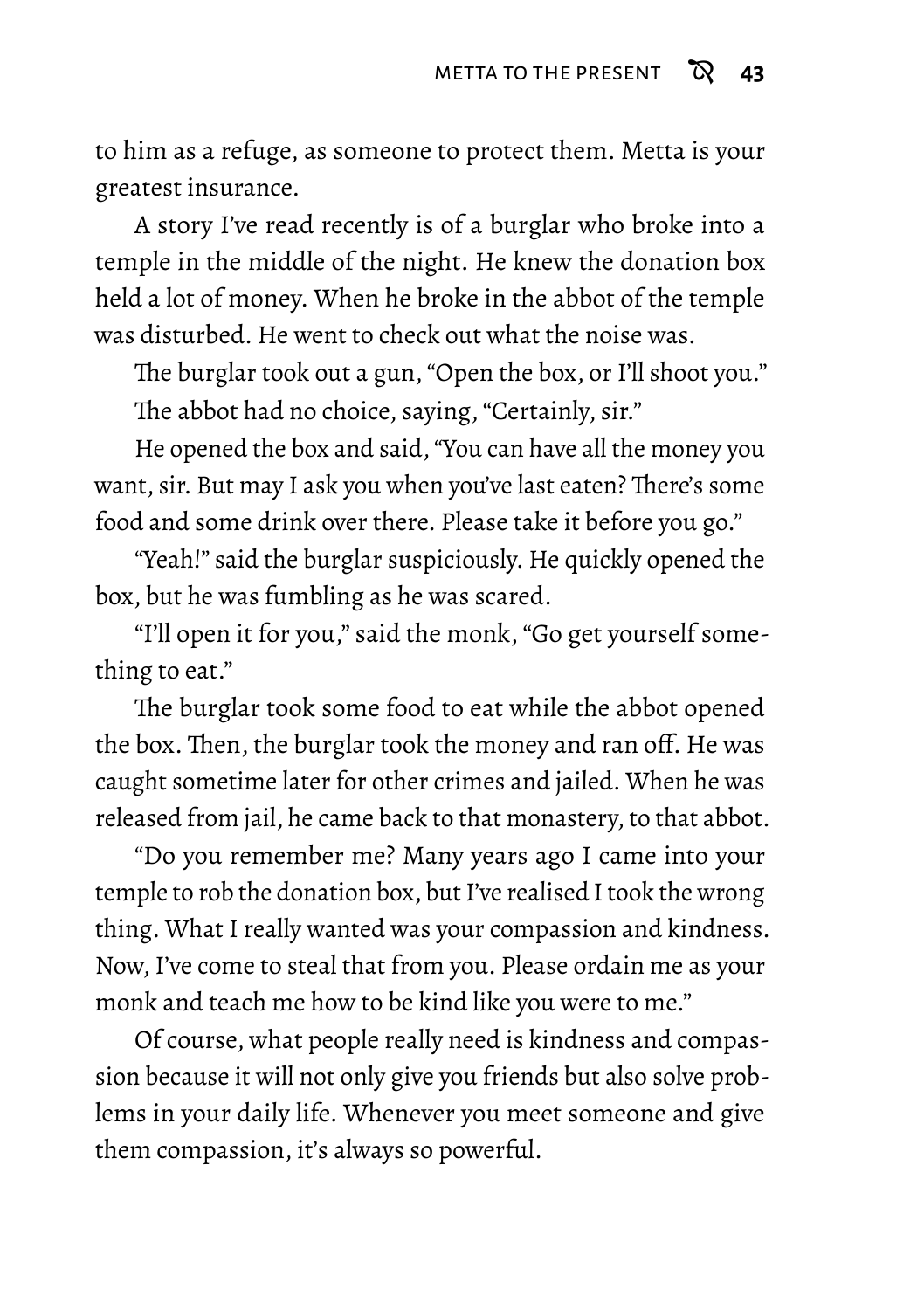You should cultivate compassion not only for others but also for yourself. You can give loving kindness to your own body when there's sickness or pain. I have done this many times. When I have an ache or a pain which sometimes drives me crazy, I'll say. "Pain, the door of my heart is open to you. Come in." Most of pain is wanting to get rid of something, something which is a part of nature. If you practise strong loving kindness in the moment, you can even do that to the pain in your own body, and you'll be amazed at how that pain can vanish in a short period of time.

The first time I did this was when I was a young monk in Thailand. I got a toothache in the middle of the night. At that time there were no aspirins or Panadol or any painkillers in our monastery, nor was there any phone—not even a landline, let alone mobile phones. We were in a remote monastery. We were supposed to be forest monks who could endure no matter what happened.  $\left(\frac{1}{2}\right)$  I was trying to endure, but it was driving me crazy. I tried to meditate my way out of that pain. I sat down, crossed my legs, and focused on my breath… It was too painful! I could not get rid of this exploding pain in my jaw. When sitting meditation didn't work, I tried walking meditation, but I had to stop that because I wasn't walking—I was running! When you're in pain, you can't do anything slowly. The next thing I tried was to do some Buddhist chanting to get rid of this pain as people say that sometimes chanting has magical power. Though I didn't really believe it, I was desperate and would try anything. Then, I had to stop the chanting because I realised if I had carried on, I would be shouting it so loud that I'd wake up everybody including the villagers two kilometres away!  $\left(\frac{1}{2}\right)$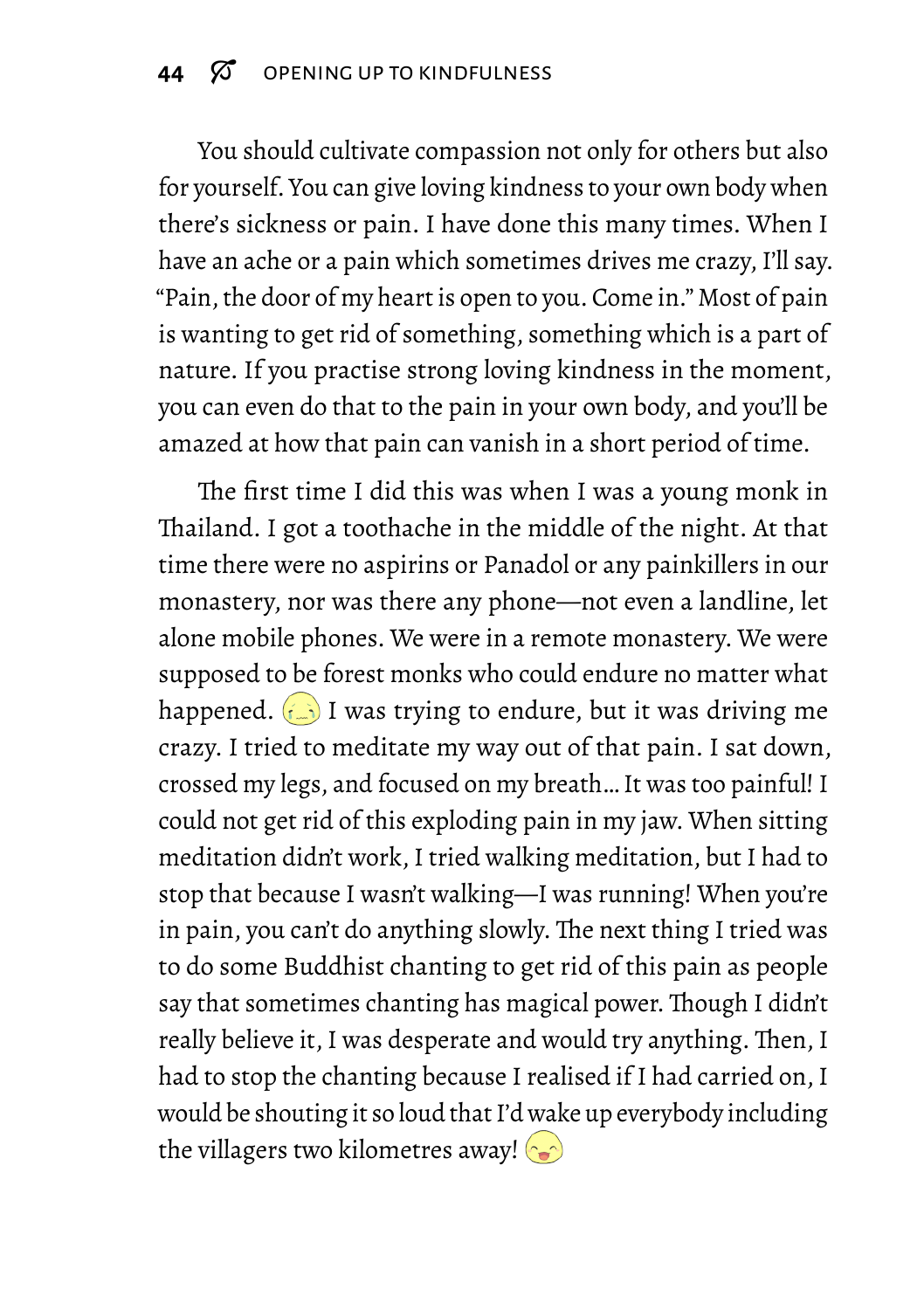There are a few times in your life that you may come across this phenomenon when you feel stranded with nowhere to go. All your strategies have been exhausted, and you just can't stand the pain a moment longer. So the only thing you can do in such a situation, instead of getting rid of the pain, is to accept it and let it be. "Pain, the door of my heart is open to you. I'm not trying to get rid of you anymore. I'll just be with you and be kind to you."

When I did that, the most amazing happened—the pain disappeared. It vanished! And in its place was happiness and peace. The most unexpected experience I could ever imagine. I meditated most peacefully and had a short sleep for one or two hours. When I woke up, I had a very slight toothache.

What I learnt from that experience was that so much pain was mental, not physical. "I don't want this! Why should I suffer this? This isn't fair!" This pain is countered by loving kindness. Instead of fighting, dismissing, and trying to get rid of the painful contents of your day, you embrace it, allow it to be, make peace with it and give it loving kindness. You have metta to the moment. By developing such strong loving kindness, you will find how, amazingly, it can be applied to anything unpleasant which you have to deal with in life.

> *Metta can be applied to all unpleasant experiences in life.*

Another story in my book*OpeningtheDoor of Your Heart*, which was adapted from a teaching of the Buddha himself, was a story of the anger-eating demon.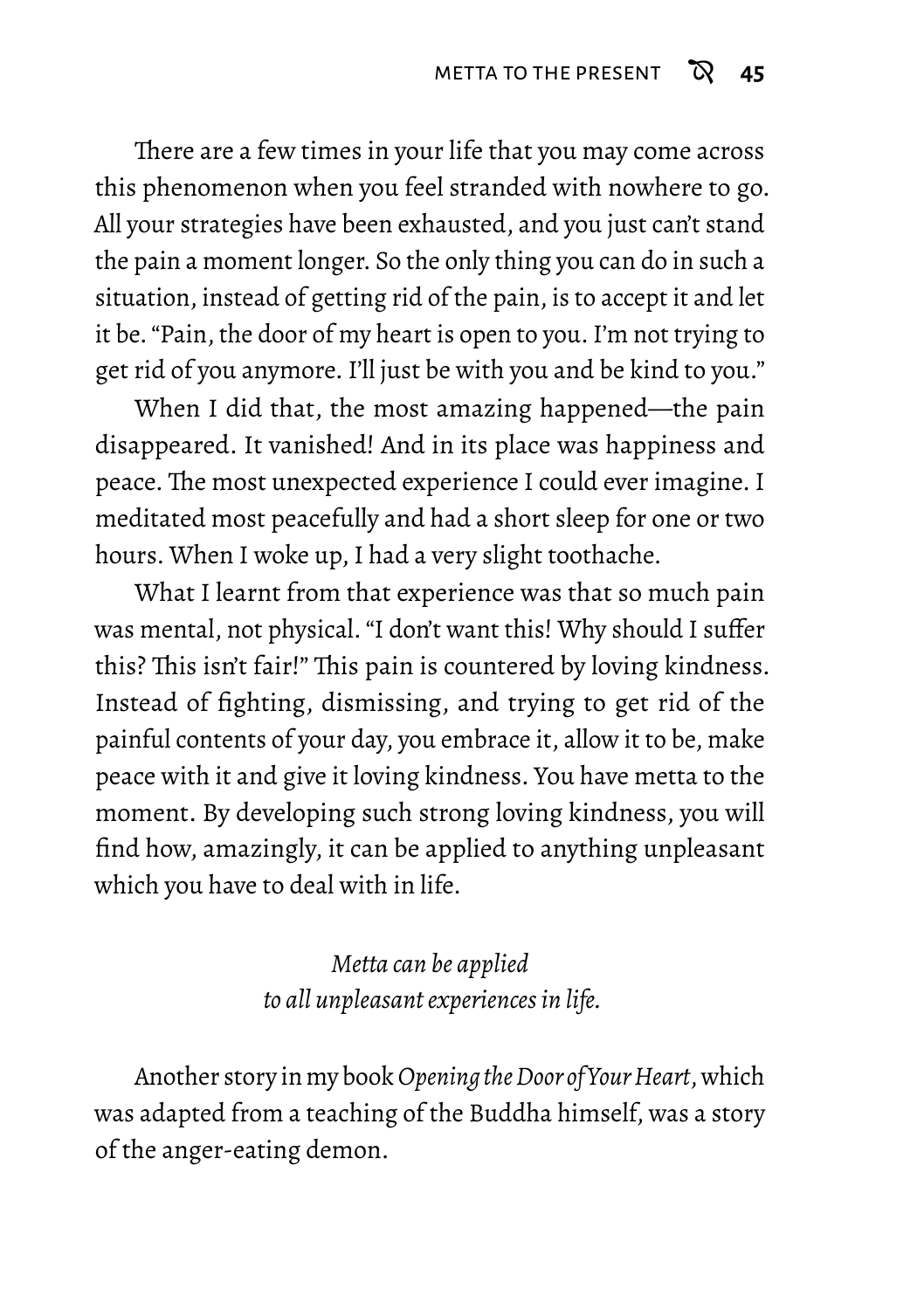There was an emperor who was away from his palace. While he was away, a terrible, ugly, stinking demon came in. As he walked into the palace, he was so terrifying that all the soldiers guarding the palace froze in terror, allowing the monster to go right onto the emperor's chair, onto the throne and sit there.

As soon as the monster sat in the emperor's chair, the ministers and soldiers all woke up and said, "Get out of here! Who do you think you are? That's our emperor's chair. You don't belong there. Get out!" With those few angry words thrown at him, the monster grew an inch bigger, uglier, smellier and the language coming out of his mouth got worse. That made the ministers even more upset, and some soldiers got out their swords, some threatened him with clubs, others shook their fists. But every unkind word, every unkind deed, even unkind thought just made the monster grow bigger, uglier, smellier, and his language got more crude.

This had been going on for some time when the emperor came back. By this time the demon was so big that it took up half of the throne room and it was so ugly and terrifying that even Hollywood couldn't imagine anything so ugly. And the stench coming off his body would even make a maggot sick! The language coming from his mouth was worse than what you'd hear when Australia lost a cricket match.

The reason why this guy was the emperor was that he was smarter than anyone else. He saw this ugly, terrifying demon and he knew what to do straightaway. He said, "Welcome. Thank you for coming to visit me. Why have you taken so long to pop in? Has anyone got you anything to drink yet? We have ginseng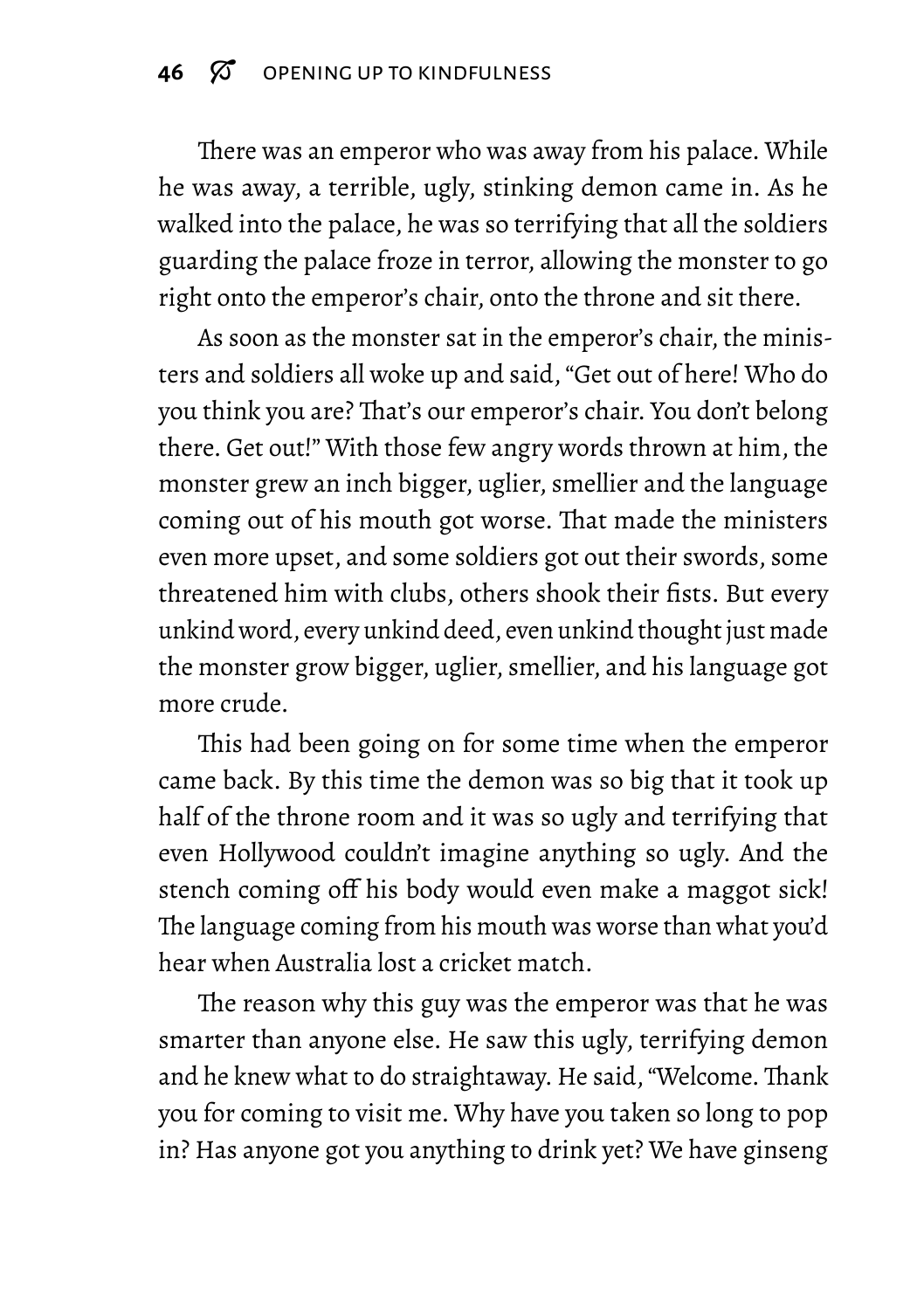tea, we have earl grey, we have orange juice… What would you  $like$ ?"

With those few kind words, the demon grew an inch smaller, less ugly, less offensive. Everybody in the palace now realised their mistake. They then started being kind to the monster. Someone took hold of his feet and gave him a foot massage. Someone asked, "Do you want something to eat? How about a pizza, monster-sized?" Every kind word the demon heard made him grow smaller and less offensive.

In a very short time, he was back to the size when he first came in, but they didn't stop there. The palace staff carried on with kindness until the demon was so tiny, and finally with one last act of kindness the demon vanished completely away. That's how they got rid of the demon that entered the emperor's palace.

When the Buddha told the story, he said that we called that monster an anger-eating demon. If you give it anger, it just gets bigger and more offensive. There are many anger-eating demons in this world. For some of you, that might be your husband. You get angry with him, he gets bigger, uglier, and the language certainly gets worse. Your wife could be an anger-eating demon, too. So you realise that if you give those anger-eating demons anger, the problem gets worse.

Anger-eating demons are not just people. Cancers are notorious anger-eating demons. When they are in your body, you say, "Get out! You don't belong in here!" When you feel such anger or such stress, it produces a growth in negativity. What do you expect? It gets bigger, uglier, and more dangerous.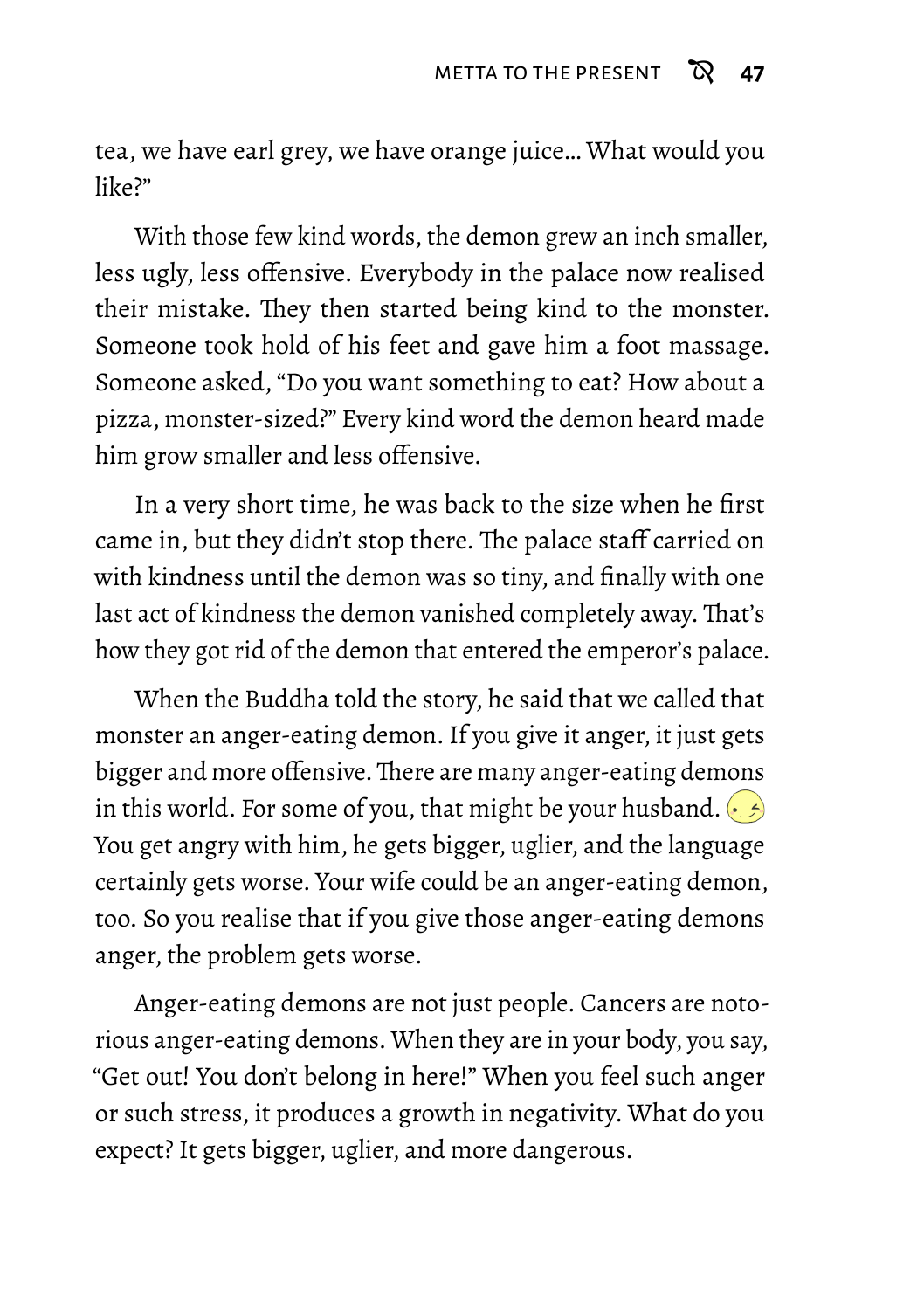Anger-eating demons could be a state of mind. Some people who get depressed would say, "I don't want to be depressed!"

> *If you feed negativity to your depression, you'll usually get depressed about being depressed. And then you get depressed about being depressed about being depressed…*

Those of you who know depression, know that you go in a spiral ever downwards of depression. For those of you who are not in deep depression—I'm not talking about clinical depression, just mild depression—how about saying to yourself: "Depression, welcome! The door of my heart is open to you. Come on, I could be your friend." You know for a start that when you are giving such positive energy to the depression, it will get less and less because depression feeds on negativity. Instead of negativity, we can give it compassion.

> *Metta towards the moment is so powerful it can heal so many things.*

I'm not talking about saving you from bullets or patting a snake's head; I'm talking about other problems in your life. If you can't solve them, be kind to them, and you'll find that metta will work so powerfully well.

However, there are some situations in your life where you could be in a bind as sometimes you could be helping other people but forgetting about yourself.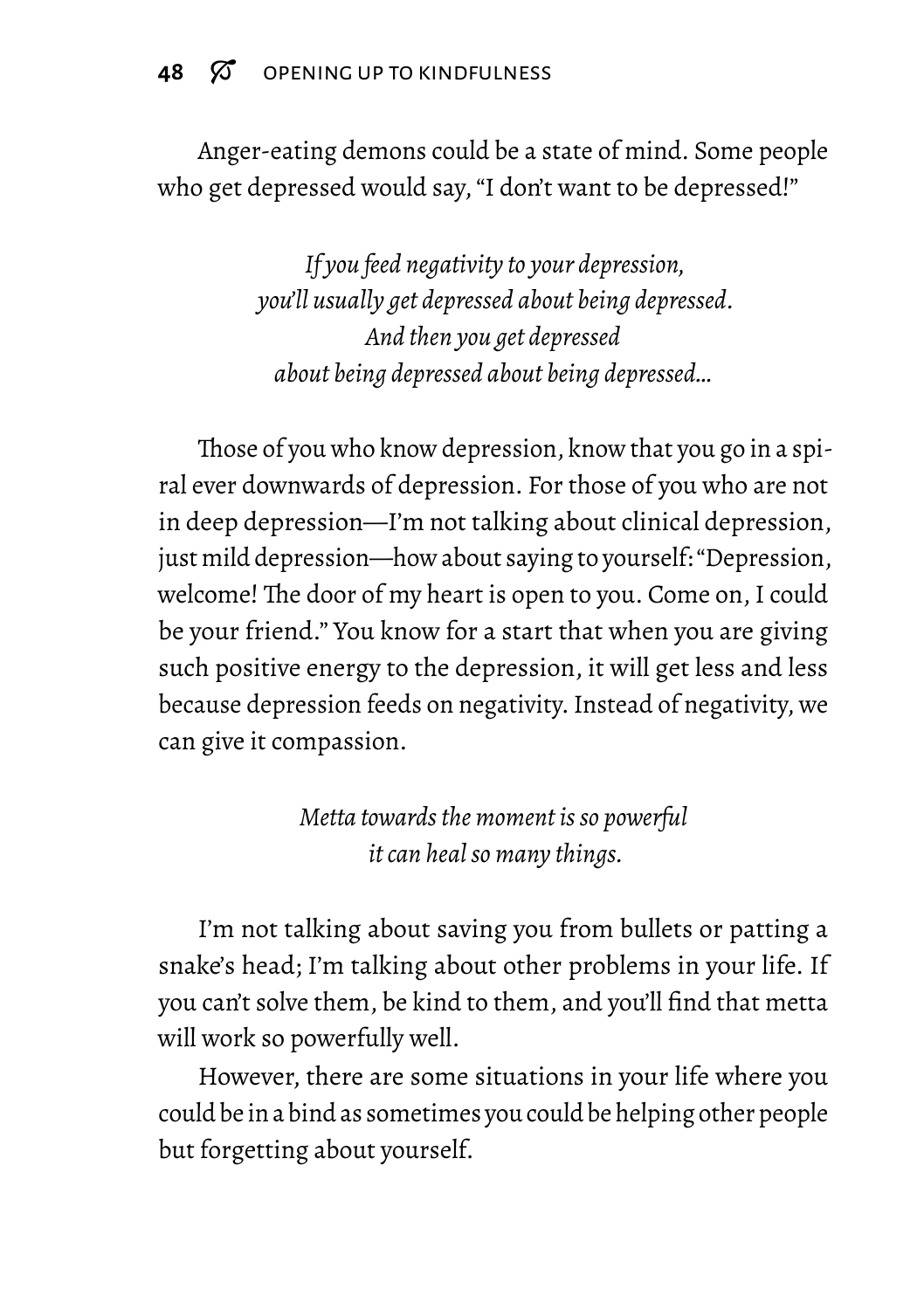### *Metta has got to go to oneself as well as others.*

It's not just sacrificing yourself for other people, nor is it sacrificing other people and being selfish. The important part about loving kindness in the moment is to include yourself as well. As I said earlier, sometimes people think there are two types of Buddhism: Mahayana and Hinayana (a pejorative term for the Theravada tradition). Hinayana is to forget about other people and be concerned about your own enlightenment or your own happiness. Mahayana is to forget about yourself and think only about others. Both are wrong!

> *If you just think about yourself and have no compassion for others, it does not work. If you think about others and have no compassion for yourself, you get burnt out and sick.*

You can recognise this problem in many marriages. In marriages, often one of the partners is Hinayana and the other one is Mahayana. One partner is thinking about him/herself all the time and the other is always thinking about their partner. Both are dysfunctional. So please keep it in mind that you think neither about the other nor about yourself—it's about **us**. Kindness and compassion should be directed into the correct place.

*Please be kind towards us.*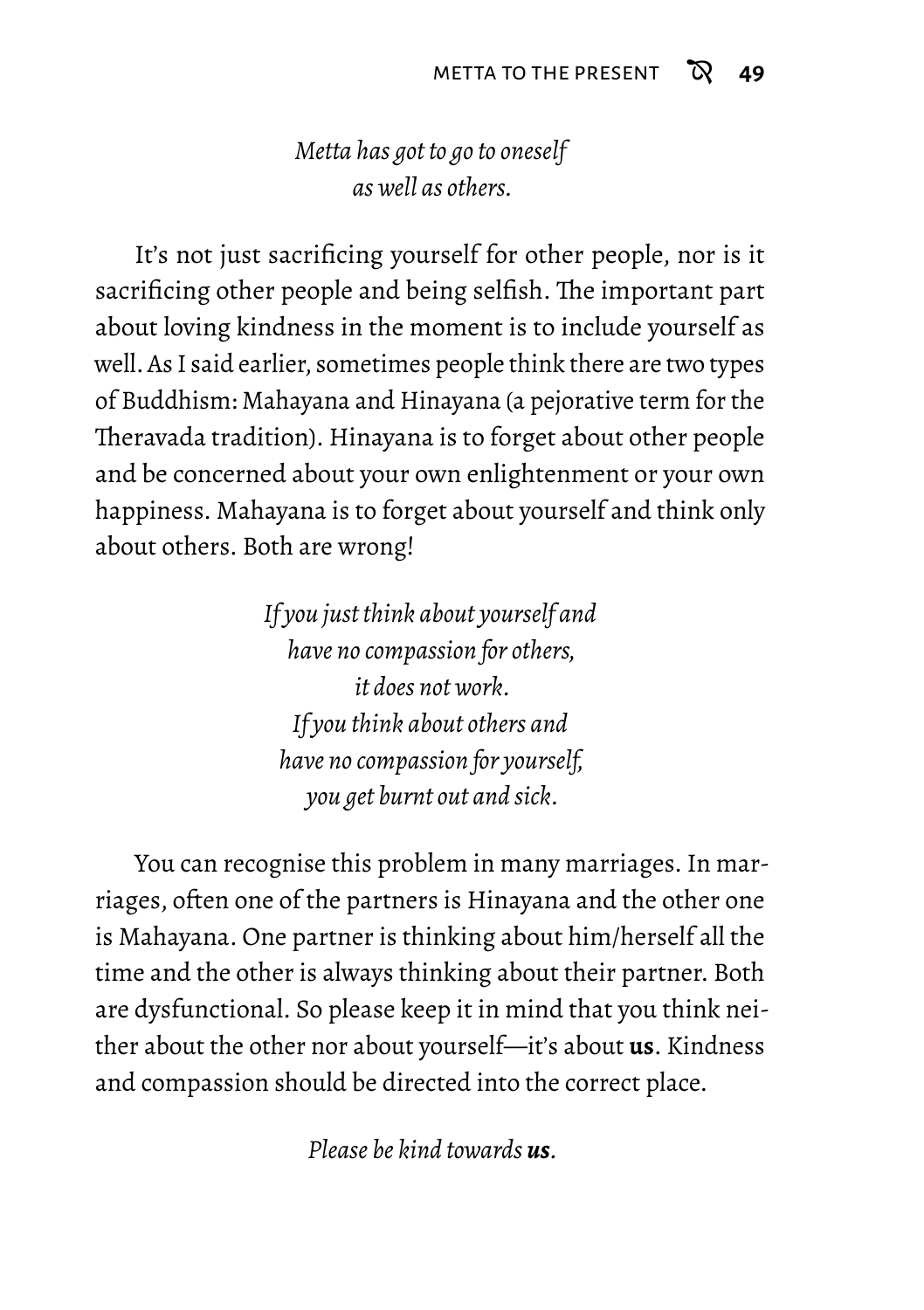Please understand that you are also included. When we do our metta practice, we say, "The door of our heart is open to all beings. May all beings be happy and well." Have you ever noticed that when you say 'May all beings be well,' you forget about one being: you? So the metta has to go towards you, as well. Sometimes I need time out and rest to look after myself. Why? So that I can be of greater use to other people.

> *I need to look after myself so that I can be of greater use to other people.*

Recently I've been talking about this to businesses because sometimes the reason why companies fail is not that they don't work long enough hours but that they are inefficient. By that, I mean after you work for so long, your brain is not clear and you make too many mistakes, which you have to fix up the following morning. There comes a time when you realise the best thing for yourself and for others is to rest and to have compassion for a moment.

Someone sent me a cutting from an engineering journal from the UK. A company called Farrelly Facilities and Engineering, which specialises in building maintenance, has just won awards from bodies such as the Best Engineering Services Technology and Small Business Achievers as they doubled their turnover and tripled their profits over a two-year period. What they did was to ban overtime. That's all they needed to do. And the employees described themselves as 'among the happiest on this planet'.

If you are stressing out your workers, they'll just want to leave and go to another company.They just can't stand it. And you know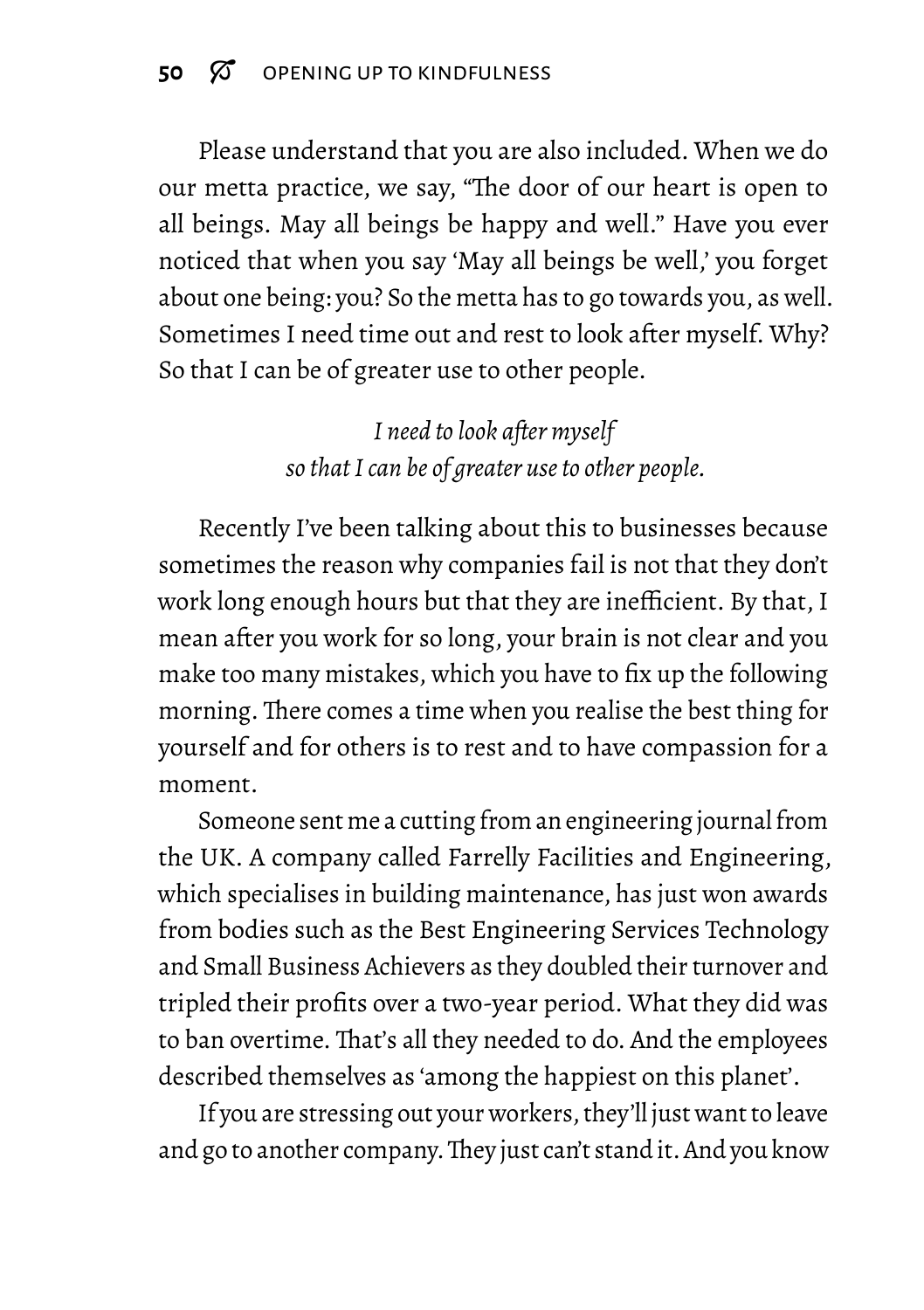just how long it takes to train another worker. When someone's there for a long time, they build up relationships with their clients, they know exactly what their job is. One of the troubles with some companies is that they spend too much time training people because once well trained, a person goes somewhere else when they get no job satisfaction. Problem number two is that people are so negative about what they're doing that they don't really have their heart in their work. Number three, they work such long hours that at the end of the day their brain is so stuffed that they are not thinking clearly and thus make mistakes.

This British company saw that and used compassion instead. Their wisdom doubled their turnover and tripled their profits. I hope you can understand that. If the place where you work is caring about you, then you care about them, you want to do the right thing and you want to work hard to make that company more prosperous. So compassion is also part of modern business. Without that compassion, you just don't get your contracts.

If you are in a position of authority in your company, then you have to be careful when sometimes someone in your community is a troublemaker. In my case, I'm an abbot or CEO of my monk factory  $\Longleftrightarrow$ , people said to me, "Ajahn Brahm, you are so kind to that troublemaker by not kicking him out. But by being kind to him, you're being uncompassionate to the rest of us!" So please remember that compassion has to be balanced. Everybody in the equation counts. Sometimes our compassion is lopsided—it goes to one person at the expense of other people. When people say to me that they've got someone working for them who is not doing the job, but they can't sack that person, and that this gives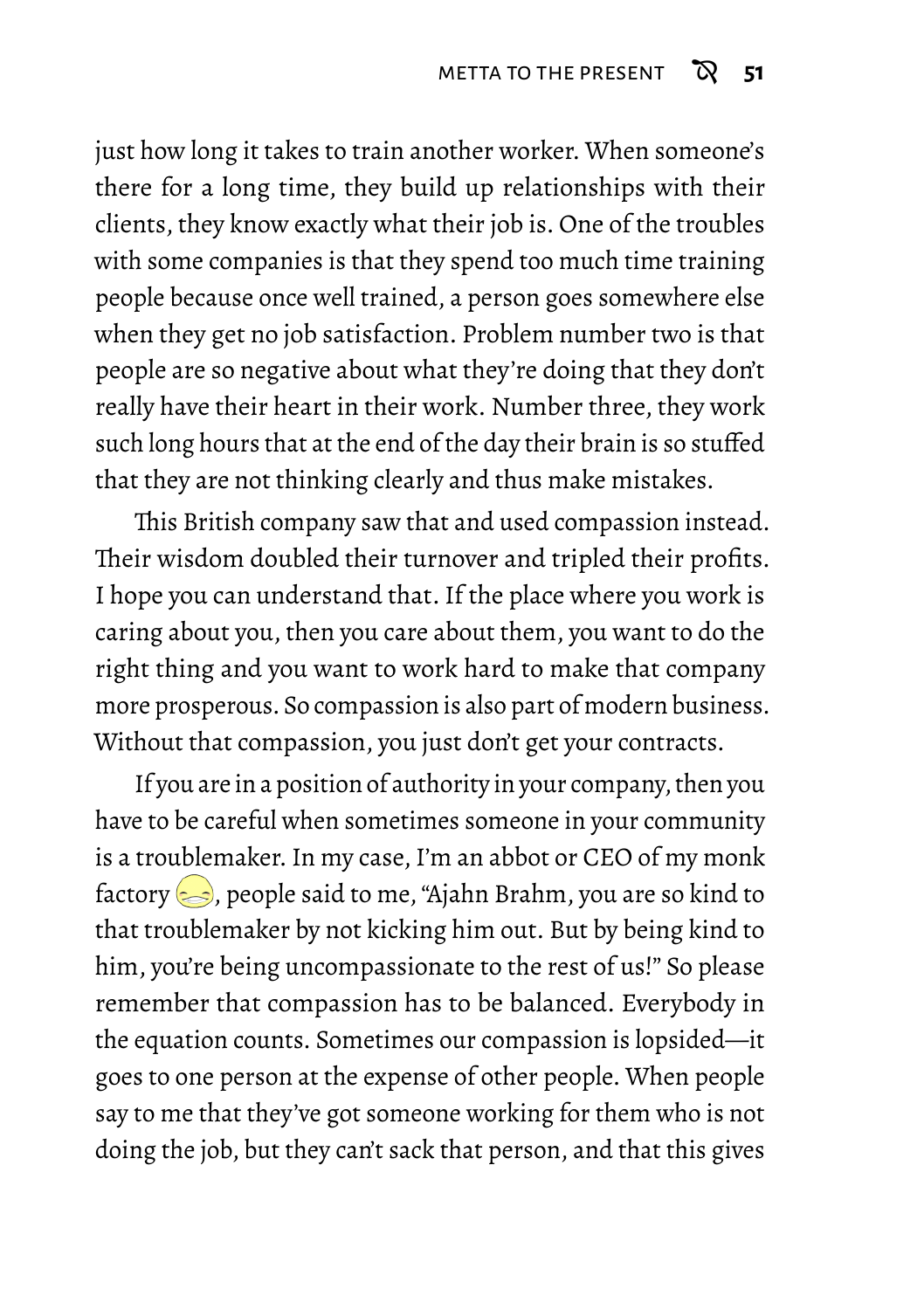them such a hard time, I'd say, "Listen, it's a compassionate thing to sack that person because it's compassionate to everybody else, including you."

You've got to have balance and see the big picture. When you see the big picture, you'll understand that you have to make the tough decision to hurt one person, but it helps many others. Compassion has to be that way; it has to be with wisdom.

*Compassion has to be with wisdom.*

So when we have loving kindness, loving kindness towards the moment or towards what you have to experience, please make it wise so that everybody is taken into account. This means that whatever you have to do in this life, when you give it loving kindness, you always have energy, care and joy. As in the Buddhist saying, loving kindness is as a mother loves her only child. Whatever you care for, you pay attention to it, you look after it and it prospers. This is why loving kindness is the key to prosperity.

*Loving kindness is the key to prosperity.*

I don't do that just for babies, for king cobras or for people in my monastery. I practise loving kindness to whatever I do in my life. Whether it is taking a funeral service or counselling someone, I will say, "The door of my heart is open to whatever I have to do now." I give metta to this moment. I embrace it and enjoy it because this is the only moment I'll ever have.

*Life is what is happening now.*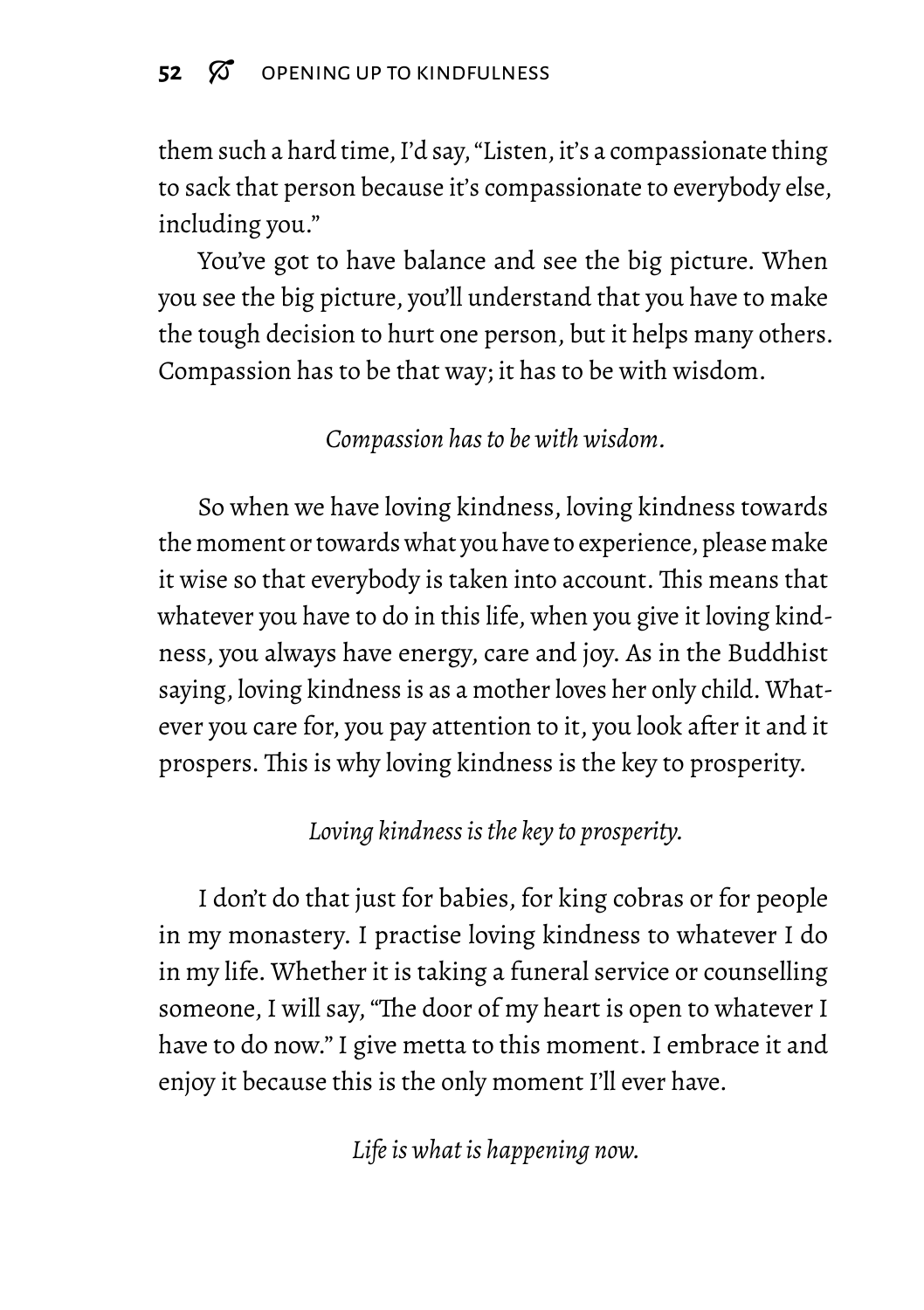This is the only life you have. So what should we do with this moment called 'now'? Please care for it. Have loving kindness to this moment.

> *The door of my heart is open to whatever life is teaching me now.*

I endure everything: painful, not so painful, what I like, what I don't like. It doesn't matter. We can't change the world. We can't change what we have to experience. But what we can change is our attitude to life. That is in our power. You can't change the people that you meet but you can certainly change your attitude to them.

> *We can't change the world, but we can change our attitude towards it.*

So we change our attitude and make it one of loving kindness. Whatever comes into my life, whatever I have to do, whatever experience arises, I will give that kindness.

> *Life, the door of my heart is open to you, whatever you are, or however you feel… That is the key to happiness.*

> > ❦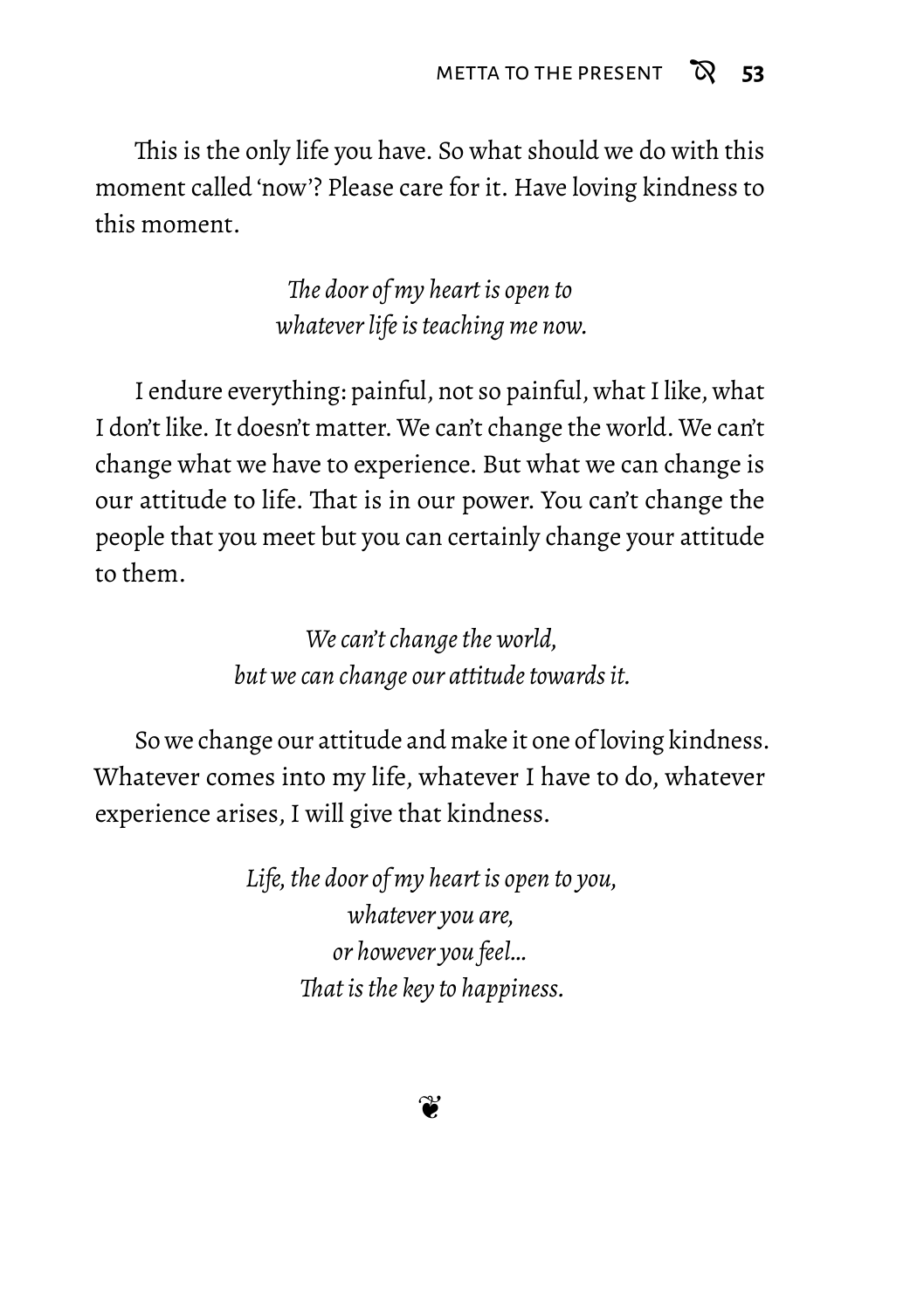# **5** *Views and Intentions*

Every religion has a view, and they all think their view is the right one and everyone else's is the wrong one. What happens in religions becomes just like husbands and wives, always arguing who is right and who is wrong.

The Buddha gave a wonderful teaching on what *Right View* is: whatever teachings which lead to a state of peace, stillness and harmony, which lead to the disappearance of the problems of life, which lead to ceasing, which lead to enlightenment (Nirvana in Sanskrit)—these are the teachings of the Buddha. That is *Right View*.

In other words, what tells you what right view is, is not by whether it is in accordance with some discourses, some texts or any authority, but by what it actually does in your life, in other people's lives and in society.

> *You can understand what right view is by its effect.*

It is wonderful that there is a teaching which can cut across people's arguments about whether certain ideas and opinions are right view.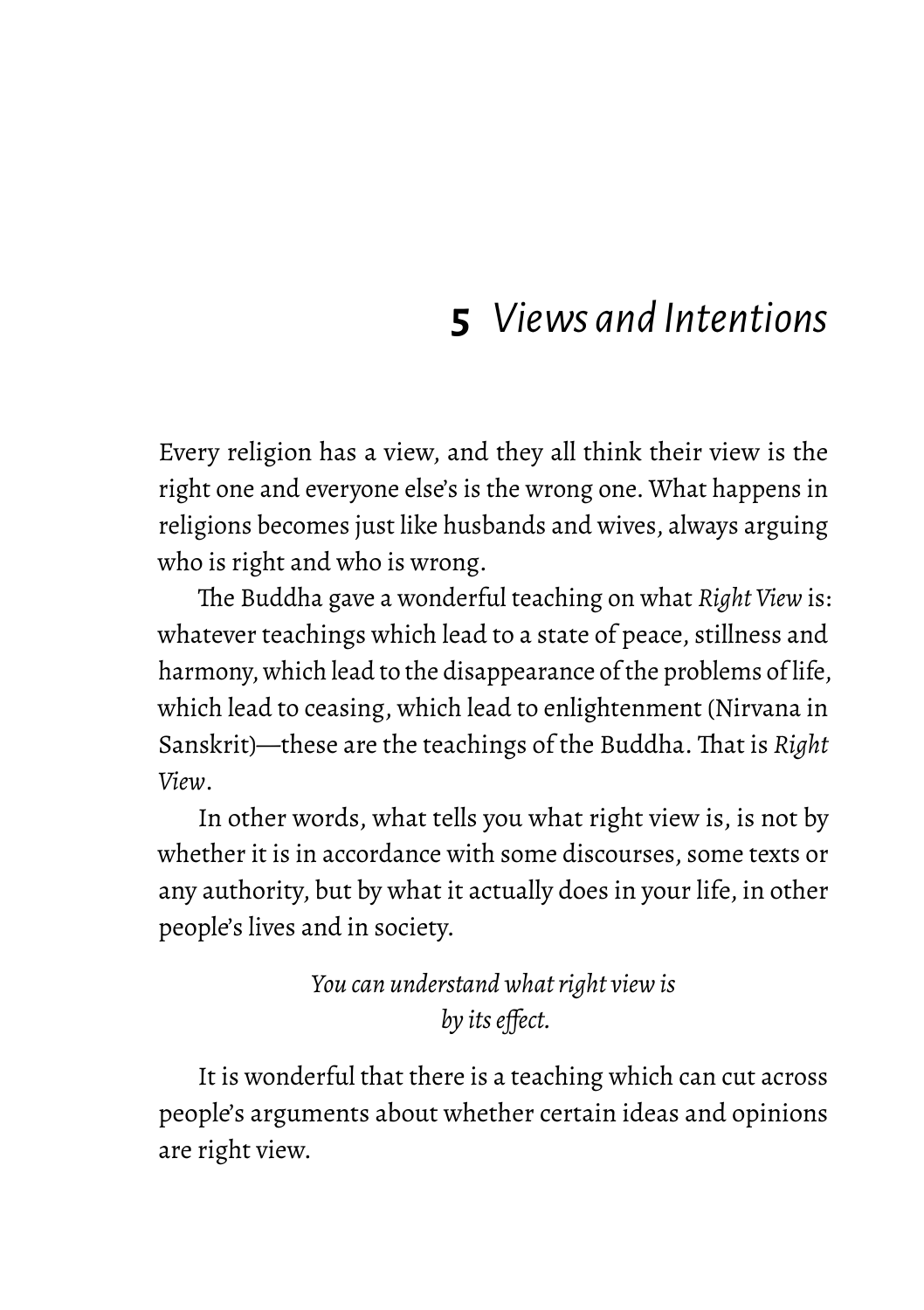"Does this view create peace and harmony in your world? Or, does it create the opposite?" Once you get the answer to those questions quite clear in your head, then your intentions will become pure.

> *If you have Wrong View, intentions start to go all wrong.*

I always emphasise that there are three right intentions in Buddhism: the intention to let go (renunciation), the intention to be kind (no ill-will), and the intention to be gentle (no violence). This is the second of the eight-fold path to enlightenment in Buddhism.

When you've created these beautiful intentions of letting go, being kind and being gentle, that is what we mean by Right View. Right View leads to Right Intentions.

Before I discuss what Right View in Buddhism is, I am going to talk about a particular topic which needs to be addressed.

I've read in the newspapers that right now there are nationalistic Buddhist monks in some countries doing terrible things by destroying other religions' places of worship and driving people out of their homes and even killing them. That has nothing to do with the teachings of the Buddha at all. Violence and Buddhism don't go together.

Two centuries after the Buddha, there was a very famous Buddhist emperor of India called Asoka. As a leader and an authority figure, he actually carved on stones wise thoughts, called Asoka pillars, which remain until this day. One of the wise thoughts written on a pillar reads: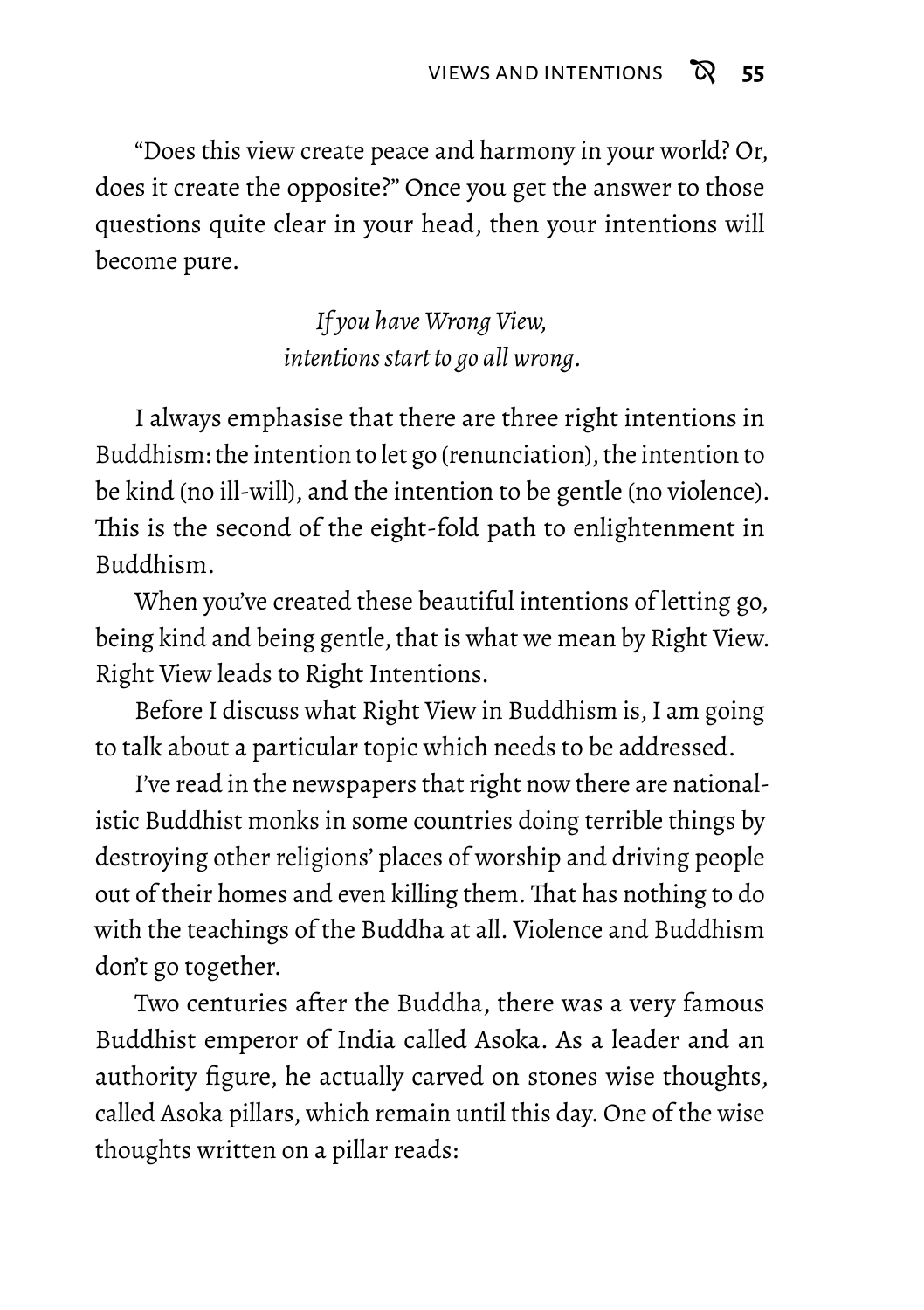*"Anyone who even criticises another person's religion, let alone destroying that person's temple of worship, only succeeds in demeaning his or her own faith."*

Anyone who destroys another person's temple is destroying their own religion, taking away its credibility and its meaning. Spirituality and religion should always be about peace, kindness and harmony. Whatever creates such conditions is Right View.

So please, even if it's a monk or a nun, you must always question. If you know something is wrong, you should take away your support for that monk or nun, or even call the police. Destructive acts are not Buddhism. When people are overly respectful of clergy or afraid of their authority, they let a lot of abuse happen.

Please make sure that you understand Right View, questioning and not taking any teachings or actions just on faith when they obviously can't be right.

Even regarding what is right and wrong in daily life, some people ask me this question: "When you've got a difficult decision to make in life, how do you know whether this is the right path to go on or not?" At times, you can have theories, "This is what you should do," and "This is what you shouldn't do." But the best way of finding the answer is having enough awareness to find out in your own heart whether it feels right or wrong.

Often in life you know it feels wrong, and you can trust that. Usually that is a much better indicator of ethical truth. People can read about ethics in a book, and yet they can still twist ethical guidelines around.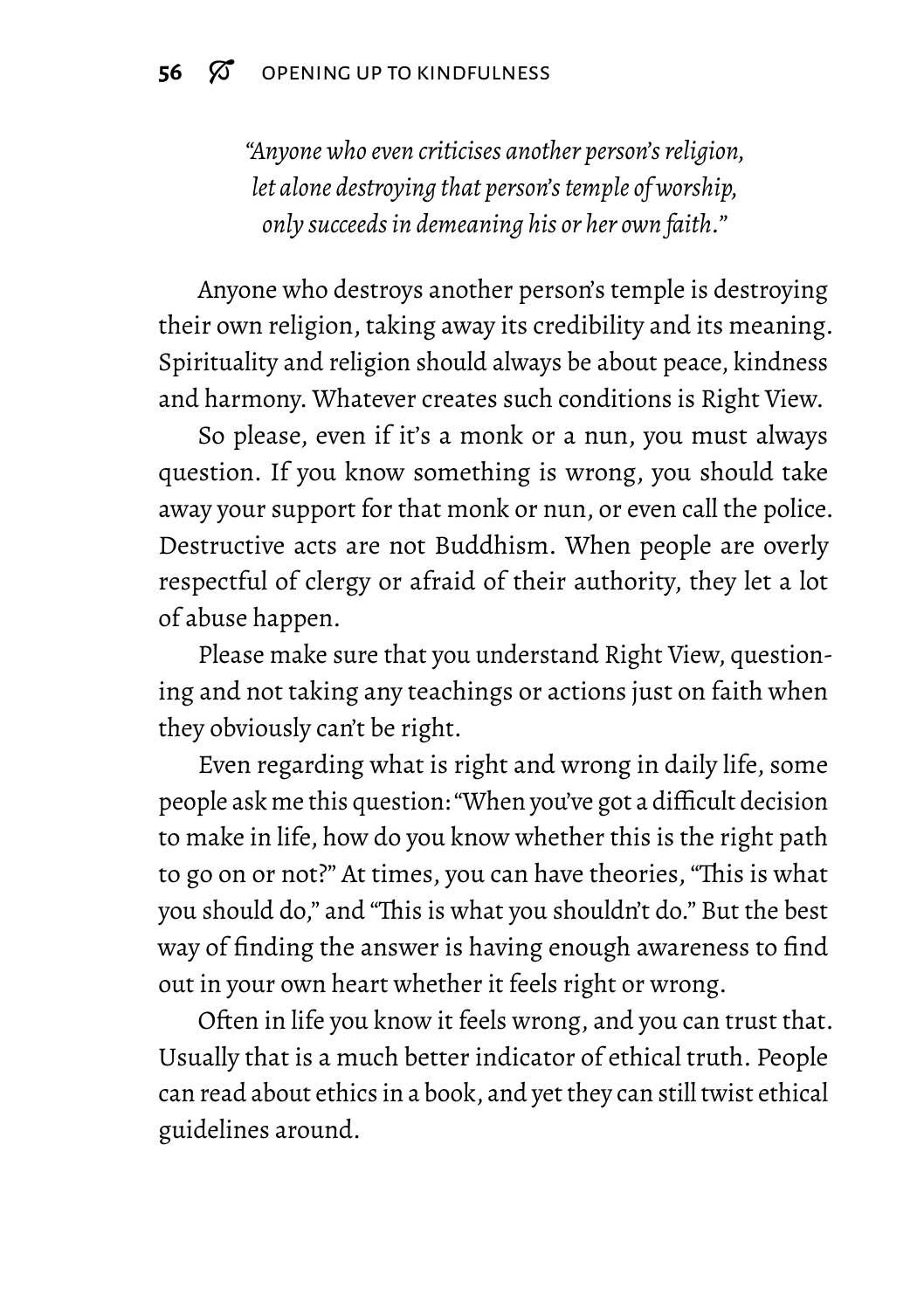### *The best way of getting a wholesome answer is to find out in your own heart if it feels right or wrong.*

When I first went to Thailand, I saw people catching fish, and I said: "You are breaking your five precepts, you are killing fish." And this is how people twisted things around: "No, we're not killing the fish. We're just taking them out of the water, and they die by themselves." You can see how easy it is to twist things around with words, documents and legal systems, but when you feel it inside your heart, you know it's wrong.

So what actually is Right View? Is it being aware or mindful inside of you—this thing you call intuition or wisdom? You know exactly what's right or wrong. And you know that demeaning another person's faith is not the way to create peace and harmony in this world, let alone destroying their property and chasing them out because they do not share the same belief or the same part of that religion as you.

> *Demeaning another person's faith is not the way to create peace and harmony.*

Dividing everybody into sects is not Right View, either. Even in Buddhism, we have Mahayana, Theravada, Vajrayana. Which is the right one? Which is the best?

Why is it that we can't get together and have some peace and harmony? Right View creates harmony. If we can't have harmony within our own religion, how can we have harmony with other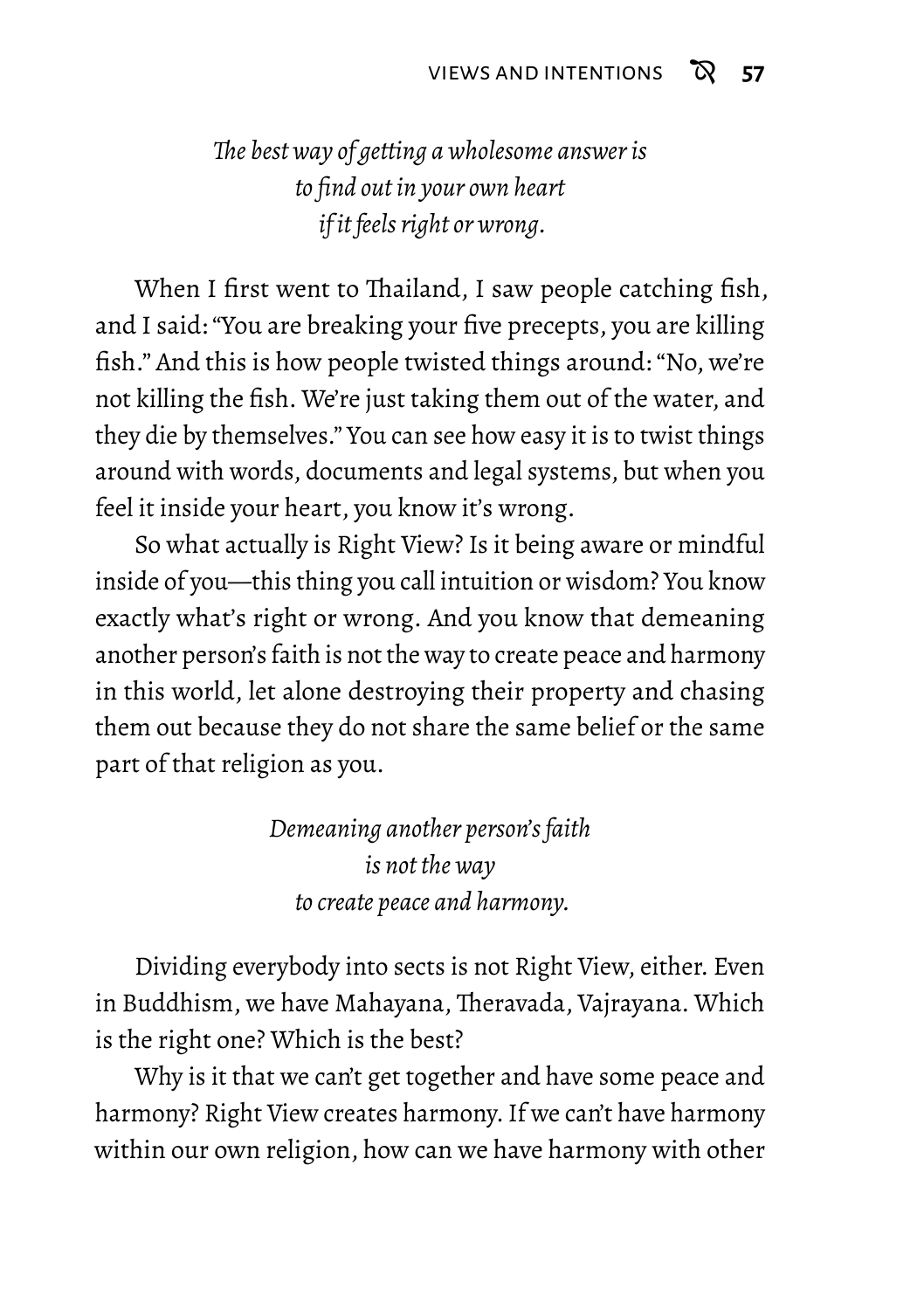religions? We have this terrible violence in the world, and that has nothing to do with wisdom.

You know what wisdom does? It leads to peace and harmony. It leads to three beautiful Right Intentions.

The first one is the ability to let go. When we can actually have a bit of letting go—letting go of our views and preferences, we can have peace with other people.Whenever there is disharmony and even violence, something is very wrong.

One of the problems is that disharmony happens with human beings. We have our nationalism, our tribalism, and our religions. "I am an Eagles supporter, and you are a Dockers supporter." (Eagles and Dockers are two big Australian football teams in Perth.) It's alright to just have a bit of fun on the football fields or on the stands. But when you come home, please don't go and fight over that.

Sometimes people say a country can be religious. Countries aren't religious; people are. There's no such thing as a Buddhist country. If you can understand that, maybe we can have some harmony and peace.

> *When Right View is cultivated, we have harmony and peace.*

Sometimes people say that this sounds like a great theory and makes a lot of sense, but why is there so much violence in the world? Can't we do something about it? One way of doing something about it which I love teaching again and again is to do away with religious schools, which actually divide society.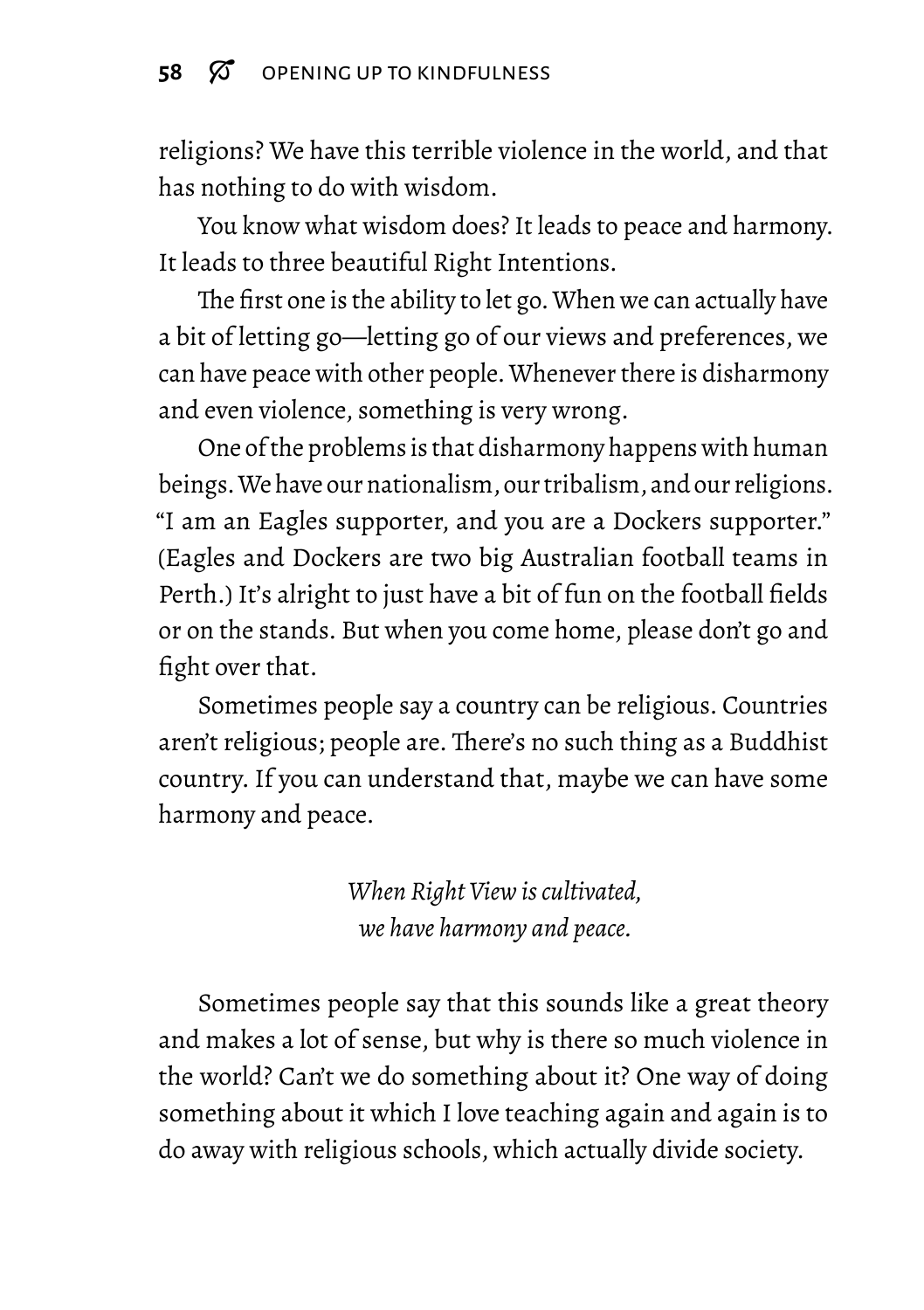Imagine someone who went to a Buddhist primary school and a Buddhist university, then went to work for a Buddhist company, and married a Buddhist person. They would spend all their time with Buddhist people, and they didn't really get to make friends with people across their Buddhist divide.

I want a person to be able to make friends across the whole divide so that we can have a harmonious integrated society. It is a tough thing to do but what a wonderful world this would be if your Buddhist kid's best friend was from another religion, and they loved to go out and have fun together. What a wonderful world that would be when we can integrate! And all these suspicions which we have against each other will not actually come to such extremes and there would be no violence against other people or destruction of their property.

Now comes the question of which religion is the right religion. My answer is whichever religion that produces harmony, freedom and a beautiful sense of love is the right religion. If you think you are a Buddhist and you're creating violence, you are not practicing the right religion—I don't care who you are even if you are wearing brown robes (namely, you are monks). If you create or promote violence, you've got it wrong as that's not what the Buddha teaches or supports.

You also have to keep it in perspective because sometimes when we have so many problems in our world, that's all we ever see. Here is a simile which I like very much.

How big is my hand? (Ajahn Brahm puts his hand in front of his eyes.) My hand is now so big that I can't see any of you! All I can see in the whole world is my hand. Is it my hand's fault? Or,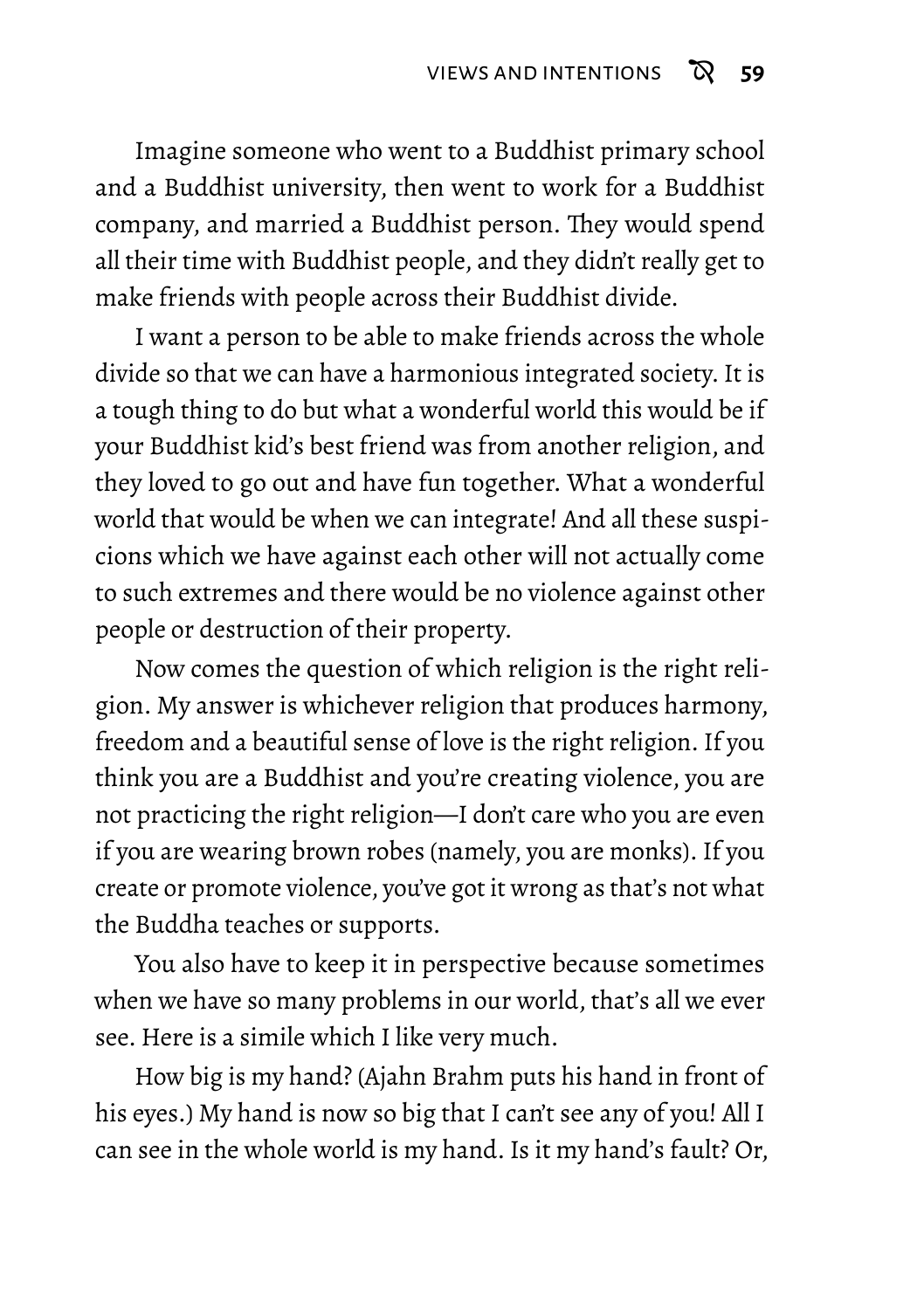is it my perspective? It is MY perspective.

When I hold my hand where it belongs, which is at the end of my arm, the hand hasn't got smaller, but now I've got perspective. I can see my hand and I can see every one of you as well.

This is one of the problems of perspective, which causes problems in our world. Sometimes we hold something so close to us that we can't see anything else. We've lost our perspective. We then get deceived and deluded.

Another thing about Right View is an issue on organ donation. Here in Australia, there are fewer organs donated than the number of people who need them. In Buddhism, there's nothing wrong with being an organ donor. I'm happy to donate all of my organs.  $\cdot \cdot \cdot$ 

But why are people afraid of doing that? Some people, even some Buddhist traditions, say that if you give your eye to somebody, when you go to heaven, you will have only one eye. That's really crazy.

You should know what it feels like inside when you give something. How do you feel when you give something to someone who really needs it? When you share, when you give some food, when you give a donation, when you just give someone a lift, when you just give someone time, how do you feel? It always makes you happy! It's good karma. It's love. It's charity. In all religions we know, that's a wonderful thing to do. So you don't have to be afraid that you're going to lose out.

Also, you don't need those organs anymore when you are dead. As monks, we haven't had any alcohol for many years, so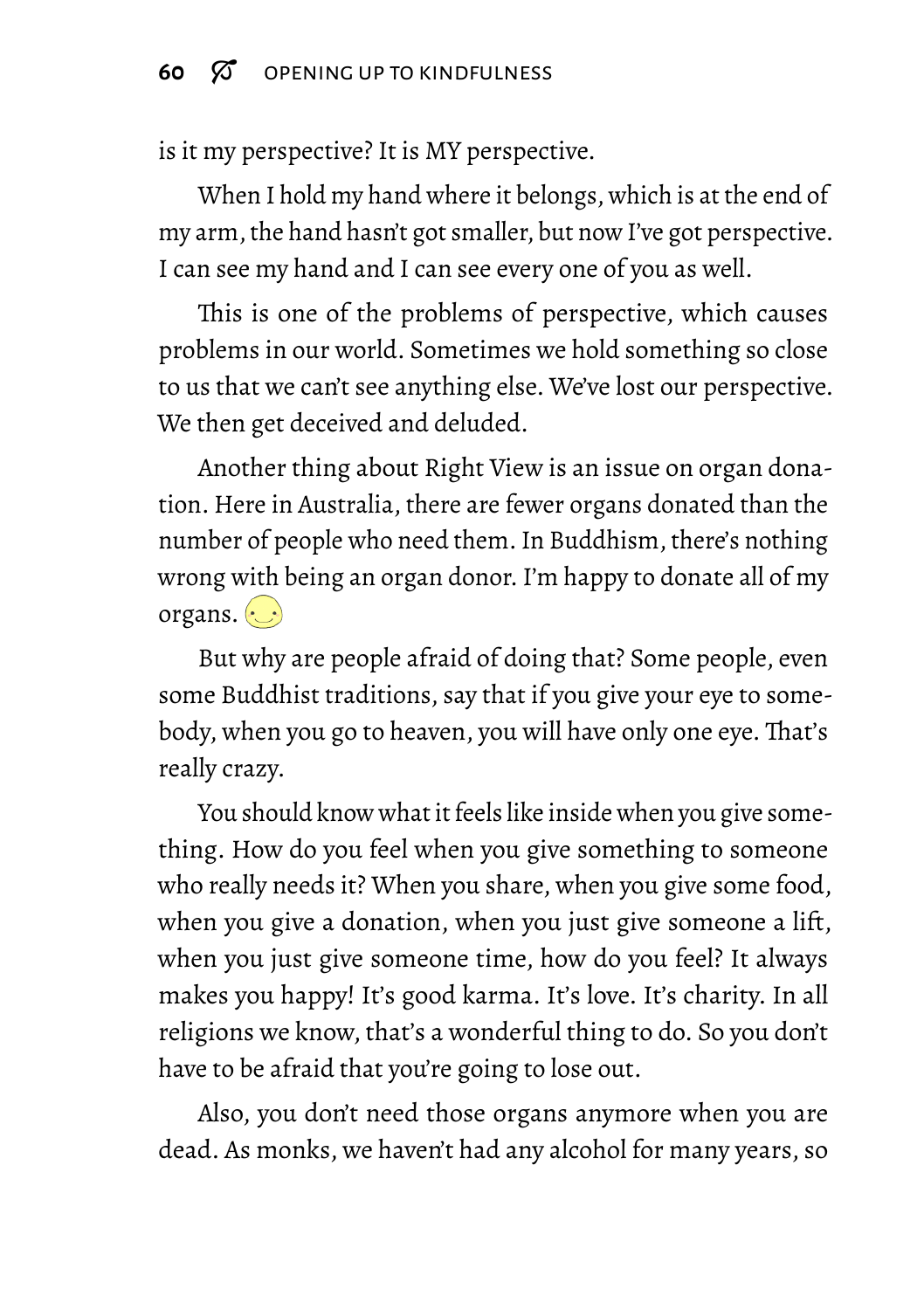our livers are pristine. It's good to give to others! I know my organs can help other people live a healthy life.

This is a little something we can do with kindness and compassion to help our world. You don't lose out on this. Even if they harvest your organs just before you die, you won't feel any pain or discomfort. You feel a beautiful sense of kindness. If you do feel any pain or discomfort, it will be just the same pain or discomfort as when you have an injection or when you go to the dentist. But the pain is hardly anything at all. So you don't need to worry about that. And you are dying anyway, and you are making that extra good karma at the end. Isn't it wonderful? You'll surely go to a nice place, have a good rebirth afterwards. Why not bump it up at the very end just to make sure? You've got nothing to lose.  $(-, -)$ 

There is a story about a monk—I won't say his name as he was quite famous. He was a blood and organ donor.

One day they found he had a match for a person who desperately needed a kidney. The doctor had to rush it, "This is the match! Your kidney will fit into this guy whose kidneys have all gone. He's in big trouble. Would you donate your kidney?"

At that time the monk, still in his thirties or forties, said, "Yes, sure, no worries." Then, he asked "What is the problem?"

The doctor replied, "You are a Buddhist, and this man who wants your kidney is a monk of another religion, going around Sri Lanka converting Buddhists to his religion. Are you still okay with this?"

The monk said, "No problem at all. You can have my kidney."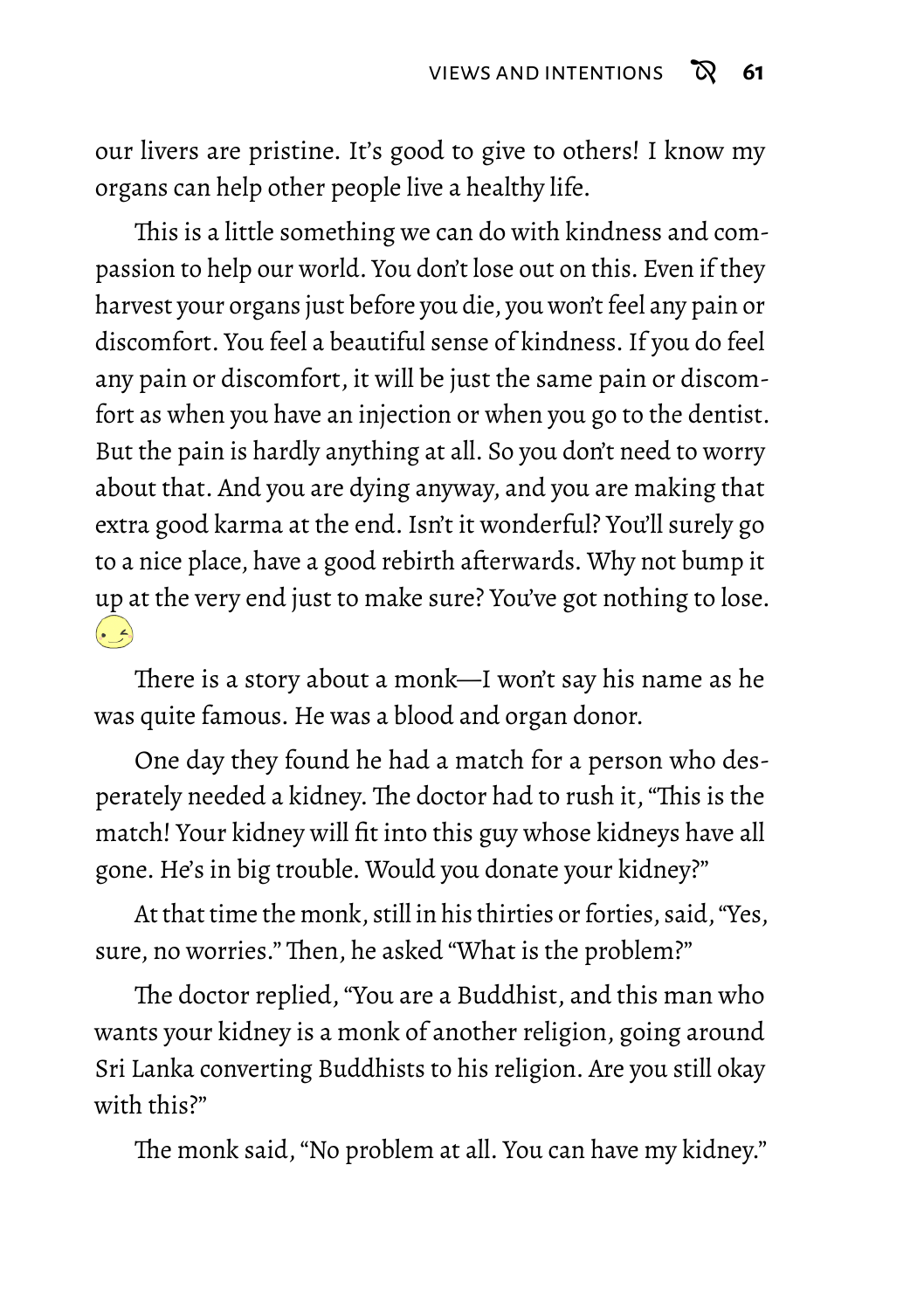So he had the operation, and his kidney was taken out and put inside a man who was theoretically his opposition. What a beautiful and inspiring thing that is! This is true spirituality.

> *True spirituality is being kind and non-judgmental.*

It is nice to talk about inspiring stories, not about monks destroying monks. Don't just focus on the problems. It's best that you find beautiful acts rather than miserable acts. I've lived in a monastery, but when I get out and about, there are more kind people in this world than angry people. There are more people who will help you, rather than people who will hurt you.

A great way of looking at our world is to see that for every two bad bricks in the wall, there are always a thousand good bricks. (You can read the story of *The Two Bad Bricks* from my book *Opening the Door of Your Heart*.) So don't get so afraid or depressed when you look at the news. It is wrong view to look only at a part of life, looking just at the hand. Please put the hand where it belongs—at the end of your arm—to get a good perspective of life.

Another thing which I want to talk about is relationships because this comes up again and again. First, have the right view when you start a relationship: everything is impermanent.

Whenever a relationship starts out, one day it must end. Sometimes it ends early. It's just been going a few years or a few weeks, and then it ends. Sometimes it lasts for life, but eventually it ends when one of the partners dies.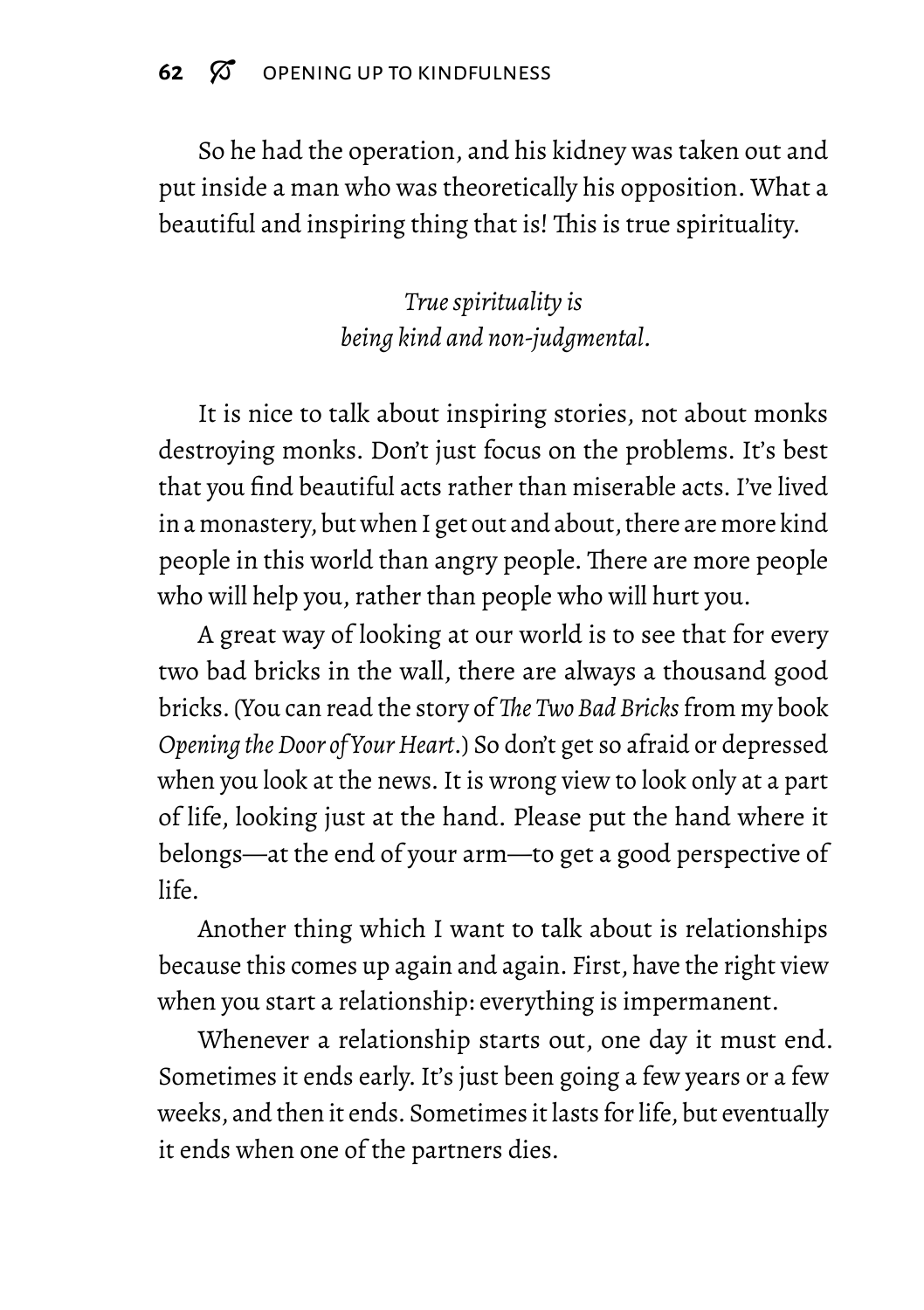Please remember from the time you first go out together, especially when you get married, that this is a temporary relationship. Yes, a loving relationship '*This is a marriage made in heaven. We'll be married forever.*' sounds romantic.

However, you should understand that marriages and relationships will always end; a problem is when they end fast. The obvious reason for such an end is that if we think our relationship is going to last forever, we don't put any effort into keeping the relationship going. We take the relationship for granted. That's the problem.

Ajahn Chah gave a simile to demonstrate why we should not take anything for granted by holding up a glass and asked, "Can you see the crack in the glass?"

I looked. "That's a perfectly good glass; there's no crack in there."

He said, "There's a crack in there, and it's microscopic. That's why you don't see it. But one day someone's going to drop this glass, or they knock it, and that crack is going to open up and the glass is going to crack. This is nature. It's never going to last forever"

He then added, "If this was a plastic glass, you could kick it, you could drop it, you could do whatever with it, and it was unbreakable. It was going to last forever. That's the difference between a real glass and a plastic glass."

He concluded, "All relationships are glass. They've got a crack in there. One day it's going to break and because you know one day it's going to break, you look after it and care for it."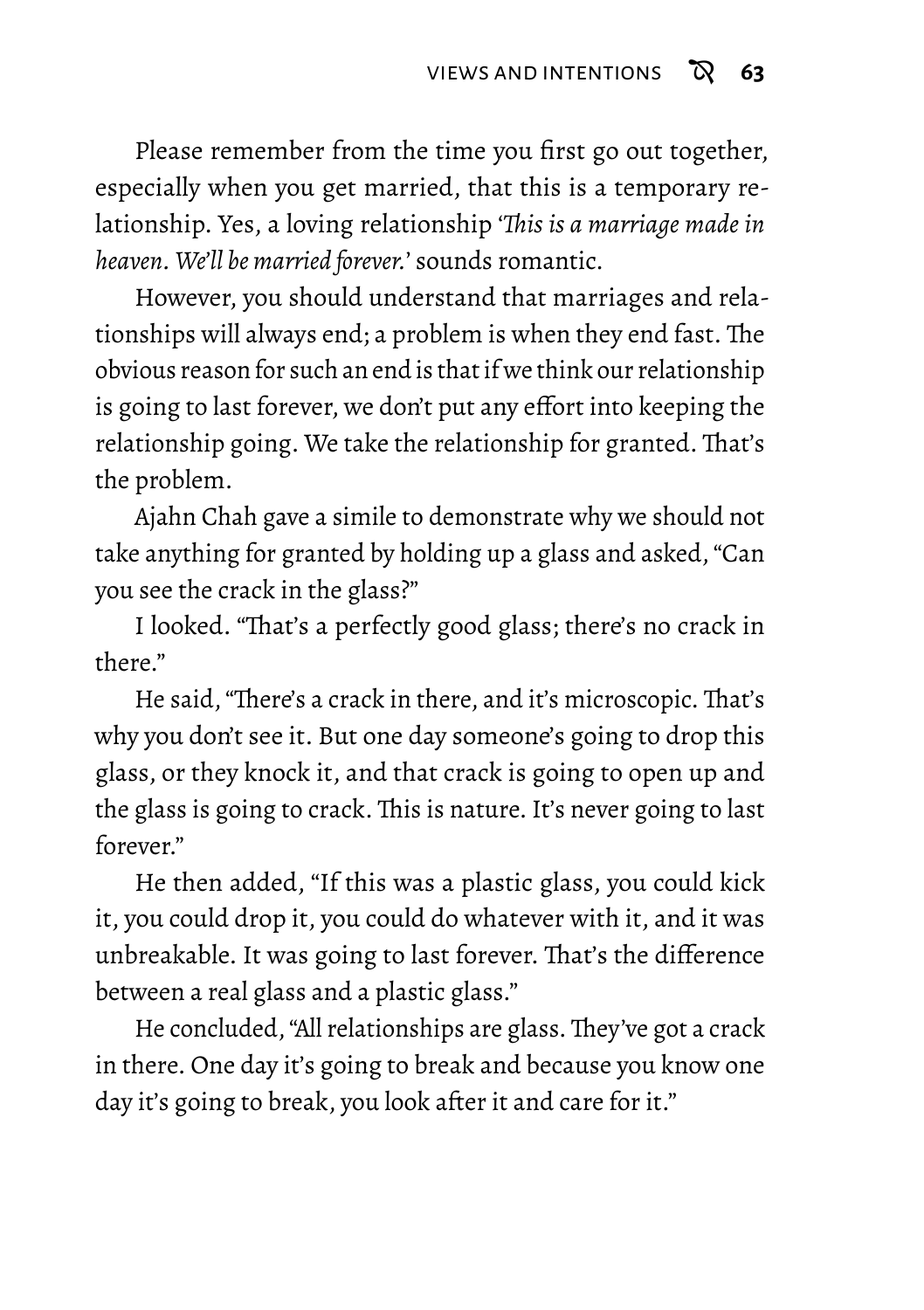*All relationships are glass. So you should look after them.*

Anything which is very valuable, you care for it. You look after it only when you realise it can be broken very easily. So when you realise that relationships are impermanent, they're like glass, having a crack, they can finish very easily, you'll look after them and put effort into them. Just because your sweetheart says, "We're going to get married and I'm going to love you forever, darling," it doesn't mean it's going to be true. Of course, everyone says that. But don't believe it.

A relationship is fragile, which means you really have to care for it, put effort into it, and then when it does break in the end, you will say, "Yeah, I expected that." When you know that this is part of nature, it means that at the end of the relationship, you don't have a terrible surprise: "Why did he do that? Why did he run out?"

It happens to so many other couples, and you think it won't happen to you? You think that you're somehow special? That you've got this special, unique relationship, not like other people? We like to think like that, don't we? That's called conceit.

But when we realise that our relationship, like others', is fragile, we'll put more effort into looking after it and we will care for each other. And how do we do that? Right View. Let go, be kind and be gentle—the three Right Intentions. Can't we do that in our relationship? Your husband has said something stupid, he called you a pig. Let it go. How many of you hold on to it year after year?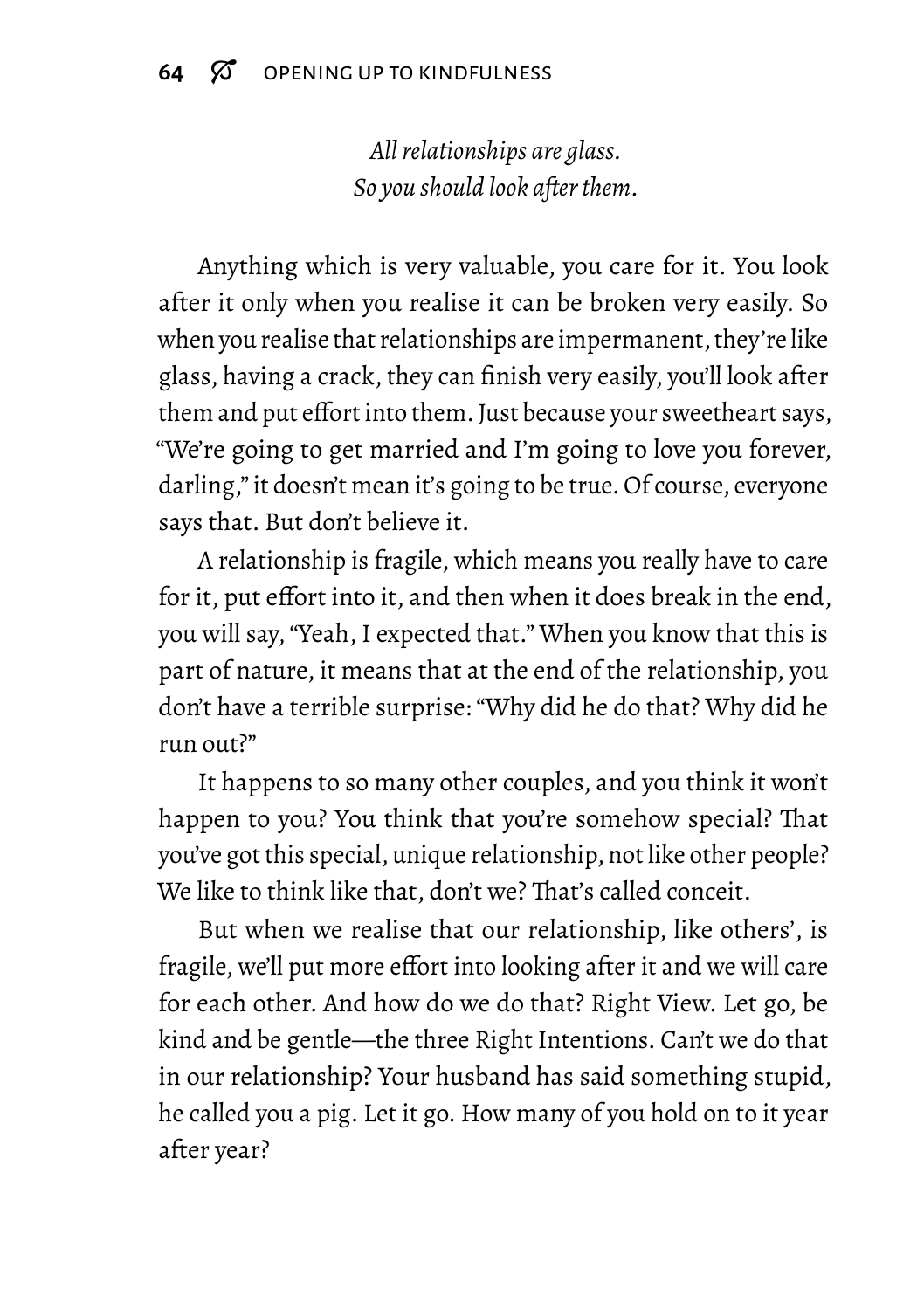There is one way of letting it go that I witness every year. This weekend we're having a new year celebration—it's the Indian New Year, which is also celebrated in Sri Lanka, Burma,Thailand and Cambodia. In the west, people usually get drunk on the new year.

And do you know what people in Cambodia and Thailand do? People, especially in the north and northeast areas of Thailand, bring a little bag of sand to the monastery. The reason they bring the sand is that they think: we're coming into this monastery all year and when we walk away, some of the soil of the monastery sticks to our sandals and our shoes—we've taken away the monastery's sand and soil. It was as if we had stolen the soil. So now is the time we're bringing back what we've taken from the monastery.

It's a very cute way of saying: on this day we want to make sure we have no debts, and we have no bad feelings.

They also do a forgiveness ceremony. It is where the water festival comes from. Do you know that water symbolically washes away the past? In Thailand, they throw water over people, but what they really mean is to give forgiveness to each other.

At every marriage that I conduct, I always ask those two people, starting to have a serious relationship together, to have a forgiveness ceremony on their anniversary every year.

This is what I would like you all to do—on the anniversary of your marriage, just get a little token gift—nothing really expensive, and present it to your partner and tell them, "If there's anything which I have done by body, speech or mind which may have hurt you, either on purpose or just by accident, and if there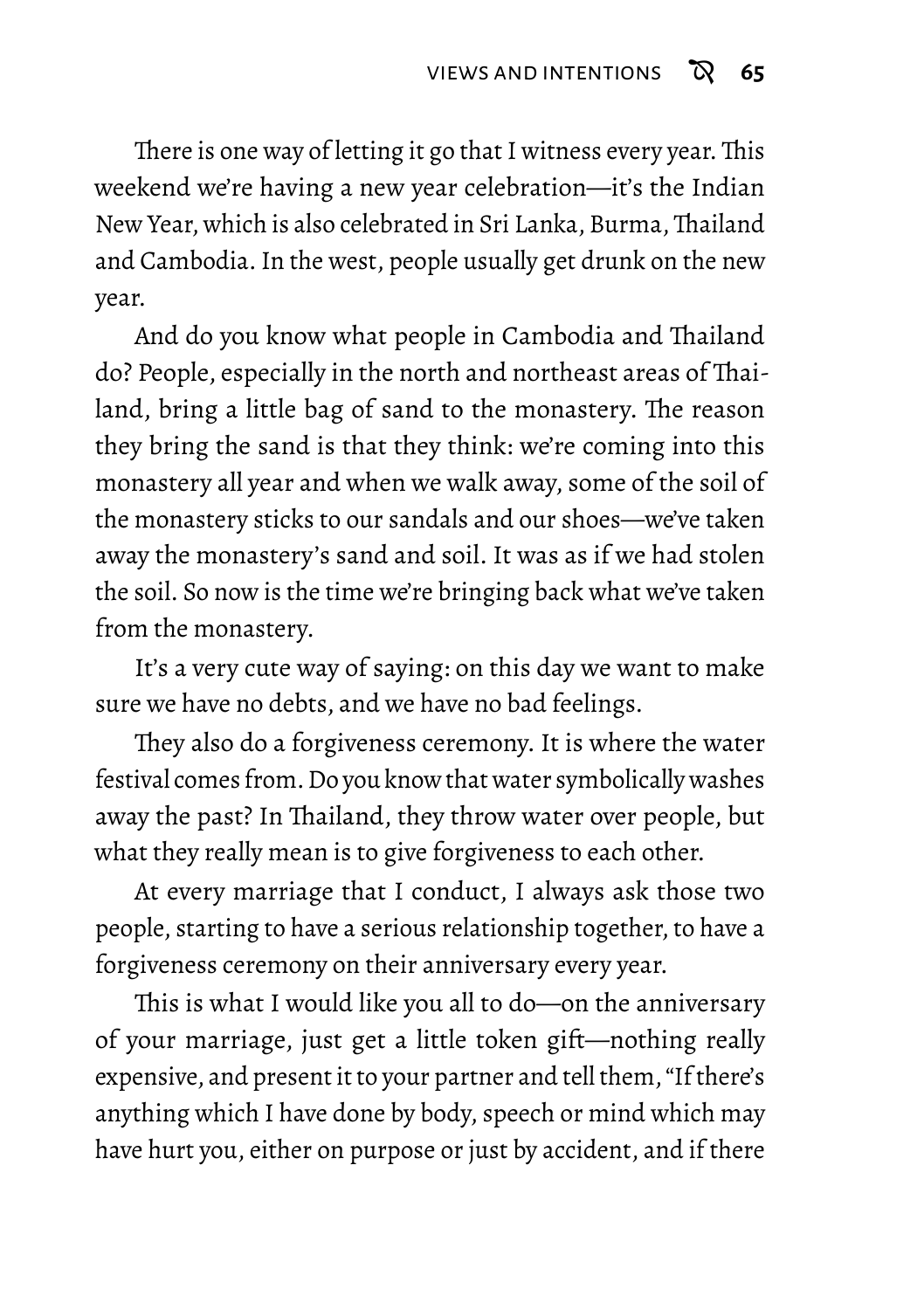are things that I didn't do which I should have done, I'm sorry. Please forgive me. I really want this relationship to carry on. I love you."

No matter what a person's done, if they ask for forgiveness with sincerity, in this Buddhist tradition, you have to give them that forgiveness. Then, the other person does the same. So once a year, on your anniversary or whenever you choose, do this beautiful little ceremony with your partner. Let go of the past with a forgiveness ceremony.

It does not have to be about people relationships only. In the last 12 months if you've done something really bad and you're really hurting because of it, just come up to a Buddha statue or a place which represents peace and kindness to you and do a little forgiveness ceremony. "Whatever I've done over the past 12 months by body, speech or mind, intentional or unintentional, I felt I was between a rock and a hard place, and I didn't really have much of a choice, but I feel bad about it anyway, so please forgive me."

What a beautiful right view that is—to let go of the pain of the past instead of carrying it around with us. The pain you carry around with you gives you depression and stops you from enjoying life and having a good relationship.

Forgiveness is a very important part of Right View. It's called 'letting go' and 'being kind'.

> *Forgiveness is letting go and being kind.*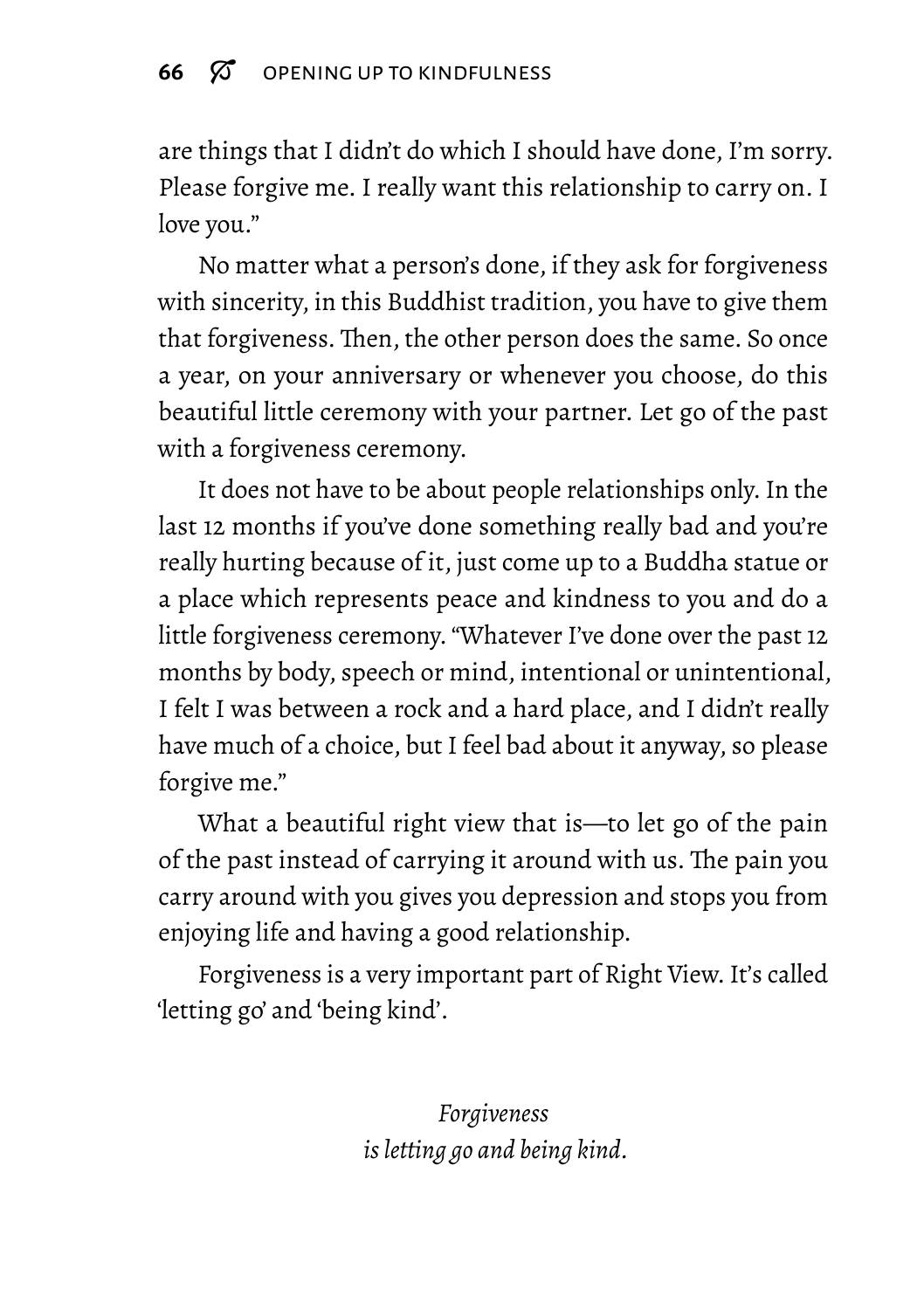If you've had a relationship and it's ended, please be kind and let your partner go. It's a most important time to be kind, not blaming. I don't know how many people blame their partner. "She is so selfish." "He's so conceited." Please stop blaming other people. They're just human beings, not perfect.

But worst of all, many people—both men and women—when they go through these separations, they blame themselves and get into such a big guilt trip. "Oh, no! I should not have done that!" "I should have come home earlier." "I should have been kind." "I should have…" That creates such great pain.

To many people, when a relationship finishes, it feels like a death. Why can't we celebrate the time we had together, celebrating the relationship rather than mourning the death of a wrong partnership?

### *Why is it that we can't celebrate a life when somebody dies?*

It's amazing that over the last 20 or 30 years the modern way to perform funeral services has changed. No more wearing black and tearing your hair out. It has become about celebrating a life. You go there and you hear all the beautiful tales about what that person did, even some of the stupid things they did.

I remember one funeral service where a best friend of the guy who died said how he made some sort of a bomb and blew up a toilet on a construction site when he was about 14 years of age. Just kids being kids. This made the whole thing human. They were celebrating a wonderful life with all the stupid and wonderful things a person did in their life.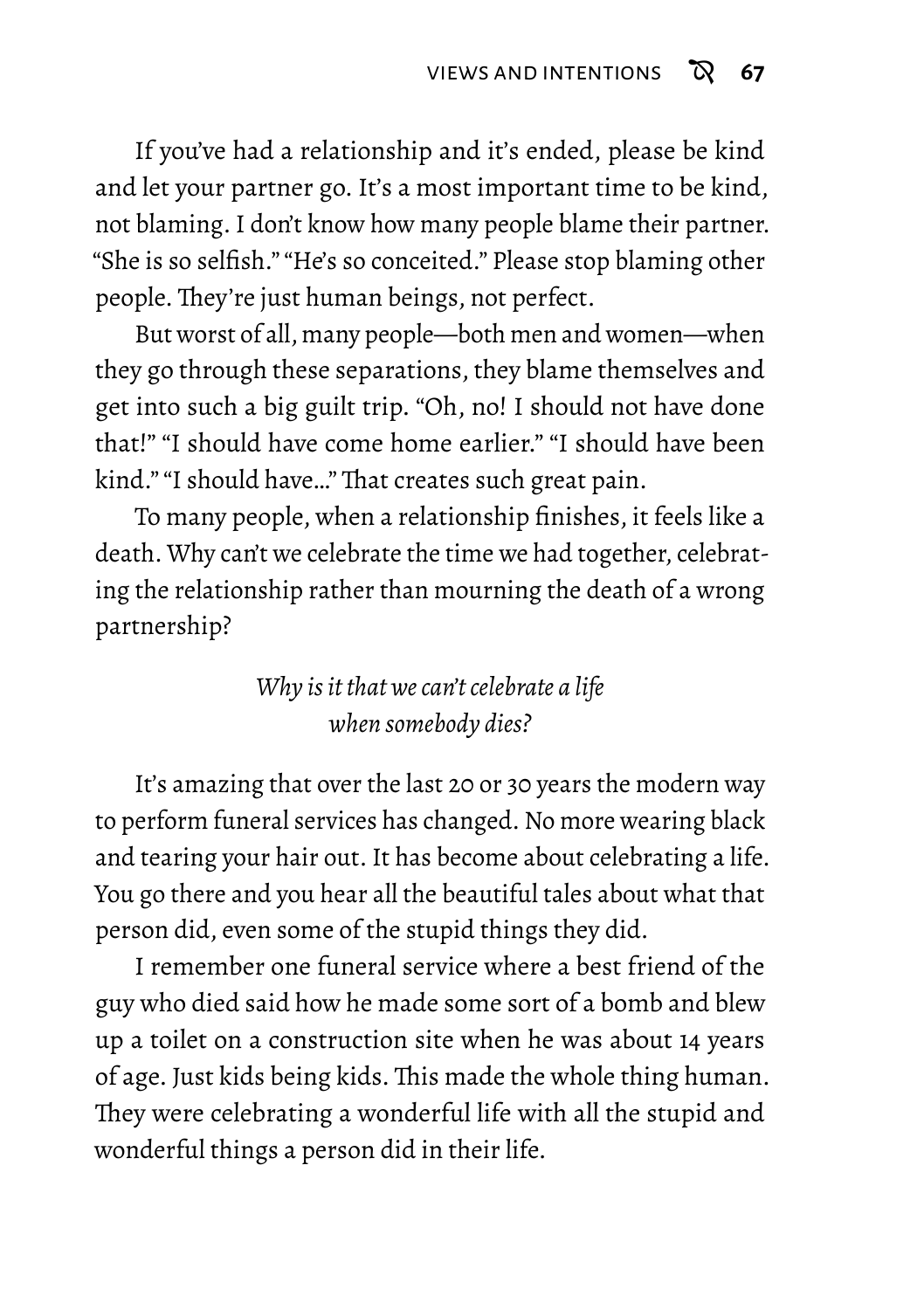If we can do that at funeral services, can't we do that at a divorce, as well? Have a divorce, come together and celebrate the wonderful times you had together. It would be a radical thing to do. Why not? Celebrate the end of a relationship—we had a wonderful time together, but it's finished now, and we have to move on. Can't we celebrate the wonderful time we had together? I like saying things like this becauseit gives you another doorway to go through so that you don't have all this pain when you separate from your loved ones.

This is actually part of letting go and being kind to yourself. You know you did your very best though you could have done better. You're not perfect. We all could always do better. I could always tell better jokes.  $\circledbullet$  But you can always be kind and more forgiving.

A lot of times people say if you think it's going to last forever, you're being positive and then you're going to make it; and if you think it's going to break, it will break. That's not exactly how psychology works.

> *If you think it's going to break, you will look after it and care for it.*

When you remember that everything in life is fragile and know as truth that relationships don't last forever and that one day you're going to die, you don't need to be afraid. This attitude will save many relationships as you will put more effort and care into them.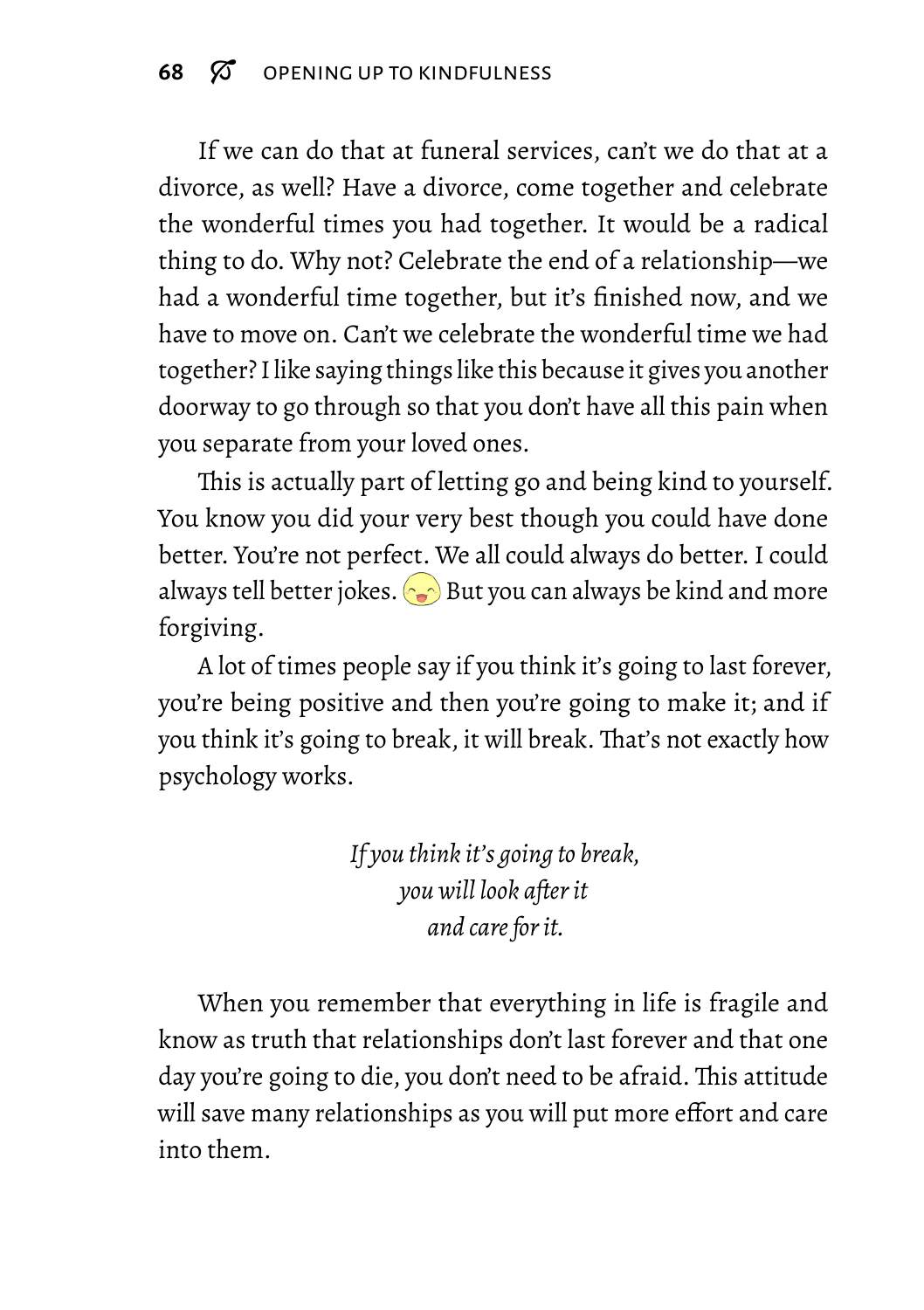When you care for your relationship like it's your most priceless possession, you will not drop it, you will not knock it, and then it will last a long time. And when it does bust up after you've given your best, you don't blame anybody and you don't feel guilty or angry. You don't think there's something wrong with you. You're just like everybody else.

Glasses will break. If you look after them, they'll last longer. And when they break, you know that it's part of life. Is this a Buddhist or atheist teaching? I don't know, but it's just truth, isn't it? It's common sense.

So please be kind, be generous, let go and share. Those are the Buddhist Right Intentions, which you will have when you have Right View.

There is Right View according to the books, but the Right View which I've talked about here is the Right View which goes across all faiths or no faiths, and all cultures. It creates a lot of peace and harmony. It breaks barriers whether it's between people, races, genders, or sexual orientations. We live in a small world now. We have to learn to live together, and this is the way to do it.

> *Right View goes across all faiths and cultures, creating peace and harmony, breaking barriers between people.*

> > ❦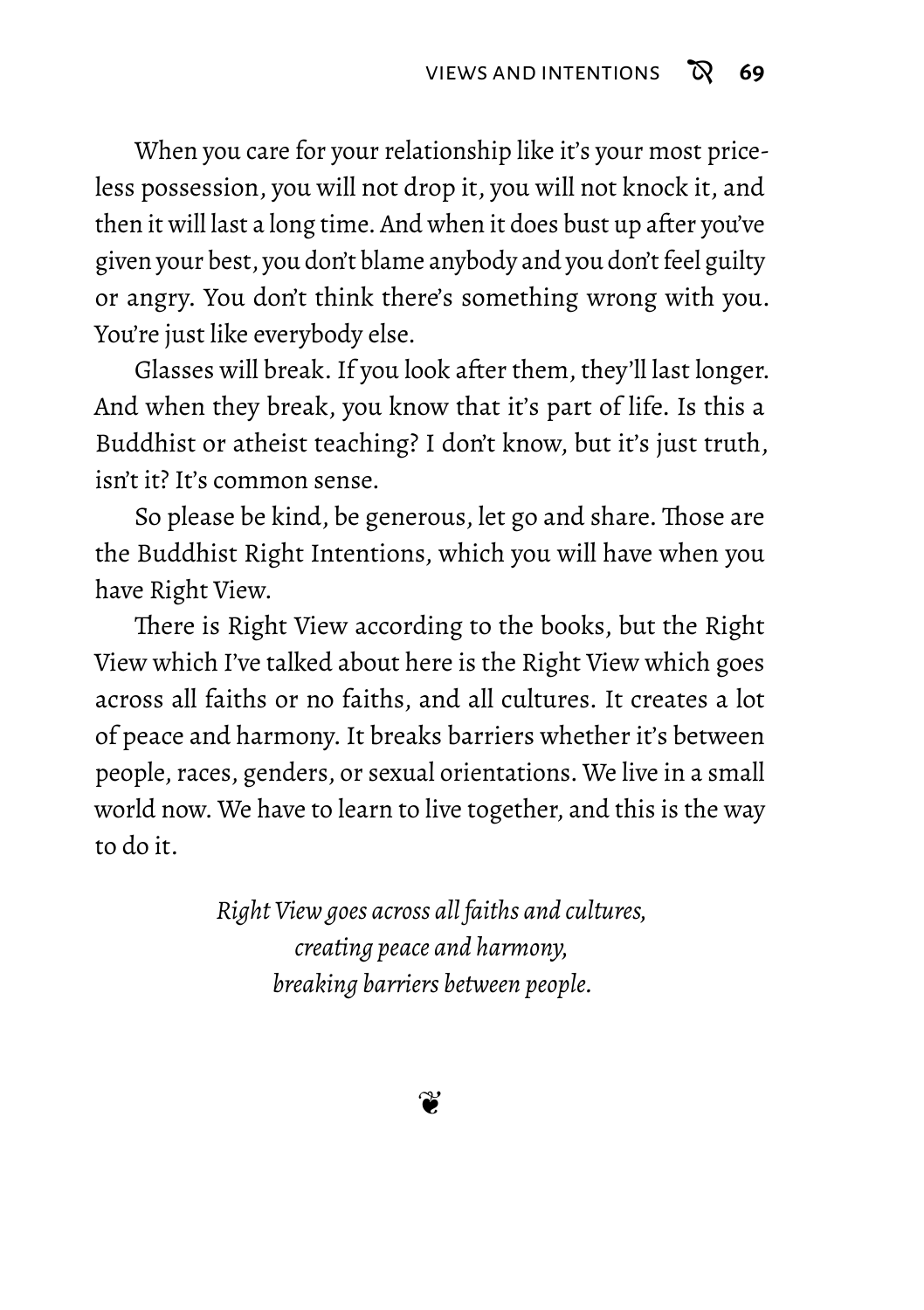## **6** *Anicca—Nothing Lasts*

My teacher Ajahn Chah said that food for the body was not enough. So the most important meal is happening now because this talk is food for the heart.  $\left( \cdot \right)$ 

Just like any food, sometimes we have junk food and sometimes we have healthy food. It's the same with the things you put in your mind. Sometimes it's junk food you put in the mind. Do you know what junk food for the mind is? TV! And what's healthy food for the mind? Dharma!

For this series of talks on the three basic facts of existence, I would like to start with *anicca*, which is often translated as impermanence, but actually it's more than impermanence.

You must have noticed at lunch just how fast things disappear... from your plate.  $\Diamond$  You also notice the joy of the taste lasts for a moment and then it's gone. Sometimes the expectation is the most delicious. For many people, anticipation is the happy part. As soon as you get it, the happiness or the wonderful taste goes away so quickly.

When I was young monk, after seven years in Thailand, I went back to England to visit my mother and I thought: 'At last, I can get some English food. Maybe I'll get some chips!' Finally, I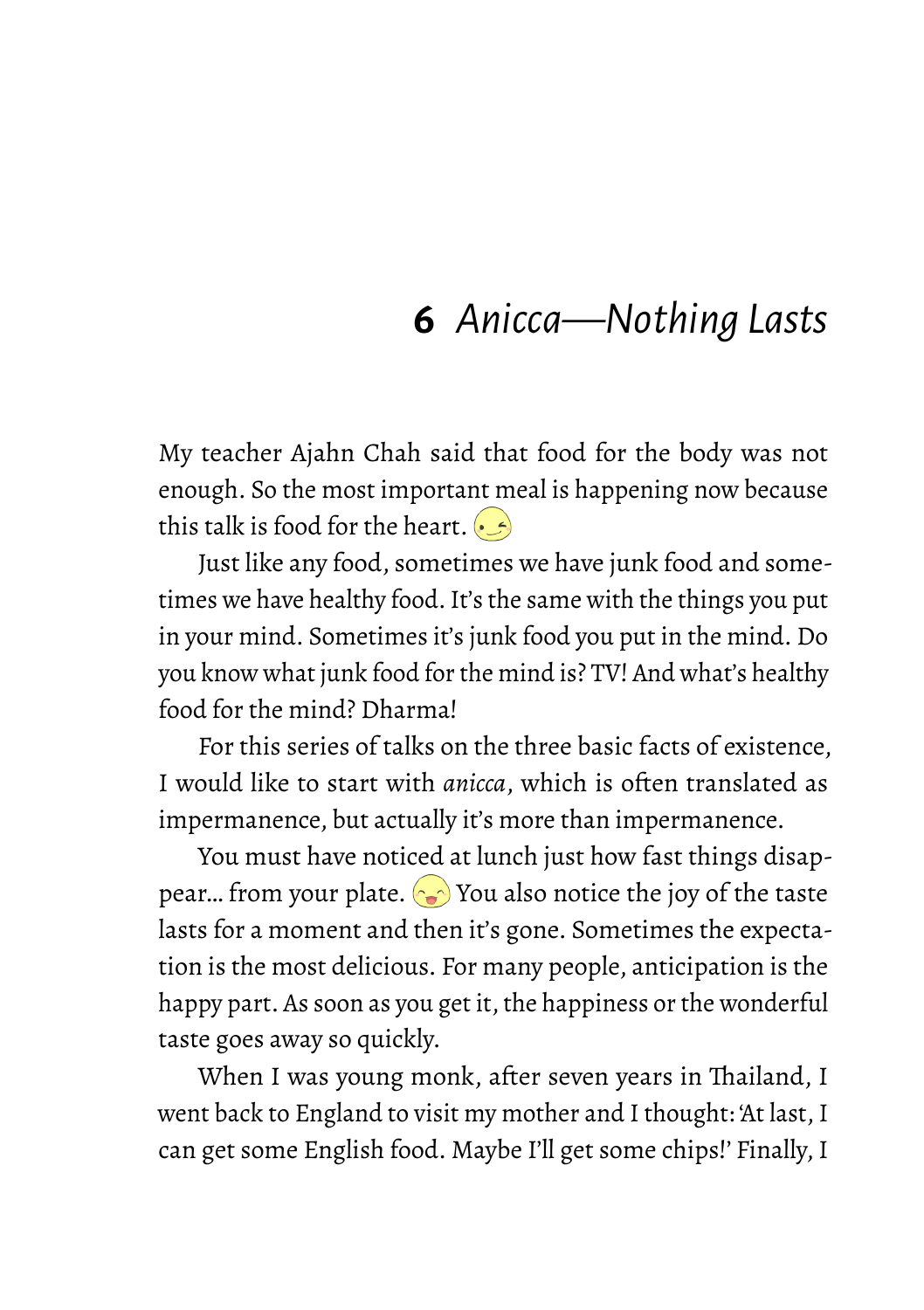did get some chips. A Thai man gave them to me. They did not taste as nice as I had dreamt. Oh, what a let down!

> *Trouble with desires: As soon as we have them, we don't want them anymore.*

Even our desires are impermanent, unreliable. So it's great to be able to contemplate just how these things come and go. It is a waste of time giving them more importance than we really need to.

One of my disciples lived in a rented apartment and had ordinary clothes. The only thing of value he owned was a classic Harley Davidson motorcycle.

One day he went shopping and parked his expensive bike in the shopping centre car park. When he came back, it was gone. Someone had stolen it! He was devastated.Then, he remembered all the teachings of Buddhism on *anicca*. So he let it go. As soon as he let it go, he felt so much happiness. He'd really understood the dharma! Then, he noticed that he was on the wrong level of the car park building. When he went down to the next level, there was his Harley Davidson. Anyway, that was a great experience for him. He was tested out and he won.

Why worry? Possessions come and go. This is just life. When we understand what impermanence is—that things are always changing, then we can adapt to the reality of life and we don't suffer so much.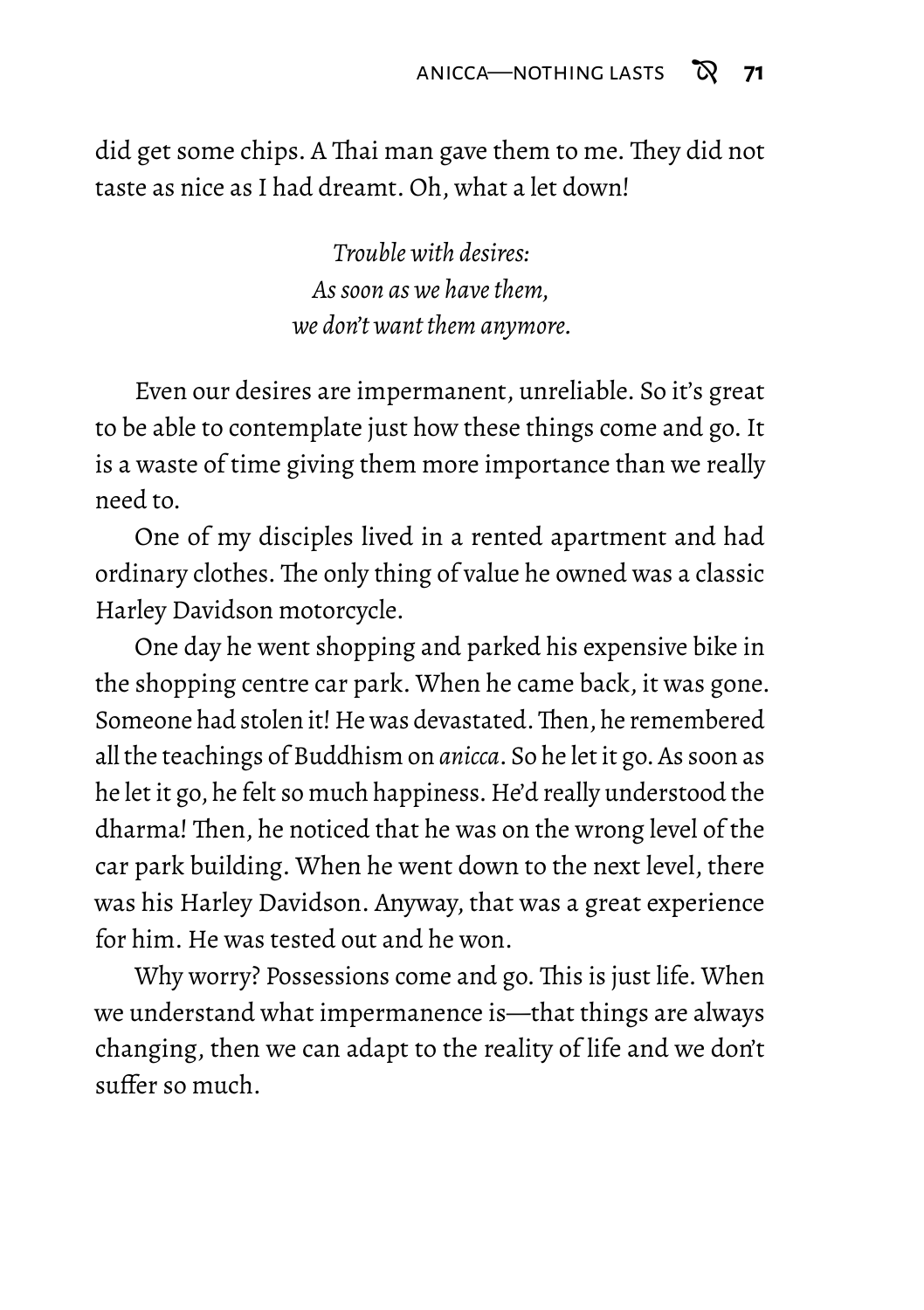*Suffering arises when we don't understand reality, when we have unrealistic expectations of life.*

So it's great to know that things pass, that we have our loved ones come into our life and then they leave again.

Look at your children, where do they come from? It is like inviting someone into your house for 18 or 19 years from the street. You don't know where they're from or who they are.That's what you are doing with your children.They come with their own karma from their previous places, and they stay with you for a while, and they leave again. So you should understand from the beginning that your job is just to nurture them for 19-20 years and once they get their degree, you should say goodbye. But how many of you can do that?

Can't you be like the birds? They are so wise—they look after their young, sitting on their eggs for such a long time, and after they hatch, the parents fly around to find worms for them. Then, they teach their young how to fly. Once their little chicks have learnt to fly, they say goodbye to them. Wouldn't it be wonderful to be like that?

But you need to realise that your children don't belong to you. They're impermanent. They go according to their karma. We go according to our karma. If we can only realise that eventually our children will leave and that things change, then we will be free.

I was telling a lady who was in trouble last night that no matter how she is feeling now, things will change. There's a story of the emperor's ring. It's a wonderful story which helps heal many people's pain and suffering in this world.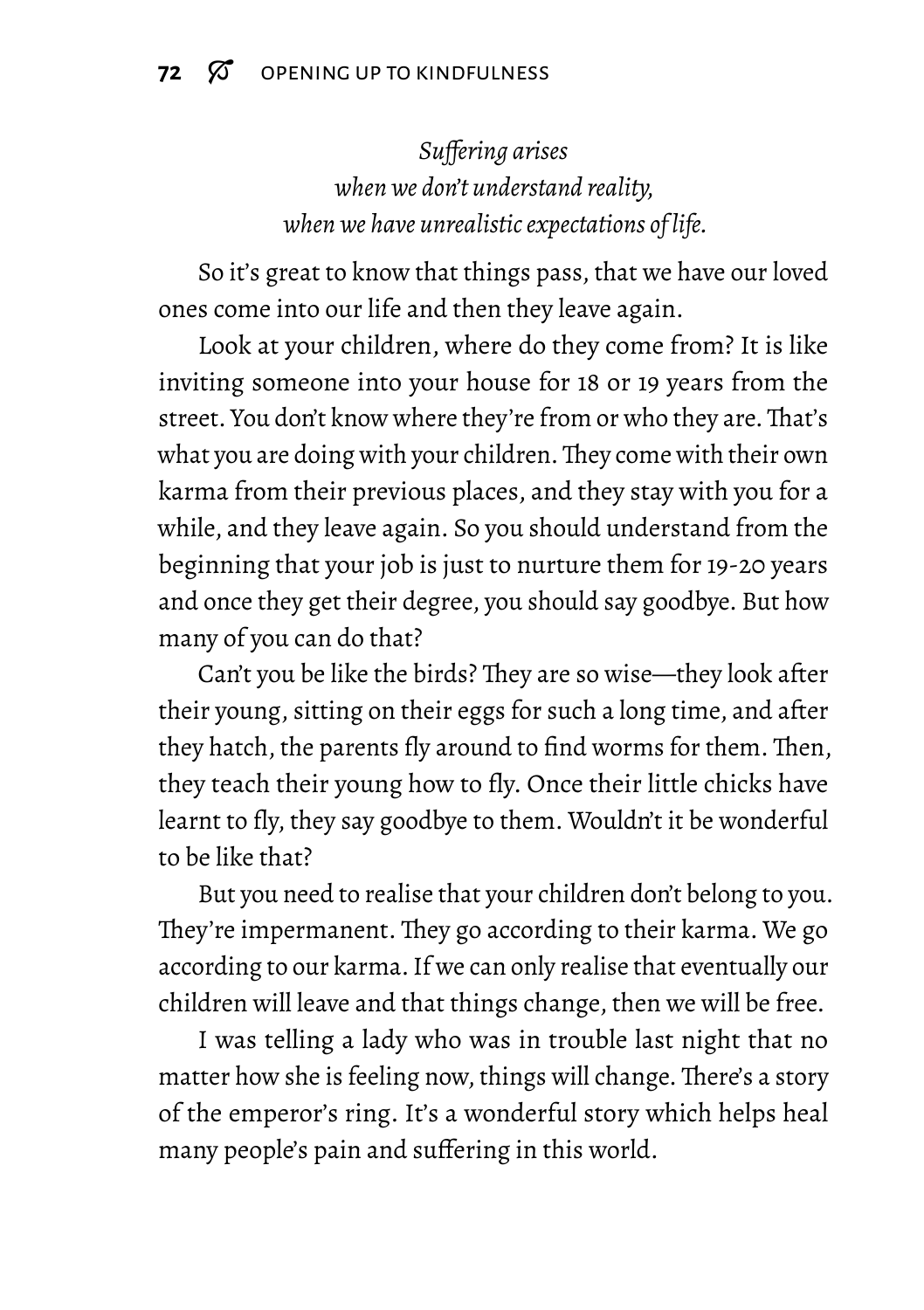A long time ago, there was a young man who took over a kingdom. Being a young man, he wasn't all that skillful in running the business of a kingdom. So every time the kingdom was going well, and people were happy, he would hold celebrations and parties.

Because he was spending so much money in celebrations and spending so much time enjoying himself, allowing other people to enjoy themselves, the good economic times didn't last very long. When there were problems in the country, and unhappiness among the people, the king was so upset himself that he was spending so much time in his room sulking and getting miserable and depressed. And because of that the bad times seemed to last longer.

No, he was not a very good ruler, but the ministers and his advisers were very sharp, so they came up with a plan—they asked a jeweler to make a special gold ring with words engraved on the outside 'This too will pass.'Then, they presented the ring to the ruler and asked him to wear it on all occasions. And because he wore it all the time, he kept looking at it. When there were problems in the kingdom or when there were so many things to do, he would look at the ring and remember that this too will pass. He would also look at the ring in the good times as well, and realise that the time of prosperity, of health and comfort would pass, as well.

What that meant was that during the bad times, he would never get so upset or depressed that he couldn't do any work.The bad times never lasted so long, either.

During good times, he realised that this was also imperma-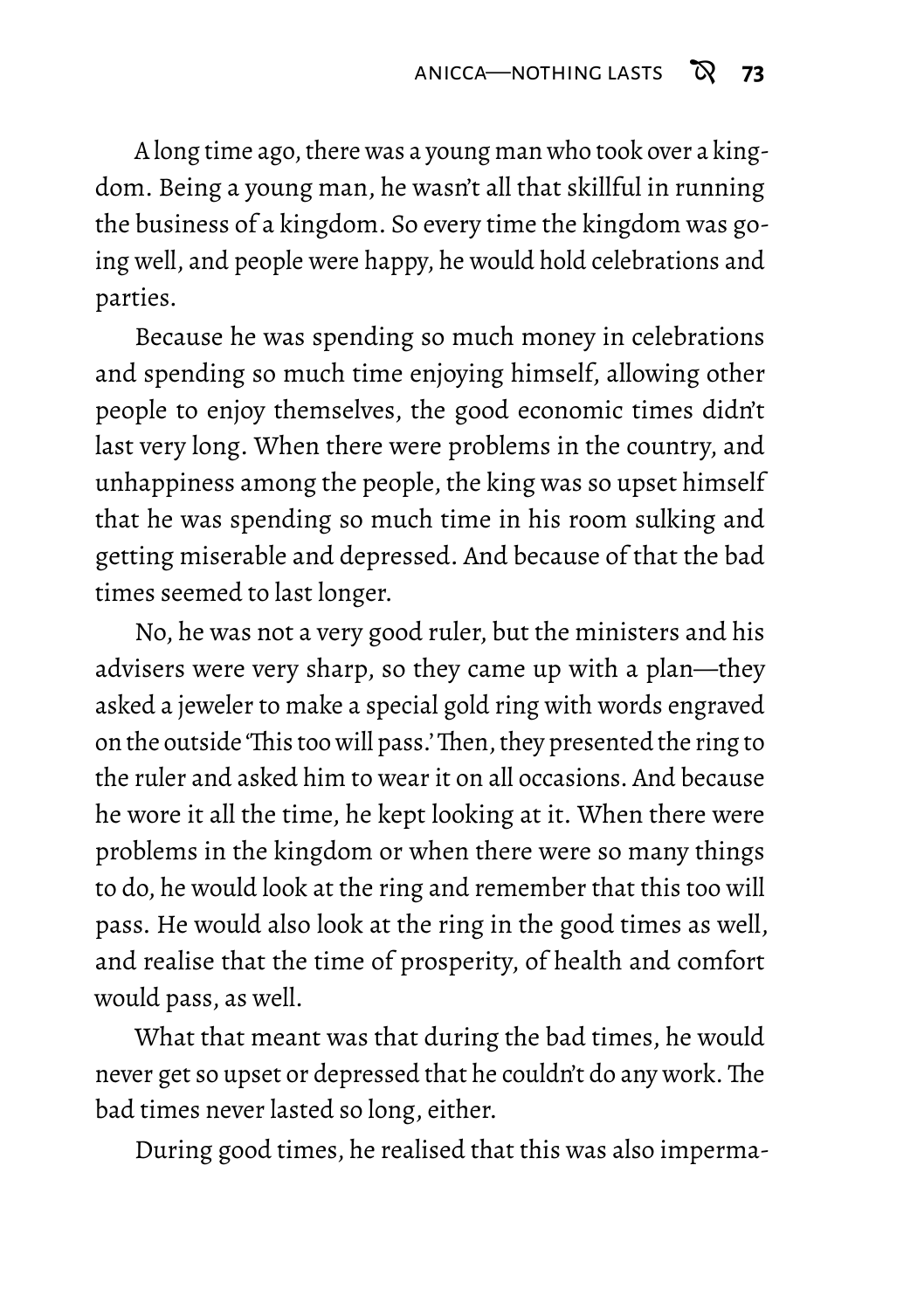nent. So even in the good times, he would work and would not rest. That way the good times lasted so long, and the bad times were so short that he became a very successful ruler, loved by everybody.

> *'This too will pass' gave him hope. And hope gave him inspiration to work and to endeavour.*

This is the simile of our lives. We are the ruler of our body, our family and our surroundings. Sometimes we experience difficulties and suffering. What do some people do? They get depressed and sulk. As they don't do anything, it means the bad times last longer than they should.

So whenever there's any difficulty, always remember that this too will pass. But when things are going well, always remember this too will pass. Remembering that fact of life, you can put all the energy you can into this moment because this moment is valuable, and you won't let it pass without enjoying it. If things get difficult, it doesn't matter—this too will pass.

'This too will pass' gives us hope, gives us energy, gives us a way of looking forward. The truth of the fact is:

*Whatever is happening now will not last.*

Sometimes I wonder about the happiest moments in people's lives. For some the happiest moment is when they get married. Why is that? Then, I've noticed that the wedding day is the pause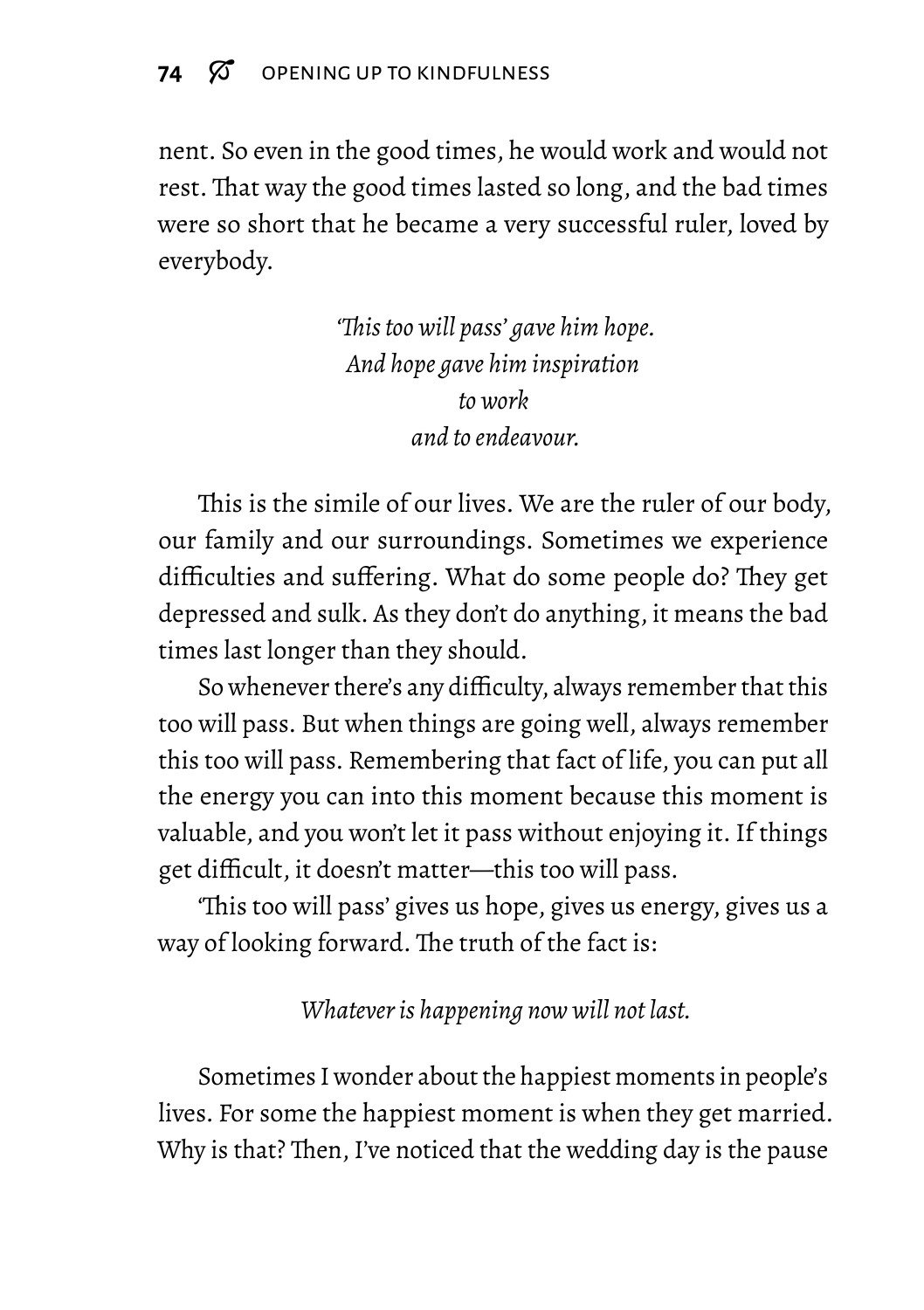between two kinds of suffering. Trying to get a partner and arranging the wedding is a lot of suffering, then you have the marriage ceremony, then you have the suffering which comes afterwards. $\left(\cdot,\cdot\right)$ 

An example of the happiest time I witnessed was 20 years ago, I think, after the Iranian revolution. I was meeting someone in the airport in Perth when I saw some Baha'i refugees coming through the gate. After being persecuted and driven from their country, seeing many of their family members killed or tortured, then staying in refugee camps, they finally got resettled in Australia. After the immigration and customs procedures, they came through the gate, they punched the air! "Yeah!" They made it. Now, they had the freedom to practice their religion and hope for future prosperity.

I started to reflect afterwards. Why were they so happy? And then I realised that the degree of happiness was the reflection of the suffering they'd gone through.

> *Their happiness is a measure of the suffering they have gone through before.*

When you look at the happiness and sufferings of life, isn't that what you take to be happiness just a pause from some form of suffering.

> *Happiness is a pause between two moments of suffering. And suffering is a pause between two moments of happiness.*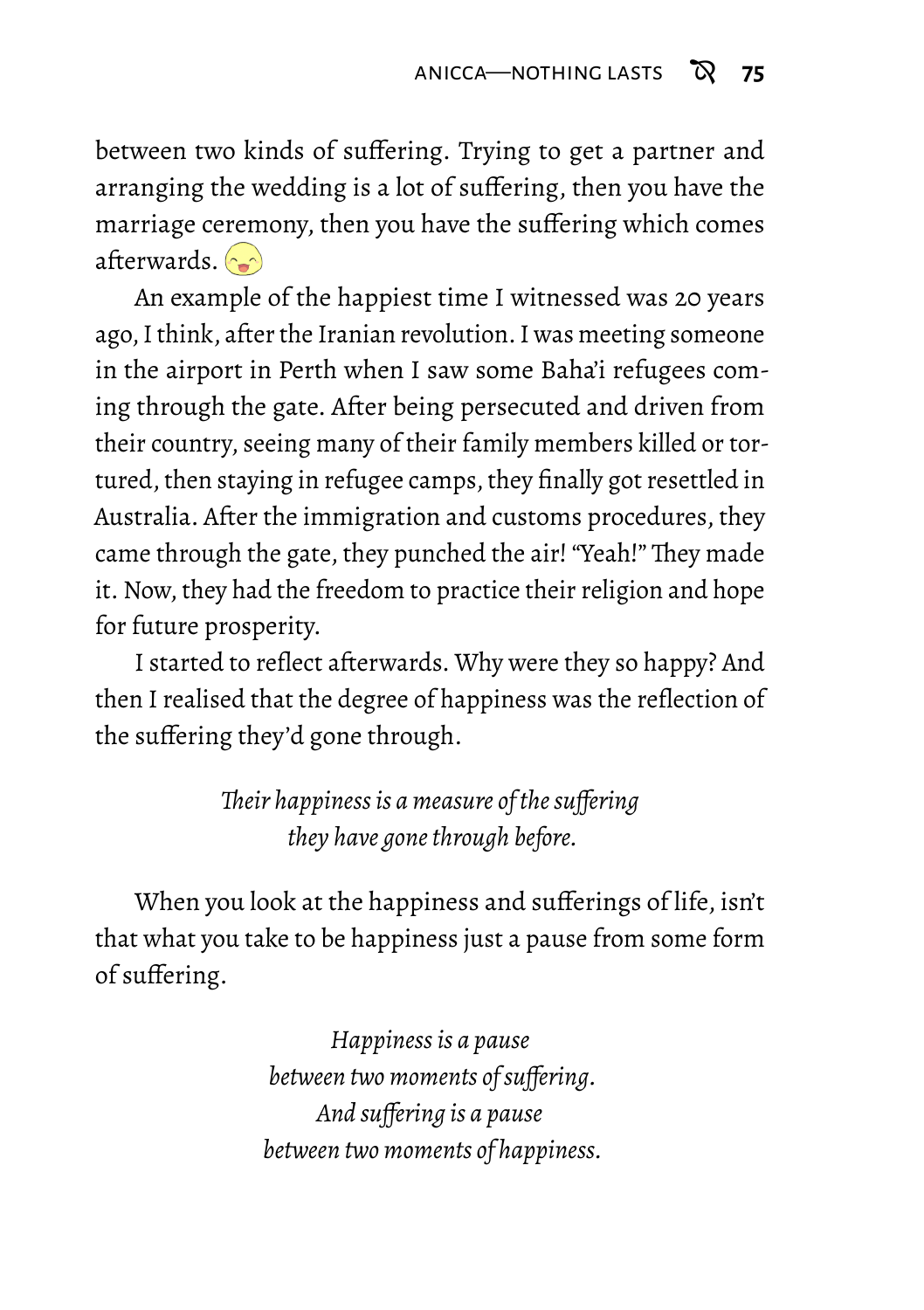I sometimes reflect on the concept of a heaven. How can you have a heaven realm if it is always beautiful and nice? You wouldn't notice it anymore because the nature of our consciousness is always to compare. If you have beautiful food every day, you won't notice it. If you have air-conditioning every day, it is only when it doesn't work that you notice it. Even if you're in heaven, after a while it would not be much happiness anymore. You'll take it for granted.

I've read somewhere (I could be wrong) that there was a Christian theologian in the Middle Ages who said that in heaven, one day every year you get taken to hell; otherwise, you would not appreciate what heaven is like. It's a wonderful way of understanding what happiness and suffering really is. Otherwise, we would not know what beauty is, what ugliness is, what happiness is, what suffering is. By its very nature, heaven has to be impermanent and by its very nature, hell has to be impermanent; otherwise, you would get used to it.

I remember reading a very moving book called "*Prisoner Without a Name, Cell Without a Number*." It was the story of a wellknown journalist in Argentina during the time of the military junta, when many activist journalists disappeared in the middle of the night and were killed or tortured. One night the secret police came for this outspoken champion of human rights and put him away in an underground cell where he was tortured.

Afterwards he wrote a personal chronicle of his experience. The most interesting part was that he said the worst pain was when the guards handed over a letter from his wife. He had got used to pain and to being in prison, so a letter from his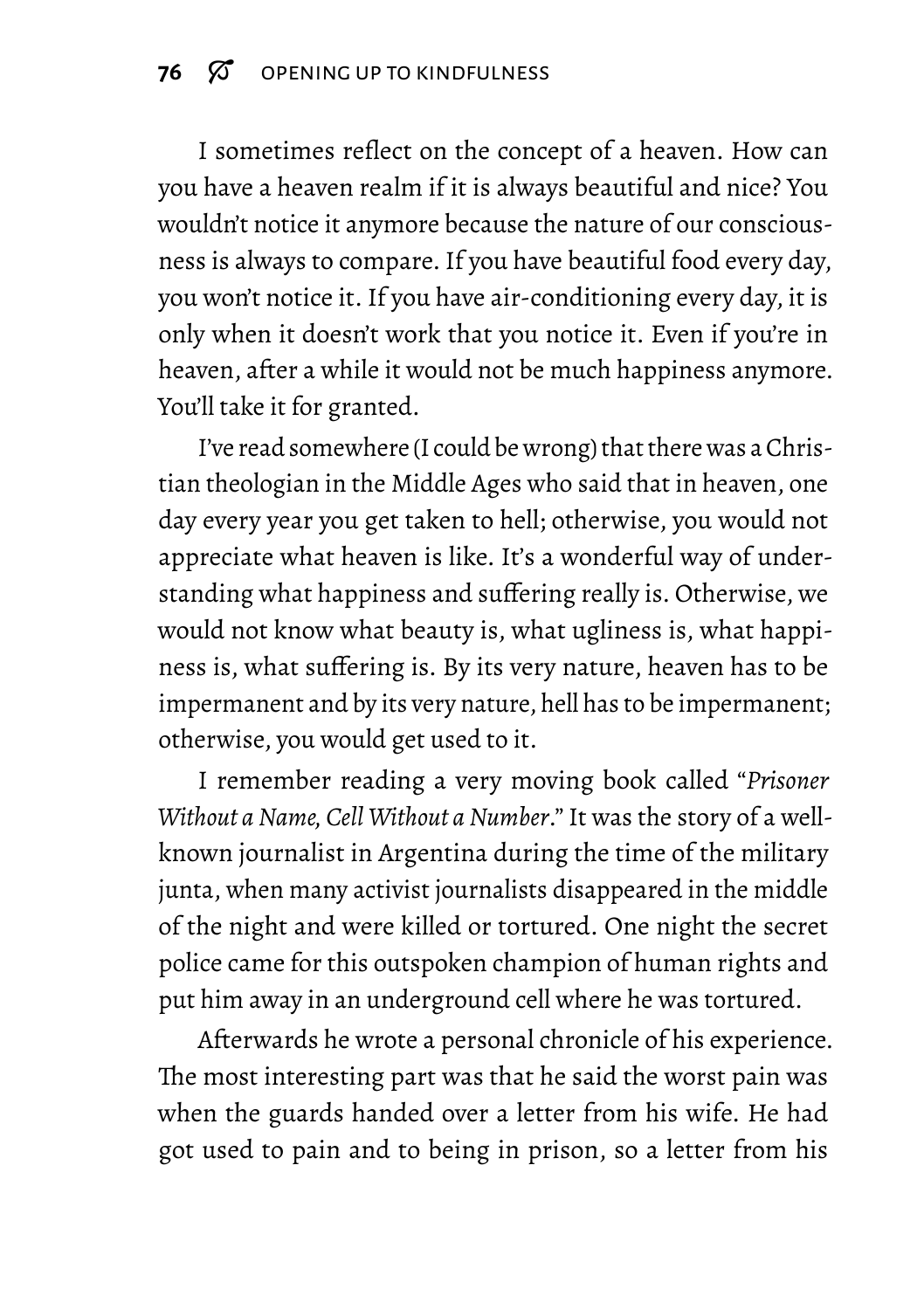wife brought the contrast. He remembered his warm and loving family and thus had something to compare his torment with.

You find that within happiness and pain, it is the contrast which is important. Even in pain or in hell you don't notice it until every now and again there is some happiness. The point of that story is this:

> *Without comparison, you would not understand what happiness and pain truly is.*

Once we understand the impermanence of things, it helps us understand the reality of life and learn how to deal with things. We can enjoy things as long as we understand that pleasure is here now, but it is not going to be here forever.

When my teacher Ajahn Chah would hold up a glass and ask: "Do you see a crack in this glass?" I thought he was crazy as there was no crack in that glass.

He said, "There is one there, but it's microscopic. You can't see it yet but it's there. One day someone will drop this glass or kick it over, the crack will expand, and the glass will break. Because it's got a crack in it and glass is subject to breaking, you know it's impermanent and that's why you care. If a cup is made out of some unbreakable plastic which would survive a nuclear explosion, you wouldn't have to care about it. You could kick it, you could throw it around, it wouldn't break."

Then, Ajahn Chah pointed to me, "You see that monk over there? He's got a crack in him as well. You may not see it yet but one day the crack will open up and he'll die." You, your children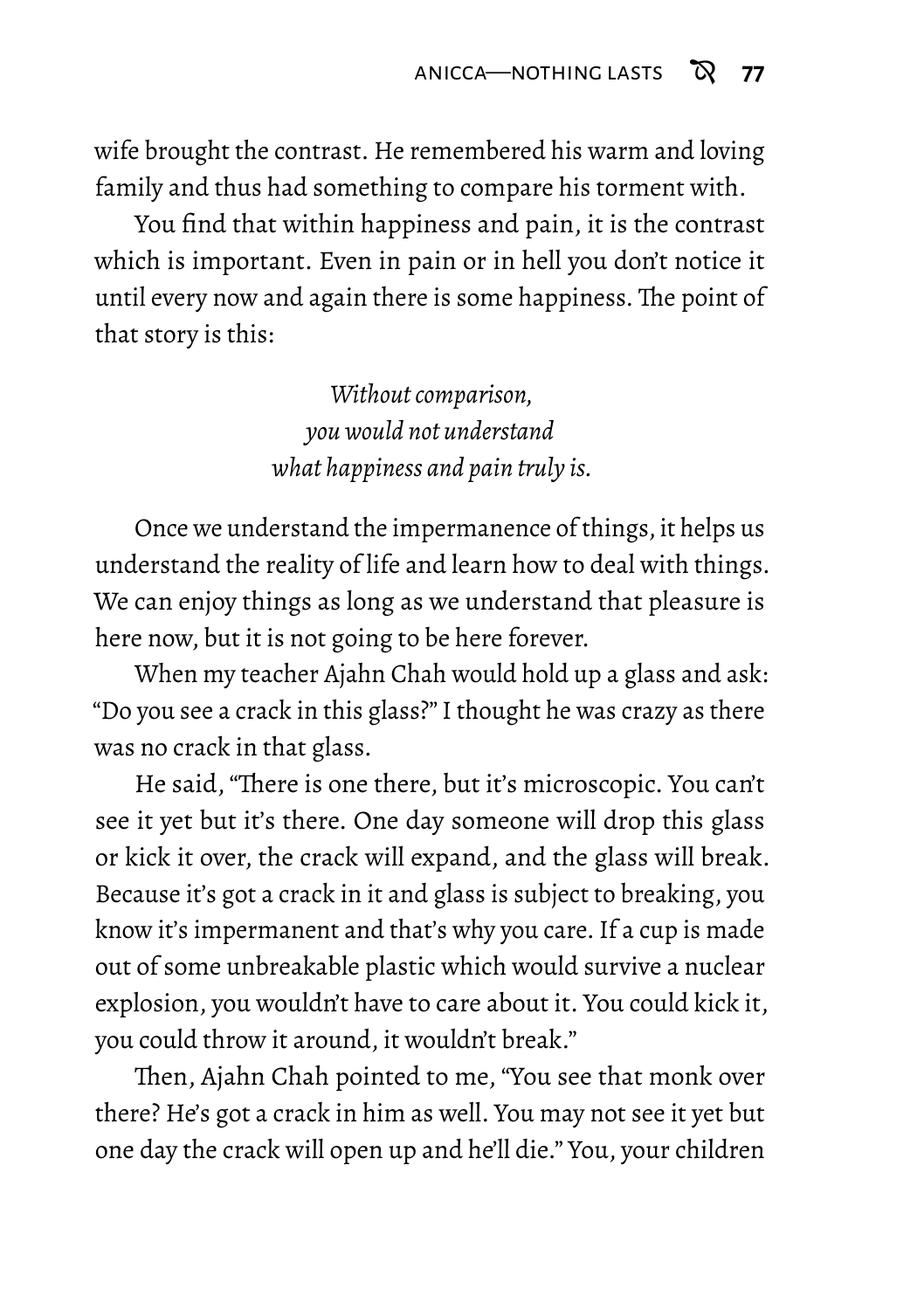and your loved ones all have got a crack in them, and one day it will open up and everyone will die, so you should care for them. People who contemplate anicca this way don't become cold and heartless. They become kind and caring.

> *The more you contemplate the ephemeral nature of all things, the more compassionate you become.*

I learned that lesson when my father cracked. He died when I was only 16 and I felt very guilty. It's natural for young men growing up to compete with their father. I was competing with my father, too. He liked Frank Sinatra, but I liked Jimmy Hendrix. When he put on Frank Sinatra records, I'd put on my Jimmy Hendrix records, which were much louder than Frank Sinatra. So I won. When he died, I felt guilty. What did I do that for? I loved my father and I cared for him. Why did I do such a stupid idiotic thing to stop his enjoyment of the music he liked. Now it was too late. My father had died. That taught me a lesson.

You can't afford to hurt anybody, especially the people in your family as you don't know how long they're going to be there. If you've hurt them, you shouldn't wait until tomorrow to say sorry.

> *You have to say how much you care for them now because things change and opportunities pass.*

There's a story of a friend of mine who was a very successful businessman in Sydney. Just a few days after his annual medical checkup, he received a phone call from his doctor, who was also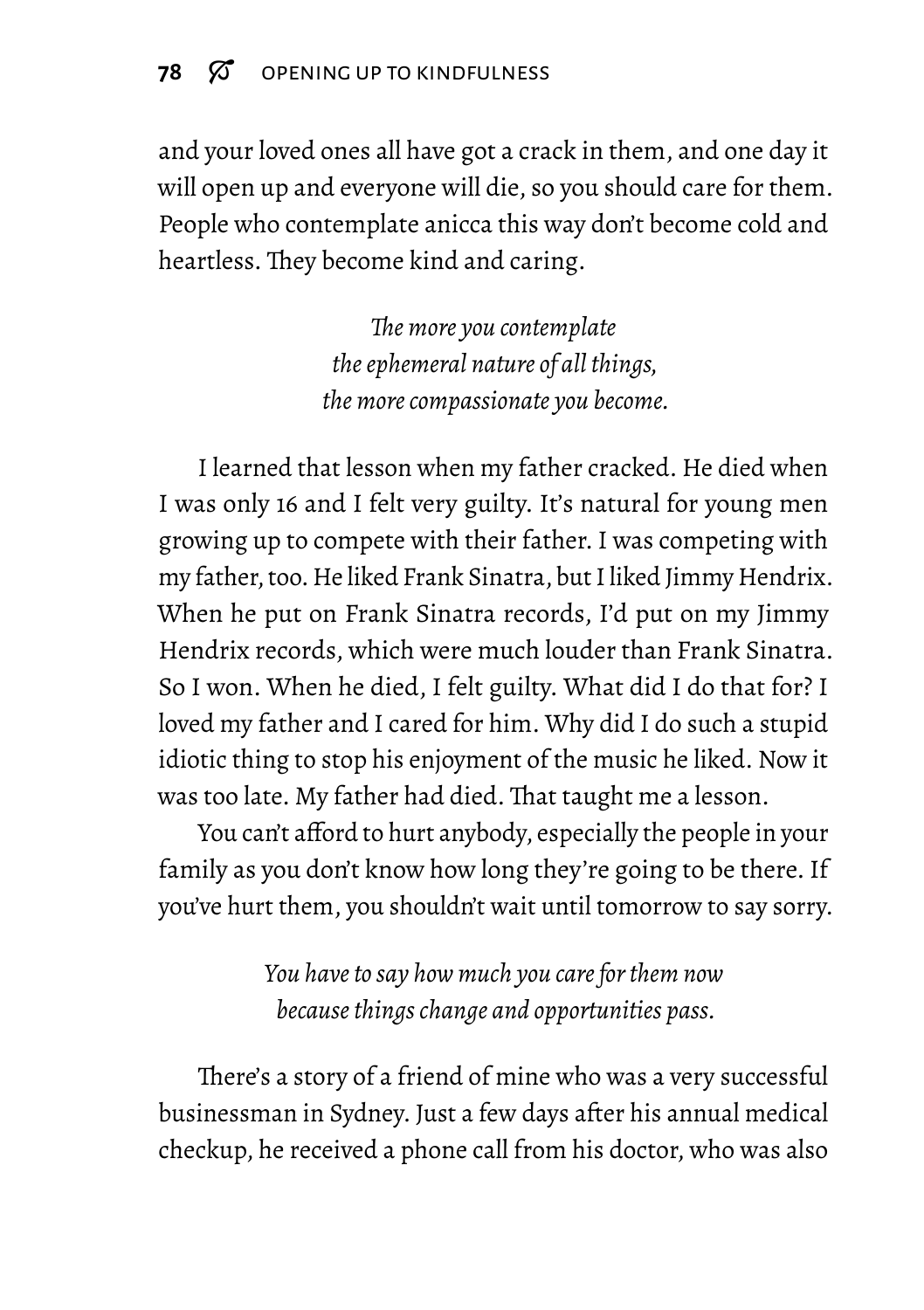a personal friend. The first words of the doctor were: "Is your wife at home?" Why would he say that? There must be something wrong. So straightaway he responded, "What's wrong? Actually, my wife is here." "Sorry to report that you've got a rare type of blood cancer. It's untreatable and terminal."

This man thought he was in the best of health, but like most people, when they get a shock from their doctor, he asked, "How long have I got to live?" The doctor told him two months, or three if he was lucky.

What happened when he realised the impermanence of his life? He changed the priorities of his life. He'd always promised his family to take them to Europe. Now, he had to go. There was no time to dither. He then sold his business. He bought tickets for him and his family and booked the best hotels. This was the last time for him and his family to enjoy each other's company.

He was holding the tickets in his hand, so the story goes, when the phone rang again. It was his doctor. "I don't know how to tell you this," said the doctor, "I mixed up two of my patients with the same name. I gave you the wrong results. You are perfectly healthy."

You may have heard stories like this. Even in medicine sometimes mistakes happen. However, this man never sued his doctor; he never got angry at him. He went on holiday with his family, had a good time, and some money left over to start a new business, which became quite successful. But this time he didn't work so hard because that experience made him realise that time passes so quickly and what's really important is not his wealth or his business success. What's most important is his family, his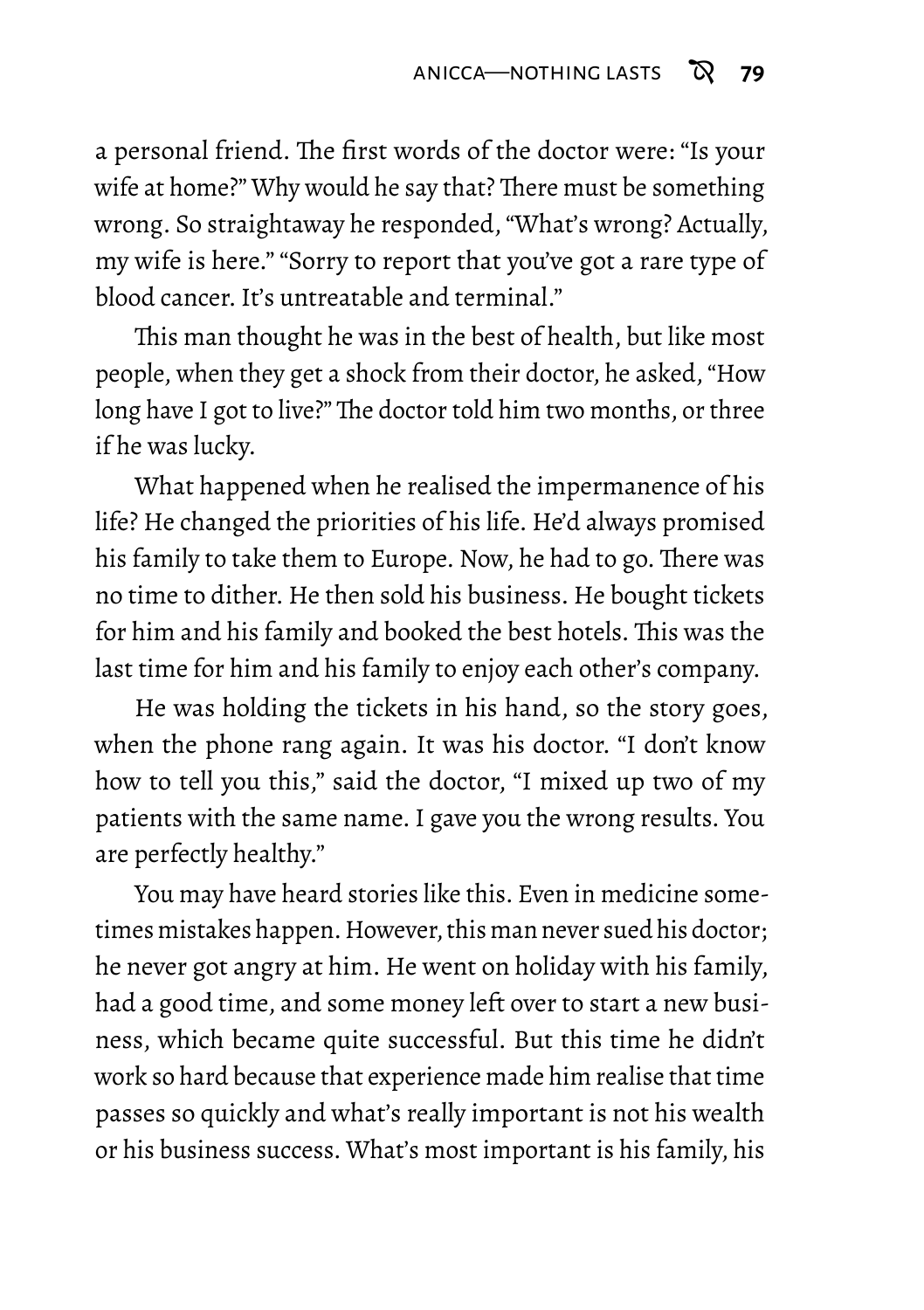enjoyment. That was what impermanence taught him.

*Because some day we are going to die, the most important thing to do is to care.*

The importance of the teaching of anicca is for us to realise it is necessary not to waste time. Whatever you need to do, do it now. Do the most important things first; otherwise, you will not have time to do them. If you love your family, you should care for them now, knowing that they could be gone any day. What more could you have done? You're only sad when they die if you've wasted your time. That's the only sadness in life. Wasting time.

Anicca teaches us how to care when we have things we enjoy and how to let them go when they crack, and not with grief or too many tears.

Part of my life is to counsel people who lose their loved ones. A reason why they cry is that they never understood anicca when their loved ones were alive. They'd thought that their loved ones would always be there for them, but now they're gone, they're disappointed. They had unrealistic expectations.

That's why husbands and wives should not argue with each other. You don't know how long you have, so say sorry and enjoy each other's company now. Understand that your spouse is cracked and going to die one day.

When my father died, I didn't cry. I had no grief, and it took me a long time to understand how I felt. The way I felt is well explained in the simile of a concert. As a young man, I loved music and used to go to many concerts in London. At the end of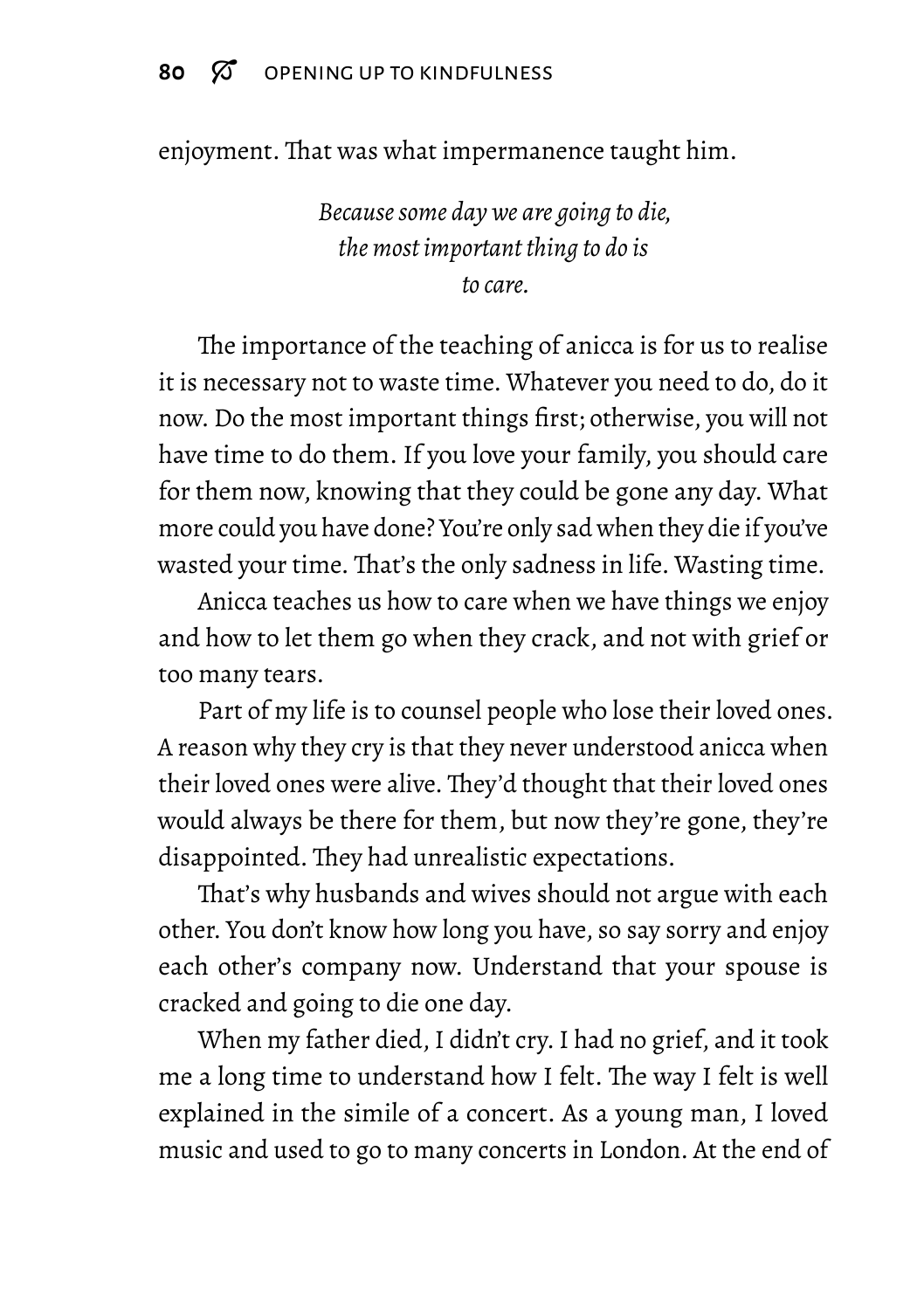a concert, everyone stood up and shouted for more. And it is the custom for the band or the orchestra to continue for another 5 or 10 minutes. But after those 5 or 10 minutes, they have to stop to go home. So did I. Every time I walked out of those concert halls or pubs, it was always raining, dark and cold. It was miserable outside, and I knew I'd probably never hear such an orchestra or band again. But never once did I feel sad at the end of a great concert. Instead, I felt so privileged and blessed for being there at that time. And that's how I felt when my father died. It was the end of a great life, though a short one, but it was a privilege for me to be there. What a wonderful performance that was. How lucky I was to have been there at that time! This simile shows you that understanding impermanence makes you enjoy life more.

That's a wonderful positive way of looking at death. How many of you have cried when your loved ones have died? Can't you enjoy the very fact that you've known them for such a long time, that you've had such happy moments together? Can't you feel joy? At least we can celebrate life and how lucky we are to have known them.

This is a different way of understanding anicca; all things disappear and fade away. All our possessions will be gone. Great monuments in this world or monasteries which we've built are only bricks or concrete and steel, and they will fade away. What doesn't fade away is our karma, our goodness, our kindness, … That's why one of my favourite sayings is:

*People are much more important than things.*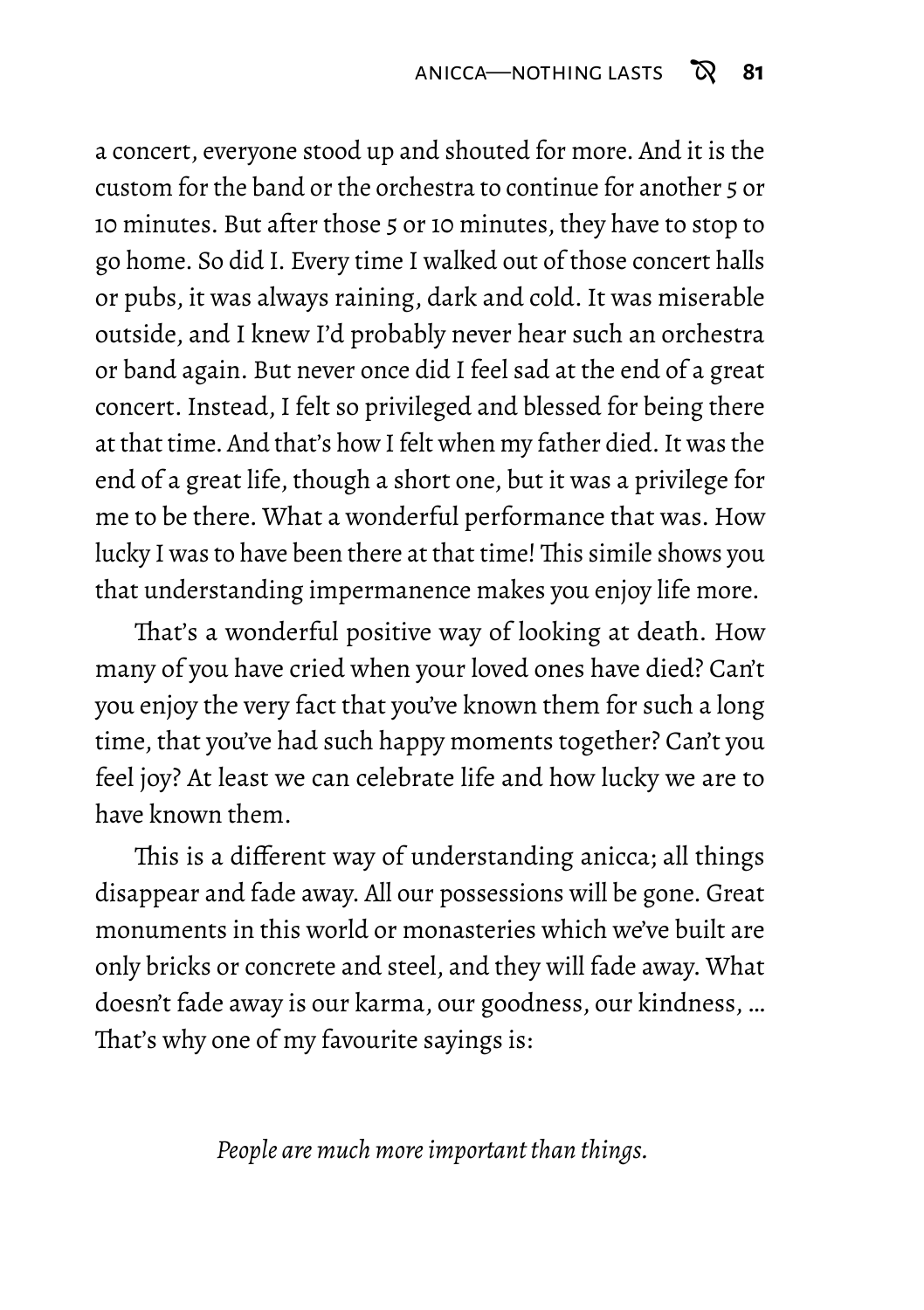Do you know the English word 'church'?That was never meant to describe a building. The meaning of church was a congregation, a group of people who would meet together. Church meant the people. In Europe and the United States, people have built enormous, impressive buildings which are so cold and lonely inside, and they call them churches. The buildings have become more important than the people who sit inside. They really missed the point. You can have an old, wrecked-up building with happy people. That's more important.

It's important to understand what is important in life. You understand that buildings just come and go. Even your body comes and goes, and all the Botox in the world won't stop that impermanence. I don't know why people are afraid of growing old. The point is: we will all get old, but we can get old gracefully by letting everything go. Eventually there comes a time when you have to let your body go. I've seen too many people at the time of their death struggling to live. Please don't keep struggling in an old body to keep on going. You've had enough. Your old body is worn out like an old car. When it's time to go, remember anicca: it's all passing away and it doesn't belong to us. We only rent this body for so many years. You aren't your body. I'll talk about that in the talk on anatta (non-self). So just allow everything to pass away.

When I learned Pali, there was something that was the opposite of anicca. It was *nicca*. In the Buddhist monastic law, there's something called 'nicca food'. What it means is that somebody would go to the monastery on a certain day every week, giving a regular supply of food. That's nicca food. Nicca here means 'reg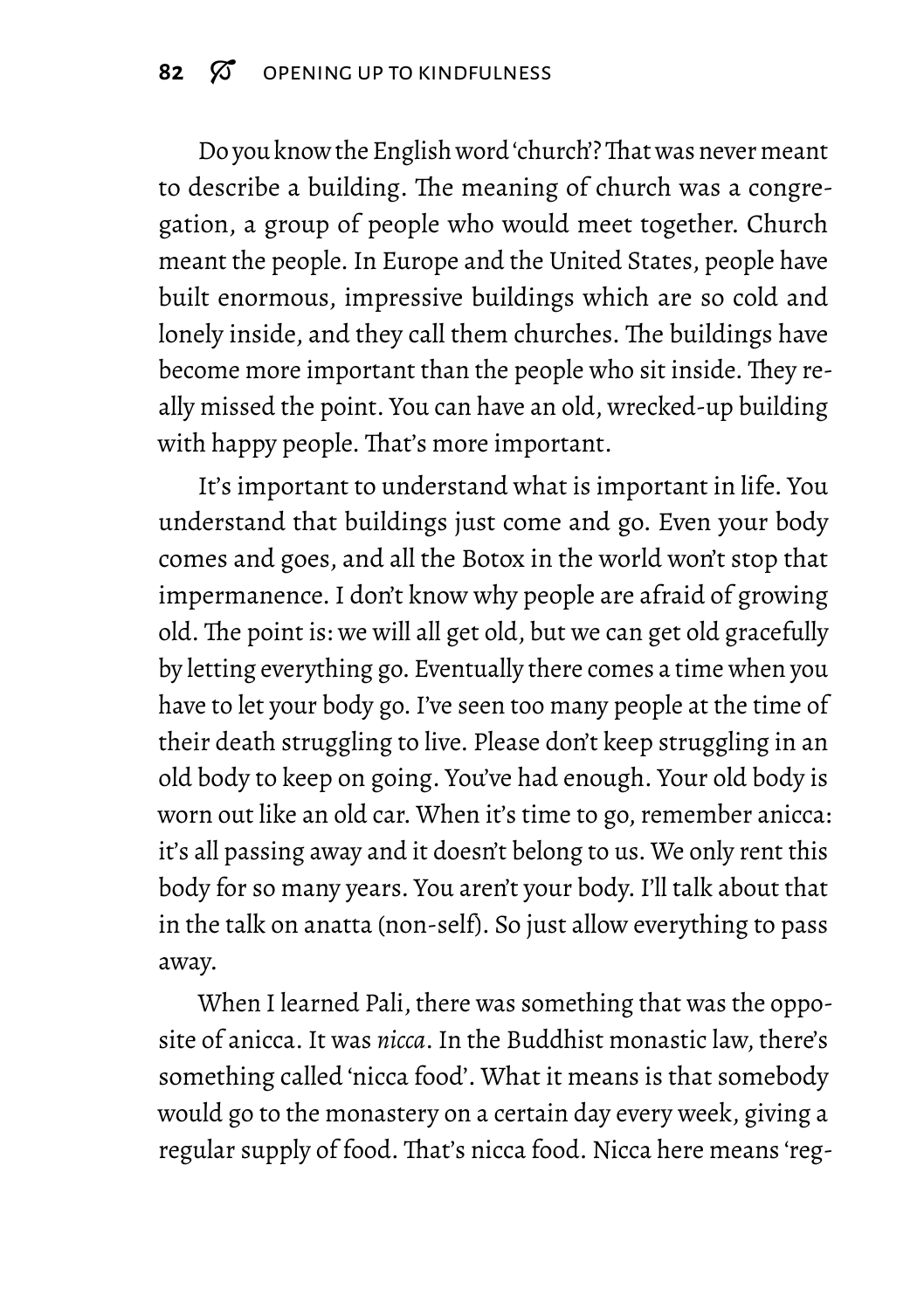ular': something that is always there, something stable, constant or repeated. So anicca means when something which is regular or always there suddenly disappears.

It is like when you're watching the waves of the ocean, you see the waves go up and go down and you think the rise and fall is what impermanence means. But that's only superficial impermanence. The real impermanence is: one day you're watching the ocean, seeing waves go up and down, and suddenly without warning and beyond all expectations, the ocean disappears, together with the land mass that surrounds you. All has vanished. It's not supposed to have happened, but it has. Only then will you realise that impermanence is not just rising and falling but that it means:

> *Something which was always there has now disappeared.*

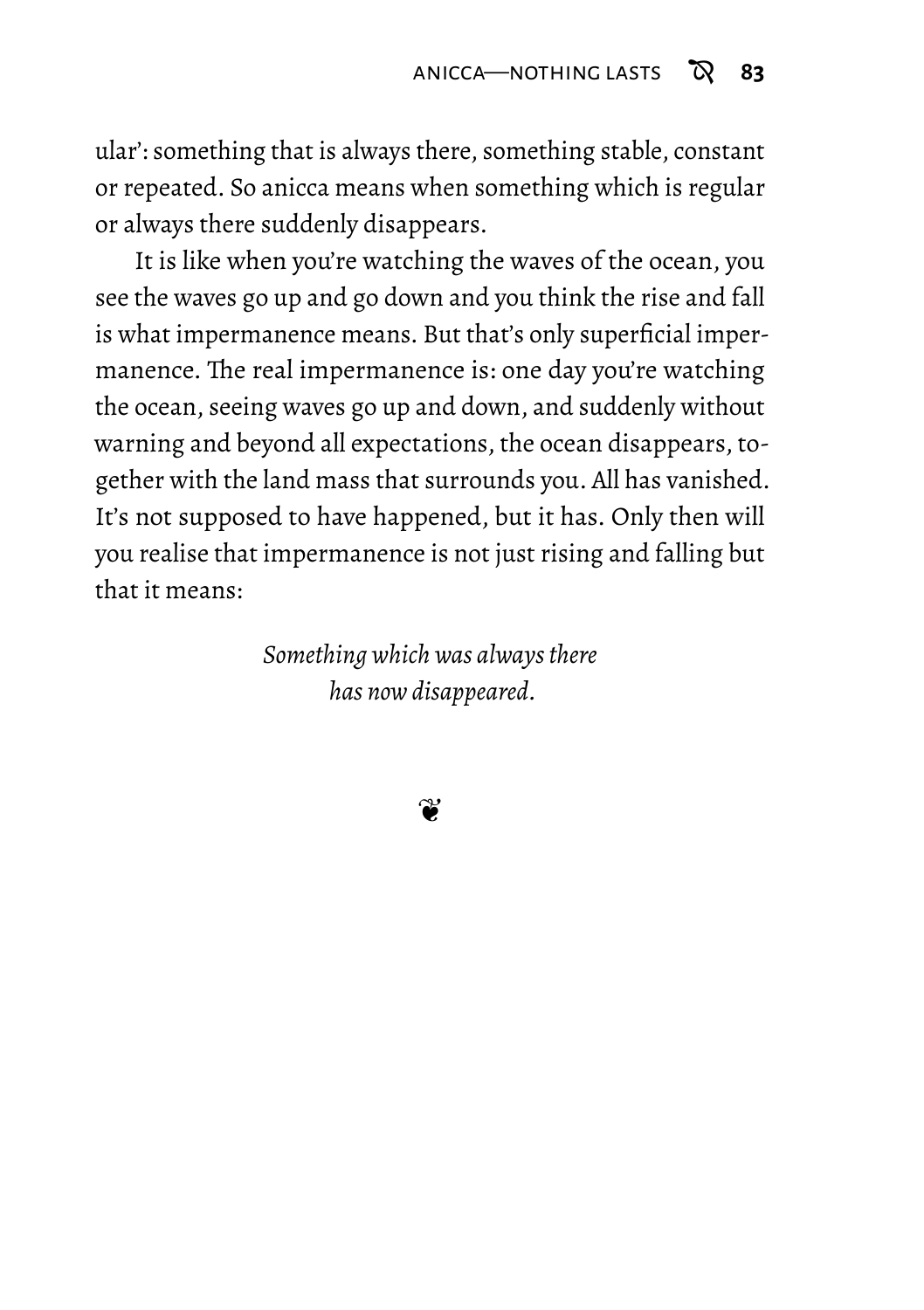# **7** *Dukkha—Suffering*

When I was about 19 or 20, I started to question what all this happiness business really was. All I knew was suffering—having to study really hard with the stress of examinations. I started to look at people who had finished university—were they happy?

I saw that some of my friends who were a few years older than me had finished university and were now working hard to buy a car, and they thought when they had got enough money to buy a car, they would be happy. But once they had got their car, they had to buy a little apartment for themselves, or they were looking for a wife. They said, "Oh, when I find a wife and get married, then I'll be happy." That's a big joke, isn't it?

One of my favourite sayings is from a guy who's just got married: "I didn't know what happiness was until I got married, and then it was too late!" These are only jokes.  $\implies$  Marriage can be happy and fulfilling.

Anyway, I saw that some of the people I knew who were married still weren't happy. So there's something wrong with this business about having found a partner in life, then we'll be happy. When you get married, you've got to work hard to find a house or a place to live, and it's really expensive. Sometimes you've got to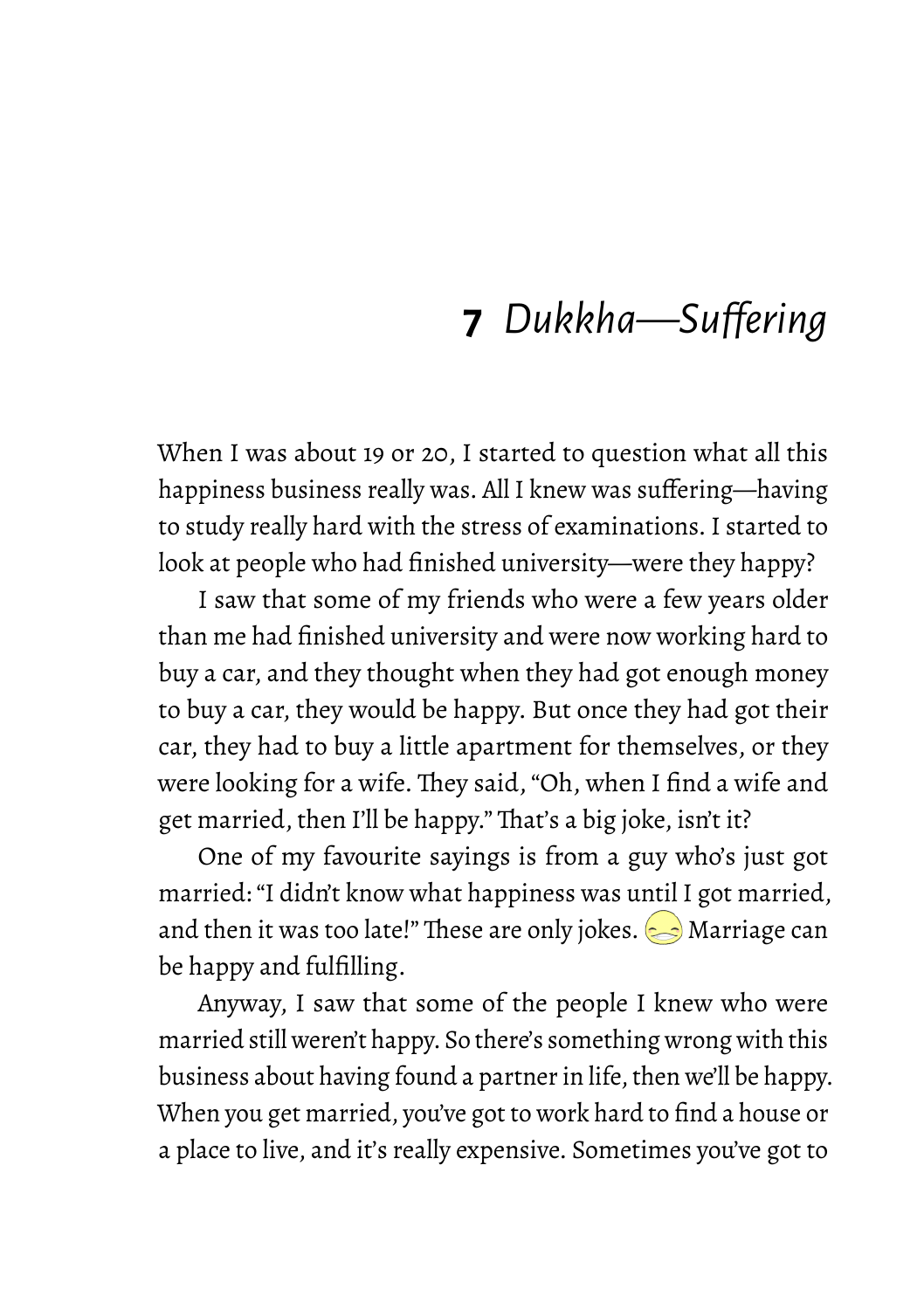take a second job. A lot of people think that after they've bought a house and paid off their bank debt, then they'll be happy. In the meantime, they have kids. As soon as they have kids, the first couple of months are okay, but after a while, they think that when their kids grow up and leave home, then they'll be free and then they will be happy. But when the kids leave home, they're not happy because they're getting close to retirement. They think when they retire, then they will be happy. However, when they retire, that is the time when people start going to temples and churches. Do you know why they go to temples and churches when they are old? Because they think if they go to the temple and make a lot of good karma, when they die, they'll be happy!

I've noticed that most of my life, and most of other people's lives, the idea is when I get this then I will be happy. When I win the lottery, when I get rid of my husband, or when I get enlightened, then I will be happy. I've realised that we are missing the point there.

> *Suffering is thinking: when I get something else, I'll be happy.*

It's called craving. It's called desire. When you want something, it means you are not with what you want, so there is a tension there.*I want, but I haven't got it yet.* This means you have to work hard, you have to struggle. You're not content with what you are or what you have. This is what the Buddha called suffering.

That word suffering needs to be understood because when I realised that the Buddha said everything is suffering, I got quite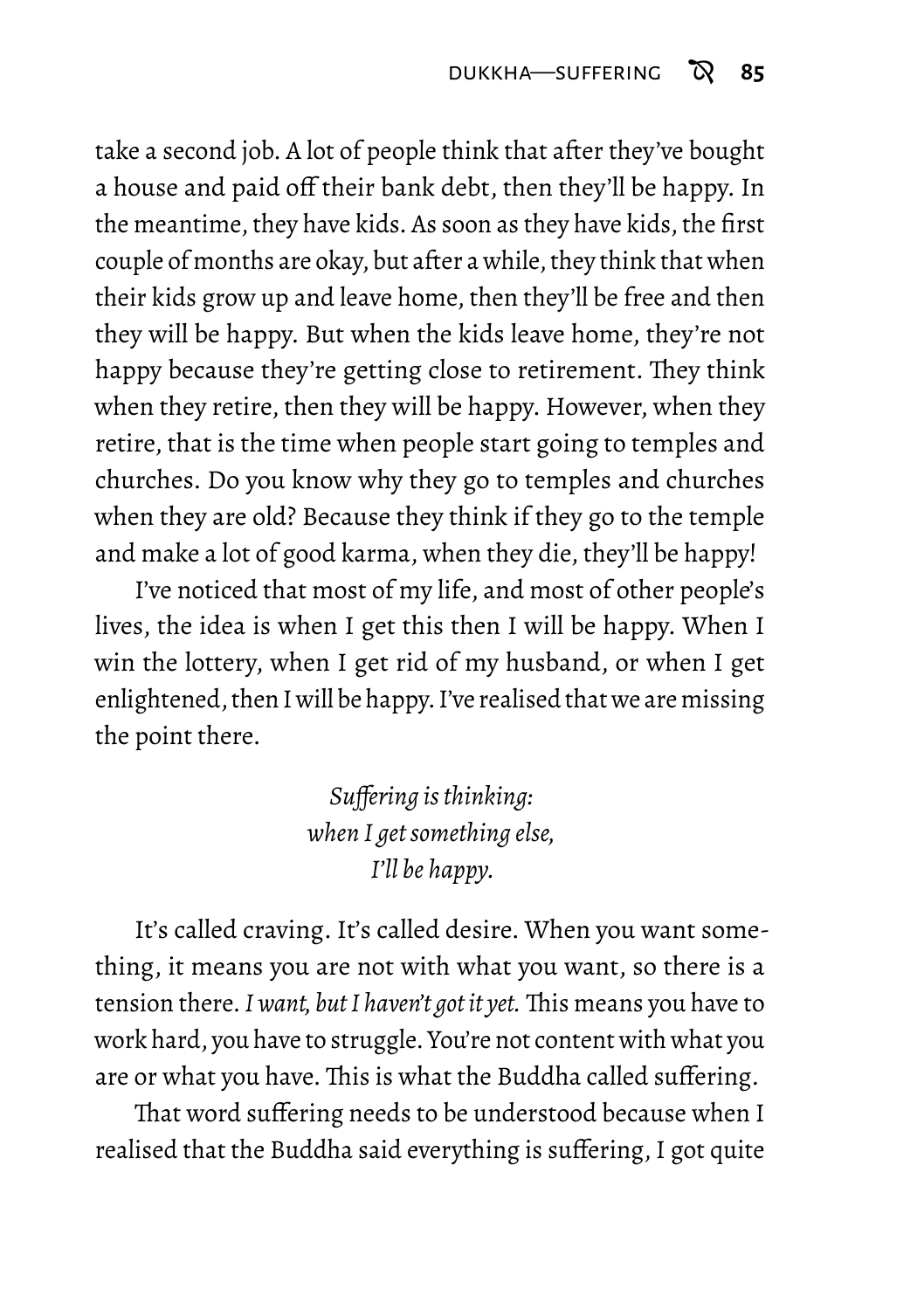depressed. So it was wonderful when I went to see some monks who were enlightened. I saw that they were very happy. How can you be happy when everything is suffering?The reason is because though there is suffering, there is also an end to suffering. There is freedom from suffering.

> *There is suffering, but there is also freedom from suffering.*

I wanted some proof that such a thing as enlightenment existed. I wanted to see some happy and peaceful monks. So it was wonderful to actually live with a monk like Ajahn Chah, to see he was genuinely happy. There was an end to suffering, and you could actually see that.

I looked at Ajahn Chah and saw how he worked and how he behaved. There was a man who didn't want anything, who was happy no matter what happened, but also who worked very hard, teaching and helping other people. And he taught me exactly what this suffering truly was and the way to end suffering.

Sometimes we wonder how we can get happiness in this world and why there is so much suffering. A lot of times the suffering, as the Buddha said, is because of desire and craving. You think: 'When I get this, I'll be happy.' 'When I change this, things will be different. When I change my job, change my partner, change the country where I live, …' Whatever it is you're changing, you think then you'll be happy, that's when I come to this story.

Here is a story of two sisters who came to our monastery for counselling. "What is your trouble, madam?" I said to the first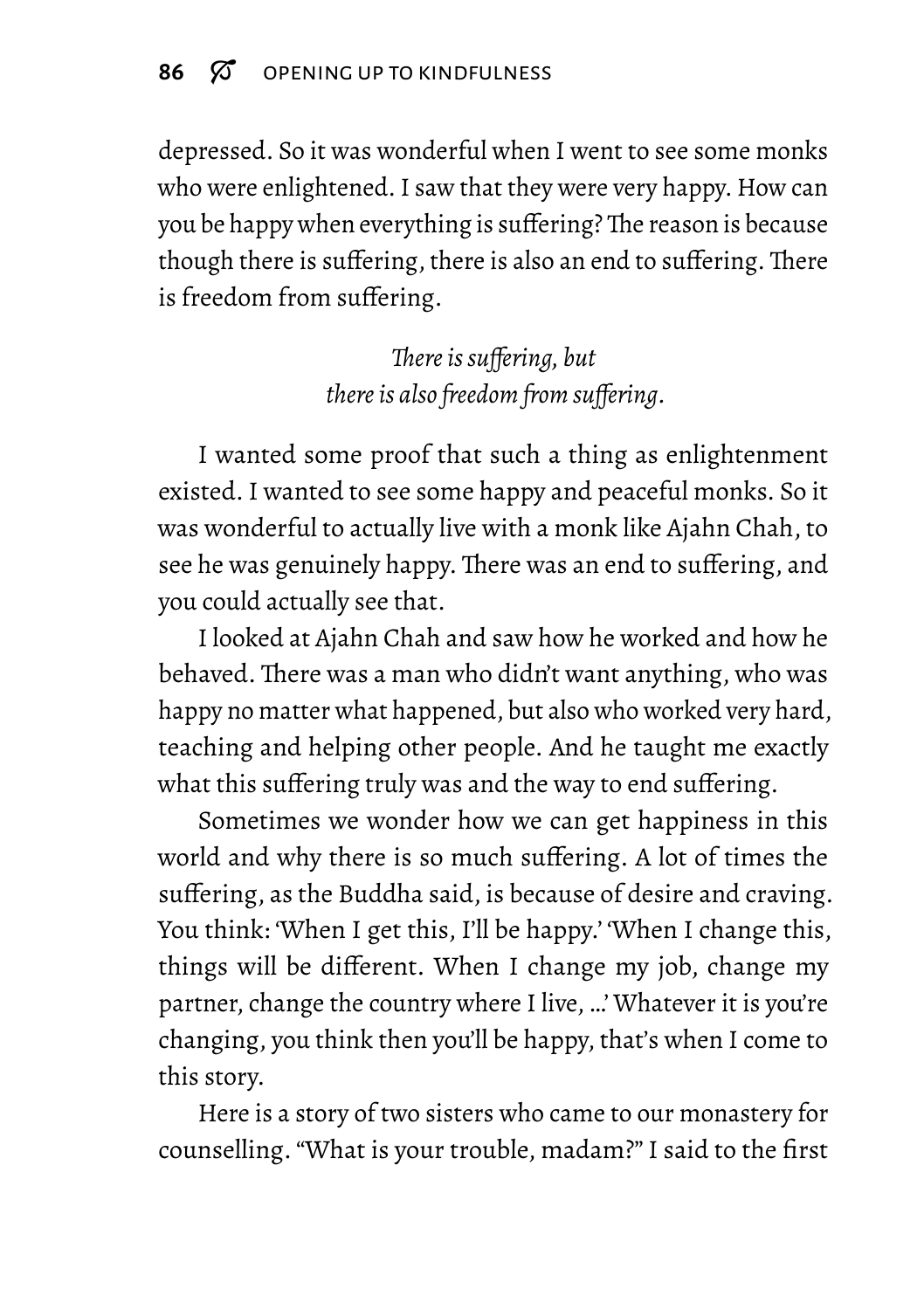lady. Her trouble was that she was married and was having a hard time, a lot of difficulty, a lot of trouble and she was wondering whether she and her husband were suitable or compatible. I said, "Look, when you are married to someone, sure it can be suffering, but it can be a lot of fulfilment as well, so you should really put more energy and effort in to make it work."

I then gave her a few tips on how to make her marriage work. I'm not against marriage; I was just having fun making jokes about marriages.

Life will be much better if you get your priorities right. If you are in a marriage, your love for each other is more important than being right. So remember why you married that person and make that person important in your eyes. It happens very often in a marriage that oftentimes we think our partner takes us for granted and we're not important to them anymore. We feel that we want to talk to them but they're not listening. There's a lack of communication. So it's not hard to get the marriage back on track.

You should always practice the philosophy from Tolstoy's "*The Three Questions*" with your partner: When is the most important time? Now. Who is the most important person? The one you're with. What is the most important thing to do? To care.

Now is the most important time, so it doesn't matter how long you've been married. Now is the most important time to tell your partner how much you love them and how much you appreciate them and how much you care for them. If you've done something wrong or said a stupid thing, now is the most important time to say sorry. Saying sorry costs so little, and you get so much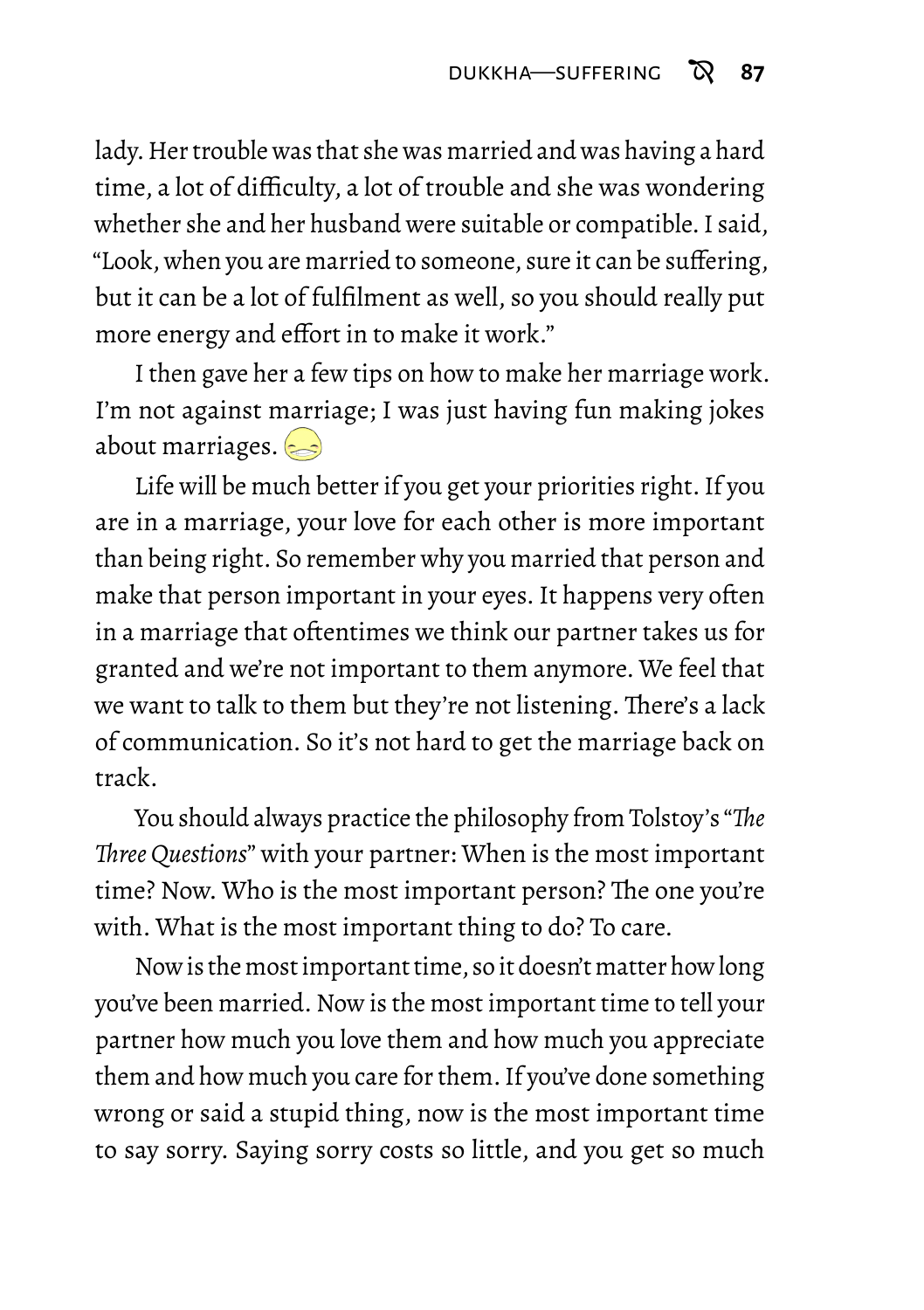in return. It shows that you care, and that's what a woman or man wants in marriage—to be given importance and to know the other person cares for them. You now have a very simple formula for a successful and intimate marriage.

If your partner is doing the same thing to you, when you are with them, when you are talking, when you are together, you realise in this moment you are the most important person to your partner. That's called love, that's called togetherness. They are valuing you and you are valuing them, and then the relationship just grows from that.

To care—how does care happen or how is it expressed? Care happens in many different ways. When you care, you're coming from the right place, it always works incredibly well.

After teaching the elder sister, I turned to the younger one. "What's your problem, madam?" She hadn't got a husband and she wanted one desperately!

I told her, "You've got a single woman's suffering. And if you get a partner in life, you won't have single woman's suffering anymore, but you will have husband suffering instead."

Then, I turned to the elder sister, "If you left your husband, you wouldn't have husband suffering anymore, but you would have a single woman's suffering."

> *Changing the situation you are in is not overcoming suffering. It's just changing one form of suffering for another.*

When I was at school, I thought that when I left school and went to university, I would be happy. What I was doing was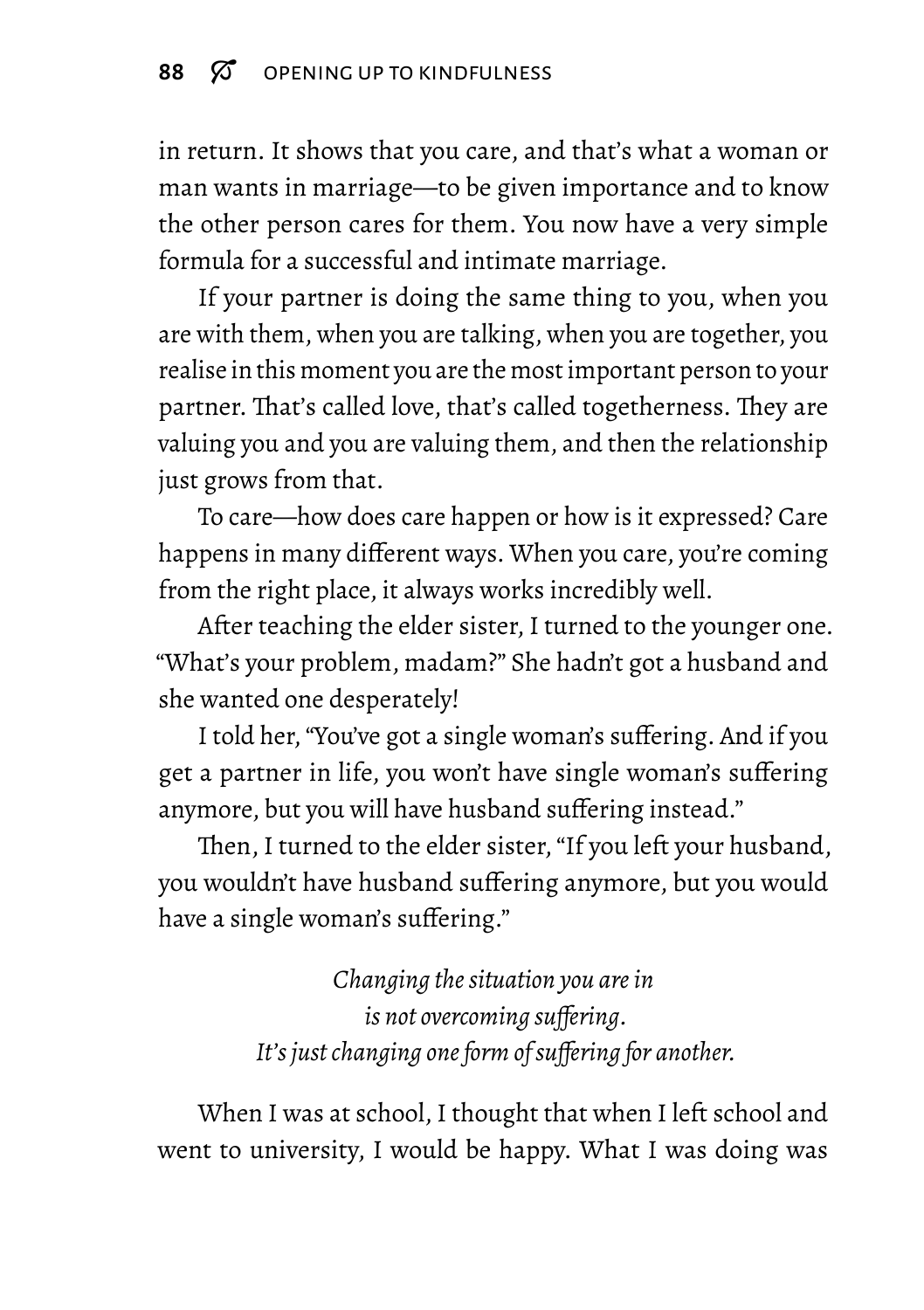changing school suffering for university suffering. When I was very young, I couldn't wait to be old and to have my freedom. Now that I'm old, I realise what I've wasted being young. When you are young, you have a young person's suffering, when you are middle-aged, you have a middle-aged person's suffering, and when you are old, you have an old person's suffering.

The point is not getting rid of suffering by changing the situation you are in. Are you happy or do you want something else? What are your dreams in life? What do you really want in life? Sometimes people want to be rich. If you are rich, you don't get rid of suffering. You have a rich person's suffering.

I know this because as a monk I mix with all levels of society. Monks can go through doors which other people can't go through. Every now and again we see people who've got so much money.

I remember on this one occasion I had to do a house blessing in Perth for a very, very wealthy lady. When we went to her house for the morning meal, we sat down and drank tea while the meal was being finished. I asked to go to the toilet. She had to draw me a map of how to negotiate all these rooms in her mansion to get to the toilet! Afterwards I was just chatting with her and asked her how many people lived there. "Only me." This poor woman had a huge mansion, so much wealth, but she was incredibly lonely. She had no one to share her evenings with, to share her joys and pains. I asked her why. She said she's afraid her relatives will ask her for some money and as for friends, she didn't know if they were friends because they liked her or because they just wanted money.

That is rich people's suffering. Rich people are very lonely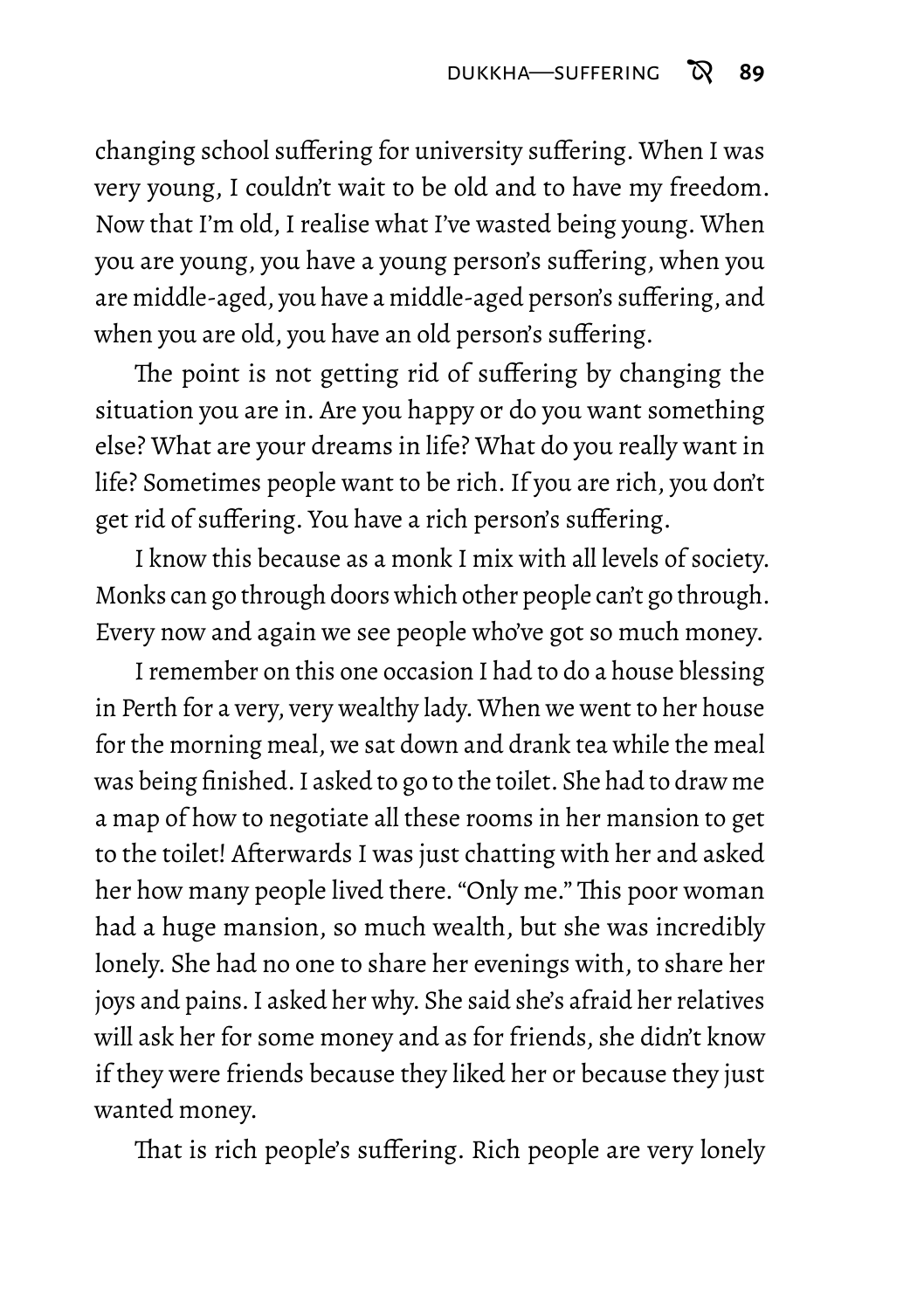#### 90  $\%$  OPENING UP TO KINDFULNESS

because sometimes they can't trust their friends and relations. So if you want to be rich because you think that's going to bring you happiness, it won't.

Why is there so much suffering in life? It's because we don't realise what is important and what is necessary for happiness in life.

In the West they have a tradition of eulogies—relations or someone will say something about the life of the person who just died. Never once have I heard people say how much money the deceased had in the bank or how big a house they had. When a person dies, what we remember is just how kind, how selfless, how generous they were. Those things are what really count because they are what makes happiness.

> *Only at a person's death do we remember what's truly important in life: kindness, generosity, friendliness, and service to the community.*

So what we should be aspiring to is not to be the richest person in the world but to be the kindest, not to have the biggest house but to have the biggest heart, not to be the person who is the most aggressive goal-getter but to be the one who's most loving, not the one who gets the most but the one who gives the most. Those are the secrets of ending suffering.

Sometimes things go wrong, we think, when people die tragically or when we lose our job. It's unfair, we think. "I've done all the right things! What have I done wrong?" Why me? Why did this happen?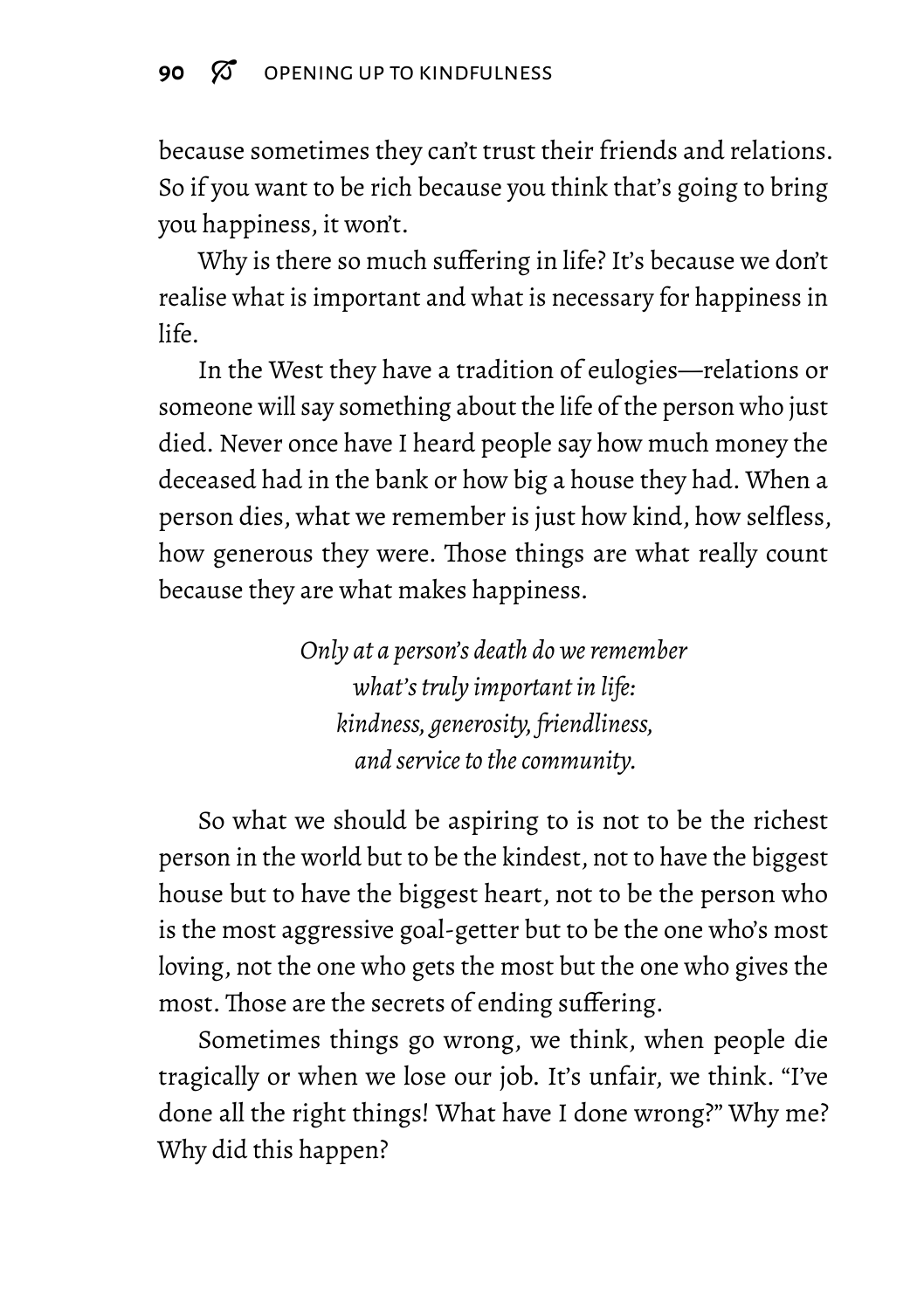I remember the story of a man who came to see my teacher Ajahn Chah. He had been conscripted into the Thai army, and then he got shot and quite severely wounded. He came to complain to Ajahn Chah, "Why me? What sort of karma did I do that I took a bullet?" Ajahn Chah looked at him and said, "You're a soldier. What do you think happens to soldiers? You're shooting at other people. What do you expect? Other people are going to shoot bullets at you, and some of those bullets are going to hit. It's to be expected. When you joined the army, you should have read the small print that you're expected to take a bullet, to be wounded. The karma which caused that to happen is joining the army."

Then, Ajahn Chah expanded upon that. He said some people die young, some die of a heart attack, some die in a car crash, some die from a lightning strike, some die in a tsunami, and some just drop dead. He said, "Why does that happen? Didn't you read the small print before you took birth in this human realm? It was there in the small print: you can die at any time from any cause. That is being a human being."

The reason we suffer is that we have expectations. We ask something of life that can never be given. We ask something of our husbands or wives or parents or our children which they can never supply. The secret of overcoming suffering is just realising the truth of life. We should make our desires realistic. Husbands are like this, and wives are like that. Children are like that. They will not all become doctors and marry the person we'd like them to marry. Nor will they always live next door so we can mother them for the rest of their lives.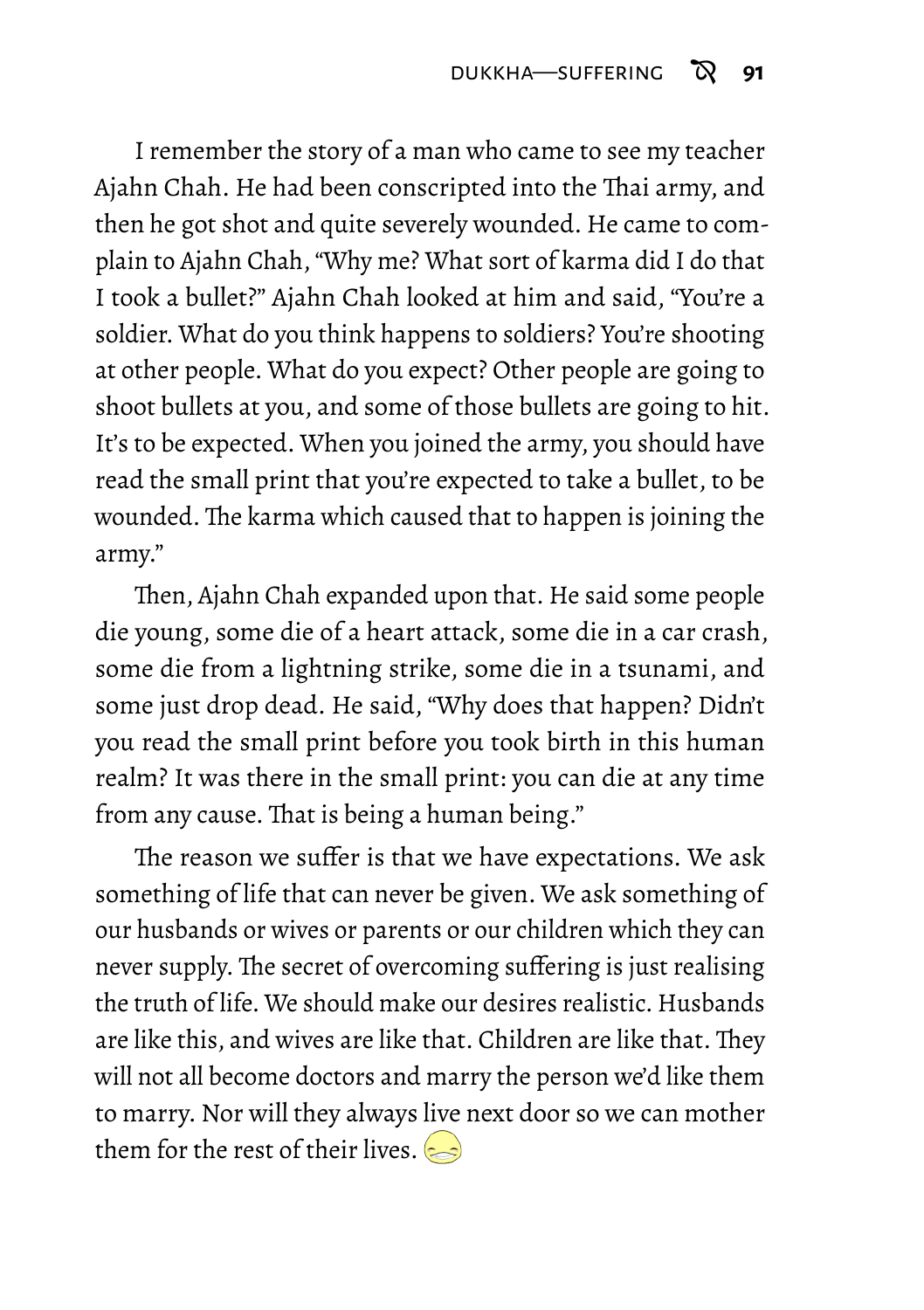#### *Unrealistic expectation causes suffering.*

So when we understand the meaning of life, what life can give us, and what it can't give us, we then realise that the best thing we can do is to care and to be kind.We can't expect to be appreciated for our generosity. We should give, expecting nothing in return.

We also have to realise that happiness does not lie in some mystical place in the future. Craving says: once I get this, then I will be happy. So we sometimes miss the point:

*Our real happiness is right here, right now.*

I'll finish off this part with one of the secrets to end craving. This again is a story from my book *Open the Door of Your Heart*.

It's the story of a monk who went to prison to teach prisoners. After many weeks the prisoners invited him to stay behind for tea. They started to ask him what it was like in a forest monastery how we have to get up very early at 4 o'clock, how we have to work very hard, and there's no sex, no sports, no television, no radio, no music. We meditate all day, sleep on the floor, eat one meal a day all in the same bowl. We don't get what we want.

The prisoners were actually very surprised that prison is so much easier than in a forest monastery. Physically it's more comfortable being in jail than being a monk. The monastery is more austere and physically harder. So one of the prisoners, out of misplaced compassion for their monk friend who they had got to love and not thinking about what he was saying, said, "It's so terrible, so hard in your monastery! Why don't you come here and stay with us instead?" The prisoner invited the monk to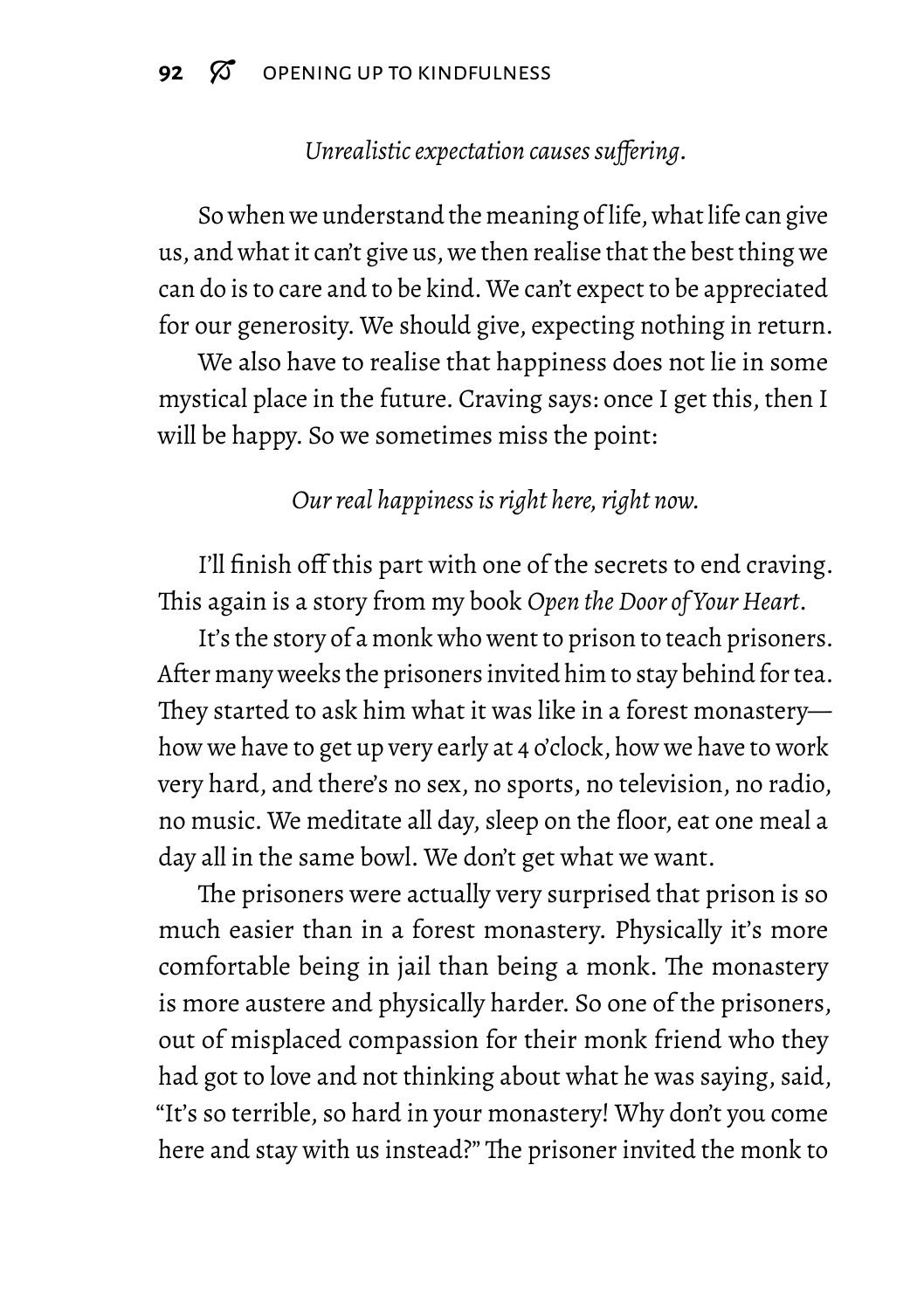stay in jail! When he realised what he was saying, he burst out laughing.  $\left(\frac{1}{2}\right)$ 

Why is it that there is a waiting list of people trying to join an ascetic monastery but that there's a waiting list of people trying to get out of jail? The point is: people who are in the monastery want to be there, but in a prison, people don't want to be there. That is the main difference. From that story, I realised that life has many prisons for you.

### *Any place you don't want to be is your prison.*

If you are in a marriage and you don't want to be there, then your marriage is a prison for you. If you are a monk but you'd rather be somewhere else, then being a monk is a prison for you. If you're sick with cancer and you don't want to be sick, then your body becomes a prison for you.

The Buddha understood that, and he talked about how to escape from the prisons of life. You don't need to change your job, to change your partner, or change your body.That is not how you escape from prison. The only way to escape prison is changing your attitude: from 'not wanting to be here' to 'wanting to be here'. When you want to be here, you are ending craving. If you want to be here 'This is good enough', then you'll find contentment, the secret to the end of suffering.

> *Contentment is the secret to the end of suffering.*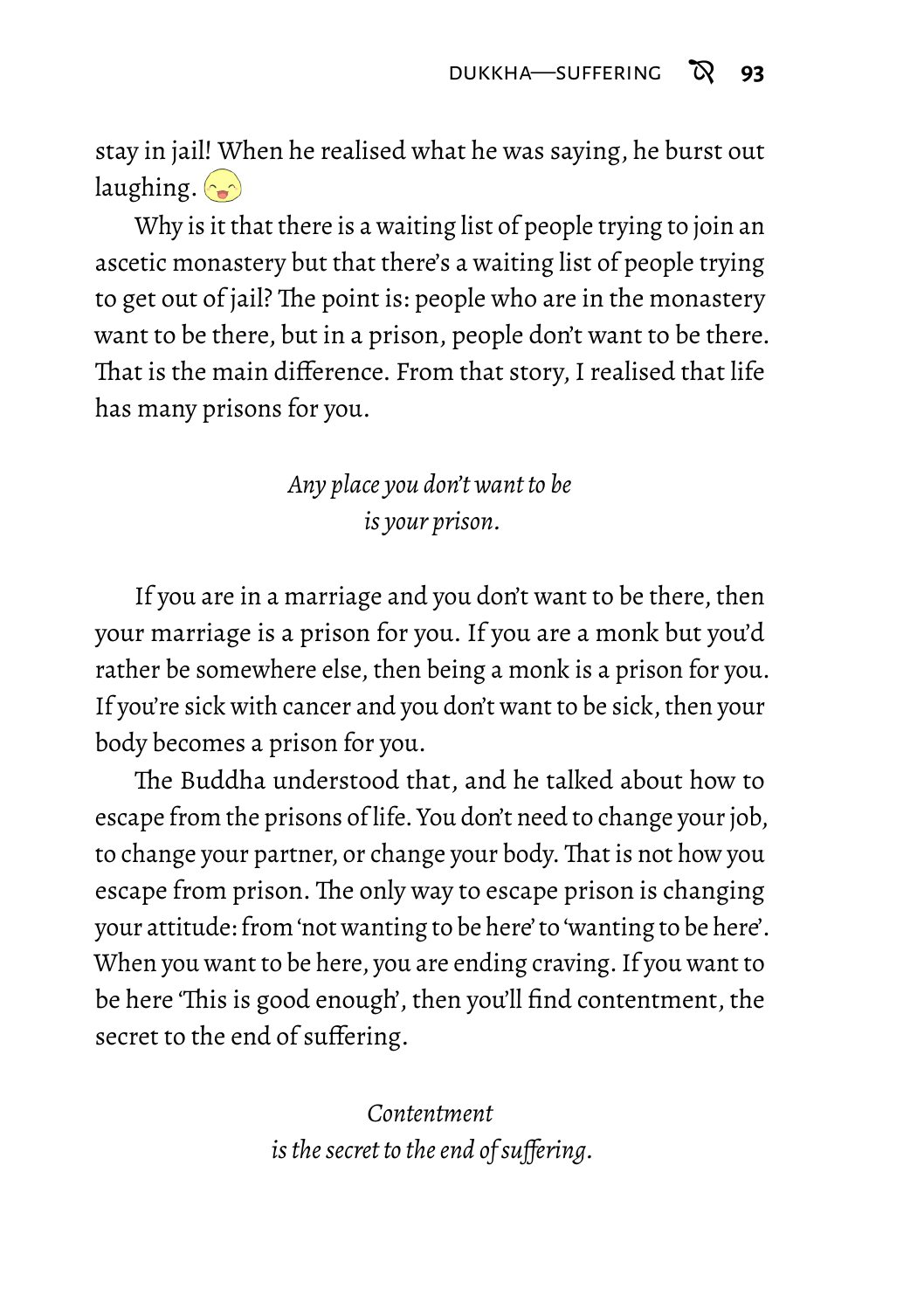You may think that if only you get that promotion, then you'll be happy, but if you get that promotion with more responsibility, you'll have to work harder and you'll get more stress.

So whatever you've got is good enough. "Okay, I'm not getting the best salary, but this is good enough." "I haven't got the most beautiful body in the world, but this is good enough." "I haven't got the best kids in the world, but this is good enough."When you have this beautiful 'good enough' attitude, then you are content. It doesn't mean you're lazy and don't work hard.

You don't work hard to get something; you work hard to give. That's the difference. Too many people work hard to get something back, but real effort, real love is not to get but to give. How can I help the company? How can I help my family? How can I help my society? This is the meaning of life.

#### *Real love is to give.*

This kind of craving becomes impersonal, and it does not lead to suffering. When you want to get something, thinking that you will then become happy, that is suffering. When you work very hard, expecting nothing back, that's happiness.

Sometimes I work really hard as a monk, but I get a lot of happiness. Why is that? Because when I work hard, I don't work to get anything; I work hard to give. And I've found the secret to happiness.

When you work to get something, you're going to suffer. You're probably not going to get it. Or, if you do get it, it's not what you thought it was. That's why Oscar Wilde once said: "There are only two tragedies in life: one is not getting what one wants, and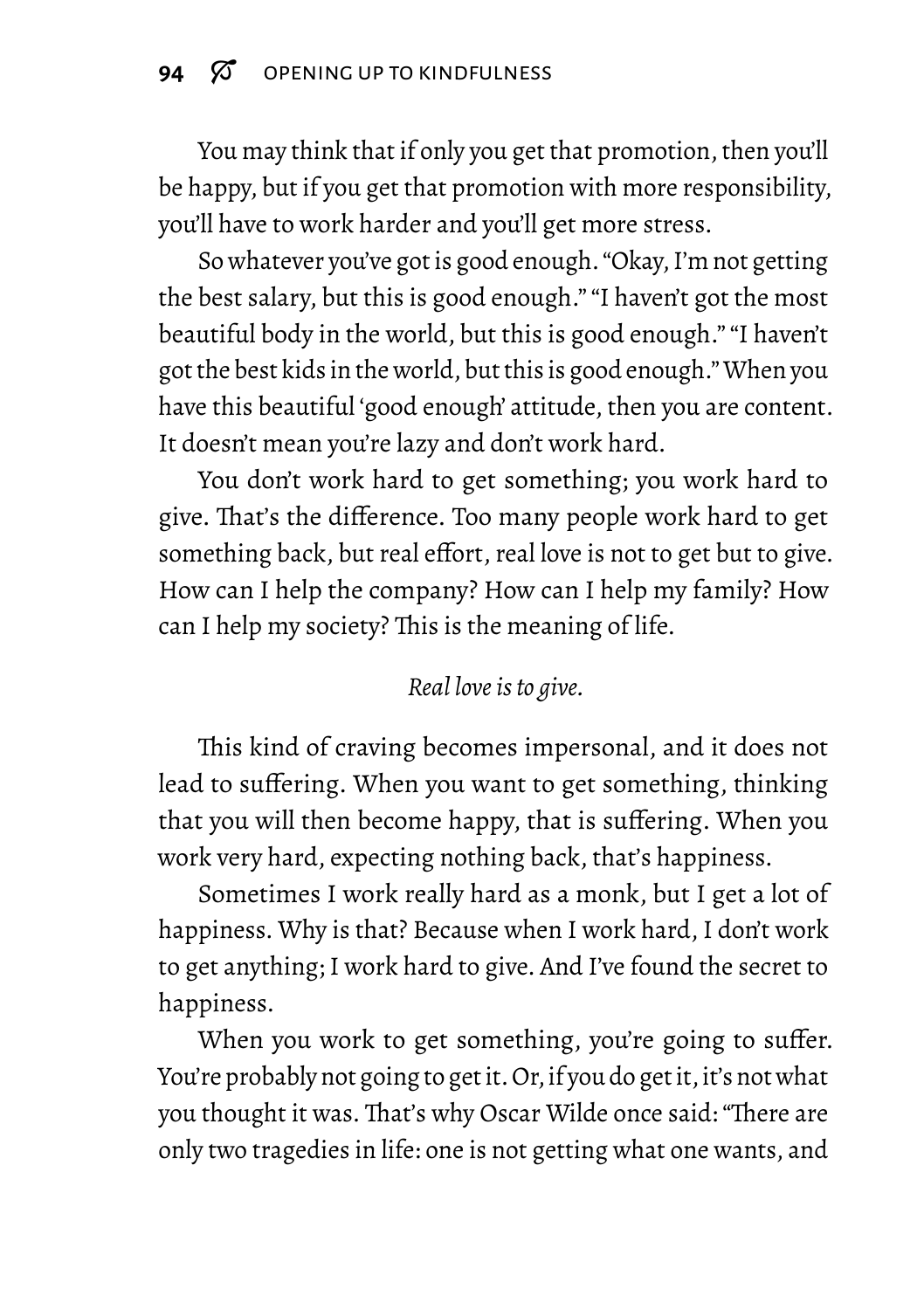the other is getting it." The first cause of suffering is not getting what you want, and the second cause of suffering is getting what you want because you'll find it's not what you expected, and it disappoints you.

> *All desires are unfaithful to you. They promise you happiness. But once you get what you desire, it doesn't give you happiness after all.*

It's strange how marketing works. One of the stories was from a time when I was a young student. I saw an advertisement on TV for St. Bruno Tobacco. It was a great advertisement.

There was this ordinary looking guy walking down the street alone; he didn't have a girlfriend, and no one ever cared about him. But then he put St. Bruno Tobacco in his pipe and lit it. (This was the days before we knew smoking causes cancer.)

The aroma started spreading down the street. Then, an incredibly gorgeous girl in the bank smelt this St. Bruno Tobacco and she was smitten. She jumped over the counter, following this guy, captivated. Then, a beautiful red head in the news agent jumped over the counter too and followed this guy with the St. Bruno Tobacco. And another beautiful young girl in the grocery store also got smitten.

In about one minute, there was a long line of incredibly gorgeous women following this ordinary-looking guy because St. Bruno Tobacco captivated women. Stupid, wasn't it? Do you believe that? I did. I bought some St. Bruno Tobacco.  $\odot$  No, it didn't work for me. Nobody followed me down the street. ((i)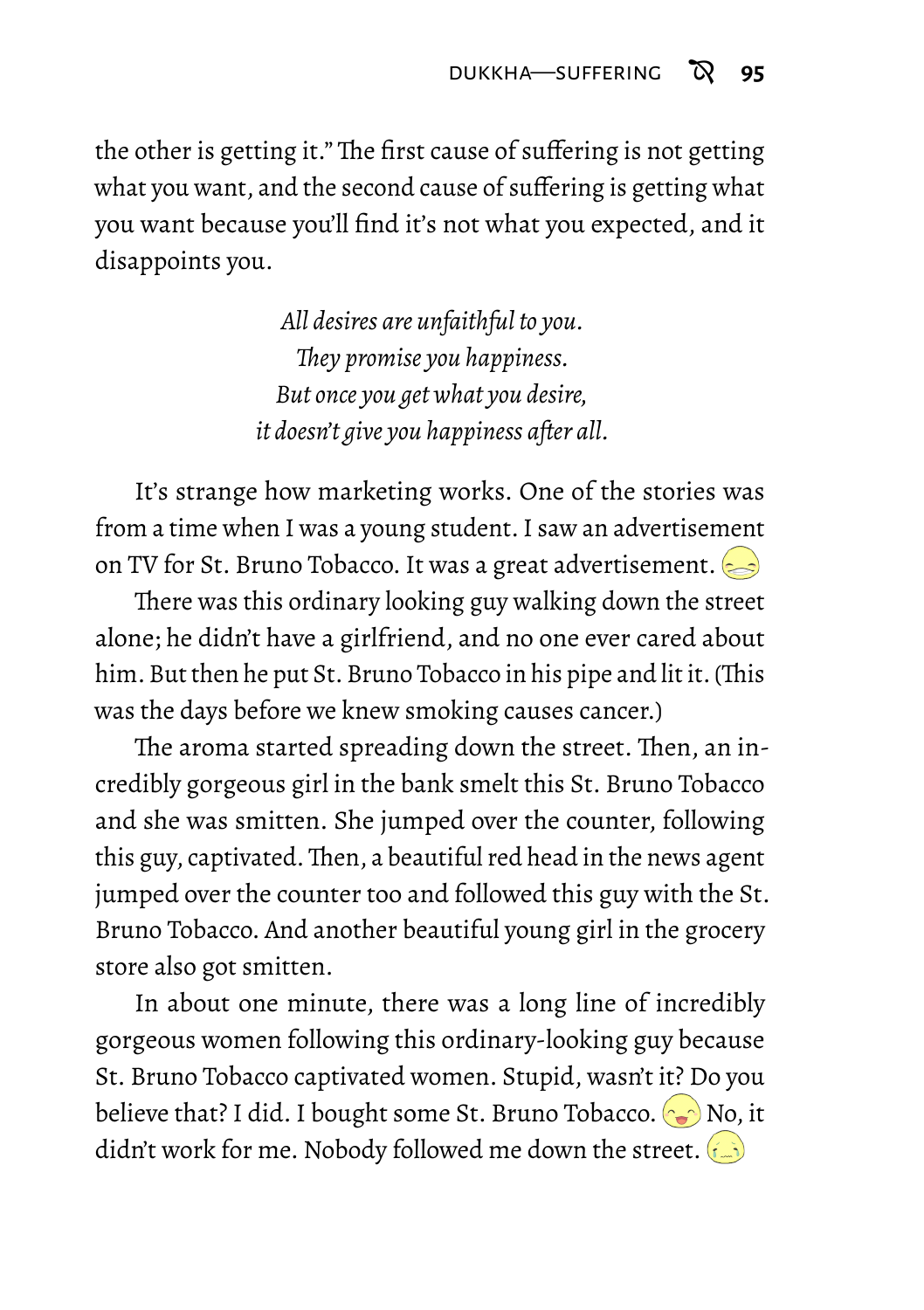Why is it that we have these fantasies and dreams about what life can give us and we get sucked in? We always think things could be better. But really whatever you have is good enough. So be happy with it.  $\cdot \cdot \cdot$ 

In the meantime, see how you can contribute to your family, your friends, and society because that is the secret to happiness. If you want something out of it, you just get suffering. If it's for others, for the good of the society or community, then there's no suffering at all. Just beautiful joy!

When I look back upon my life, my happiest moments were the times when I gave the most or the times when I saw great acts of kindness and generosity.What's the happiest time of your life?

❦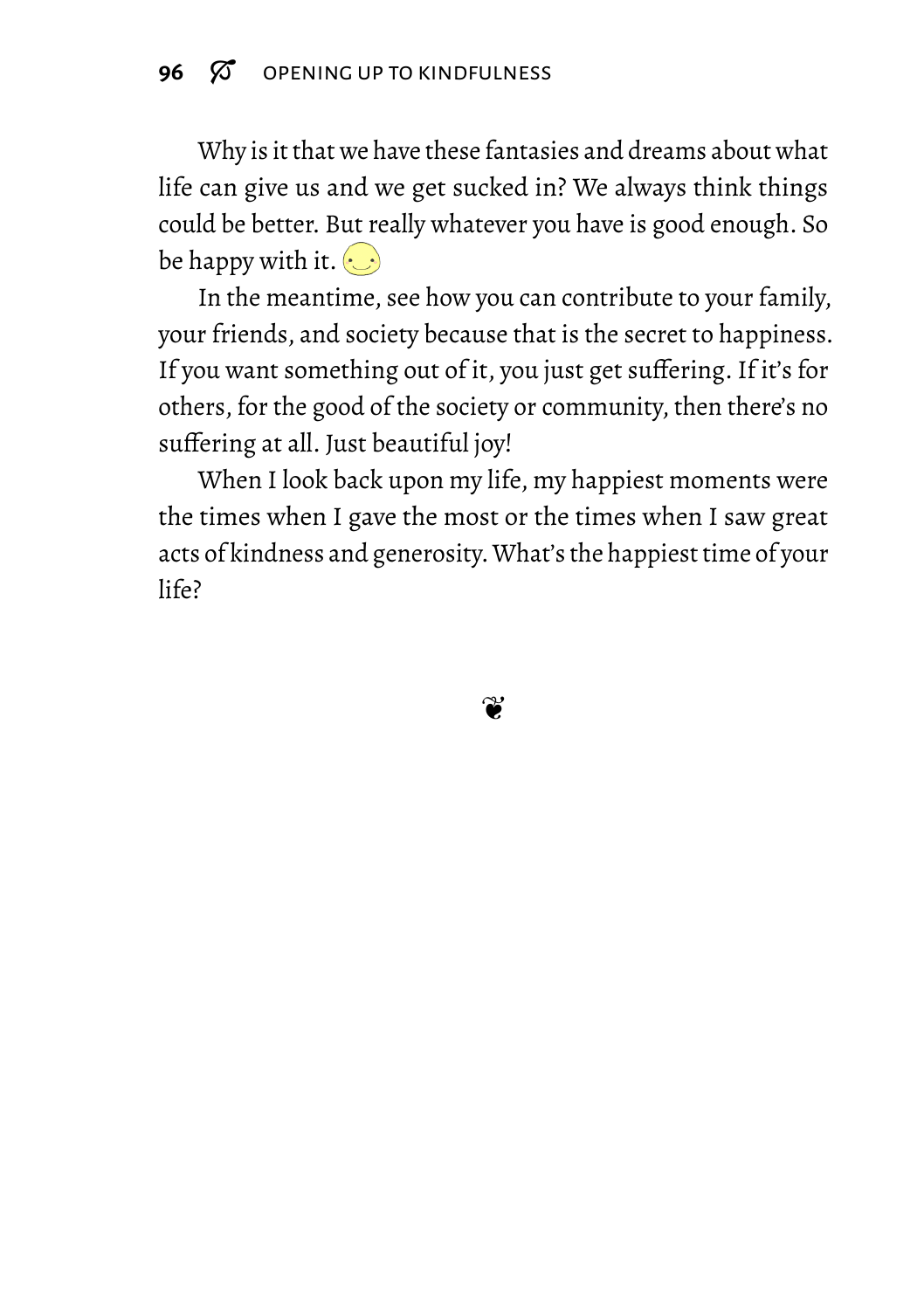# **8** *Anatta—Nobody There*

This is the last session of our series of talks on the three basic facts of existence in Buddhism. It is about a very big issue: 'Who are you?' or 'Are you there at all?'

Here, we are going to go to the deepest question to life. This person inside of you, who came here today, who goes from life to life—what is it really all about? It's a strange thing when we talk about who we are because the more we have a solid sense of self, the bigger the ego we have, the more problems we cause in life.

> *A person with a big ego creates lots of problems in this world.*

It's having a big ego that causes pride. Are you a proud person, too proud to admit you make mistakes sometimes? How many people here have never made a mistake? Put your hand up if you've never made a mistake.  $\Theta$  Proud people never think they've made a mistake. Or, they try to hide it under the carpet and pretend that nobody's noticed.

There are wonderful stories about a character called Nasruddin. (Note: Mullah Nasruddin Khodja is recorded as a famous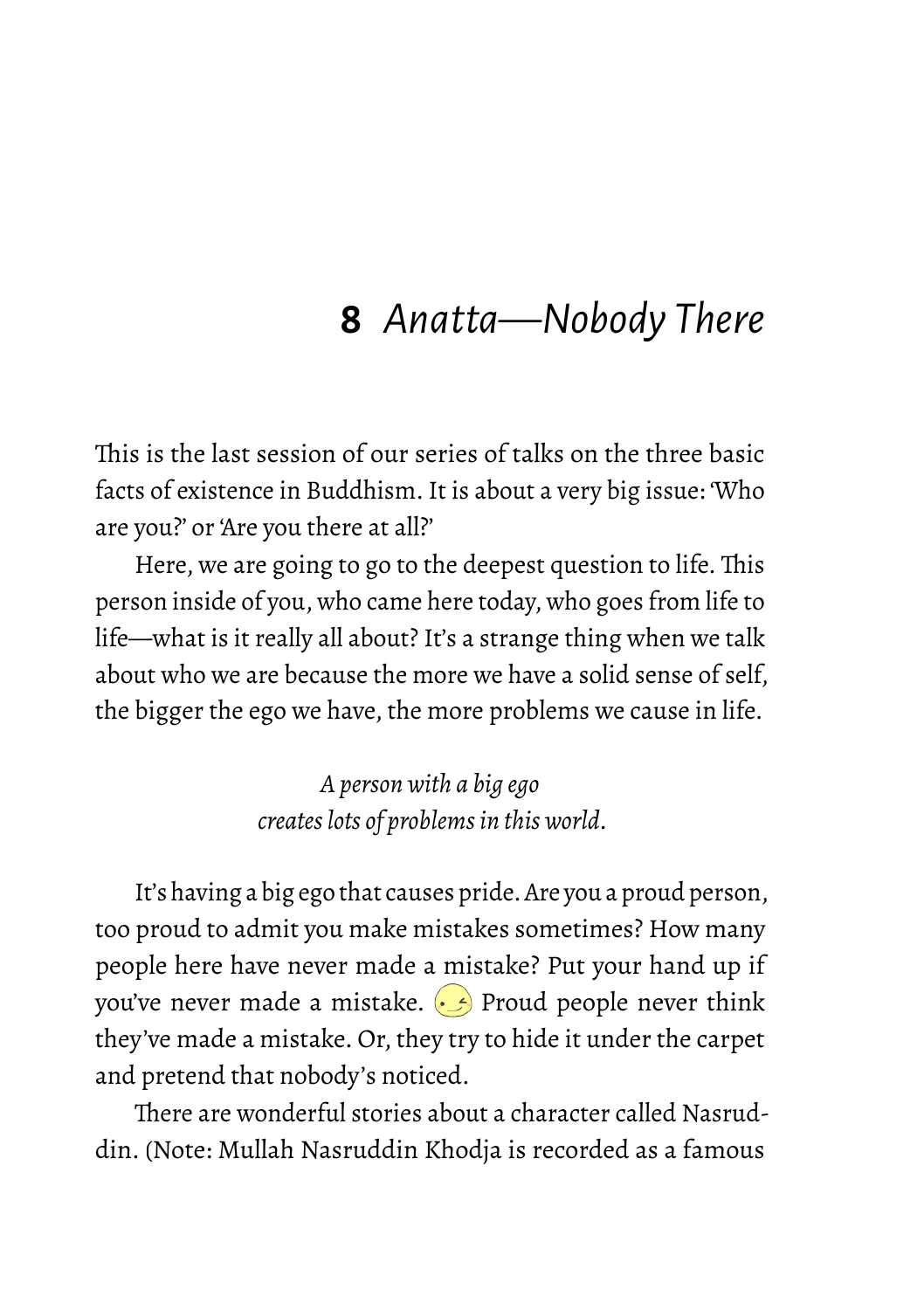wise man living in Anatolia, today's Turkey, in the second half of the 13<sup>th</sup> century. His stories have been told for centuries almost everywhere in the world.)

One story reads that one day after a meditation retreat, as a surprise, this wise guru let his disciples follow him to a fair. As he was going to the fair, he saw one of these booths where you could fire an arrow at a target and if you hit the target, you'd get a prize.

The Sufi cleric Nasruddin went there and said, "I'll have a go."

His disciples asked him if he'd fired a bow and arrow in his life, and he said, "No."

"Don't do it! You're a religious leader. You'll make a fool of yourself. Everyone will laugh at us."

He said, "I don't care."

So he bought three arrows and lined up the first shot. He shot it and it went about only halfway to the target before it fell on the ground. He was hopeless. The disciples started getting embarrassed as the people saw this religious leader starting to make a fool of himself. But for Nasruddin, he just turned around and said, "That was the shot of a hasty man."

He put a second arrow to the bow. This time he took more time. He lined up the target and shot. This time it made the distance, but it went a mile to the left, almost hitting a spectator. People started to giggle. But Nasruddin said, "Now, that was a shot of a proud man."

His disciples said, "Leave it now. You're just making a fool of yourself."

He said, "No. I've got one arrow left."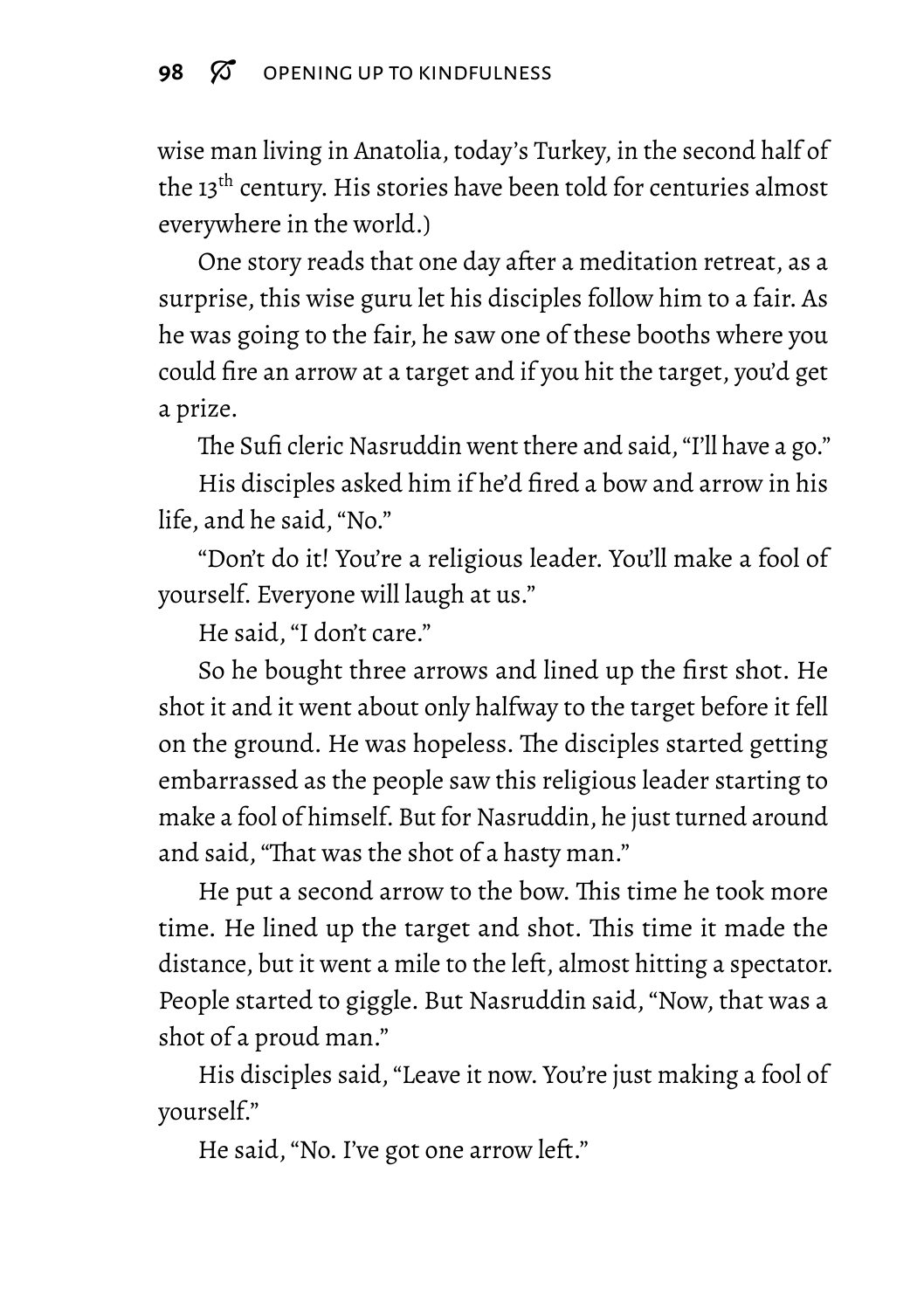This time he lined up and shot, and it went right in the middle of the bull's eye! He got his prize, silencing all his critics.

The disciples said, "The first shot was the shot of a hasty man, and the second shot was the shot of a proud man. What was the third shot?"

Nasruddin said, "Oh, that? That was me."

That's the trouble sometimes when people are proud. Why are people proud? It's because they are attached to their idea of who they are. Sometimes, if you're a teacher, it's very easy to attach to the idea that you are a teacher. Sometimes you get it wrong and make a mistake. When you make a mistake, it's better to admit it. I make mistakes sometimes. I remember a story of a monk who made a mistake a long time ago.

All of the things in our monastery come as donations from people such as you, who give a dollar here, a dollar there. Especially in the earlier years of our monastery we were quite poor. When I became the abbot, I was very insistent that my monks didn't waste anything. Our donors aren't rich people; some of them are ordinary people who sometimes are out of work, but they would still bring food to feed the monks.

So imagine what it was like when one day I was walking in the grounds of the monastery, and I saw a hammer left out in the rain and getting rusty. It must have been left out there for over a week by some careless monk!

I called a meeting of the monks. You may think I am a soft monk—very kind and gentle. But sometimes you've got to be fierce. I was fierce that day! I gave a sermon about looking after the gifts which people gave you.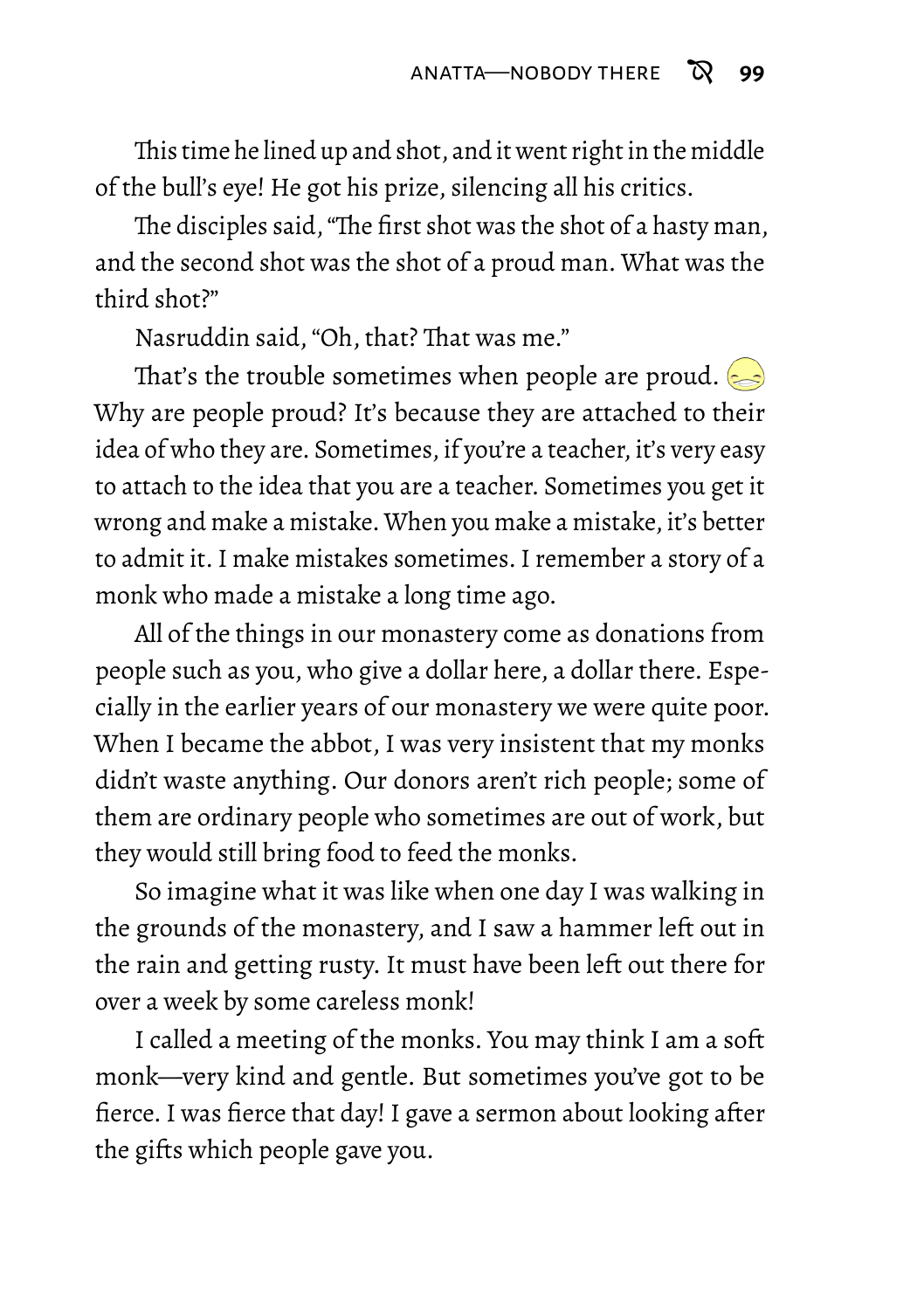"You never bought that hammer. It's the gift of kind people. If they saw that hammer left out there rusty, what would they think? You're spoiling their faith.They'd think what's the purpose of giving these things to monks who are so careless. They don't even bother to put the tools away after they've used them! This is not on. This is bad karma. You should not do these things!"

Sometimes when you give a talk, people are lounging this way and that way. But that day all the monks were sitting up straight. I really hammered them this time. I really gave them a fire and brimstone sermon. Not one of them confessed. And that was the most disappointing. But maybe it was because they were all scared. I must admit I was a bit tough. I really did go a bit over the top with my fierceness.

I was very disappointed. At least, if you've done something wrong, admit it. But no one admitted. When I went out of the hall after that, I felt really disappointed with the monks under my training. Why can't they say sorry? I would have forgiven them. As I walked out, I understood… I had an insight… I understood now why no one would confess. I remembered who had left that hammer out! It was me! And I had forgotten all about it until after I had scolded all the monks!

It was one of the most embarrassing times of my life as a monk. If I had remembered first, it would have been much less embarrassing. What did I do? I had to go back into the dharma hall and say, "Sit down, everybody. I've found out who left the hammer out."

As my penance, I tell that story often.  $\implies$  I wrote it in my book *Opening the Door of Your Heart*, as well. The point is that we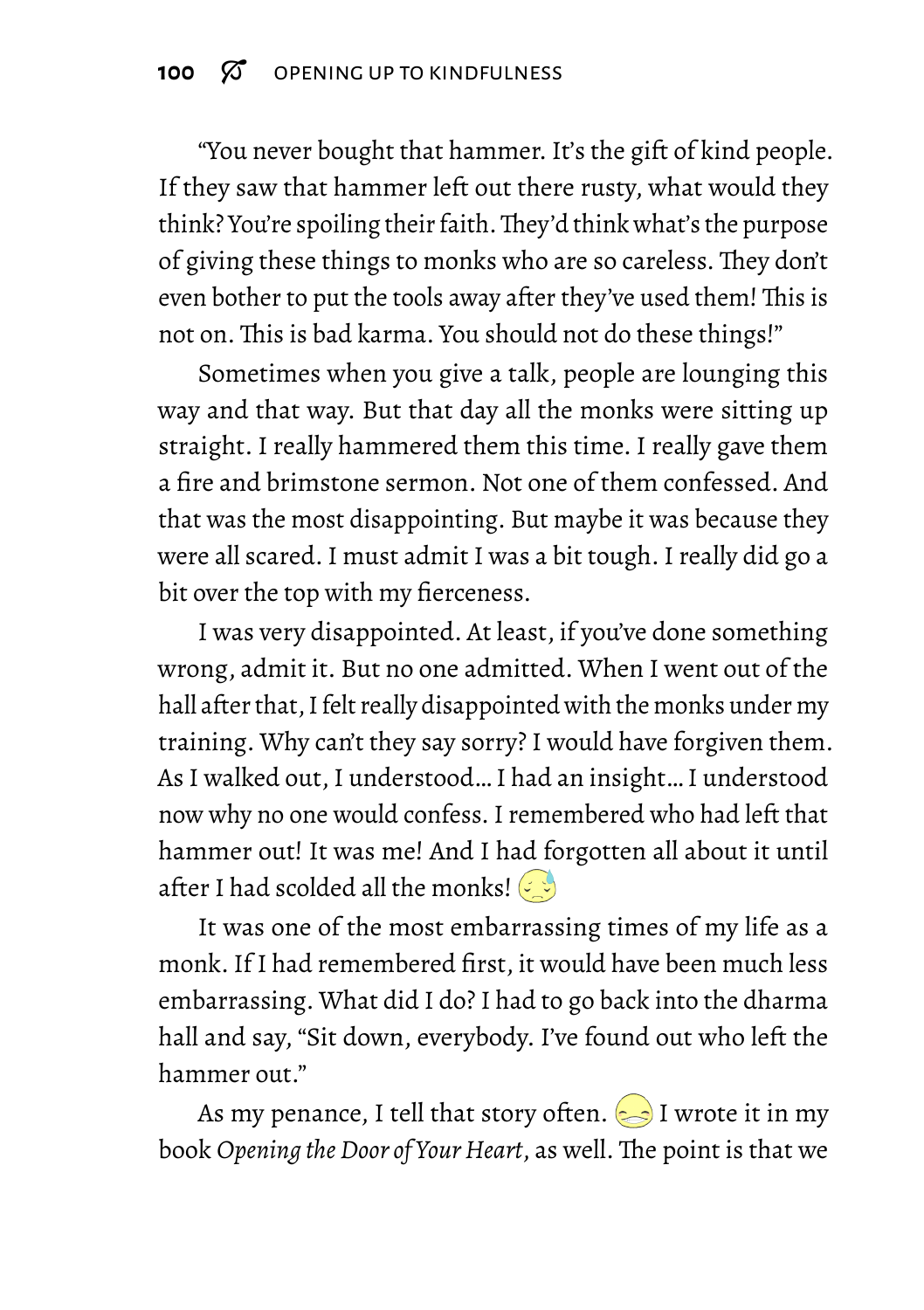all make mistakes, and it's the ego that stops us from admitting that we are at fault, and it's the ego that stops us from asking for forgiveness.

## *The ego stops us from solving the problem with a simple "I'm sorry".*

If any of you have misbehaved… If you men have had a mistress, please tell your wife and say sorry. It's not a disaster. The disaster has already happened when you started having that mistress. Saying sorry is solving that disaster and asking for forgiveness. It's a wonderful thing if you ask with real sincerity. And if someone says sorry to you, please forgive them as long as they are sincere, as long as they are acknowledging, admitting and learning not to do that again.

Here is an old Somerset Maugham story I remember reading as a young man. It's about a man, his wife, and his best friend who was helping him on his coconut plantation. One day the best friend had a tragic accident. As soon as a worker came to the plantation to tell the husband that his best friend had died, his wife fainted. It was a dead giveaway—his wife had been having an affair with his best friend! So she had to confess.

The husband wanted to divorce her. But it was his neighbour, an Englishman who ran the next plantation, who came to him and said, "Don't do that. Forgive her. I had a wife, and she had an affair with someone else, so I divorced her. I never gave her a second chance even though she pleaded for one. For the rest of my years, I have been so lonely. Forgive. Because if you can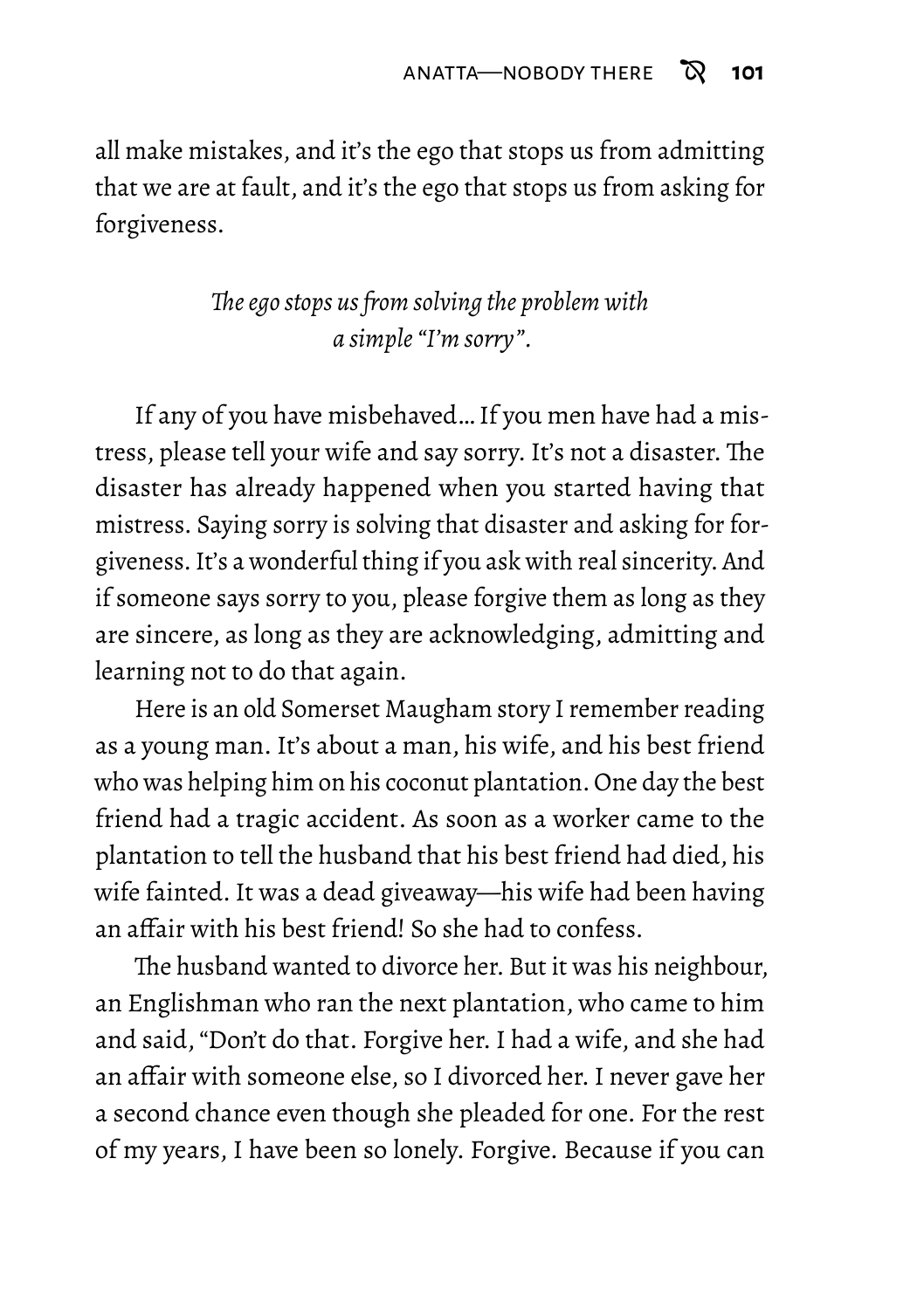forgive, the other person will live up to that forgiveness, and there is healing."

## *Don't be so proud. Say sorry.*

A lot of the time it's pride which does things. It's the ego which asks, "How can I tell my friends? How can I live this down?" Don't worry what your friends think. It's your feelings and your future that are more important.

> *Forgiveness is much easier when you have a small ego. People with big ego find it difficult to forgive.*

The more we understand the teachings of non-self, the easier it is to forgive others as well as ourselves and to have a much happier life. The egos make us worry about what others think about us.

There is an old joke I like. When you are in your twenties as a young person, you are very, very concerned about what other people think of you. That's why young girls have to dress up and have to keep up with the fashion. They have a lot of peer pressure on them to be fashionable. Young men have to know all the modern words. They have to have an iPod in their ears all the time even though their mother is talking.

I remember as a young man myself, going to dances and parties. Sometimes I saw a nice girl and wanted to talk to her,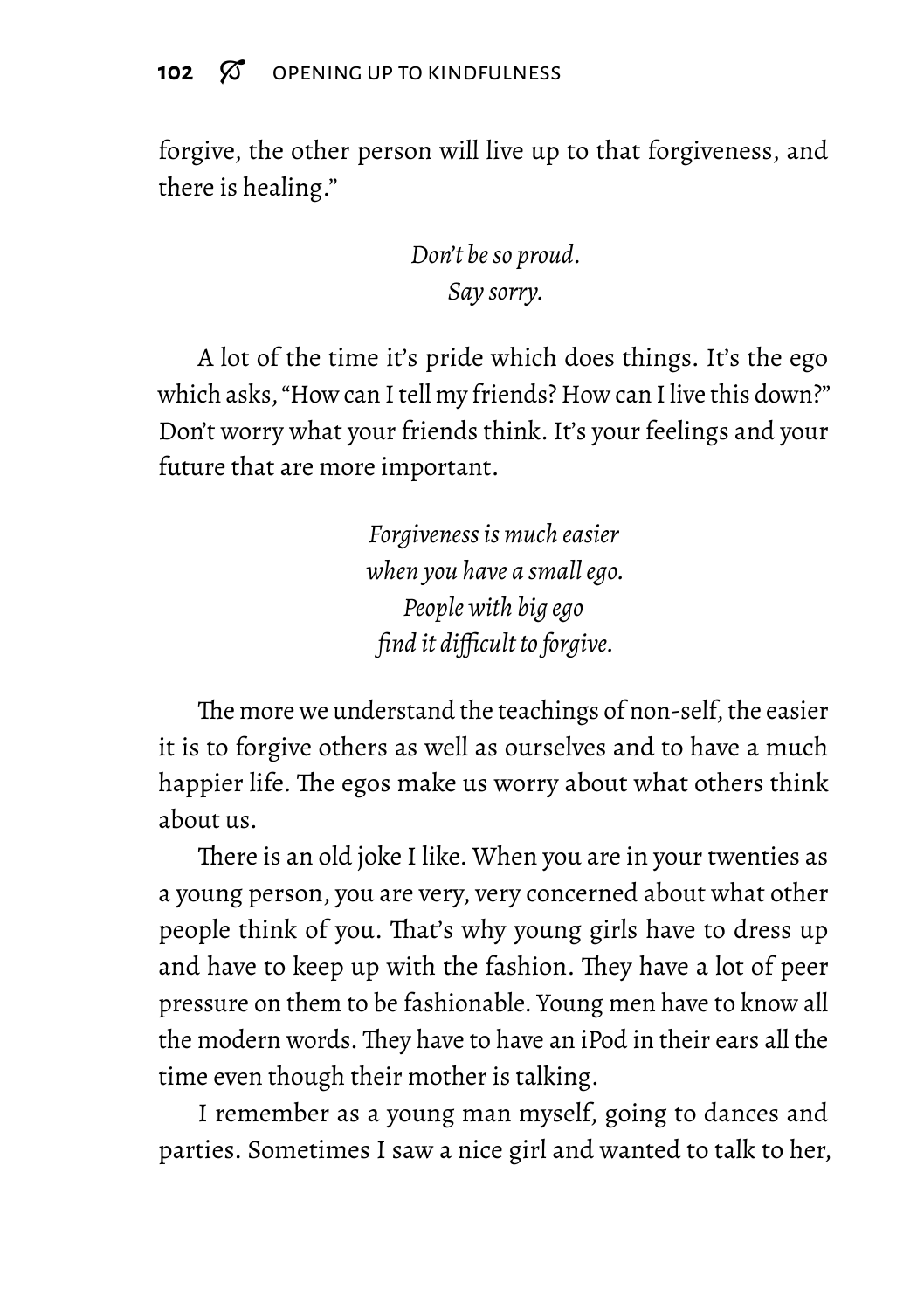but I got nervous.Why was I nervous? It was because I was scared about what she would think of me.

When you get to your forties, as the saying goes, you get what we call self-confidence. Most people at this stage, in general, don't care what other people think of them, they just go and do it anyway. You are yourself. You can ask silly questions and don't care what other people think of you. But the best time comes in your sixties…

In your twenties, you care what other people think of you. In your forties, you don't care what other people think of you. In your sixties, you finally discover that people are not thinking about you anyway. Everybody is thinking about themselves! Everybody is concerned about themselves.

You don't have to worry what people think of you. Just be yourself—whatever that happens to be. When you don't have to be concerned what other people think of you, you don't have to defend your ego and yourself. And who are you anyway?

> *When you haven't got a fixed idea about who you are, you can be anyone you want to be.*

Sometimes I say the wisest things, which even inspire myself! "Where did that one come from?"  $\left(\bullet\right)$  At other times, I say dumb things so that I get into trouble for it afterwards. But which one is the right Ajahn Brahm? None of them are. It's just that you're always changing to suit circumstances.

When Ajahn Chah went to the West, we asked him what it was like in the West. He said, "When you go to England, you have to smile. But if I go to Japan, I have to be severe." He said that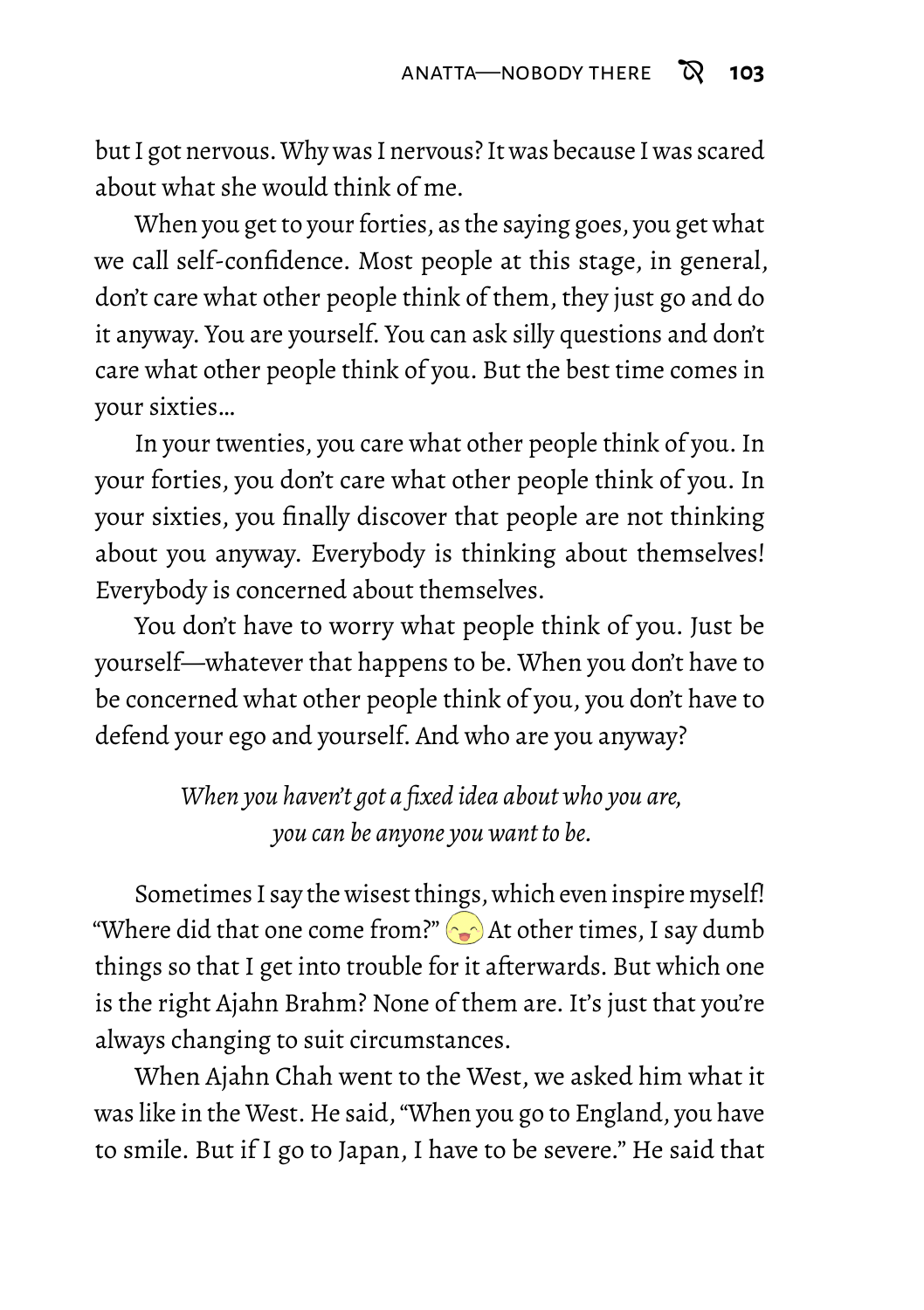wherever you go, you have to fit in to the culture of that place. That's why you can actually change and adapt to different people. That's the sign of a great monk. You could never pin him down to what he was or who he was because he was no one at all—he was empty. When you understand the teaching of non-self, when you know there's no one in here, no fixed entity, you are always able to change.

> *When you know there's no one in here, you are always able to change.*

I don't know if you ever did well at school. If you thought you were no good, you would be no good. As a schoolteacher, I was very careful never to think that someone was bad at anything. That was actually creating a self.

I once experimented with one child in my class who had come bottom in mathematics the year before. Knowing he came bottom, I wanted to do an experiment to see whether it was because he was a self who just couldn't do maths, or it was something else. So for one whole year I gave him special attention and encouragement. At the end of the year, he came top in maths. It surprised me and everyone else. It surprised him the most. It was unfair on all the other children, I admit that. Nevertheless, it proved an important thing to me: there is no one who can't do maths. There is no one who can't do sports. There is no one who can't do meditation.

> *There's no one who can't reach enlightenment. All you need is extra special attention.*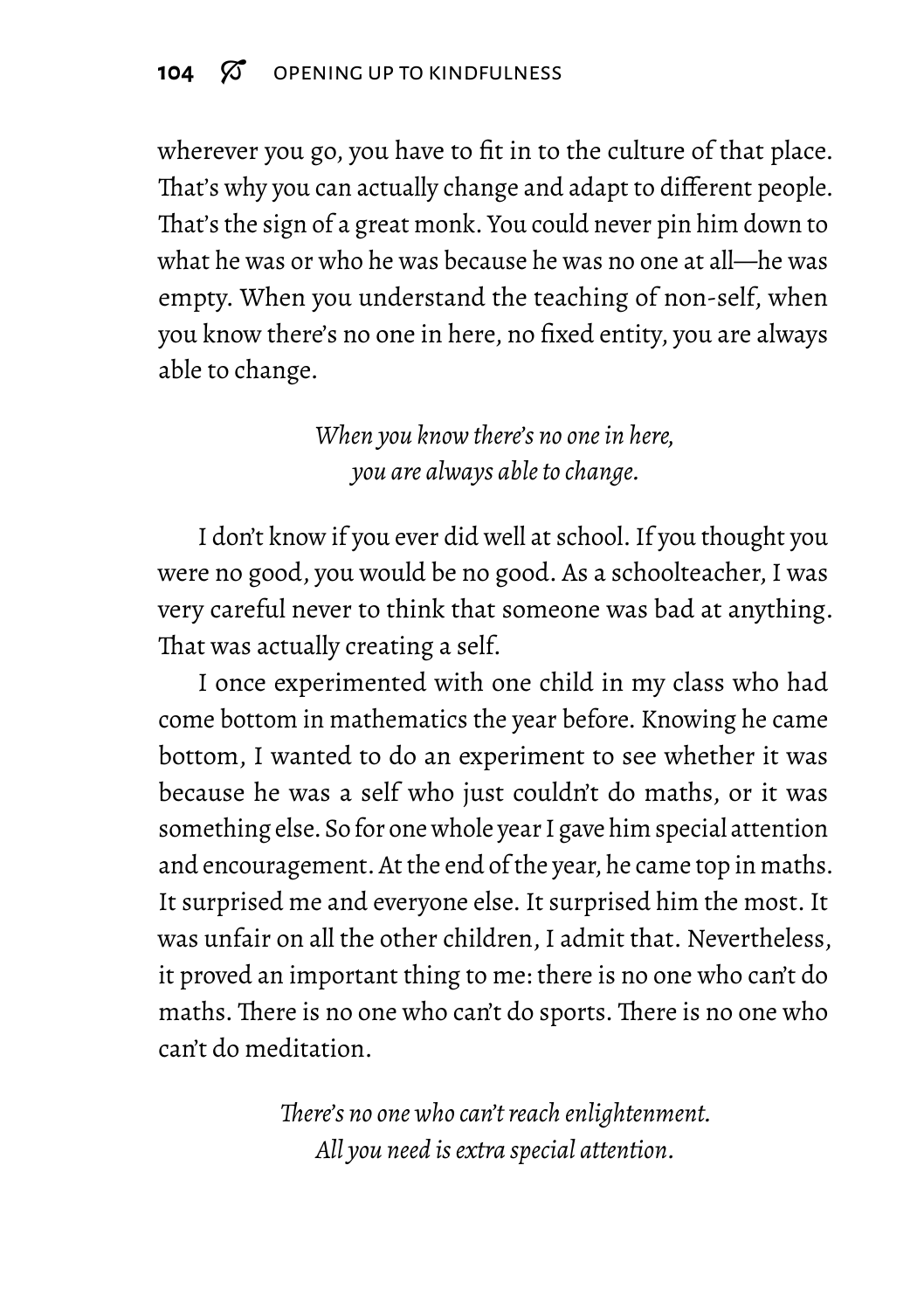Some of you need heaps of special attention. What non-self means is that you are malleable and able to do whatever you want if you have the confidence to do it. So the teaching of nonself is an opportunity—you are not stuck in your past. It doesn't matter that you've failed or you're only failing now, you can still do whatever you like in the future.

> *If you had a self which was solid and imperfect, there's nothing you can do about it because you would be stuck with it.*

But you're not! It's always changing. As you understand this more and more, it means that you don't need to be stuck in the past. It doesn't matter who you think you are, there's no such a thing as intelligent or unintelligent. Everything is open when there is no fixed 'I'. As you understand this better, it means every opportunity is open to you.

> *There's no door which is closed to you when you have a malleable self.*

And that's why when you see highly attained monks or nuns, it's amazing how they can do different things. This is simply because they've got a plastic, malleable, changeable self, which can be bent and changed into whatever they want it to be. I saw Ajahn Chah doing that so often. He could be a very, very kind counsellor in one moment and the next moment he could be a fierce master, and the next he could be laying bricks with everybody else and sharing jokes.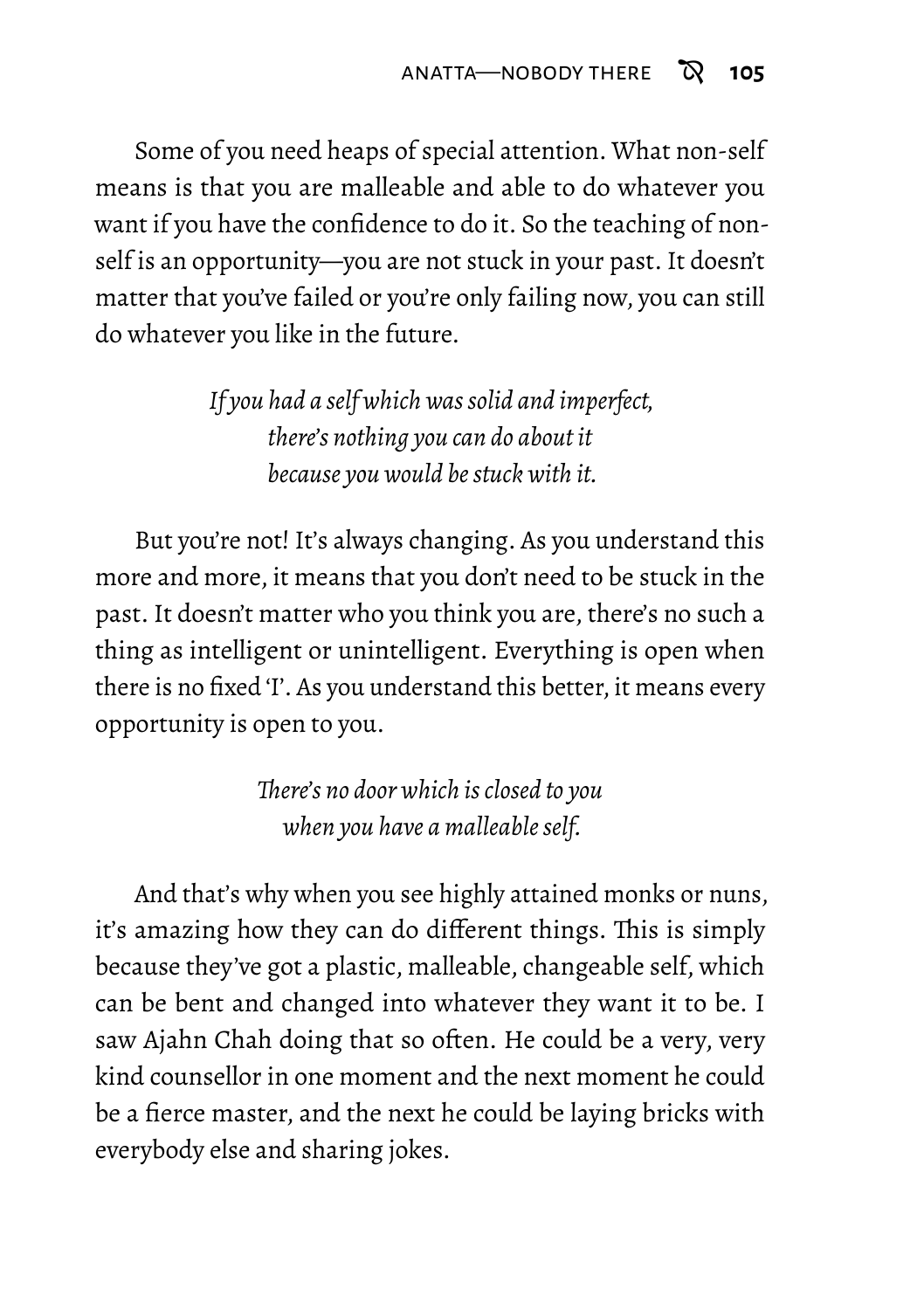### *The less the self, the happier you are.*

This is because whatever people say about you, it doesn't matter. How can we take any criticism when there's no 'me'? When you understand the teaching of non-self, it gives you a lot of freedom. But the problem is: how can we actually penetrate that teaching and see how the conditioning happens?

There are two parts of the self or the thing you call 'you'. The first part of the self is the one in charge, the will, which I call the doer. We go to school to make sure our will gets more effective, so we can achieve more things in life. The second part of the self is what we call the one who knows, the knower or consciousness. The first is the active part of the mind, the second is the passive part. Now when you investigate deeper: what is this will or this doer?

Many years ago, I gave a simile of the driverless bus, which goes like this.

#### *Life is like a bus journey.*

Sometimes on your journey through life, you have a wonderful time. You have a wonderful, lovely family, you experience good health, happiness, prosperity. Though you want it to last forever, sometimes it doesn't last as long as you hope. Things go wrong. It is like going on a bus journey and you go through some beautiful scenic countryside with rolling hills, flowers and lakes, so you tell the bus driver "Slow down. Stop. I want to enjoy the beauty surrounding me now." Too often when you are having a good time, the bus driver speeds up. The good time doesn't seem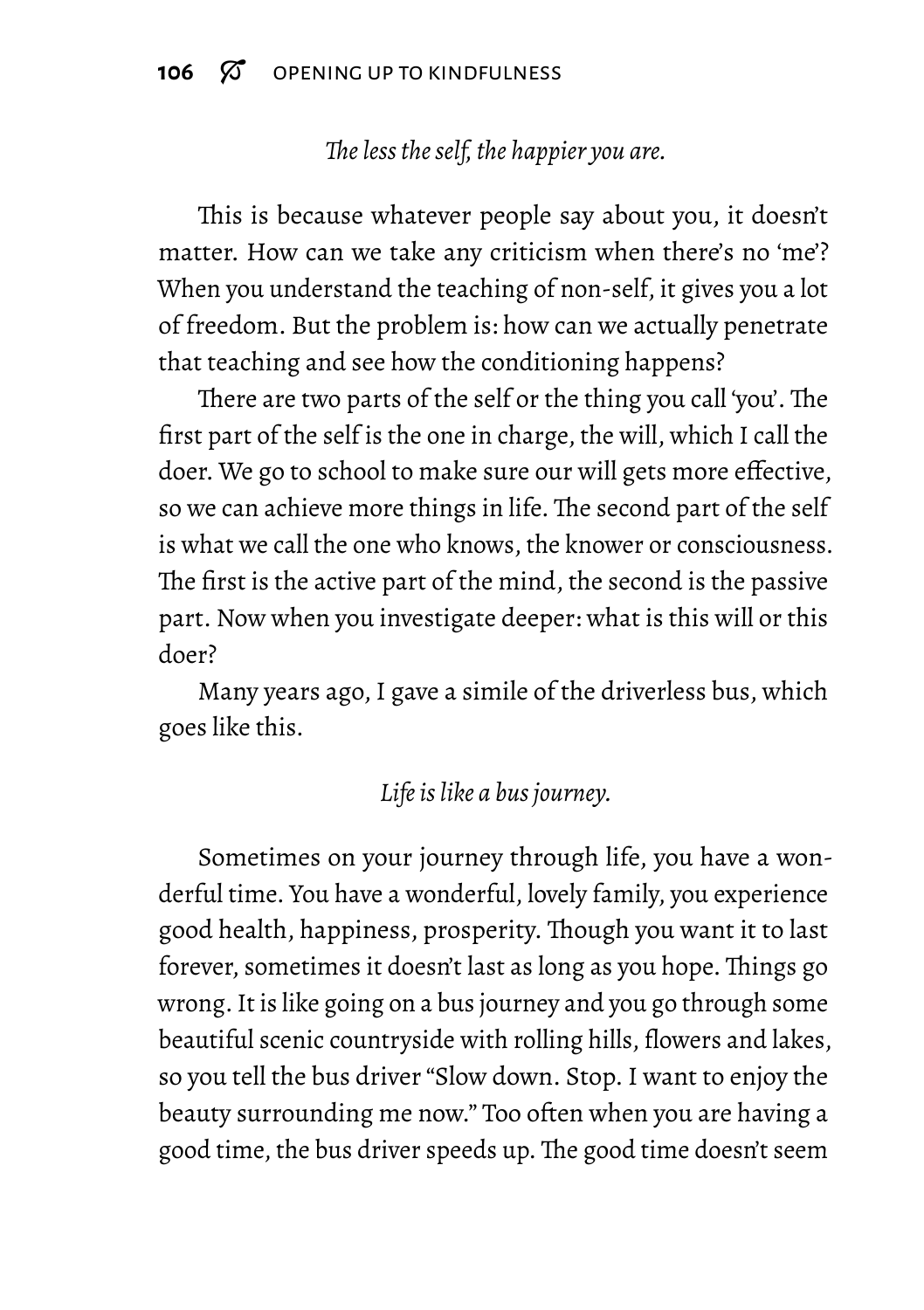to last as long as it should because the driver, the will, does not know its job.

And other times your bus journey passes through some very ugly, distressing territory or what we call the toxic waste dumps of life—when you're having a lot of pain, difficulty, distressing experiences in life. So you tell the bus driver to speed up out of there. It is similar to when you try to tell your will: "Please find a way to solve this problem. Please get out of this pain as soon as possible." But very often when life is difficult, the bus driver slows down or even stops sometimes.The terrible suffering times thus last longer than they should.

What do you do when you have suffering? The trouble is that you have to find that bus driver—the will—to teach them how to drive the bus better, to slow down in the happy times and to rush on in the painful times. You have to find out who is in control, where they are and then you can teach this controller who drives your life to experience more happiness and less pain.

Where do you think your will resides? It resides deep inside of you. When we do meditation, we always go inside, deep into the moment, into the body, into the silence, into the mind. You then see deep inside yourself until you come to the bus driver's seat. You see the source of your will. In this deep meditation, you get one of those powerful deep insights which changes your whole life.

> *Deep in your meditation you find that the bus driver's seat is empty.*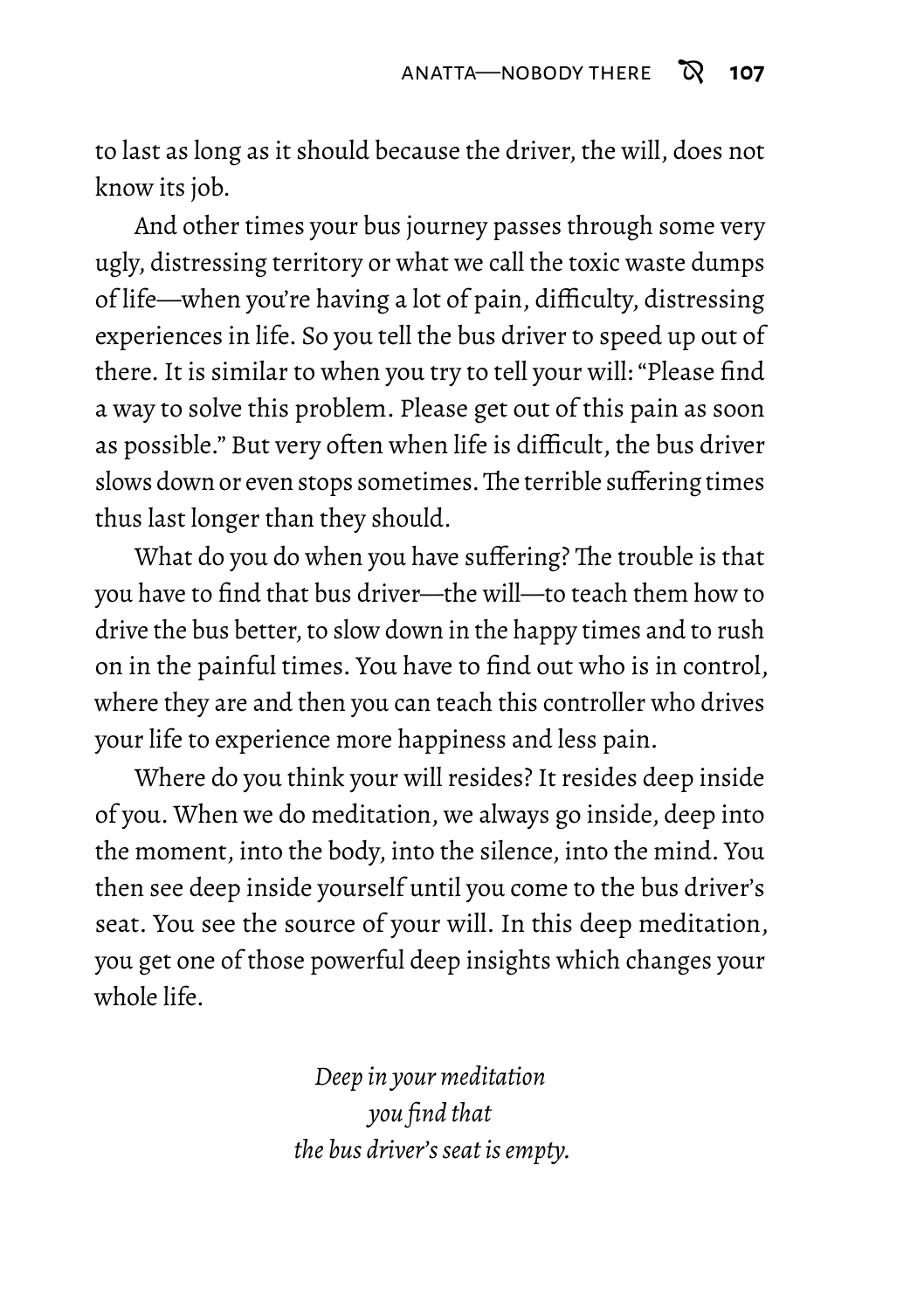It's also like flying on an aircraft. Sometimes when I had many things to do or was in a hurry, I thought of going up to the pilot's cabin and telling them, "Pilot, can you hurry up, please?"Of course, no pilot will do that. In fact, when you are in an aircraft,it is all completely out of your control. So what do you do when you are in an aircraft? You sit in your seat and just enjoy the 'insight' service. The 'insight', not the inflight. That's what you do in life. You sit down and enjoy the insight service.

What I mean is: when you see no self, you stop complaining. We always think that if we can control things a bit more or if we can get this self in line so that it's wise, then we won't need to suffer anymore.

One of the most meaningful experiments which I saw was when I was a student at Cambridge University. The Psychic Research Society of Cambridge used to have unusual people come to give a talk, including a hypnotist.

Because we were young students, everyone would volunteer. Some people can be hypnotised easily, and some can't, but there was always one student who was a great subject. So once the hypnotist hypnotised a student and made him do stupid things. It was absolutely entertaining! (We were really mean and nasty in those days.  $\left(\begin{matrix} \cdot \\ \cdot \end{matrix}\right)$ 

One of the things which the hypnotist did was telling this young student, "After I take you out of hypnosis, I'm going to touch my left earlobe. And after I do, you'll stand up and sing the British national anthem in full voice. When you come out of hypnosis, you won't remember that, but you will sing when I touch my left ear."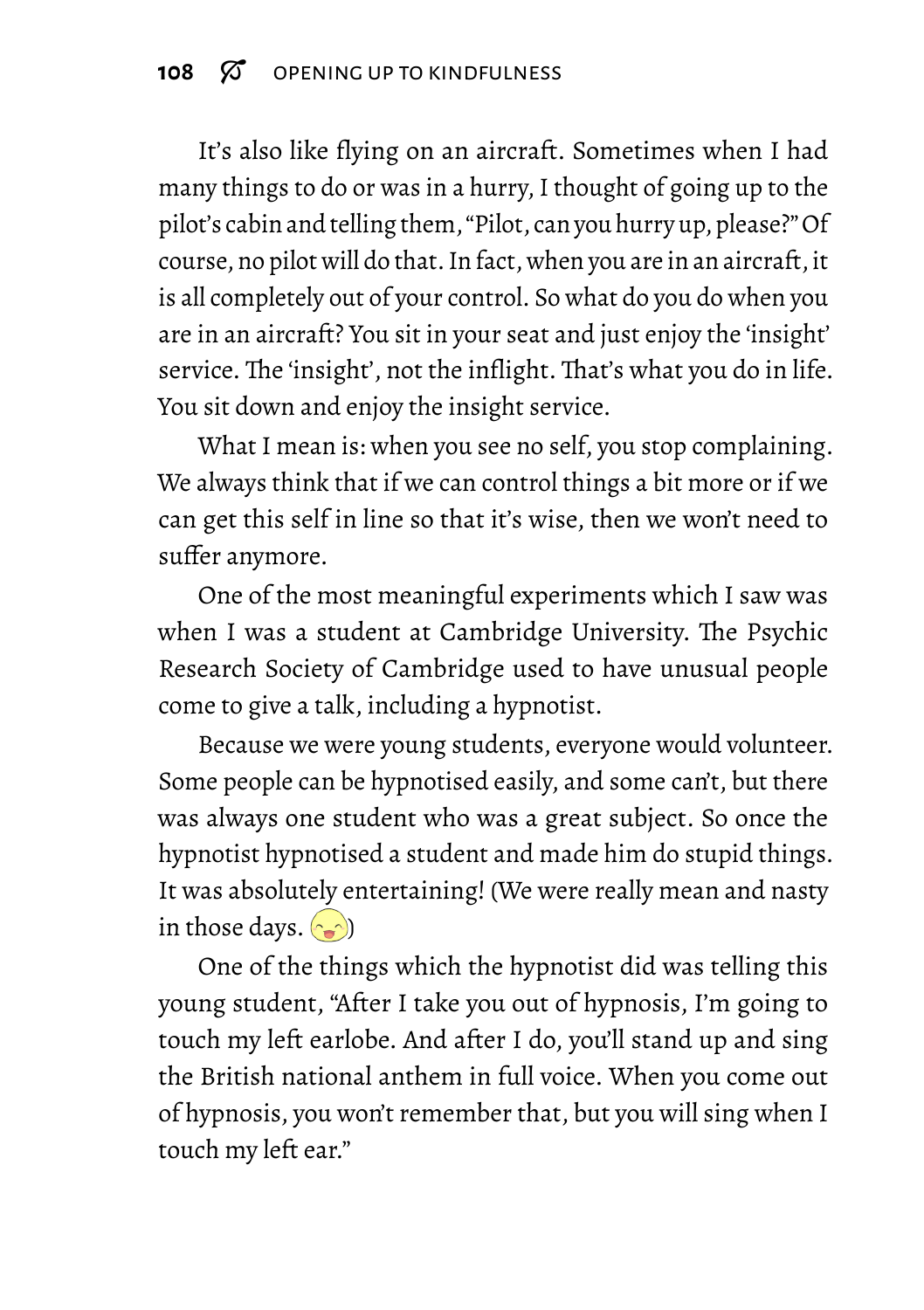So, after finishing making this student do all sorts of embarrassing things, the hypnotist took him out of hypnosis and sent him to sit down. During the next 20 minutes, being a great entertainer, every now and again he'd move his finger to his ear and scratch his nose. He had us all at the edge of our seats. Finally, he touched his ear. And this poor student stood up and started singing in full voice "God save the Queen!" He sang the whole national anthem, and we were almost wetting ourselves with laughter. When he finished, the hypnotist asked him, "Why did you do that?" And the young man gave what was to him an apparently excellent reason.

It was quite clear to everybody in that audience that the young man thought he had freely decided to sing the national anthem out of a moment of patriotism, when we all knew he had no choice at all—he had been completely brainwashed.What you think is 'free will' may not be free will after all.

When you go to the shops to buy some cornflakes, do you really have free will when you decide which brand to buy or are you conditioned by the advertisements which you have seen on television or in magazines? You would be surprised how easy it is to condition you. Sometimes the will which we think is free is actually just the process of conditioning, the process of cause and effect.

> *Your will is conditioned. It is dependently originated.*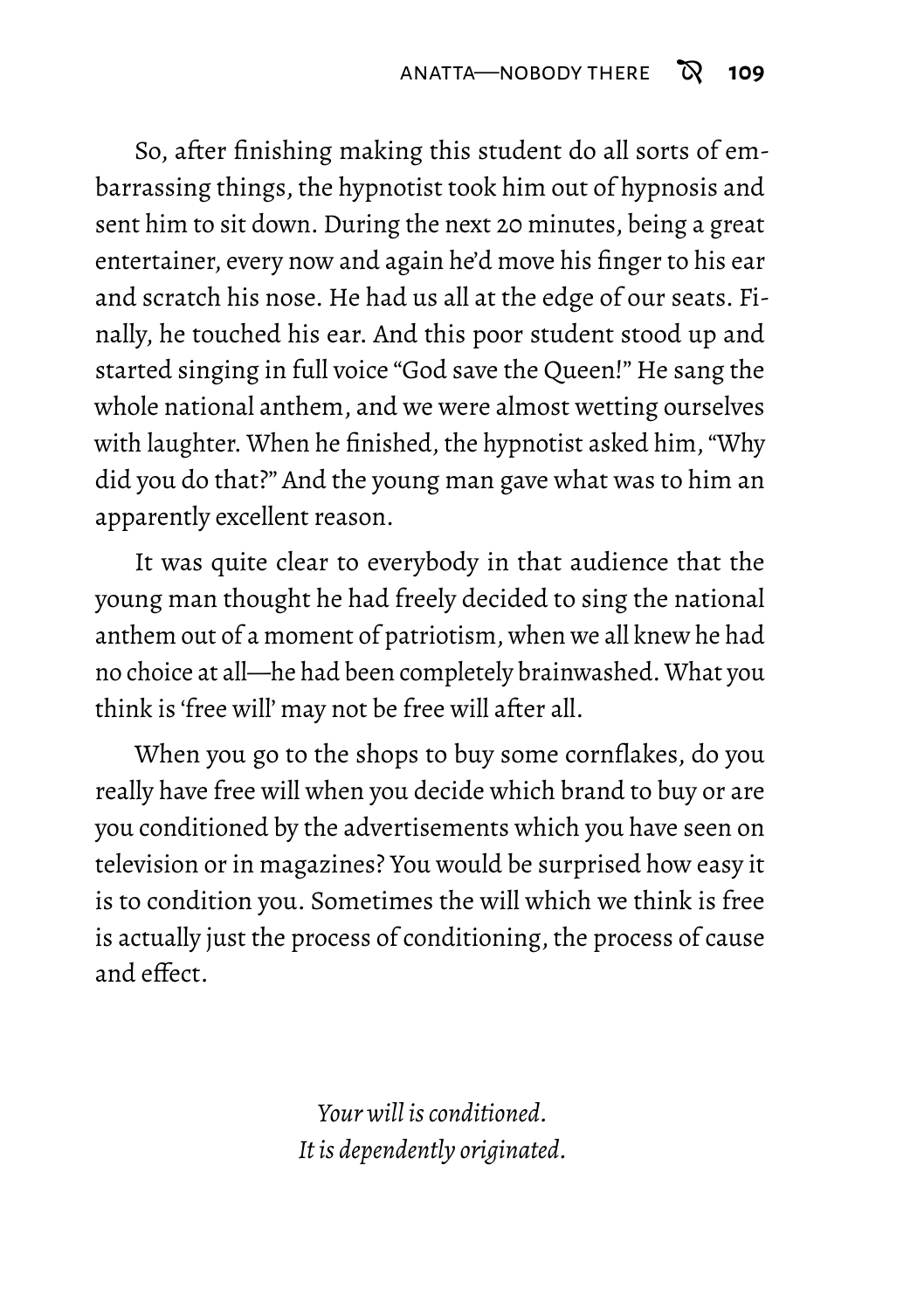Once you understand that, you'll understand why you go to dharma centres: so that you can have your will reconditioned to be kind, to be compassionate, to be generous.

So it's important, as the Buddha says, to associate with good people, kind people, and wise people because 'your will' will get conditioned by them. You'll find you too become kind, generous and happy simply because you get brainwashed. And it's a good thing to be conditioned this way.

But there's another part of the self: the knower. That too is empty, just a process. Let me tell you a great story about my teacher Ajahn Chah.

In the last year of Ajahn Chah's teaching career just before he got sick, we knew he was getting sick as he complained about dizzy spells. So to care for our teacher, we built him a sauna in our monastery, Wat Pah Nanachat. (In the old texts, we found out that in the time of the Buddha there were saunas in the monasteries.) So we invited Ajahn Chah to come over once a week to have his sauna. When he came over, he'd always give us a Dharma talk first and then we'd take him over to the sauna and help him.

One day after he gave such an inspiring talk, I was so uplifted I just wanted to meditate. As there were so many monks there, I thought I'd let others look after him like washing his bathing cloth or massaging his back. So I went to the back of the hall and went into very deep, joyful meditation. I don't know how long I was meditating. When I came out afterwards, I thought that there might still be time to serve my teacher. So I got up and walked towards the sauna, but it was too late. Ajahn Chah had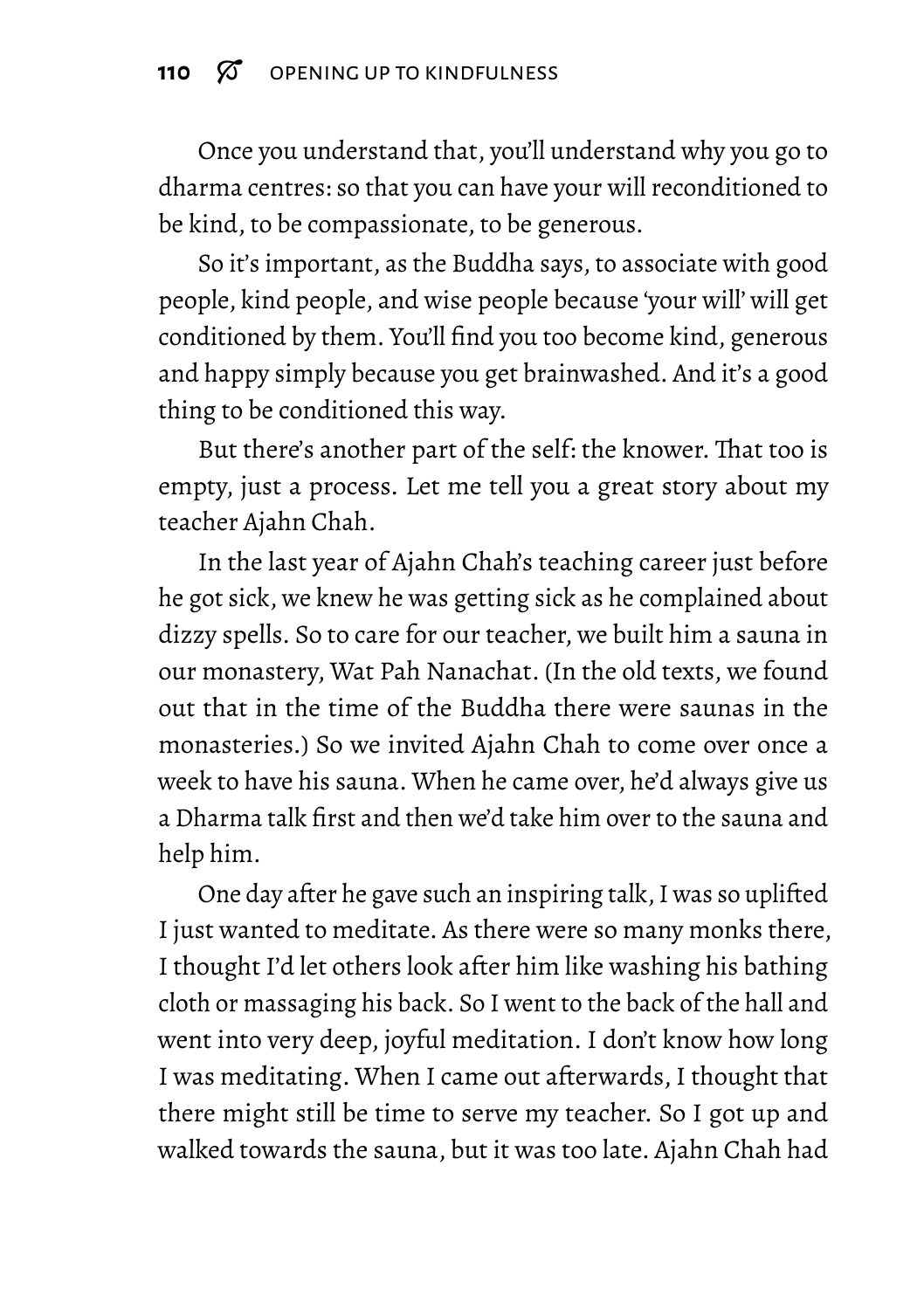finished.

Accompanied by two Thai laymen, he was coming along the path in the opposite direction. He was on his way back to the car to go back to his monastery. As I came up to him, he looked straight through me—like only powerful masters can do, to check me out. He'd seen from the smile on my face that I had just emerged from a state of deep meditation, so he decided to try to enlighten me. He looked at me, and he barked, "Brahmavamso!" to get my attention, and then he asked the question: "Why?"

There was the opportunity for seeing the depth of all things. It was a fast way to enlightenment. But I was stupid, and all I could think of saying was: "I don't know."

Ajahn Chah did what he always did when we were absolutely dumb—he just laughed his head off. Then, he controlled his features and looked straight into my eyes once more. "Brahmavamso, I will tell you the answer. If anybody asks that question 'Why?' again.This is the answer: *Mai mee arai*." *Mai mee arai* isThai, meaning 'There is nothing'.Then, he looked at me and asked, "Do you understand?" And I said, "Yes." He shook his head and said, "No, you don't." (

That's one of the best teachings of non-self. The answers to the questions 'Why?', 'Where does this all come from?', 'Who is this in there?', or 'What is this knower or doer mind that you take to be you?' The answer to the question is: there's nothing.

> *Once you see that there's no one there, you will be free.*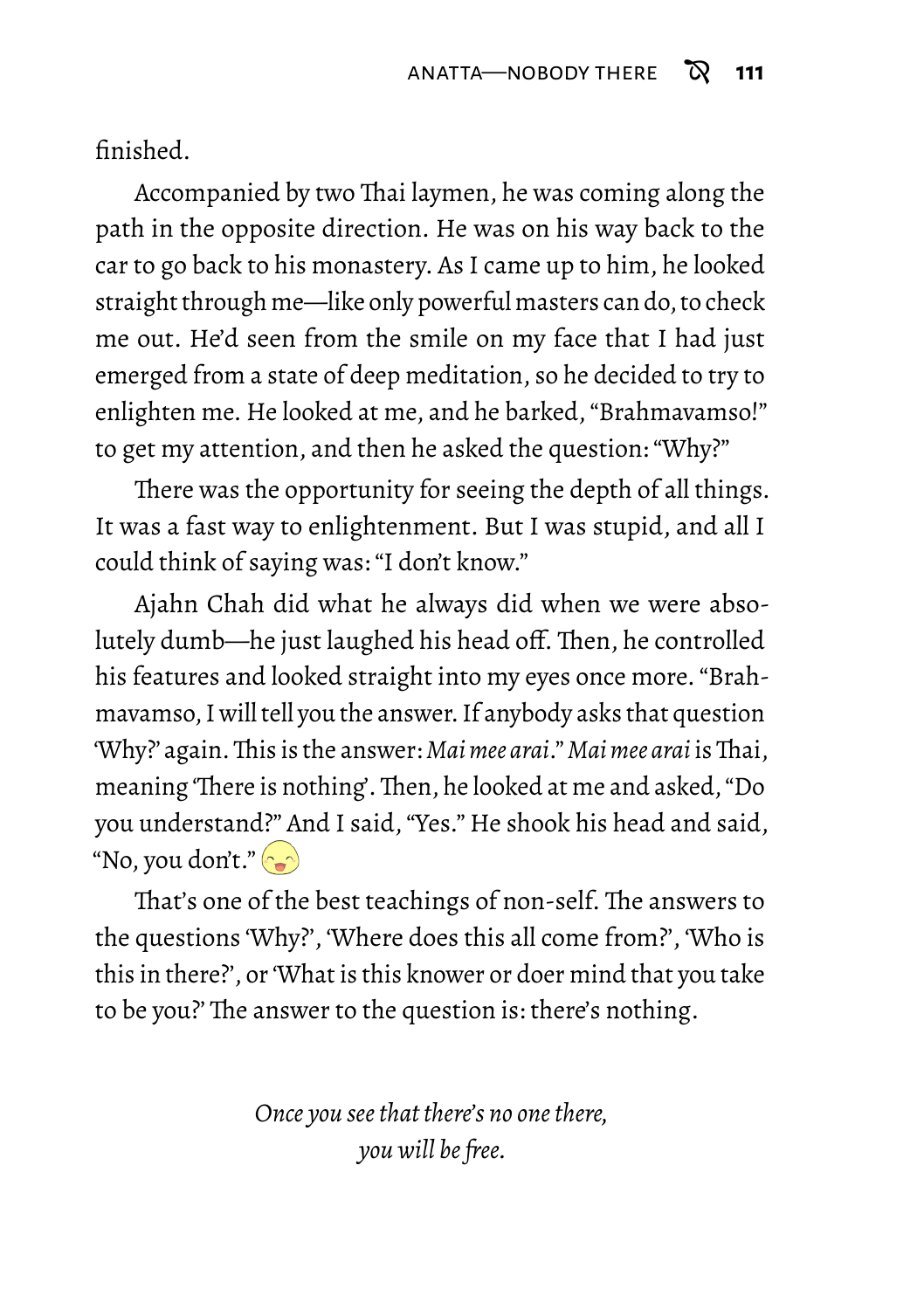Where is the self? If you see it as something that belongs to you, then there'll be ownership, and thus craving and attachment. Whenever I was attached to something, I'd put it down and stop attaching, but then I'd pick up something else. It was so hard to let go of attachments. You drop one thing, and you grasp something else.

Why is it so hard to get rid of attachments? I've realised the answer with a simile 'Whenever you have a hand, it will always pick things up. That's what a hand does. It's the nature of the hand to grasp.'

Likewise, it's the nature of a self to grasp—that's what a self does. When there is a self, there'll always be possessions and grasping. The only way to stop picking up my cup or picking up something else is to cut off my hand. So the only way to stop attaching to and grasping things in this world is to cut off the thing that does the grasping: the self.

### *The only way to be free is to undermine the illusion of self.*

It's tough to do, but it's the only way. You can't understand this, just by thinking. But one day when you're meditating very deeply, you'll see the source of 'will' and you'll see it disappear. You'll see the source of knowing, and you'll see that it vanishes, as well. You'll understand that in the heart of all things is emptiness. There's no one in here. It's like a rainbow or a cloud in the sky. When you rise high, you'll see that it's just mist, nothing solid.

When you can see that there's no one in there, then all grasping finishes. Then, you can be whoever you are or no one at all.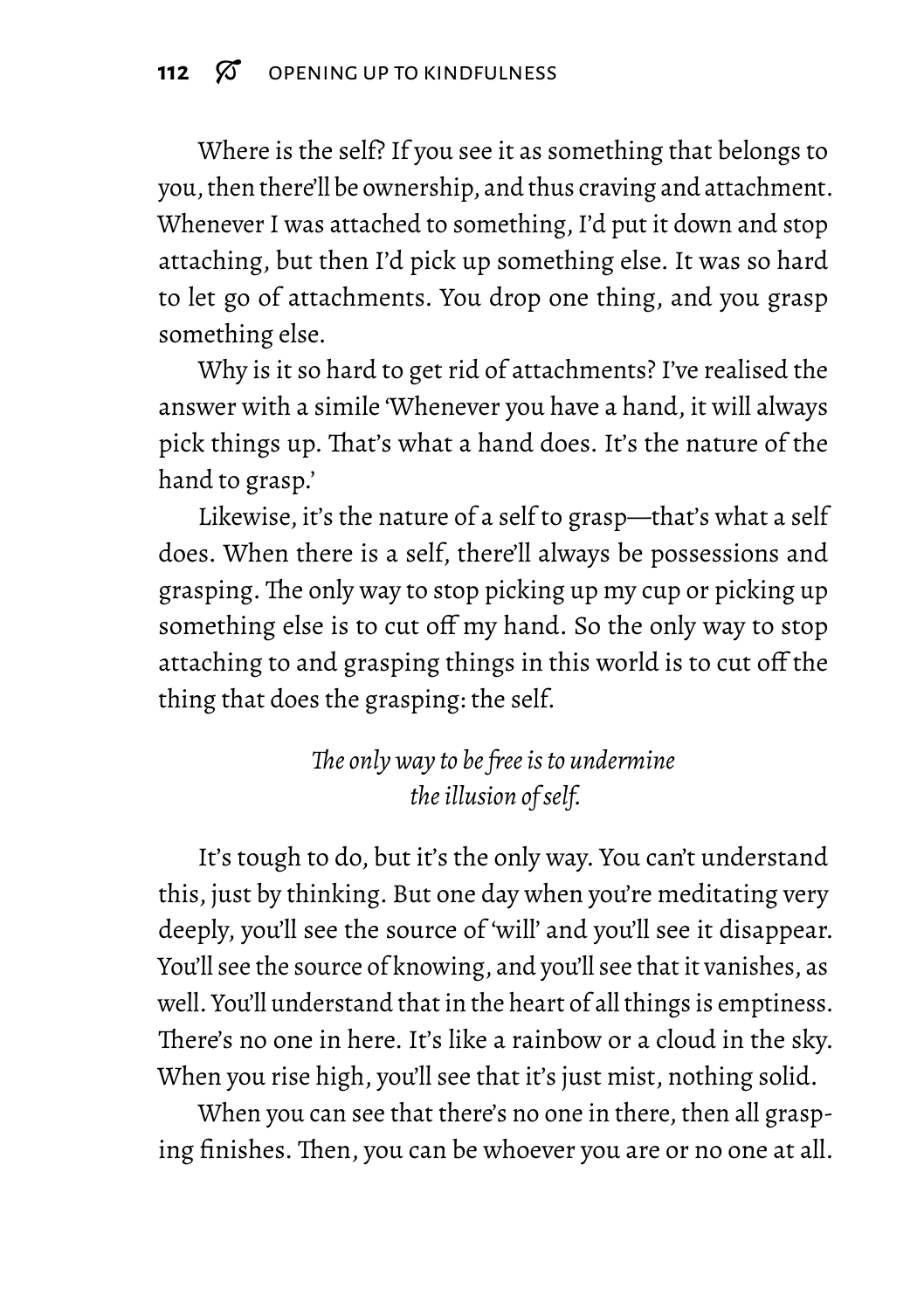Then, you are free. Who is Ajahn Brahm? It's just an illusion with no solid core.

> *Only when we realise that there's no one there do we find freedom at last.*

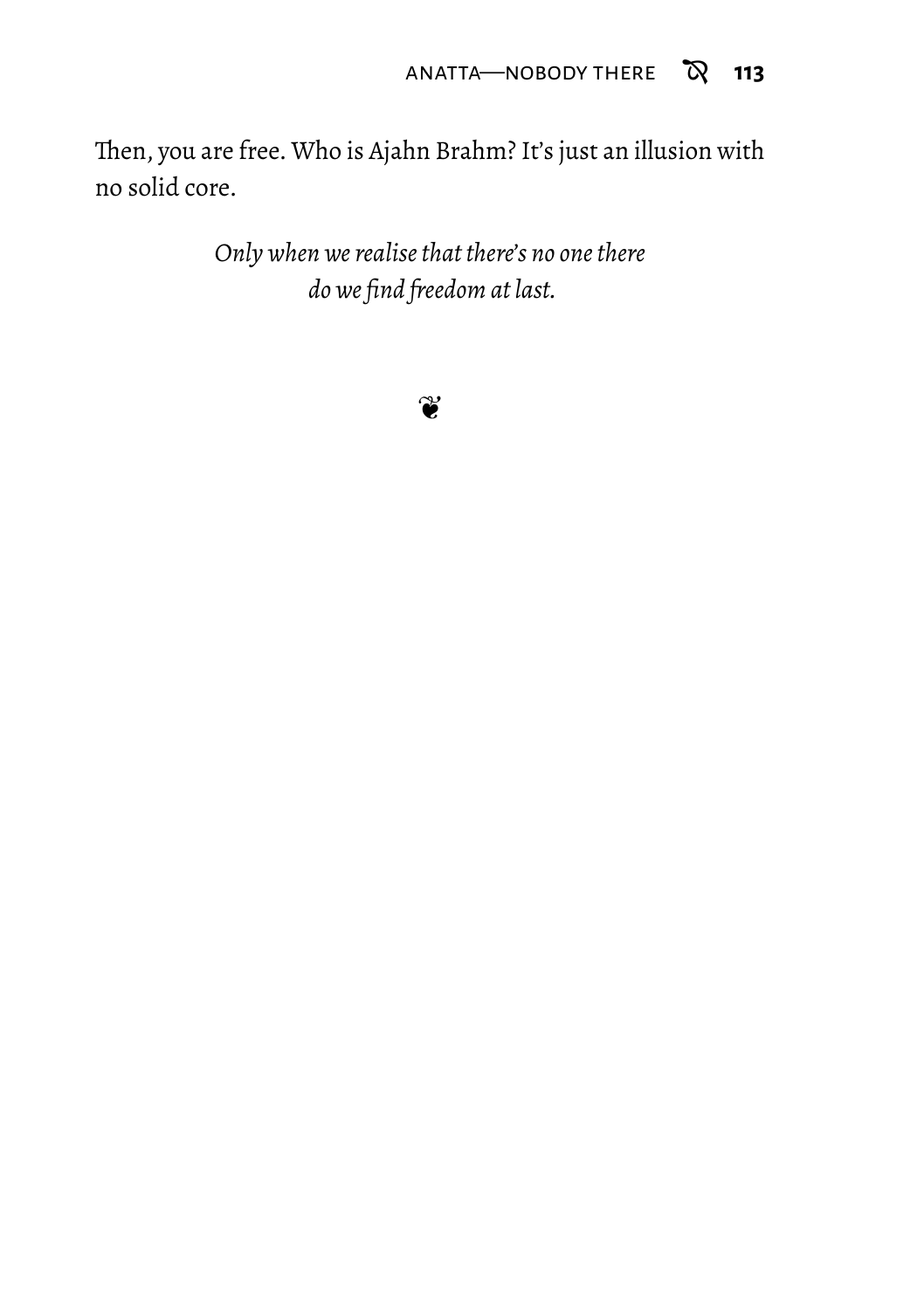# **9** *Karma Without Belief*

The subject of this talk is the Buddhist idea of karma. How can we understand that idea, not just with belief, but through some experience or some deeper understanding?

The problem with modern life is that we are asked to believe in so many things and sometimes in something that doesn't make much sense. You may say the same with the law of karma. If it's something you just have to believe in, then you're not going to get involved in such a thing because beliefs are uncertain. But can we really understand karma in a much deeper way without the need to rely upon belief?

The first thing I always like to impress upon people is that this law of karma is not about the common simplistic idea that karma means if you punched your mother when you were young, you're going to have hay fever in your nose for the rest of your life.  $\odot$  Or, whatever you're experiencing now is because you've done something similar to somebody else in the past. That idea of action and punishment is something which has never made sense to me at all. It is far too naive and simplistic.

When you try to find out 'Why is this happening to me? Is this because of some bad karma I did in the past?' it's not very helpful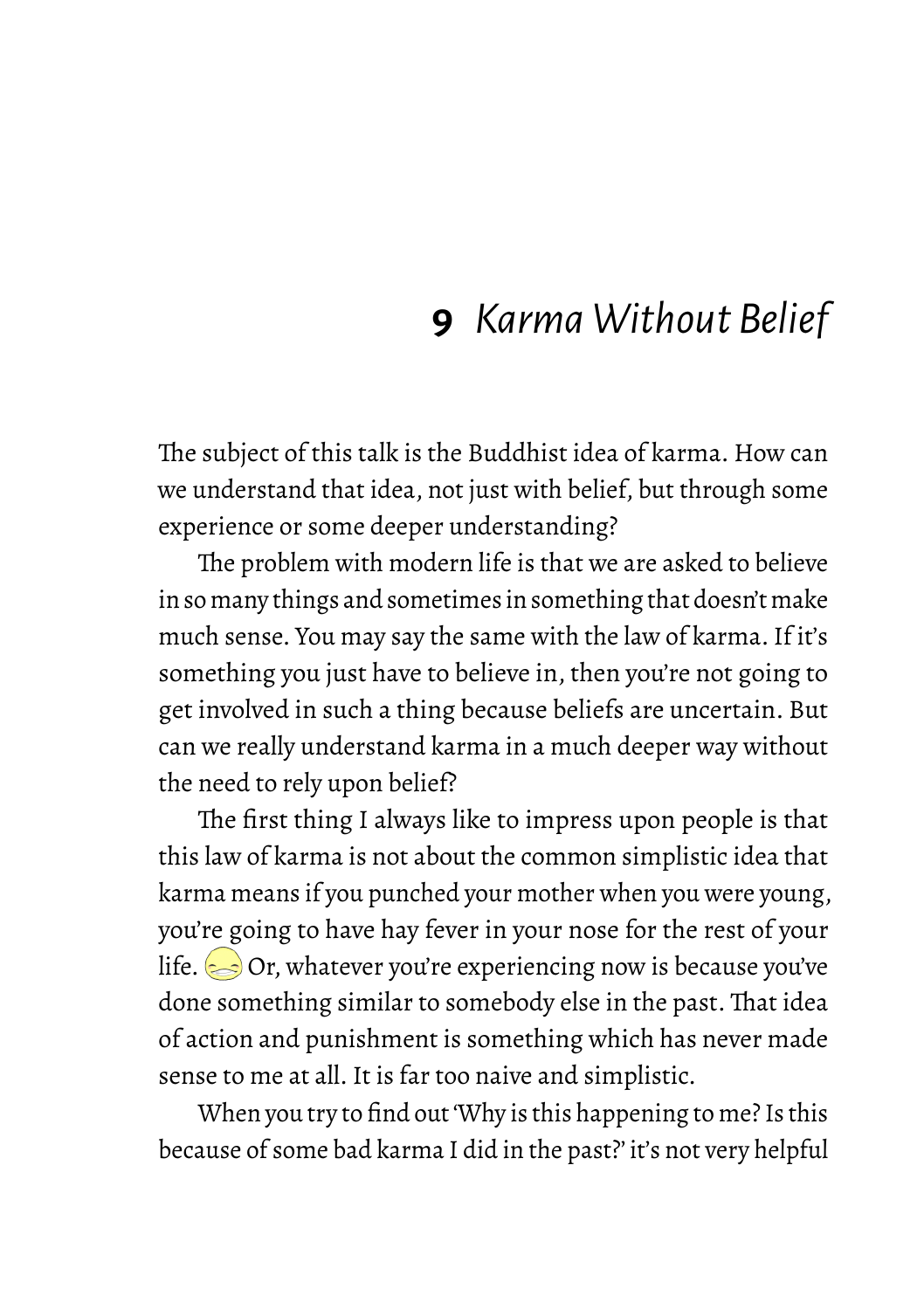because you can't work out why these things are happening to you. It happens. Thinking that it's happened because you did something bad in the past is very negative, and it gets you into a guilt trip. This is something which I've tried to encourage you to get rid of.

About 30 years ago, I went to see a doctor here in Byford, and while waiting for the doctor to call me in, somebody who knew me came into the doctor's surgery. He saw me and said, "I never expected to see you in here."

I felt really guilty! I'm a monk who meditates and leads a nice peaceful lifestyle and doesn't get involved in the stresses of normal life, so I'm supposed to be healthy, living a good lifestyle. He made me feel guilty about being in a doctor's surgery.

But what's wrong with being ill? Imagine that all these years you've lived as a human being, and you have never had a day of sickness in your life, you would be weird! You'd be so strange that the medical establishment would want to get you into their universities and do all sorts of tests on you.The point is: sickness is natural.

> *There's nothing wrong with being sick. There's nothing wrong with having problems in life.*

Don't think that there's something wrong, that we're being punished for a bad thing we did in the past, and that it was karma. No, it is not. This is part of a human life. You'll still get sick sometimes even if you eat brown rice and vegetables and exercise every day. Even if you're a really good wife, doing all the right things, still your husband argues with you. That's what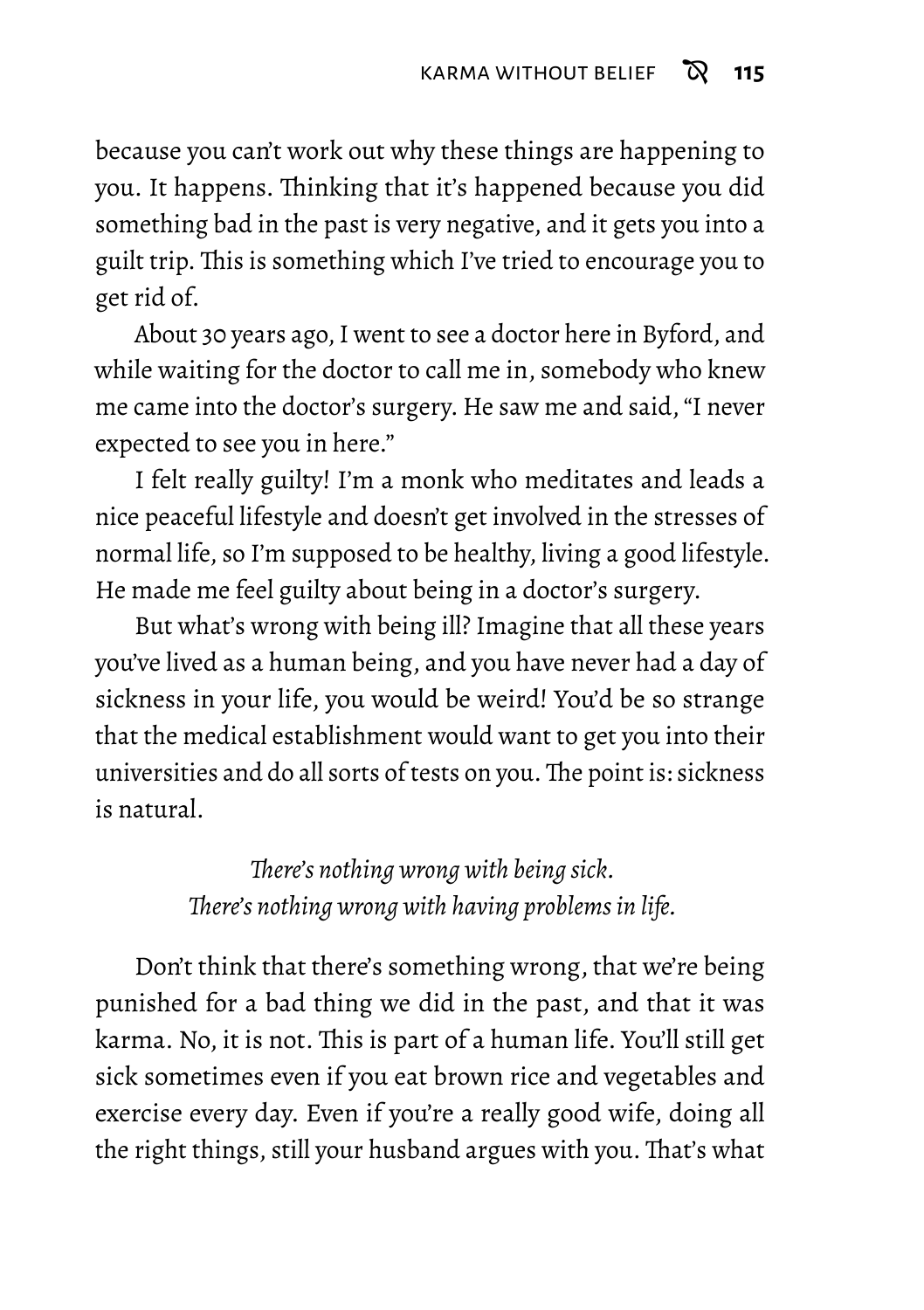marriage is like. What we're doing there is accepting that those things are part of life.

When we say there's something wrong when our marriage is broken up, what happens? Guilt. Anger. Blame. Those are the things which I'm trying to dismantle from life. So please have no guilt or anger and say: "What is happening to me right now is part of life."

This is taking the law of karma to see it in a far deeper, much better way. We aren't blaming ourselves, saying that it was because of something bad we did in the past. Yes, it's got its causes, but the point is when we say: "There's nothing wrong with me that I'm having a problem in my life," it takes away the guilt and the anger. And why is it right to think that way?

> *Because it gives you the opportunity to embrace it, to learn from it, and to grow from it.*

Also, when you're having a good time, enjoy it. There's nothing wrong with enjoying yourself and being happy.

Some years ago, I was counselling a person who was having a very good time but was feeling guilty about it. So I typed out a letter and signed it, telling that person that it was a happiness license. "I, Ajahn Brahm, spiritual director of the Buddhist Society of Western Australia, hereby grant you permission to be happy." I signed it for them so that they could put it on their wall and remind themselves that there is nothing wrong with being happy and they don't need to feel guilty about it.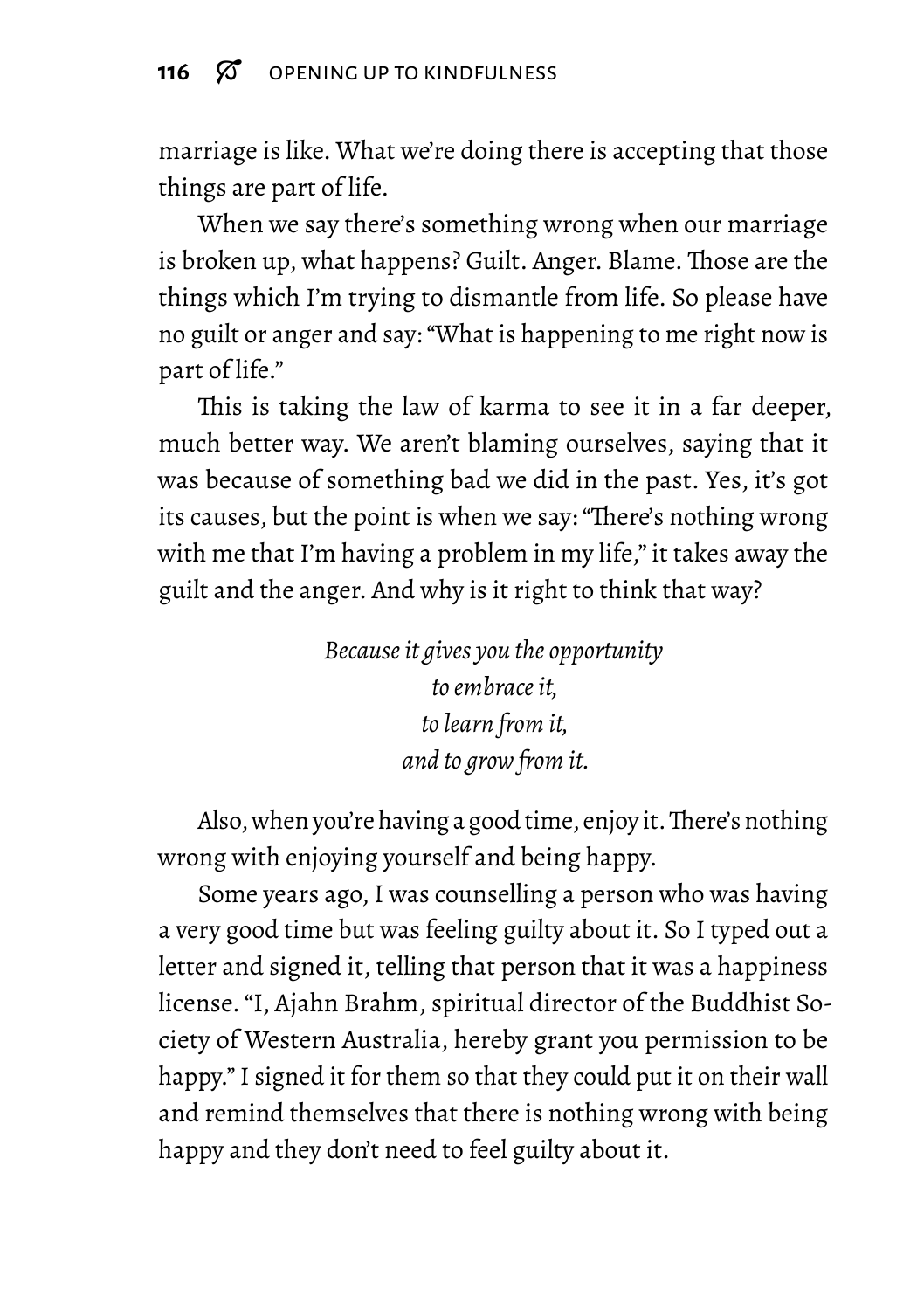If you can enjoy your happiness, then perhaps you may be able to say the same thing about giving yourself permission to have a problem, as well.

> *Both happiness and problems are part of this thing called life.*

When you're happy, great! When you're having difficulty, learn from it, grow from it. It's a great fertiliser for your garden. We have a big compost pile in our monastery with all the excess food and some manure from the prison farm up the road. People love compost because they know that it's going to make their gardens beautiful.

That was the whole point of my truckload-of-dung simile. (*WhoOrderedThis Truckload ofDung?* is a story in*OpeningtheDoor of My Heart* and the title of the book published in the United States). When unpleasant things happen in life, accept them and grow from them instead of blaming yourself and saying 'Oh! It's my karma. I've done a terrible thing, stupid me! Why did I do this?!' then getting depressed, getting angry or bitter. 'It's his fault. It's the government's fault.' No, that's not part of Buddhism.

Instead of getting angry at yourself or at others, which is the cause of a lot of violence in this world, we accept it. The real law of karma is the one which you don't have to have faith in but which you can try out.

Once you embrace both problems and happiness—you enjoy the happiness and work with the difficulties—you'll find that it's during the difficulties and problems in life when you really grow and become an incredibly powerfully wise compassionate being,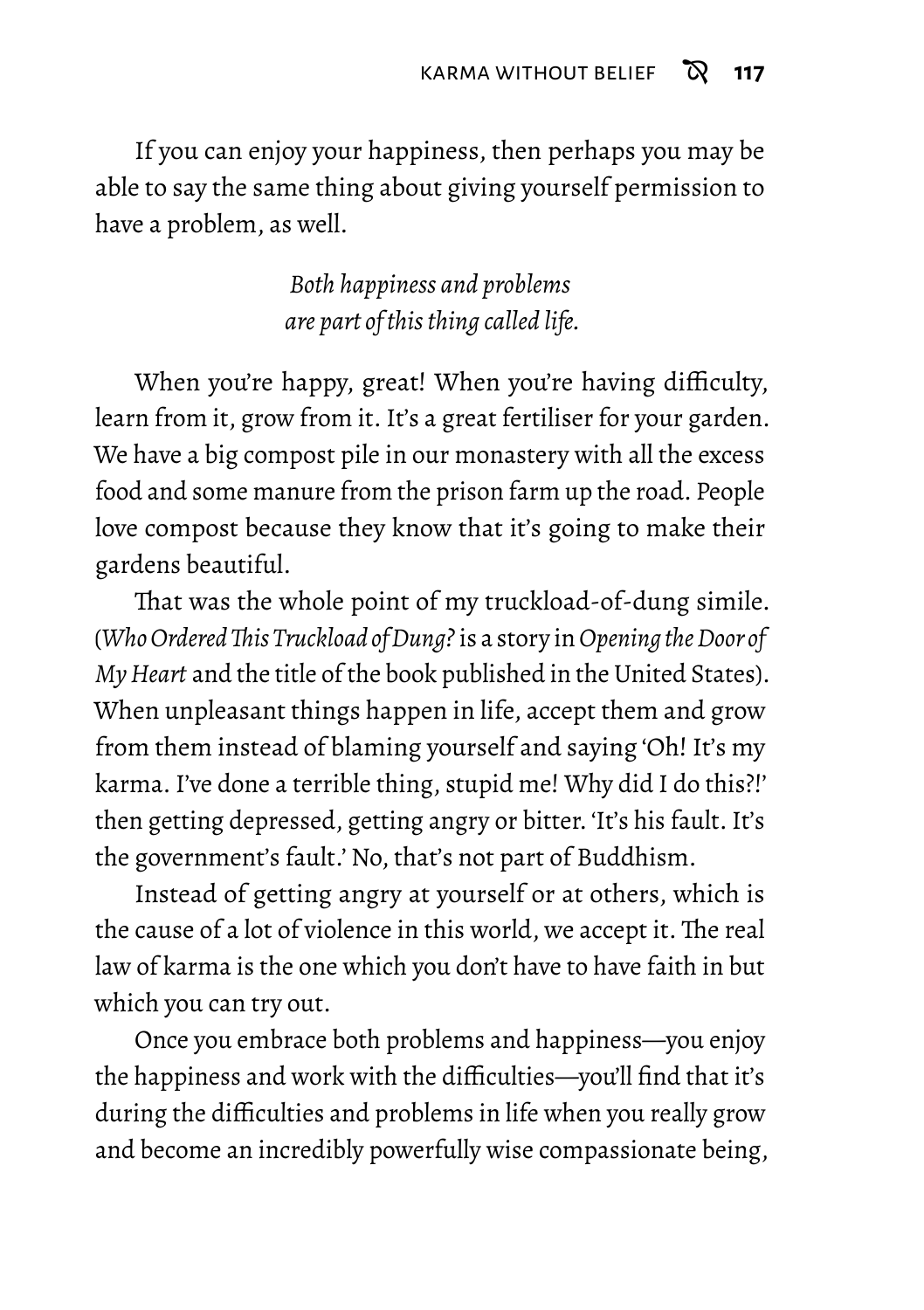#### 118  $\varnothing$  OPENING UP TO KINDFULNESS

not only for others but also for yourself. So the law of karma means 'What am I doing with what I've got?'

> *It's the manure that fertilises the flowers and gives sweetness to the fruit.*

Another nice thing about the law of karma is 'Where is karma made?' The whole idea of karma is cause-and-effect, so it gives you a sense of control, especially control of the future. You can't do much about your past—it's done, but your future lies ahead of you, and you've got whole vistas of possibilities.

Some of you may think: "Oh, not me. I've stuffed up all my life, and I'm going to stuff up again." That kind of thinking is not the law of karma. The law of karma means you can make anything out of what you've got.

> *Out of the manure you can make a garden. Out of happiness you can make so many other people happy.*

Whatever you have to deal with, the future is totally open to you. We are not restricted or limited at all.

> *The possibilities of your life are totally open and free.*

The law of karma means all options are open, and you can do anything with what you've got right now. There's no such thing as hopelessness. That's why you should do the very best you can. Some people, worrying about the future, go to fortune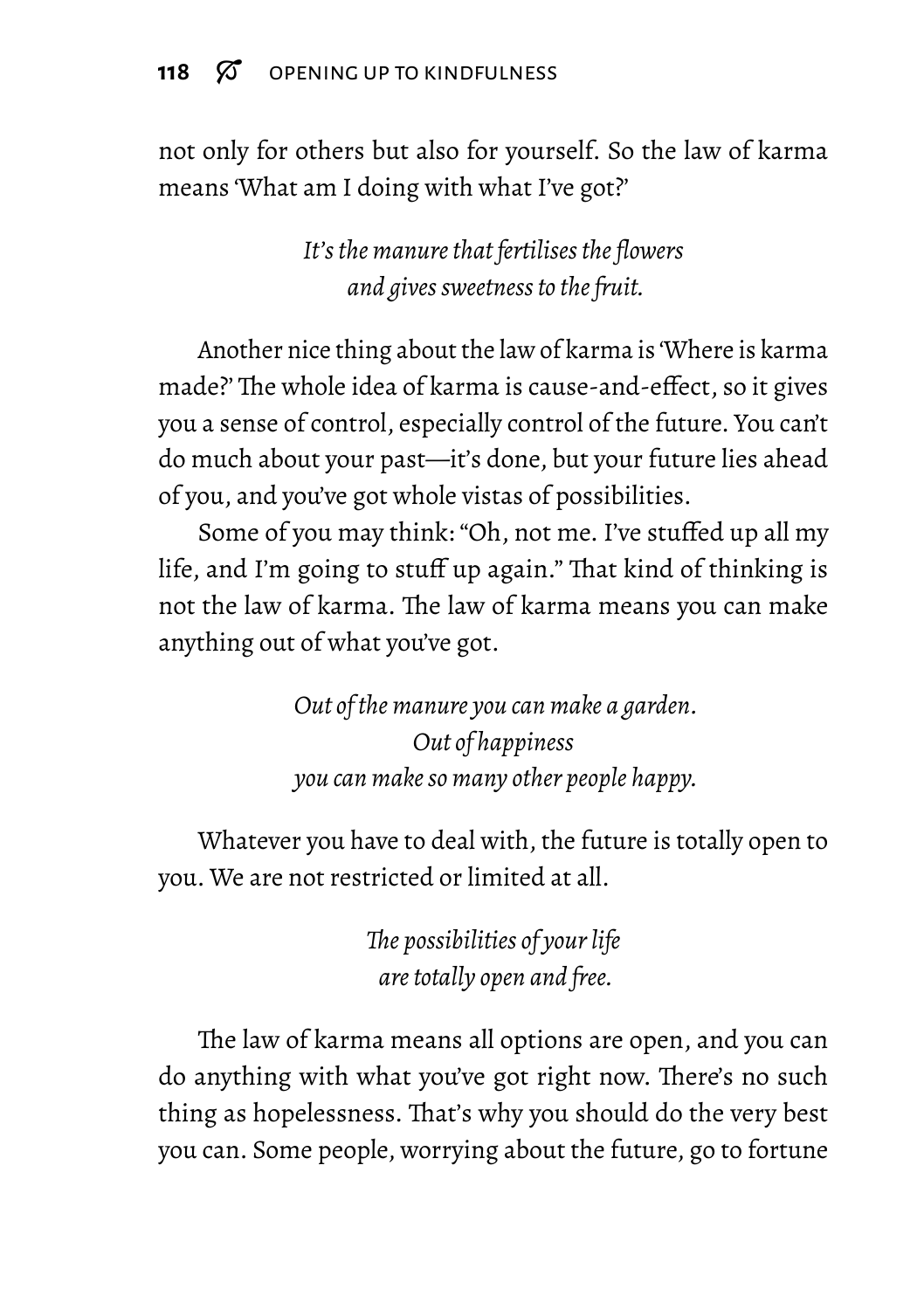tellers to try to predict the future, but while they're being anxious, they're not doing anything about their future. That's why they keep stuffing up. And where do you make your karma? Right now!

> *Now is the place where your future is being made.*

What I understand about the law of karma is: karma is what I am doing right now about my future. If I'm being negative now, blaming and being angry at people, and keep moaning 'Why me?' or looking at the future with dark glasses, I'm ruining the present moment and creating a terrible future for myself.

Why am I going to destroy my future by carrying around the pain of the past? I'm not going to do that. Now is the only time I've got, so I'm going to let go of the past and forgive so as to be free and happy. If I want to have a happy weekend, the weekend starts right now in this very moment. So I'm going to be peaceful, kind, caring and compassionate.

Compassion is a beautiful thing because, like wildfires, it takes off with just one little spark. With an act of kindness in a society, a bushfire of compassion will be spreading.

Karma means making things happen. You don't make things happen tomorrow or next week. You make it happen now. Understanding the power of that, you realise this is the time to transform, this is the time you let go, this is the time you're free. And once you walk out of the jail of the past, you're free forever. So get out of jail right now.  $\cdot \rightarrow$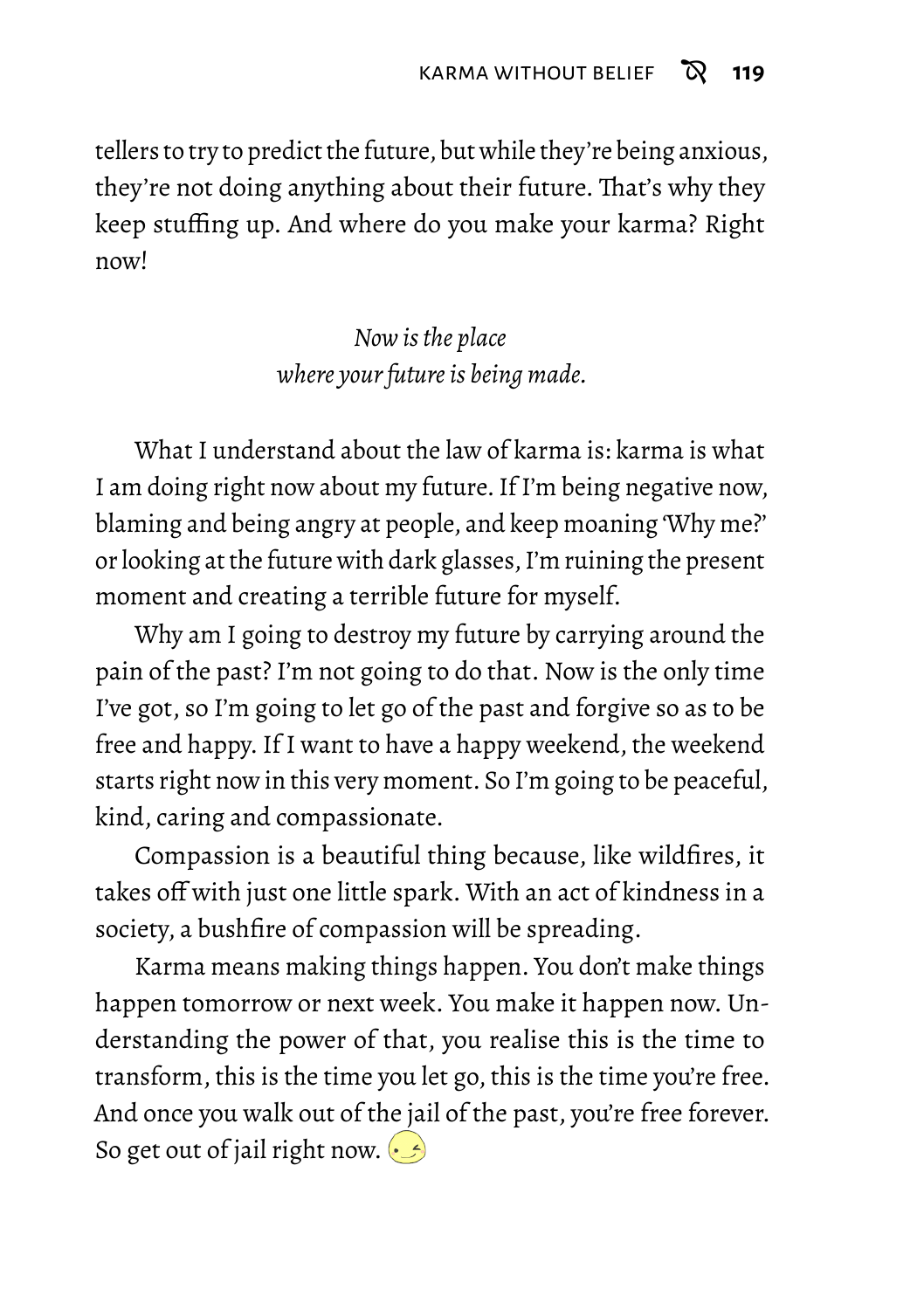When you learn how to do this, your future gets happier and happier.When a problem comes or whatever happens in your life, instead of saying there's something wrong and getting negative, please think: "This is great! Let's learn from this."

Another issue is about making mistakes. How many of you have never made a mistake? What happens when you make a mistake? Do you feel embarrassed? No, you shouldn't. You're just a human being. Isn't it great that we're allowed to make mistakes? This thinking takes away a lot of guilt and, more importantly, fear. Out in the world, if you make a mistake, you get told off or you lose your job. Not in Bodhinyana monastery where I live. When people here make a mistake, "Well done. You're human." That's why the place is a mess.  $\approx$  No, it's not a mess; it's a very happy place.

The thing which I'm most proud of about our monastery is that people feel welcome. You don't have to be perfect. You don't have to sit in the correct posture. If you don't want to bow, don't bow and don't feel guilty about it.

One time at Dhammaloka,our city centre, a lady sitting in the corner over there fell asleep during my talk and started snoring. Was there something wrong about that? No. The mistake was when somebody tried to wake her up! I told them afterwards that the woman had told me that she was one of those unfortunate victims of domestic abuse and she was so afraid and so tense in her house that she was not sleeping well. But here is the first place in weeks where she felt safe. It's the atmosphere you create here that's even more important than all the talks that are given. The fact that she felt so safe that she could lie down and actually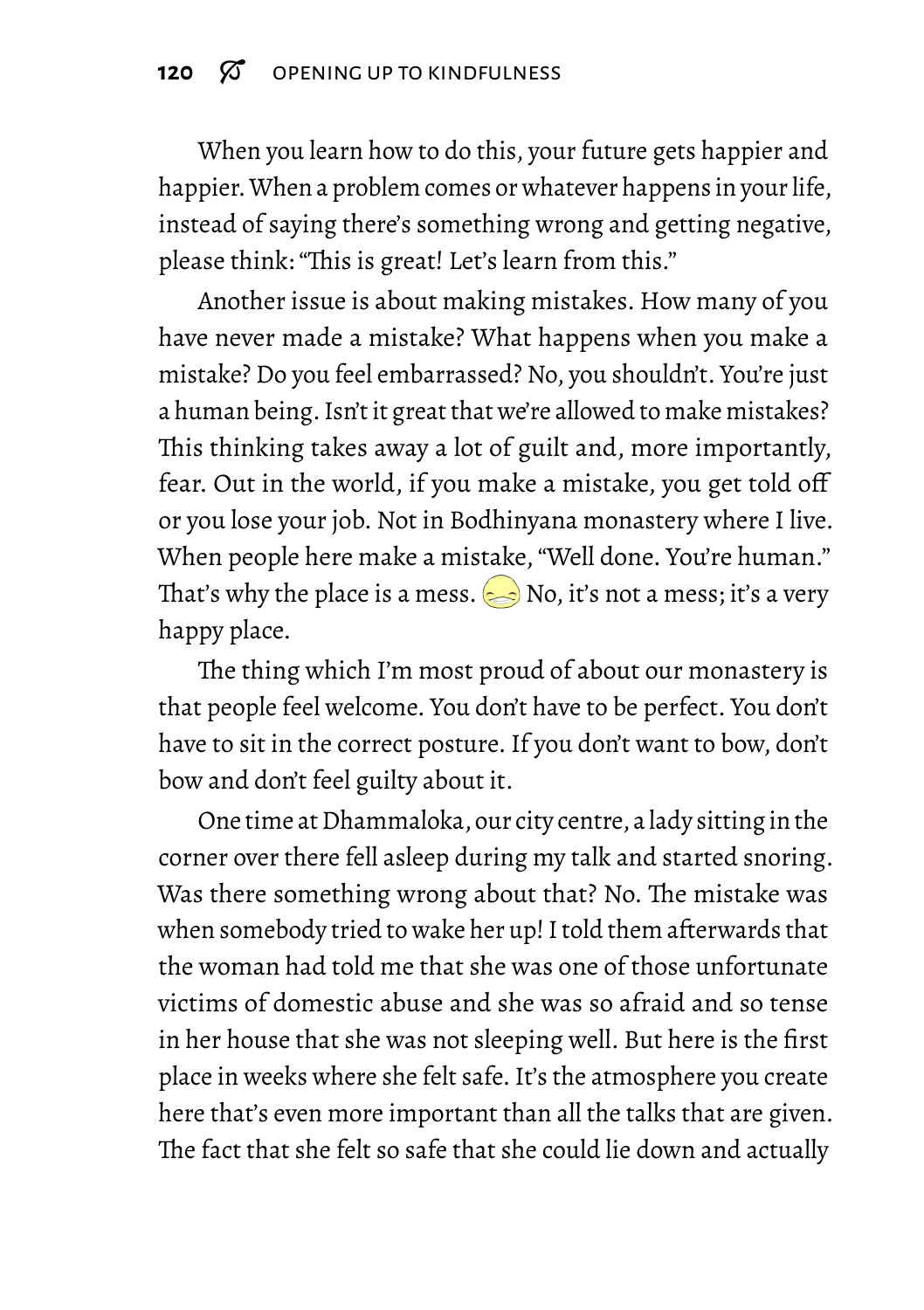fall asleep made me think, 'Wow! What a great achievement of the Buddhist Society of Western Australia! We could give that feeling of safety and kindness so that she could fall asleep.'

Sometimes you make what people call mistakes, and how many times have you been told off? You think, 'What did I do wrong? I just made an error, made a slip.' Wouldn't it be nice to be accepted and loved, and to know that there's nothing wrong with making a mistake?

So number one: we don't hide our mistakes; we face up to them and learn from them. The psychology of this attitude is that people actually make fewer mistakes when they're allowed to. When you're so terrified of making mistakes—we call it walking on eggshells—you're not relaxed, you can't perform to your highest level, and that is why you make so many mistakes.

If you are going out with someone, please tell your girlfriend or boyfriend that they're allowed to make mistakes. Tell them that from the beginning so that they can relax. When you relax and can be yourself, you have a much better time together. And when you get married, tell your partner, "Darling, you're allowed to make mistakes."

> *Trust that people are trying to do their best. Most people are like that.*

Getting angry, getting guilty, and blaming is bad karma. Accepting, embracing, compassion, and learning is good karma. I don't think you need to have faith in that. You can try it out yourself. Always remember that it's not what you're experiencing no matter whether it's a problem or happiness, it's how you're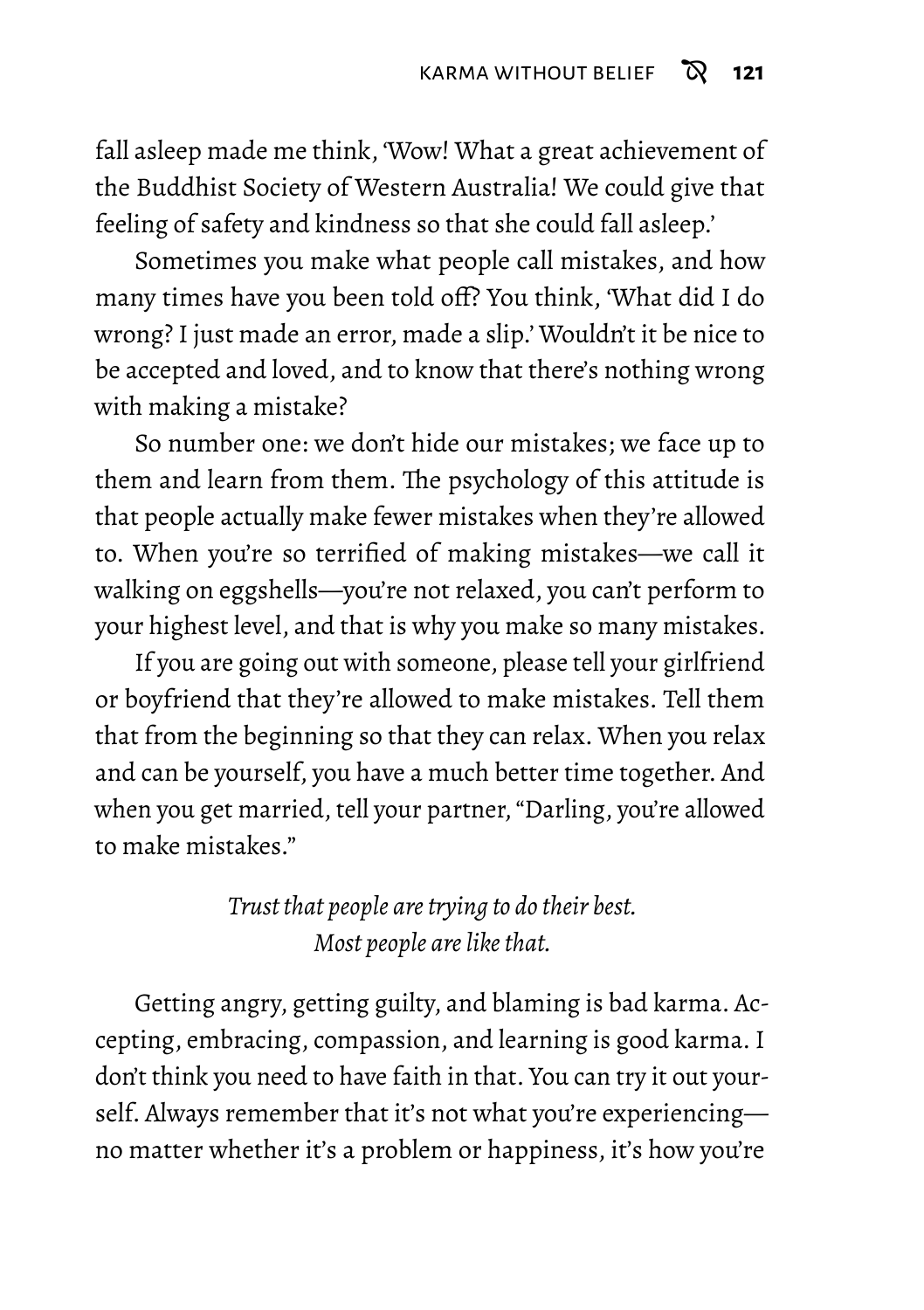experiencing it that is the source of karma. That is where karma lives.

> *It's notwhat you're experiencing. It's howyou're experiencing it!*

Suppose you're going through a divorce. That's part of life; it happens. How are you doing this? With anger? With guilt? No. This is part of life; there is nothing wrong with this. So please learn from it, grow from it, and become a better person. Going through a problem in life, a cancer or a divorce, is not bad karma, but if you really get into grief about it, into denial, into anger, looking for somebody to blame, that's bad karma.

> *Karma is the way you relate to life, not life itself.*

Guilt, anger, denial, or blaming is bad karma, a cause for most of the misery in this life. When people think something is bad, they're afraid. That's why people often get into denial when someone they love is close to death, or they themselves have developed a fatal tumour. 'Why me?' That's actually what we all say, isn't it, if we don't really understand the law of karma?

Karma is happening right now. You are making your future right now by the attitude you have towards what's happening in your life. Good karma is when you say, 'How can I learn from this?' with what is happening now.

A very beautiful old Chinese saying 'It's better to light a candle than curse the darkness' encapsulates all that I've taught this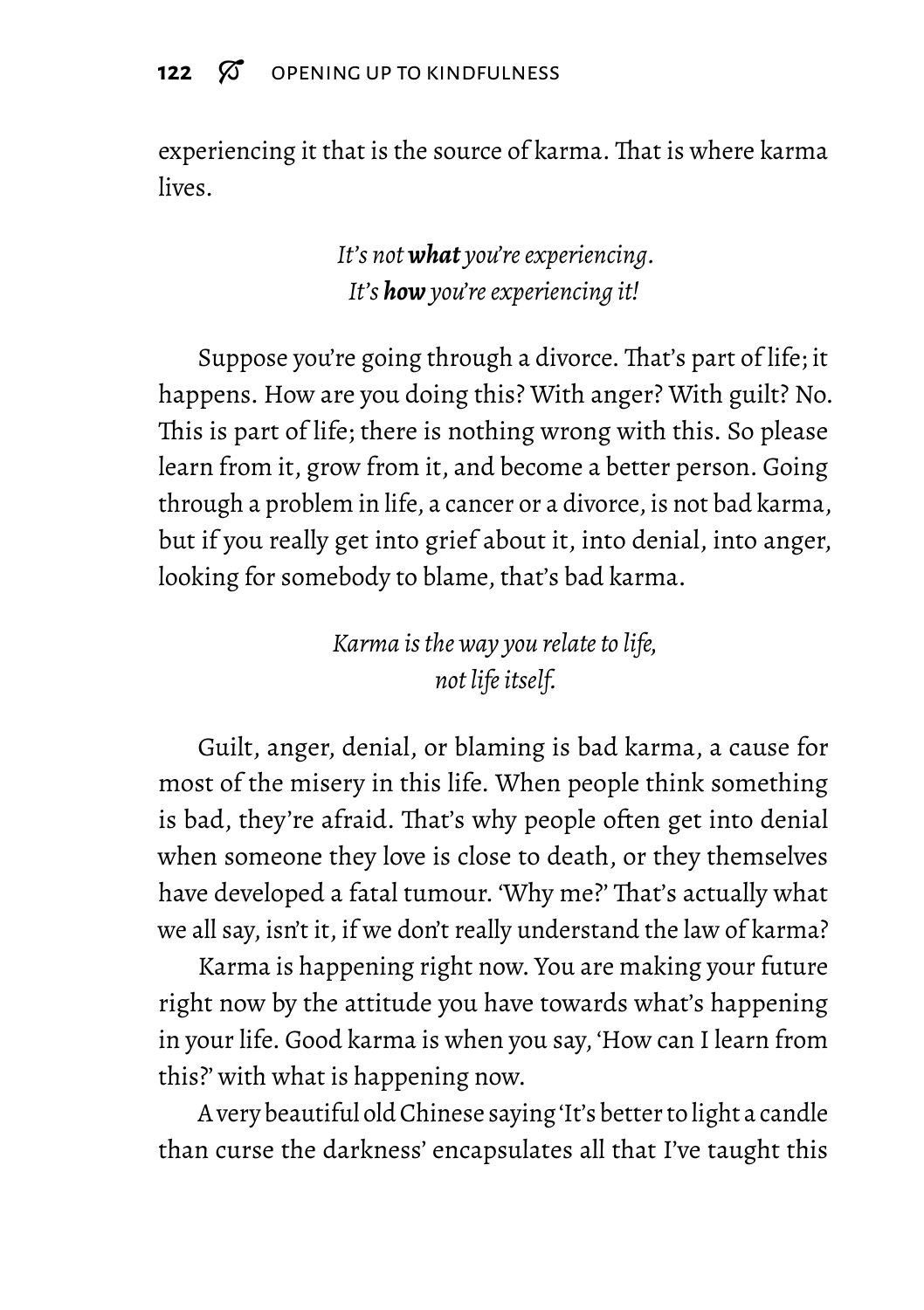evening. So whenever you want to complain about something in life—your partner or your job, instead of complaining, please light a candle. There are always many candles around to light. There's always something positive you can do—sometimes it is just to embrace and learn.

Sometimes people ask: 'What is the meaning of life?' A simple answer to a very deep question is to learn.

#### *Life is work in progress.*

So how are you growing? I don't mean growing in size or growing your bank account; I'm talking about growing your wisdom, your compassion, your understanding of life. In the past year how much have you learnt? How much wiser and kinder have you become? That's the meaning of life.

> *To become wiser and kinder— That's the meaning of life.*

So how do you become wise and kind? Right now is where you do this, as well as building happiness and health. Now is where karma is made.

Now you know not only the meaning of life but also the secret of life. People look for the secret of life in the future with all their plans and expectations and what they're going to achieve. But you never find anything in the future. Sometimes people look for the secret in the past, searching over all the things which have happened to try to find the meaning from the mistakes of the past. But you never find anything except anger, guilt and negativity.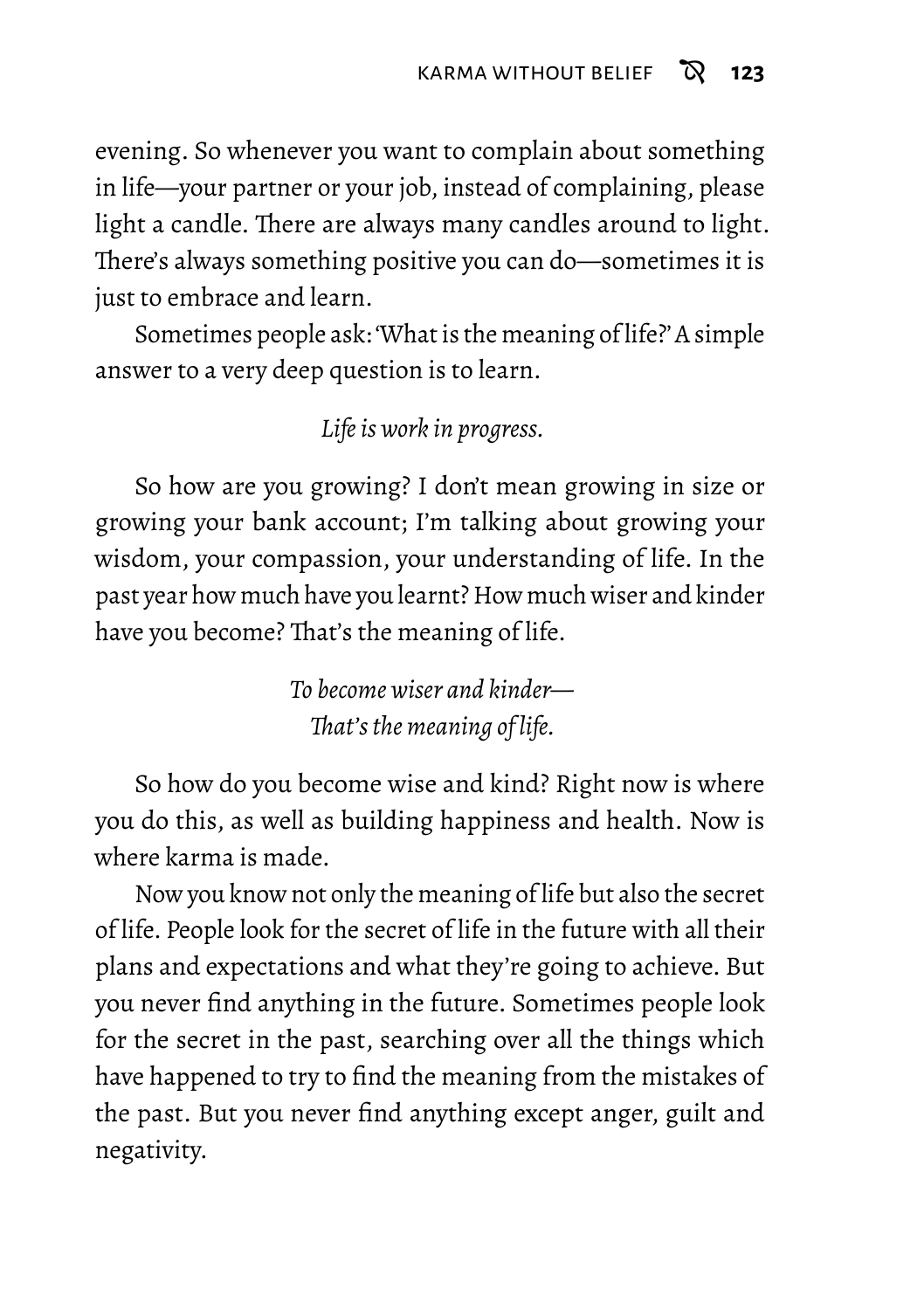# *You only find the meaning of life right now.*

The secret is in this moment, absolutely for free. Truth is like air—no one can own it; we all share it. You can pollute the air, and people can pollute truth, still there's enough truth out there, and you just need to breathe in.  $\odot$ 

**Question:** How do you motivate people who have no will to live?

**Ajahn Brahm:** Instead of having the will to live, just have the will to be compassionate, to be kind.

Losing the will to live is the fear of the future. They feel they've had enough when they can't see any positivity or any hope. Hopefully the talk I've given this evening, which is actually saying there's nothing wrong with life, will give them some understanding. The world never changes, and life has always been like this. So please see if we can change our attitude towards our life.

> *The will to live is the will to be kind.*

Just take away the will to live, the will to die or the will to go anywhere, and just be.  $\odot$ 

**Question:** How can animals improve their karma?

**Ajahn Brahm:** One of my friends, a doctor in Melbourne, got a big Labrador. She gave it the name 'Chemo'.That's a really weird name, isn't it? Why did she name it Chemo?

She said, "Because I'm training this dog to be one of the dogs that go into wards with people who are very sick so that the patients can pet and stroke that dog."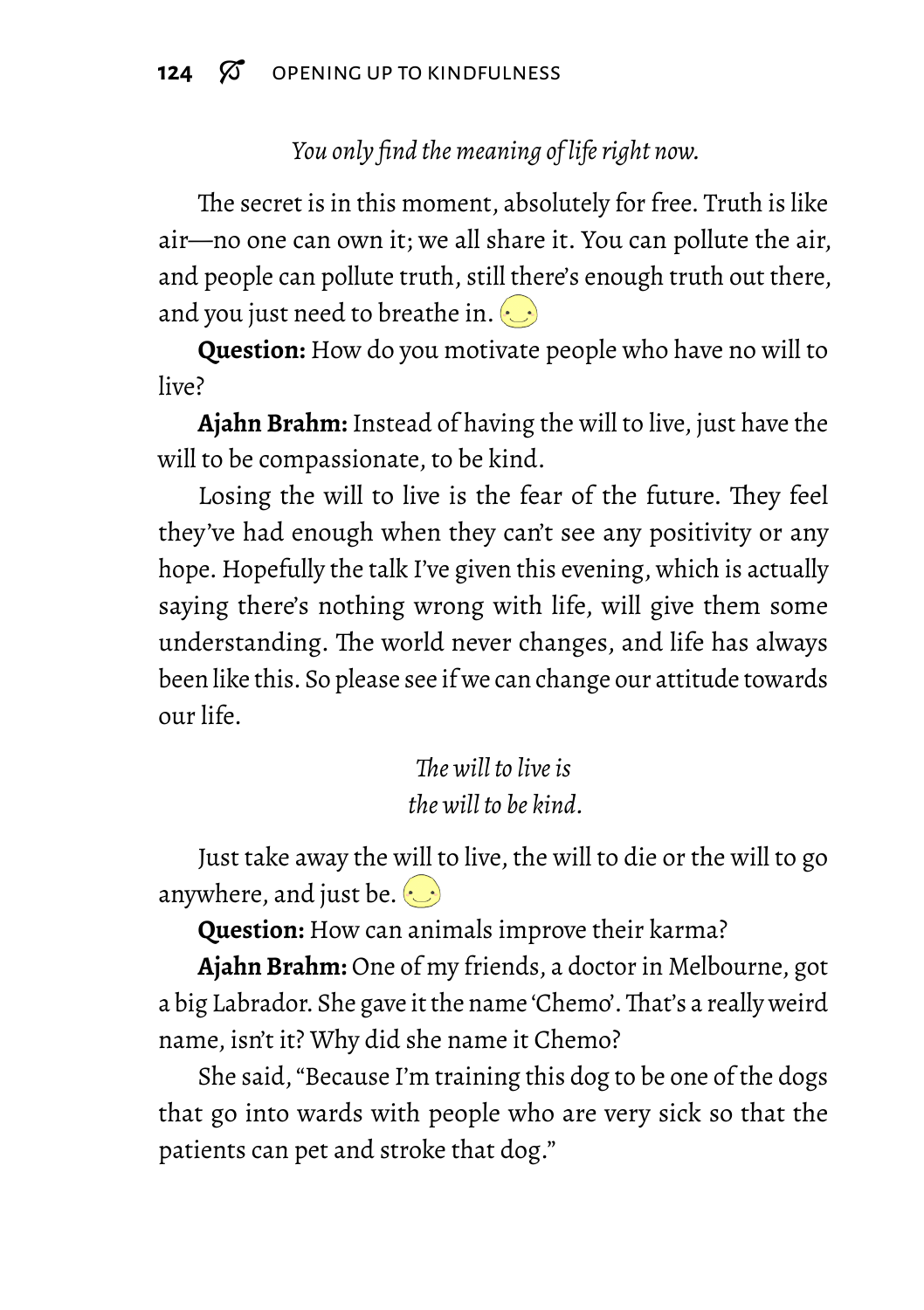The compassion which a beautiful soft animal generates has a very strong positive effect on people's recovery—they actually get better. Having a beautiful dog to play with in the ward spikes up serotonin and endorphin and all other beautiful healthy things in our body.

That's why she called her dog Chemo, shortened for chemotherapy, as a joke. So Chemo the dog went into so many hospital wards in its life, healing and helping people. That dog must have made a huge amount of good karma just by generating happiness in other beings. That is one example of how animals make good karma: by being kind, loving and trusting. When you see these beautiful qualities in a little dog or a cat, you are reminded how to be kind.

So that's how animals can make good karma—teaching about kindness, about love, about trust.

**Question:** What is some basic daily practice that a lay person should do?

**Ajahn Brahm:** The daily practice is to start now—be kind, be compassionate. It doesn't matter what you do; how you do it is really important. You may be just driving to work in the morning, but how are you driving to work? Are you listening to the radio and getting yourself all upset because the traffic is bad? When you're on the way to work, is your mind already at work?

A daily practice to try when you drive to work is: every time you get to the stop sign, please think that the Buddha is teaching you to stop, be peaceful, and come into the present moment. All the stop signs which you see around the cities of the world are the dharma to remind you to stop and be here rather than always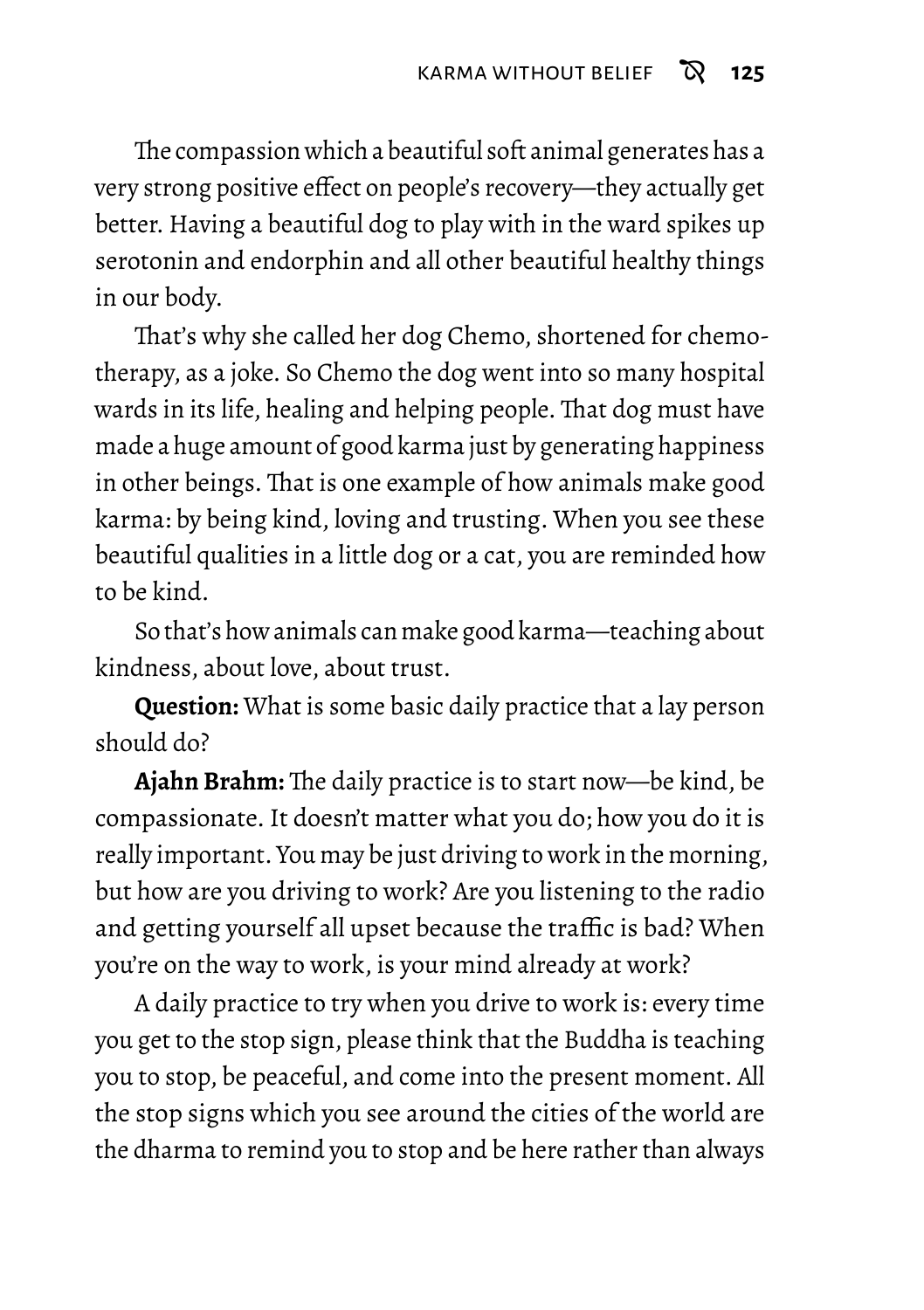moving. That's one of the nice daily practices.

Another daily practice is about the emperor's three questions from one of Tolstoy's stories: now is always the most important time, the person in front of you is always the most important person, and the only thing to do is to care.

It doesn't matter what you're doing. If you're at home by yourself, you are the most important person because that's the one you're with, and care for yourself and care for life. When you are with other people, you care for them.

What really does work is developing the right attitude to whatever you have to do in life. That should be your daily practice.

> *Developing the attitude to be kind and caring should be our daily practice.*

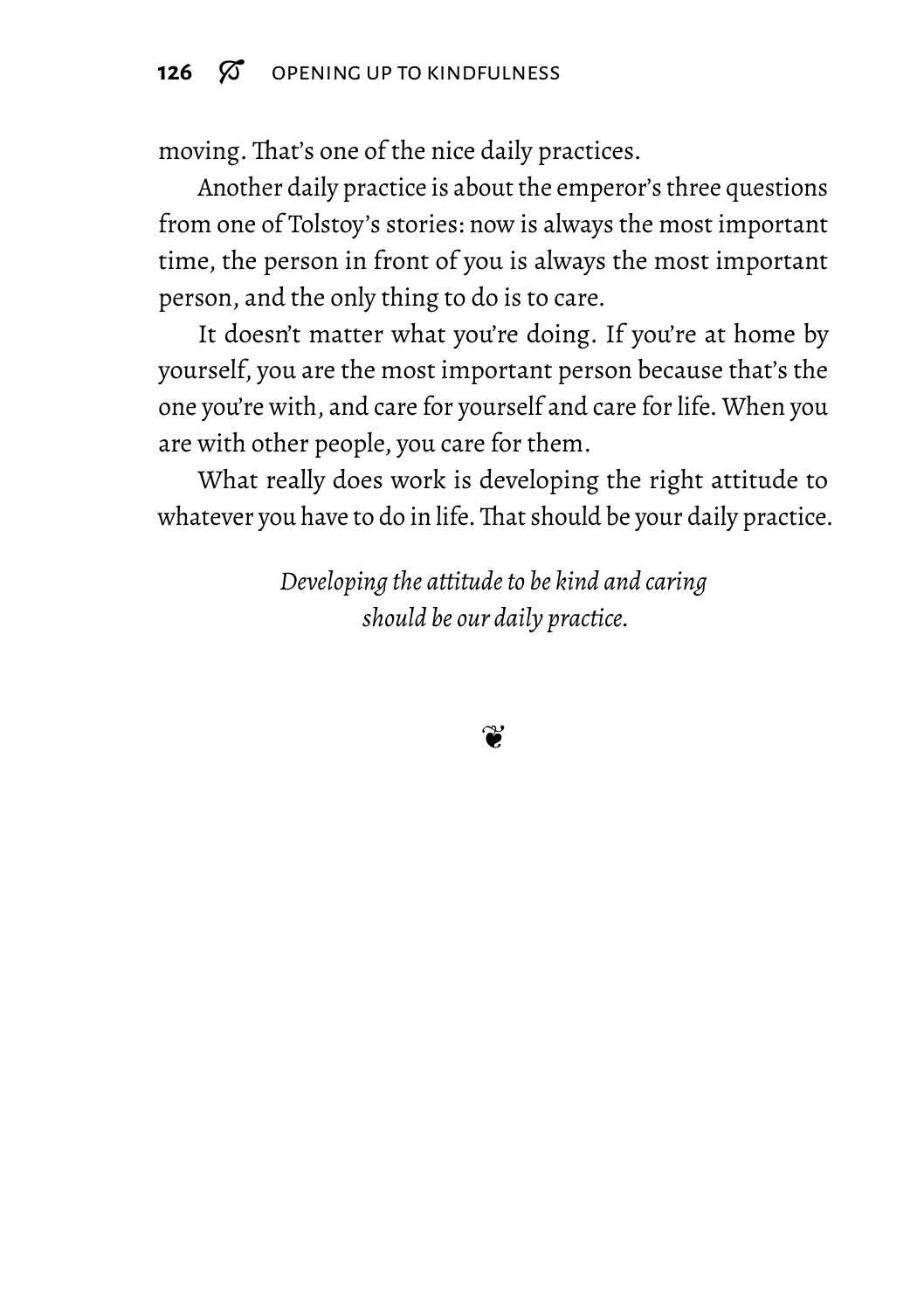# **10** *Total Listening*

Listening is such an important part of learning to live in harmony with other people as well as in understanding oneself.

An ability to listen can be improved when one learns how to be mindful and aware. As awareness gets stronger, one can listen much more attentively and fully—one literally hears and understands more. Then, one learns how to listen to the world rather than always talking back at the world; especially, one will learn to listen to oneself and one's own mind.

It's part of our training as monks that we learn how to sit still for hours without talking. With nine years of training in Thailand in how to sit quietly as senior monks gave talks, when I first came to Australia, I would sit quietly while the senior monk gave talks on Friday nights. Even afterwards when people would ask questions, they'd ask questions of him, and I would just sit there.

About four months after I arrived, the senior monk went to Thailand for a break, so I had to give the talks. As soon as I started speaking, a young girl came up to me and said, "That's amazing you can talk! I thought you were brain-damaged." Just because I didn't talk, she thought I was somehow mentally deficient.  $\left(\cdot\right)$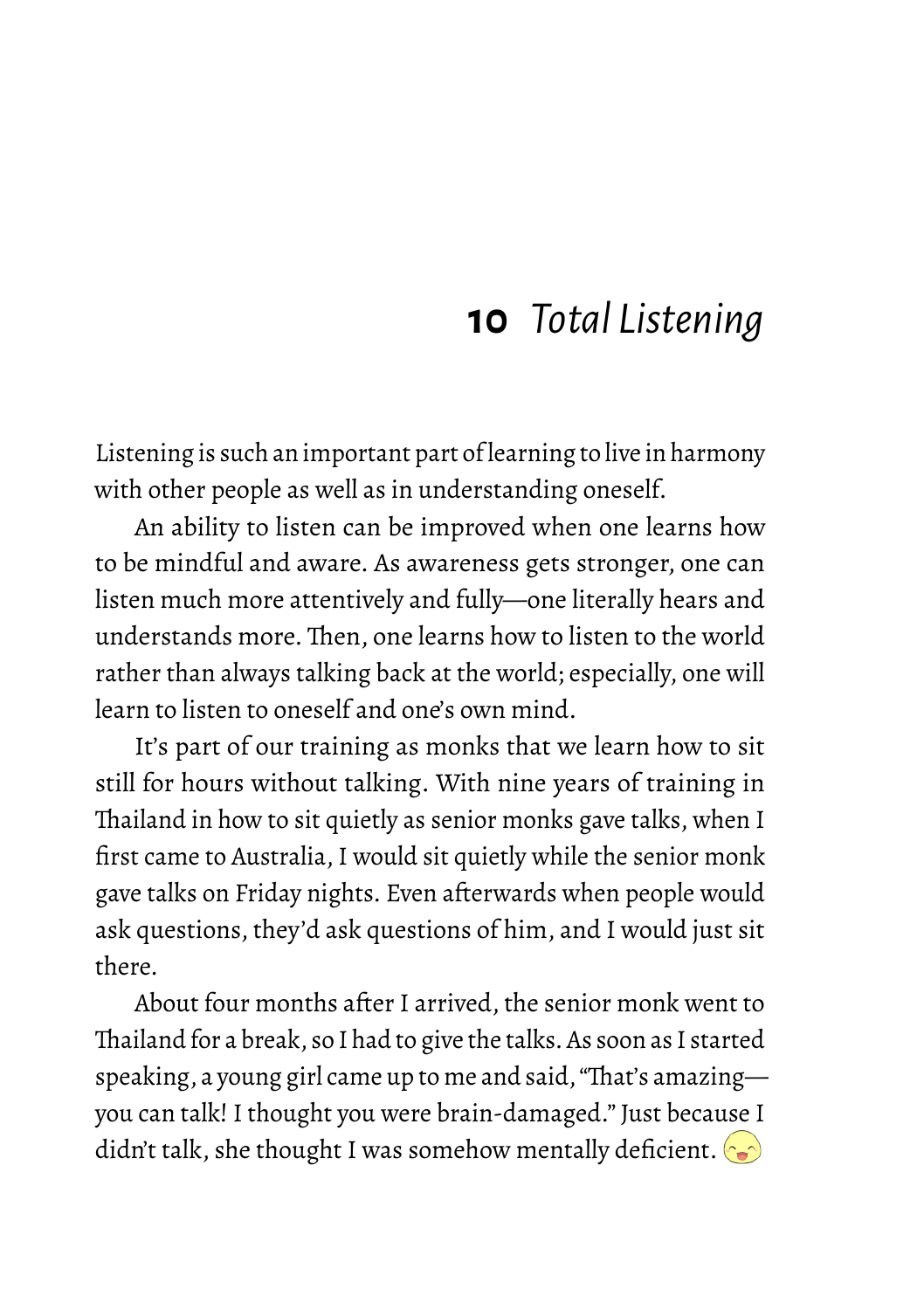Isn't it a shame that we don't respect silence, that we only respect talking? It's one of the reasons why we aren't good listeners, but we're good talkers. We have developed the ability to express ourselves as we learn that in school and in many other parts of life to express, to present, to convey our feelings to others. But can we receive what others convey to us? Can we really listen?

> *We respect talking, but can we really listen?*

# Too busy to listen

Often when somebody is talking to you, you're only half listening and probably paying more attention to the conversation going on inside of you, the inner chatter, so much so that you don't pick up what other people are trying to tell you.

> *We miss so much in life when we're too busy talking and not listening.*

It's like the old thing between husbands and wives; one starts to talk and the other starts thinking: "Here we go again. Why does he/she keep saying the same old thing? I've had enough of this. Doesn't he/she know that I'm tired too? I don't need this now!" Our partner has just started talking, and there's already a conversation going on between our ears to which we pay much more attention than what our partner's saying. We just can't listen.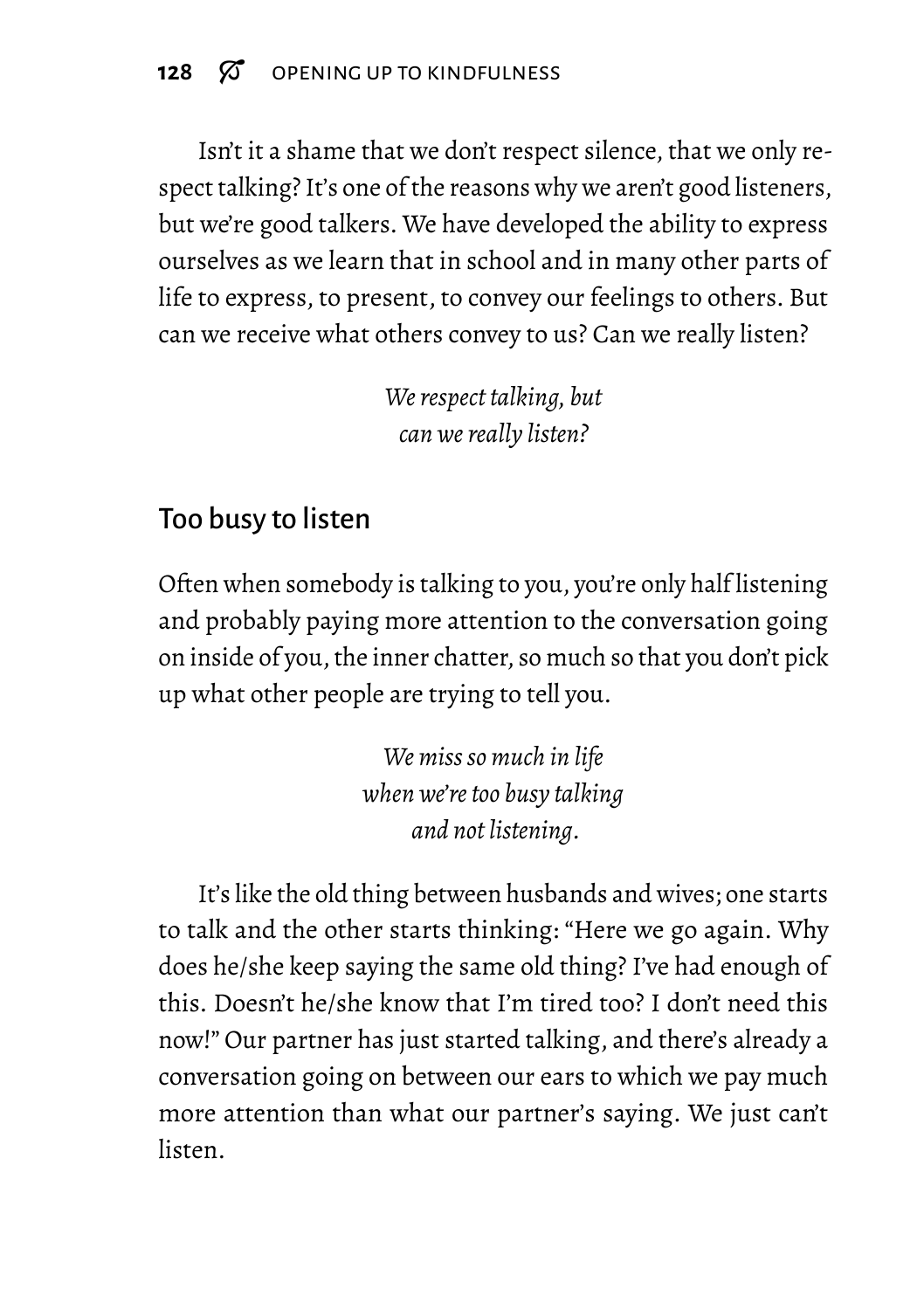People are also fantasising or dreaming because their fantasy world is much more fun than listening. That's why you have to tell jokes every now and again to keep people's attention.  $\left(\cdot\right)$ 

Relationships with other people could cause so much strife but they could also bring so much happiness. Why is it that people keep telling me that they can't communicate? You need two people to communicate—one person to do the talking, which is easy to find, and the other one to do the listening, which is hard to find!

A story which I love repeating is when we first moved to Serpentine. I was walking past the monastery kitchen just before lunch and happened to look through the window and saw six women cooking our meal for the day (a beautiful custom of making good karma). But I noticed that every one of those six had their mouth open, talking at the same time. So I started contemplating: 'If six people are talking and there are only six people in that room, who's left to do the listening?' Obviously, no one! That represents our modern life: everybody's doing the talking and very few are doing the listening.

## Compassionate listener

If you really want to be wise and get on this spiritual path in other words, to become more compassionate and more understanding of what's going on—it's much more important to be a listener than to be a talker. We start in an ordinary way of learning how to listen to each other.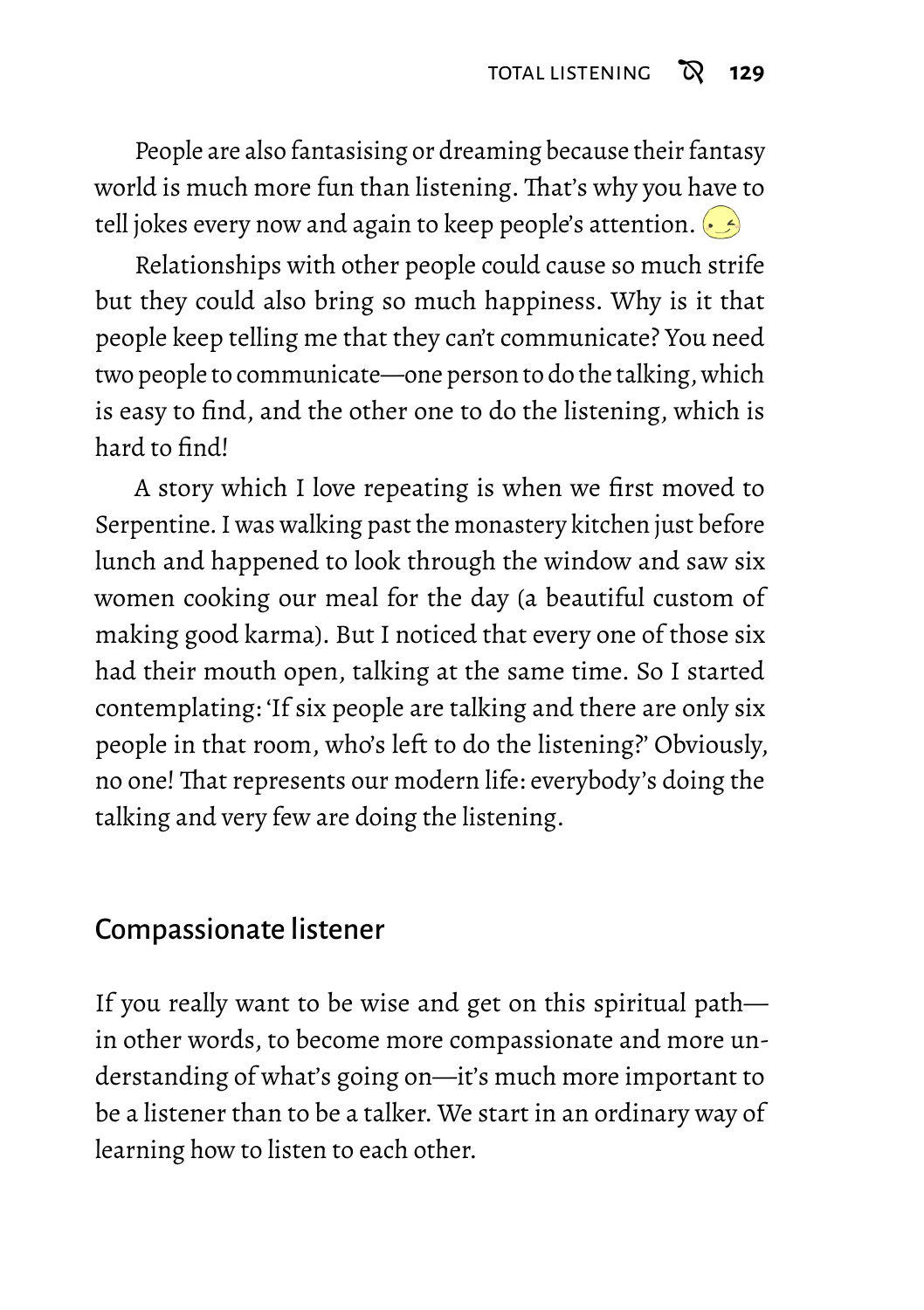*Talking, we can get into arguments. Listening, we become wise.*

When you're listening, you're absorbing all this beautiful information. You're able to hear not only the words but also what's between those words as well as the body language. Whenever somebody is communicating with you, it's not just through their words; there are so many other channels of communication happening, even at the mind-to-mind level.

If anybody thinks that monks or nuns have psychic powers and are able to read minds, it's nothing supernatural. It's just about us being aware enough, silent enough, with our mind empty enough to pick up more information than other people usually do, and then we can really understand what a person is saying. When somebody starts speaking to me, I don't prepare what I'm going say next and I don't judge them or what they are saying.

As a monk, we learn how to listen. We train in how to keep a quiet mind so that we can truly listen with all our senses. I call that 'Total Listening'.

An amazing thing happens when we absorb all this information and allow it to be processed through our brain, through our mind: an answer comes out.

## Playing the violin

A counsellor from Sydney once told a story at a Buddhist conference about a client who had flown all the way from the United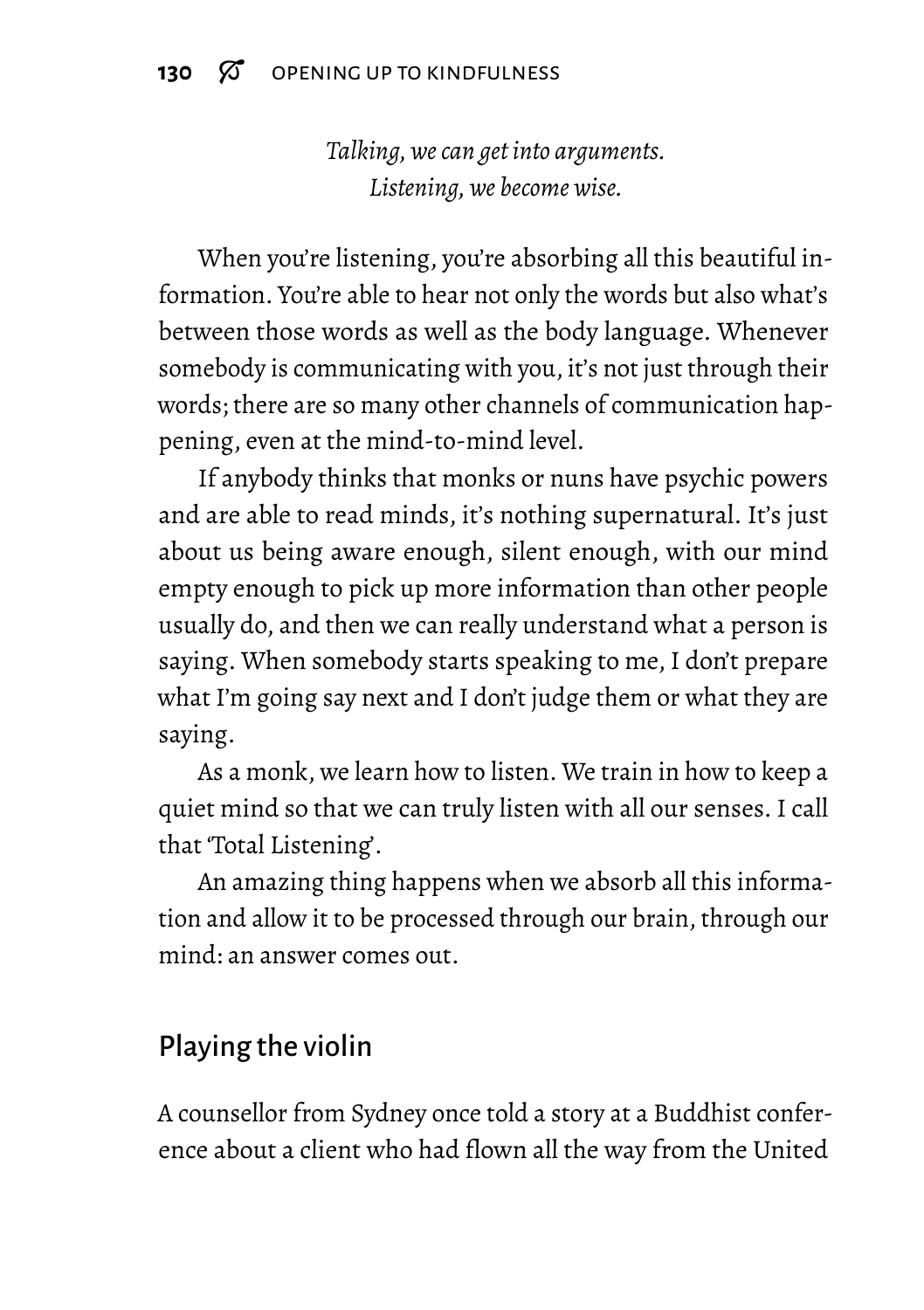States. This client had so many disorders, including anxiety, depression and a few terminal cancers. She was in a physical and mental mess, and no one had managed to help her. She was a very wealthy woman and had heard of this counsellor over in Sydney, so as a last resort she made an appointment and came all the way from the States.

Informed of this client's background, the counsellor, who was a meditator, knew that all the usual ways of dealing with this lady's problem wouldn't work; they'd already been tried. So she decided to do 'Total Listening'.

When the woman came into the room the counsellor just went very peaceful and very quiet—no thoughts. She threw away all of her learning because that would just create more static between the ears. She listened to this person for a few minutes, and when it was the counsellor's turn to speak, these words came out of her mouth—she didn't know from where: "I think it's about time you started playing the violin again."

It was a comment which had no connection to what had been physically said but which caused this woman to burst out crying. And her catharsis began from that point. It turned out that when she was young, her mother said that a girl of her social position should not waste her time playing music, even though that was something she loved, and that she should do something more important. It was the beginning of her mother controlling her life, stopping her from doing what she really wanted to do. Just the statement: "You should start playing the violin again" gave permission to this elderly woman, who was suffering so much from cancers and other disorders, to be free and to follow what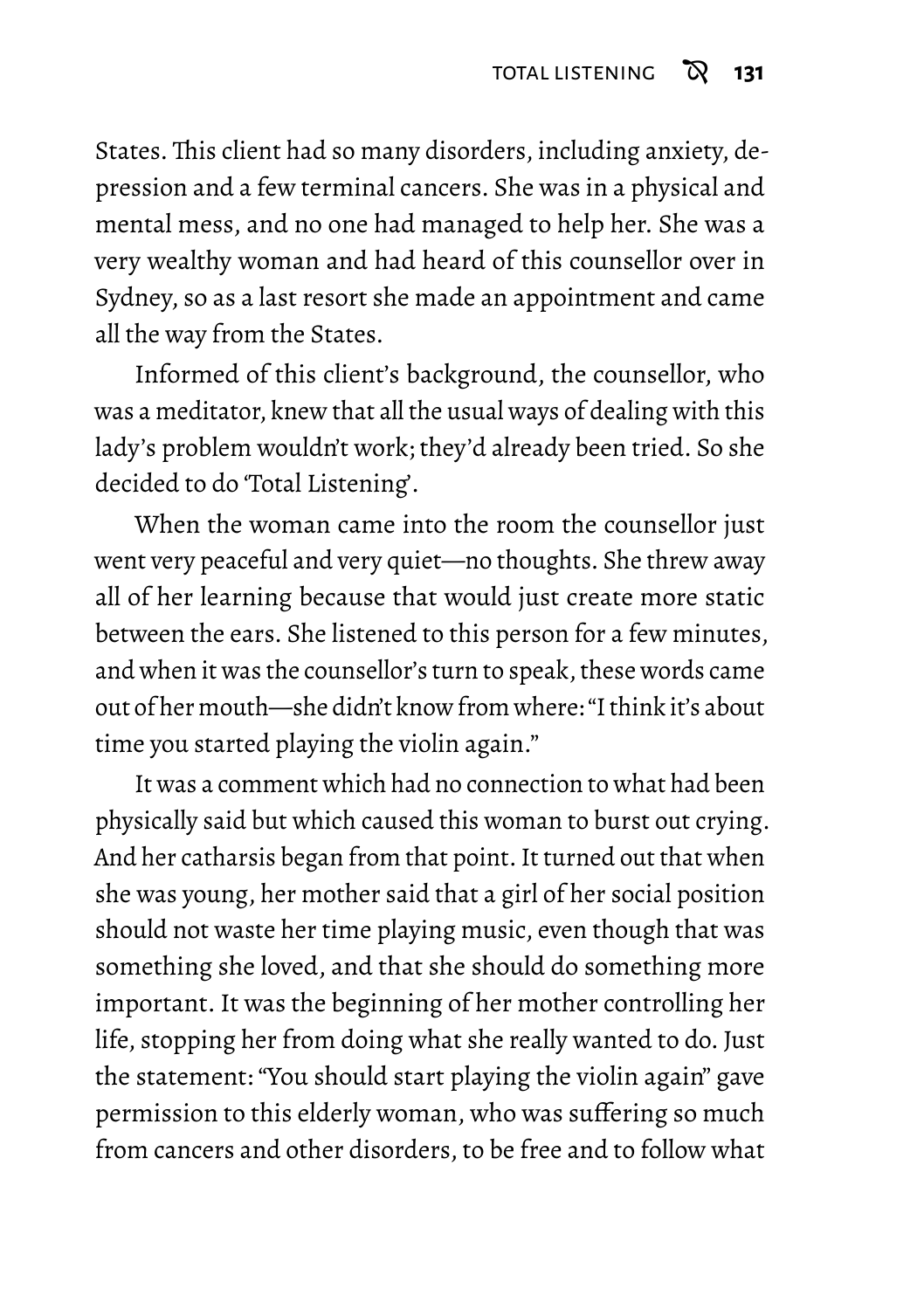### 132  $\%$  OPENING UP TO KINDFULNESS

she really wanted to do, to unwind, to un-control and just to be. From that point on, her recovery started.

It was one of those examples where you listen rather than think. Your intuitive powers become amazing, and you can say and do things which you cannot predict, which may not make sense, but which really work.

# Listen deeply

A lot of times when we think too much, we don't really listen. And when we don't listen, we don't understand and mess many things up. So in life, please see if you can calm that thinking mind down enough so that you become a great listener. How do you become quiet, stop speaking so much, and especially calm down that inner voice?

> *Meditation is where you learn how to listen deeply. In meditation, we learn how to be quiet so that we hear and understand much more of life.*

When meditating, we realise that this inner chatter is what causes us to be unable to listen. There are little techniques for how to be quiet.

Present moment awareness is very important because in the present moment there's nothing much to talk about. If you really get into the present moment, much of the busyness of life is taken away from you, which means it's much easier to be silent.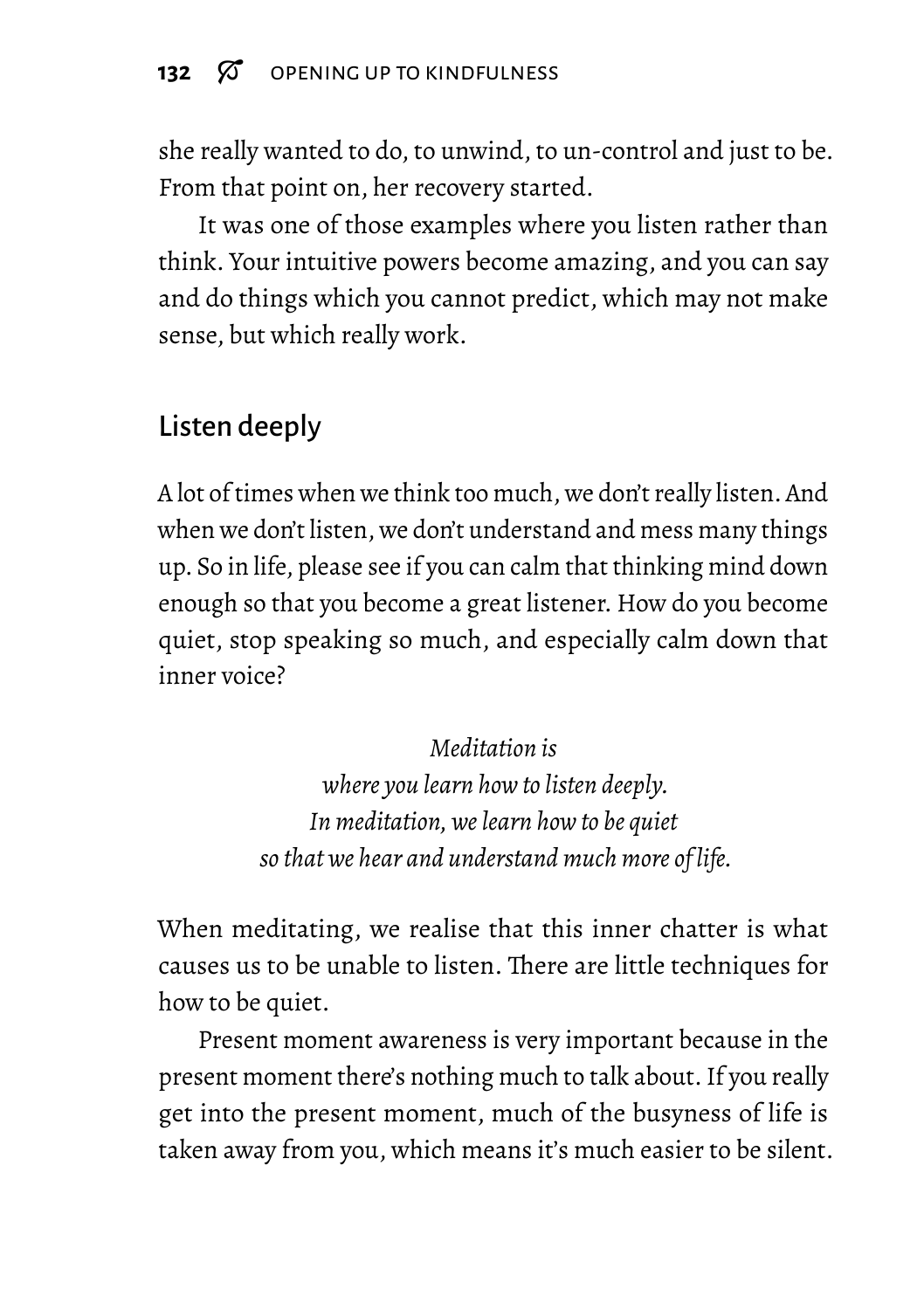Another technique which people find very effective is using a mantra. There are many mantras and whilst I'm a Theravada monk, I can recommend the Tibetan mantra of 'Om mani padme hum'. You chant that to yourself to block out thoughts, which sometimes become incessant. Once you start that chant, you then introduce spaces between the words. Not just 'Om mani padme hum,' but 'Om... mani... padme... hum...' Then, you lengthen the spaces between words as you go on. If you find thoughts come in those spaces, then close those spaces down until one word follows the other with almost no space at all. But as you become quieter, let those spaces get longer and longer, and in those spaces, you have the silent mind.

### *Pausing gives you the opportunity to listen.*

That is a very powerful way to communicate with and understand other people, no matter who: people you live with, your co-workers, your clients, etc. When you learn the communication skill of listening through a silent mind, it's amazing just how well you will do in your career no matter what it happens to be.

## Listening to the body and mind

What we're doing in meditation is learning how to listen, especially to our body and all its feelings at the beginning. Once you get this great ability to listen, it's not just to understand other people but also to learn about yourself.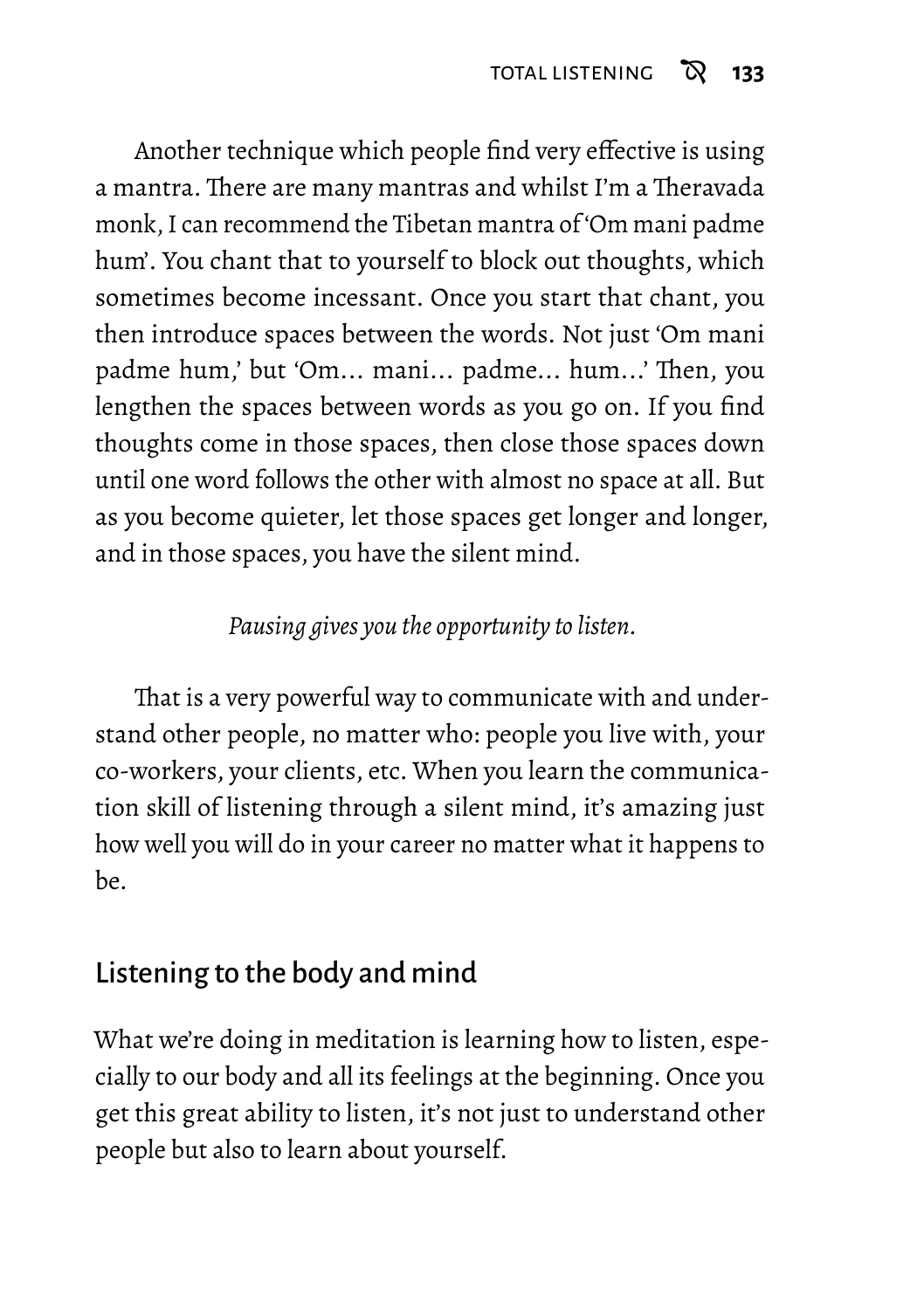When I teach a meditation retreat, I often tell people that when they get up in the morning, they should ask their body and their mind: "Body, what do you want to do today? Mind, what do you want to do right now?" It's a crazy thing to do, but this is how you're learning to listen to your body and mind to find out what they need. Your body sometimes needs a glass of water, sometimes it needs something to eat, sometimes it needs to rest, sometimes it needs exercise. It's amazing what you find out about your body.

When I have a day off, I ask my body: "What do you want to do?" Sometimes it says: "I want to go to bed." I used to say: "No! You can't go to bed; it's only 9 o'clock in the morning!" But now I say, "Okay. If that's what you want to do, that's fine by me." I listen to my body and just have a nap, and when I get up afterwards, I feel really good, like I've had a really good rest. Sometimes you sleep out of habit and when you get up at a certain time you feel tired. There's something wrong there because you're not working with your body.

There are other times, it's one or two o'clock in the morning and my body says it doesn't want to go to sleep but it wants to meditate. Fine.  $\leftarrow$ 

> *I listen to my body, and then my body becomes a friend.*

You may have a partner who doesn't listen to you; how difficult is it to live with him/her? Now you can understand why your body sometimes gets sick. It's throwing a tantrum. It wants to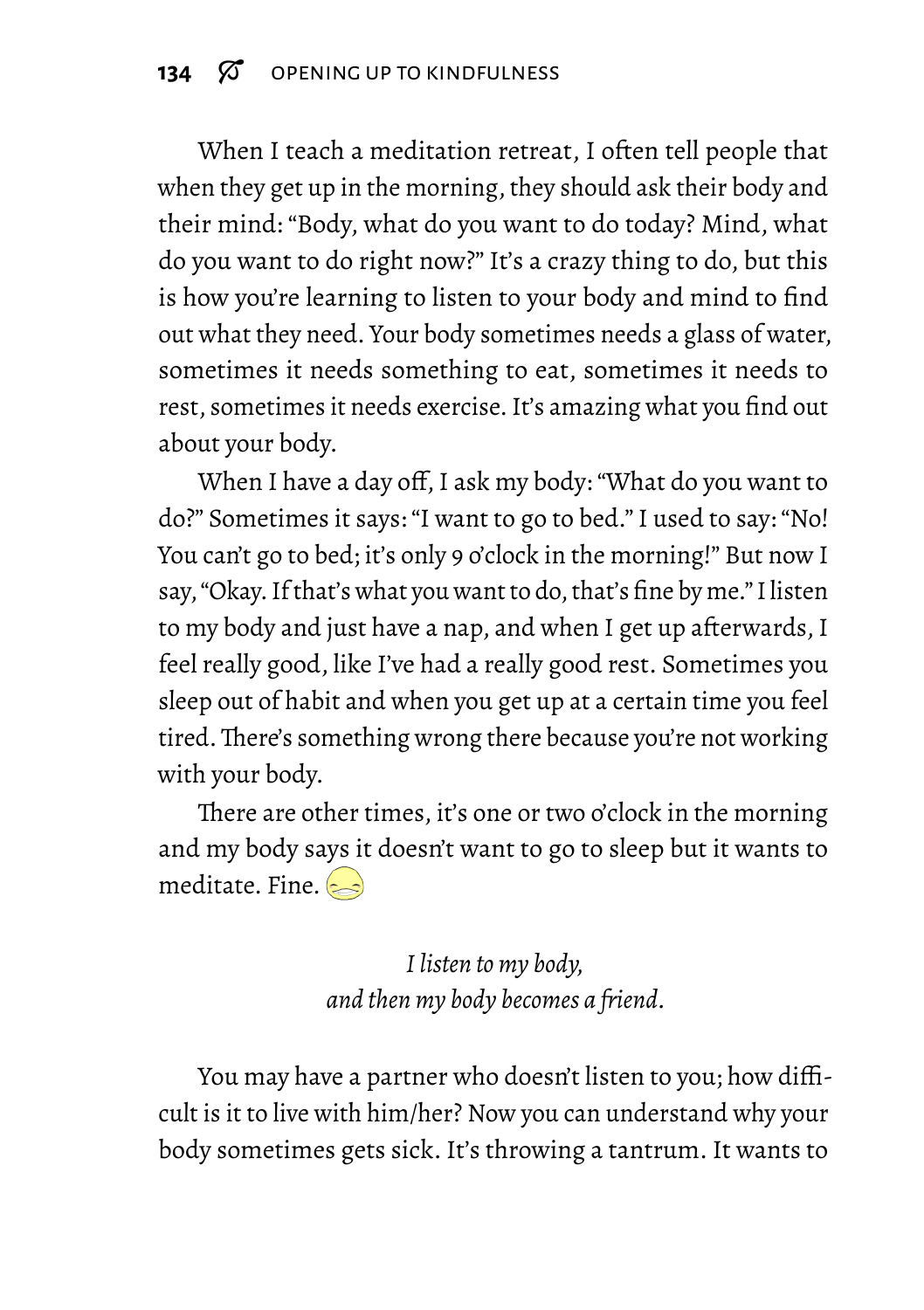teach you a lesson. As the old joke goes: "Death is nature's way of telling you to slow down."

Often when people get sick, it's not that they suddenly get cancer or heart disease, but that the illness has been growing over many months, maybe years. The body often tells us that it needs us to relax, rest or do exercise, but a lot of times we're too busy to listen. Only when you learn how to be quiet instead of having inner chatter can you actually listen to the body and feel its sensations. And if something's wrong, you know it straight away and thus can take a course of action to look after it.

Listen to your mind as well. When you listen to the mind, it's amazing what you'll learn. Sometimes, it says: "I really need to work a problem out." Sometimes it says: "No, I've had enough. I just want to rest." What the mind wants most of the time is just a bit of respect: to be listened to and appreciated rather than being treated as a slave. Just like you would love some respect from your boss. You're trying your very best, but how often is it that your boss gives you extra work and tells you off? Similarly, your body is saying: "I'm trying my best. Why do you keep pushing me around?" Or, the mind is saying: "I'm trying my best to be peaceful and happy. Just give me a break!"

> *What the mind wants most of the time is just a bit of respect.*

You get a lot of benefits when you listen to your body and your mind, and act accordingly. You trust that the body and the mind know much better than you.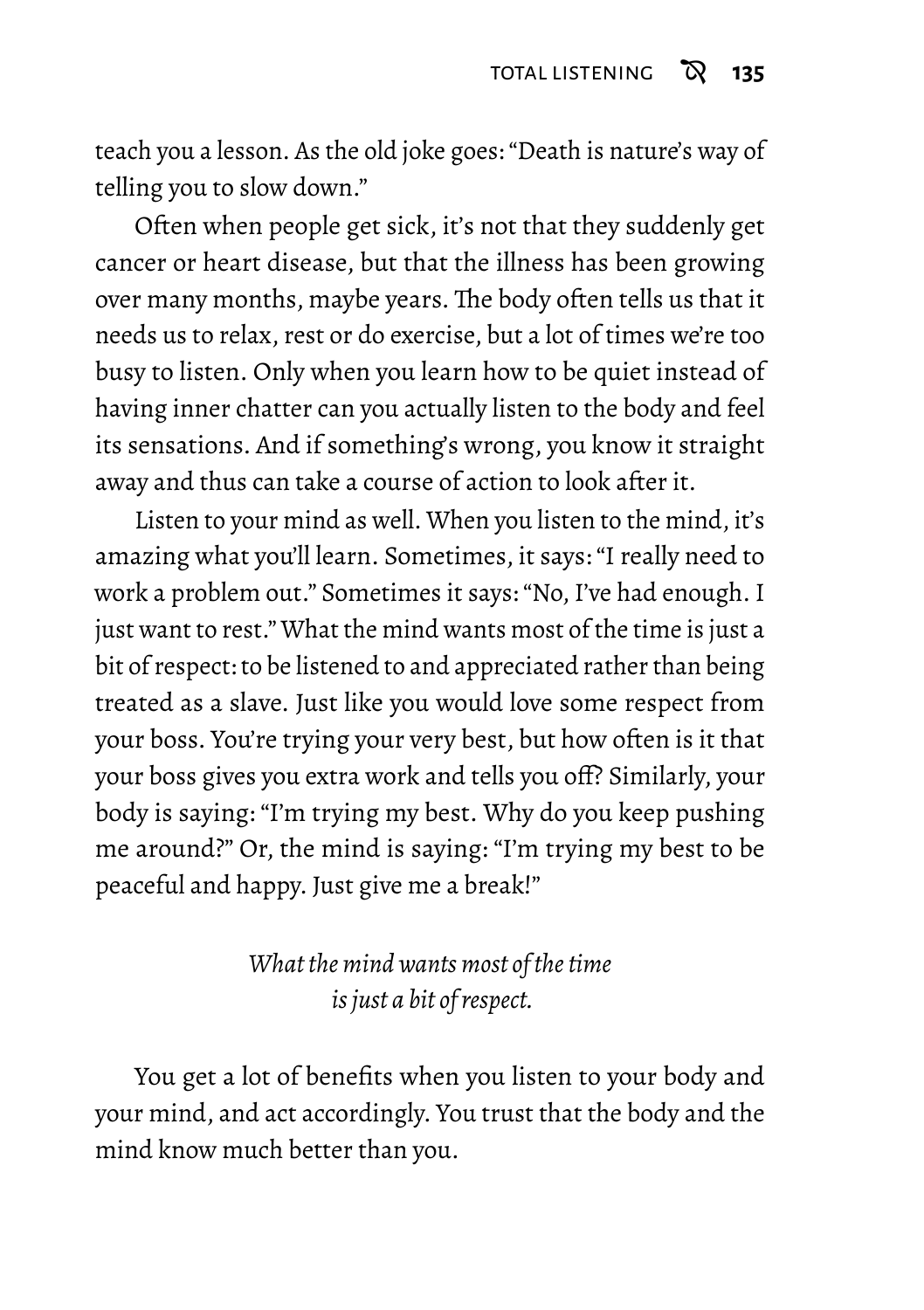# Kindness

The most important rule in a Buddhist monastery is compassion and kindness.With compassion and kindness, you will know how to listen to the world and to respond in a skillful and wholesome way.

> *When you listen to kindness, health, peace, wisdom all come.*

# End-of-life care

Another important aspect of total listening is that it can solve problems that most of us face from time to time, especially when our loved one is on their death bed. When your mother or father is in hospital and on life support, and the doctor asks: "Can I have permission to turn off the life support?" what do you do? There's a simple solution: you sit next to your parent's bed and just listen. You listen to see if your parent is still there, to see what your parent wants to do. Your parent may not be able to hear your words, but they will know your thoughts if they're still there, and you'll know their thoughts.

So you ask: "Mum, have you had too much? Do you want to keep going, or do you want to die? It's your call, mum." It isn't the daughter or son's job to terminate anybody's life; it's the mum's choice. So you ask that question and listen. If you've done a little bit of meditation, if you've learned how to listen, you can 'hear' the answer clearly.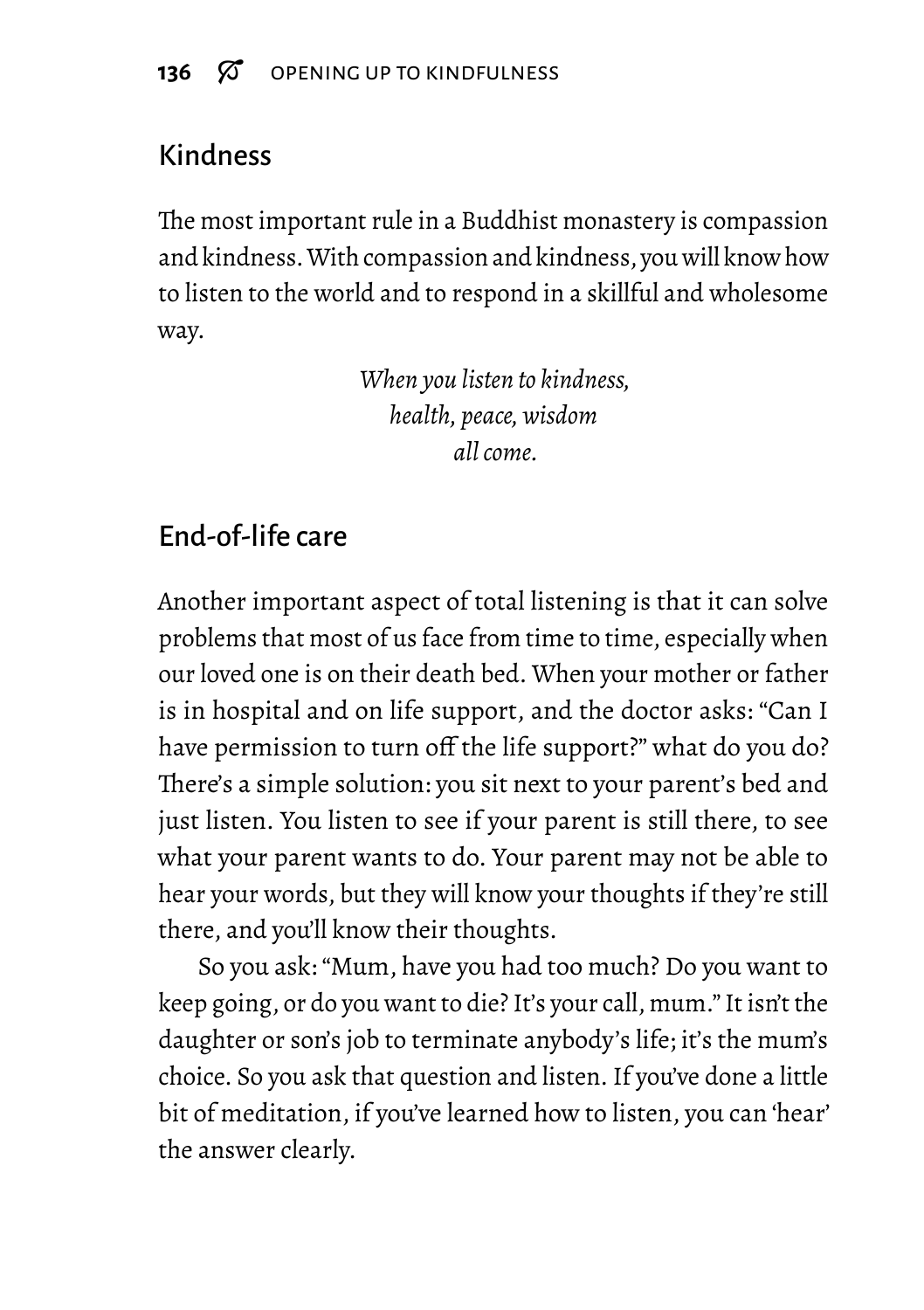That's what we mean by total listening. It can be applied with your pets. If the vet says your cat or dog has cancer and it needs to be put down. Are you going to kill that animal? It's one of those quandaries people have with Buddhists because we're not supposed to kill anybody or anything. What should you do? And the answer, again, is to ask your pet that question. It's not your call; it's their call. So you take your pet to a corner of the room and ask it: "Have you had enough? Do you want to go, or do you want to carry on?"

A few years ago, a long-term supporter of mine told me that her little dog fell sick with cancer. She took it to her vet and the vet said, "There's no possibility of it surviving. It's in pain, and I've got to put it down." But she followed my advice; she took that dog to a corner of the surgery and asked the dog. While listening carefully to her dog's response, she felt its message very clearly: "No! I don't want to go. I don't want to die." So she went back to the vet and said: "I'm taking the dog home." And the vet got very angry and said, "You are cruel—that dog is in pain. You Buddhists are so stupid. Just following your precepts and rules blindly, you're not kind!" She was heavily scolded. Six months later her dog made a full recovery. She took it back, and the vet examined it: "This is amazing! You Buddhists are very wise." That's how you totally listen. It's your dog's call.

> *Whoever is in that hospital bed, it's their call. Please listen.*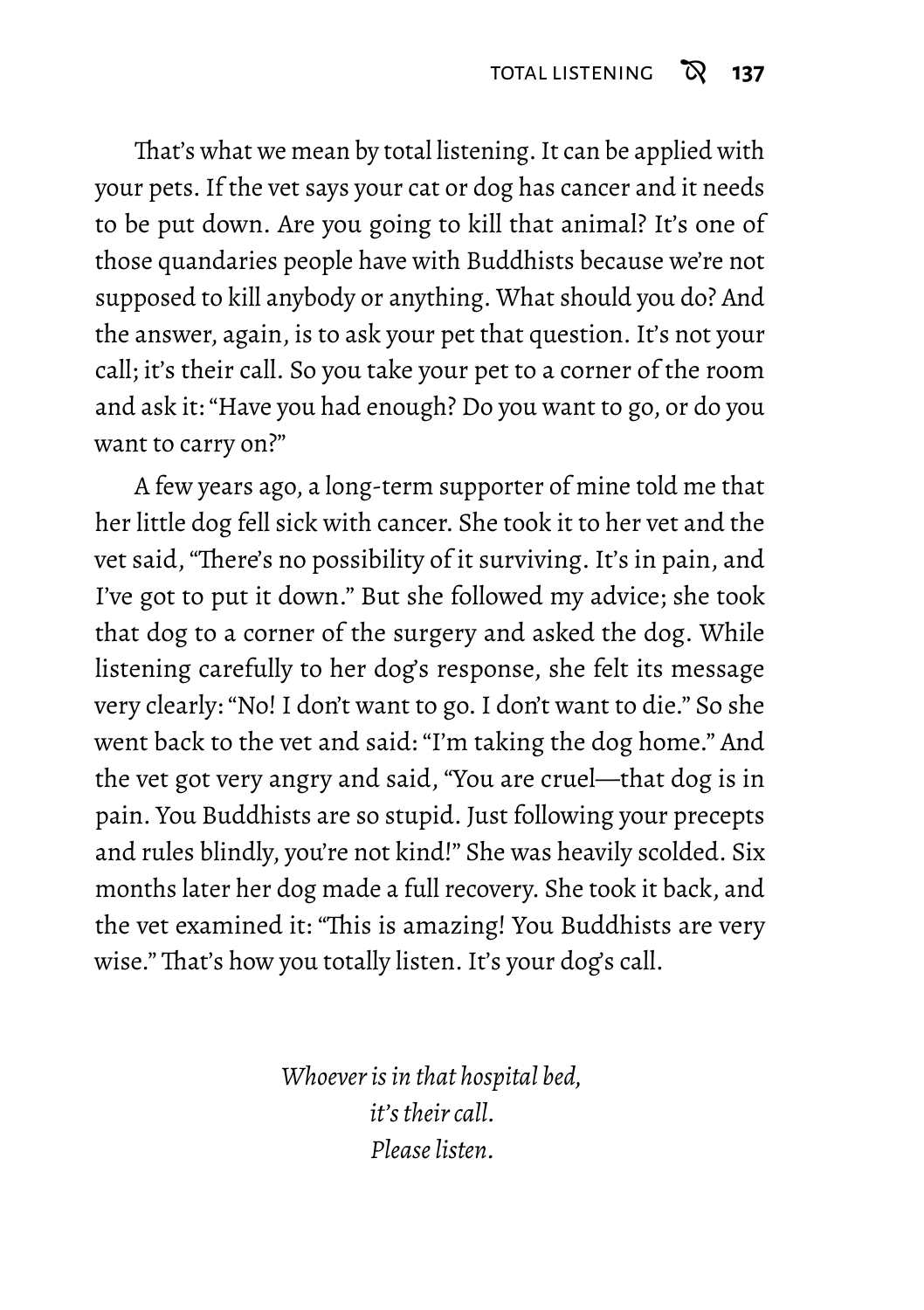For those of you who are doctors, sometimes you have to treat somebody who can't explain what's going on. "How do you feel?" "It hurts." "How does it hurt? Where does it hurt?" "Mmmm... around here somewhere." It can be hard to describe.What does a doctor do? If you want to be a smart doctor or nurse, you should do 'total listening'. Totally listen so that you go very peaceful, very quiet, with no thoughts nor ideas of what this person is going to say. You just feel what they are really saying deep inside, and then you'll get some incredibly intuitive solutions to the problems.

> *With total listening, you understand what someone really wants to say which they can't verbally express.*

That's one of the difficulties in life: trying to express yourself. Sometimes we just don't have the words or we're too scared to say what we really want to say, or we're not quite sure how the other person will take it. Sometimes it takes a lot from the listener to understand people. Don't just expect people to tell you; you've got to be a really good listener, being quiet and peaceful.

### The hindrances

There's something in Buddhism which we call the hindrances. The first two are 'wanting' and 'not wanting' or desire and illwill. Those are the things which bend the truth, especially what's being said before it actually gets into your brain. Much of the time, we hear what we want to hear and we block out what we don't like to hear. This desire bends the truth, and it's not in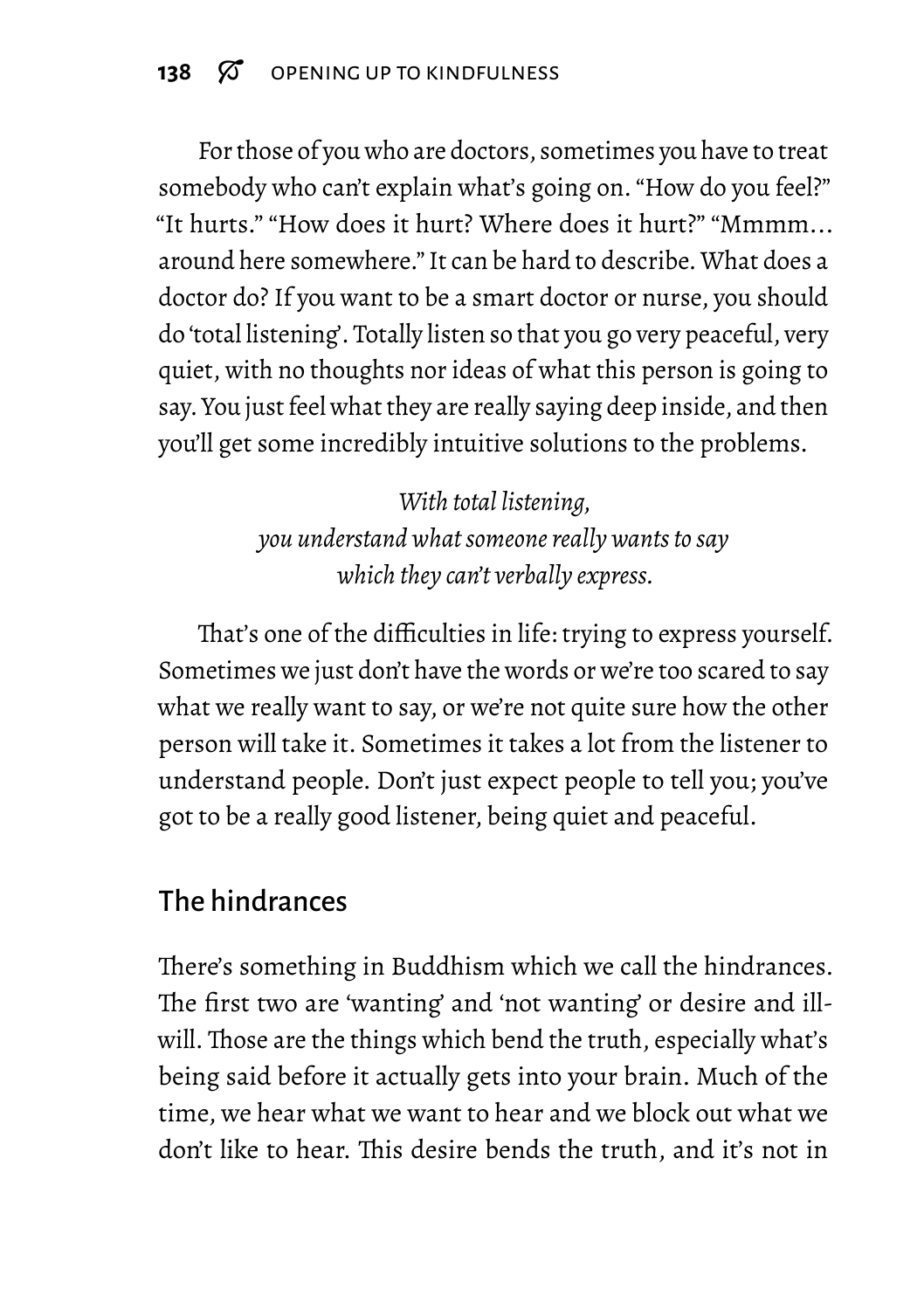anybody's interests.When we get very still, we can let go of those movements of the mind, which filter and bend, which block out the things we don't like, and which try to emphasise and embellish what we want to hear.

It's amazing that while we think that we filter out negative things in life, we actually filter out positive stuff. It's weird that people these days are quick to hear what we usually don't like hearing. That's why we have negativity, anger, guilt, depression and a lack of self-esteem. Whatever is beautiful, we somehow block it out. A psychologist in Sydney told me some years ago that there were experiments proving that it takes 15 seconds for a person to hear praise but it takes one second to hear criticism! A sentence like "You're stupid" goes in straightaway, but "You're so kind. That's a marvelous thing you've done" doesn't get heard, or we tend to think that the speaker is up to something, or "It can't be me."

Why does that happen to us? At the very least we should respect the person who's speaking to us. If they're being kind to us or praising us, please accept that. If you're going to filter anything, filter out the bad stuff, the negative stuff, the angry stuff. Actually… don't really do that, please take both. When you take both, you become very wise in life, you're actually listening to what is really true.

> *When we're still, we can let go of desire and ill will, which bend the truth.*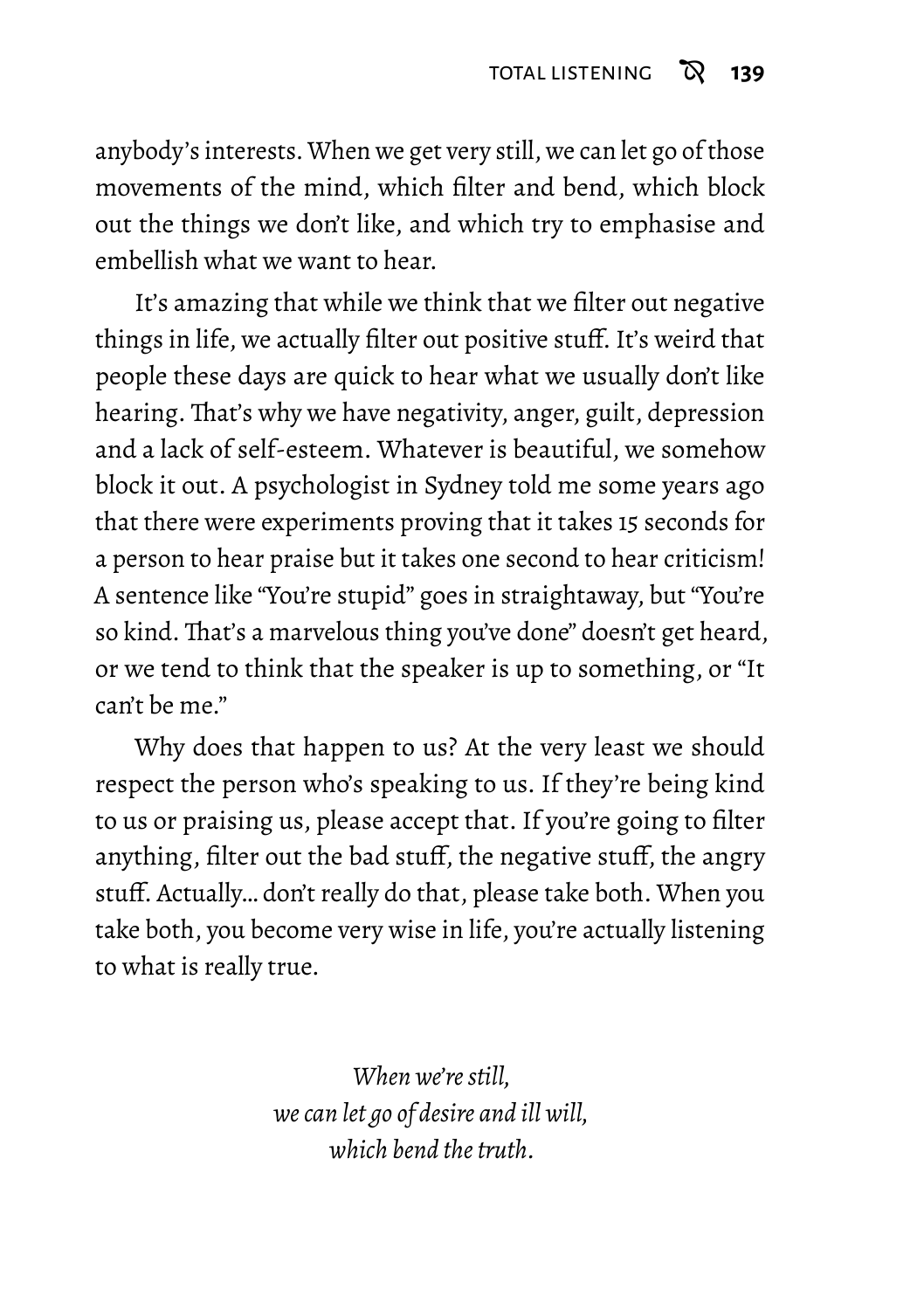### Listening to life

We should listen not only to people and our body and mind, but also to life.

A very beautiful way of relaxing is to go into a forest or to the beach and listen to the sounds of the waves and the birds.There's always something happening in a forest and the wonderful thing is: it's happening now!  $\circ$   $\circ$  There are no echoes in forests. There are no echoes on the beach. Whatever sound is occurring is right in this present moment. It takes away all the busyness of the past and the future.

You're here, and that total listening gives you a sense of peace. You're listening to life as it's happening, rather than a recording or a preview. It's real, and you realise: "This is where wisdom comes from." It gives you not only a lot of peace but also a lot of wisdom. You're listening not just to the birds but also to what's going on inside of you. You're listening to peace, the inner peace inside you. You're getting to understand how this mind of yours actually works.

> *Total listening to the present gives you peace and wisdom.*

We call that experience the 'reflective mindfulness of meditation'. You're not just in the present moment, you're not just inside, you're not just watching your breath, but you're also watching the inner reaction you have to these things; you're listening to you.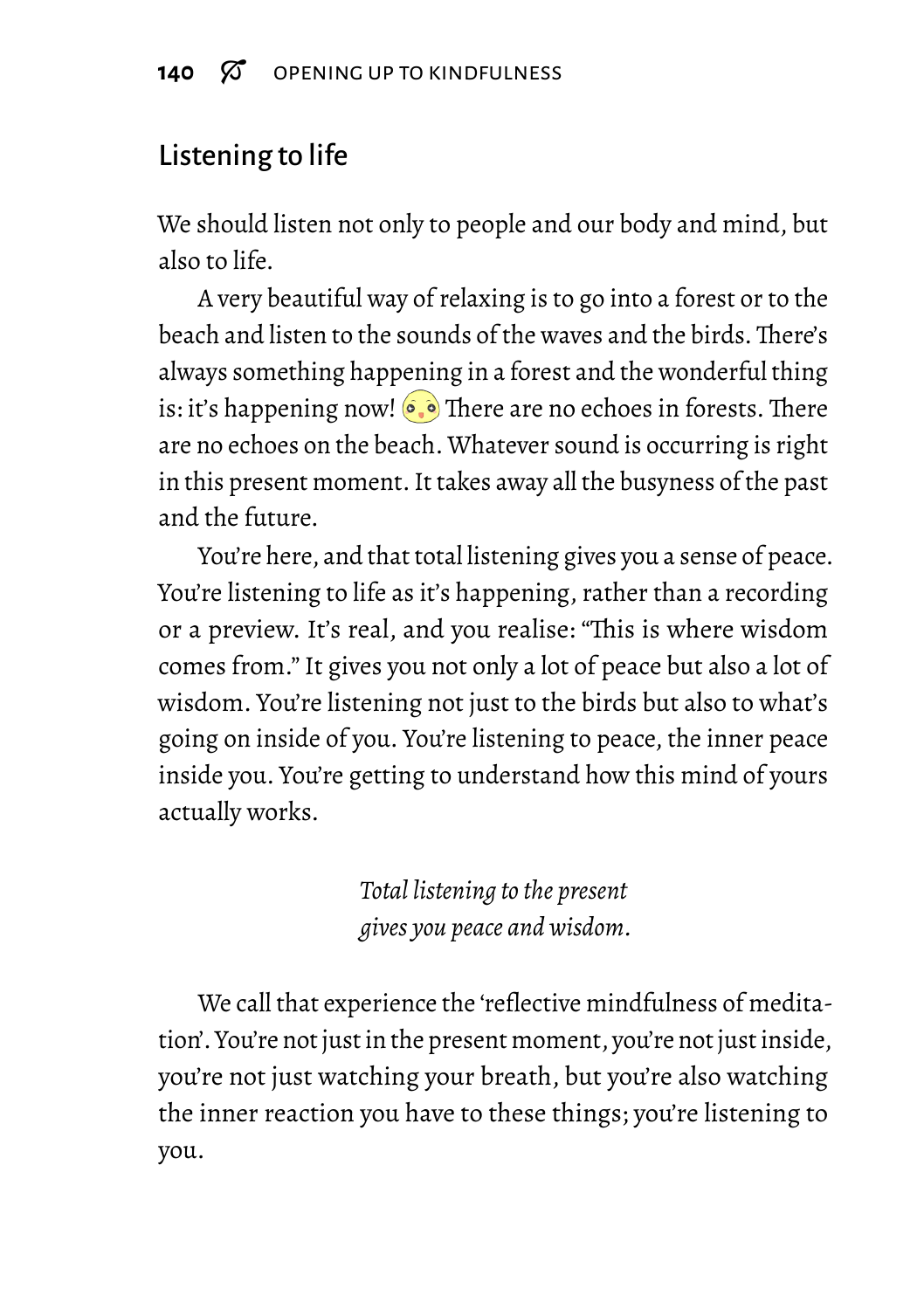Listening to how you react to things is where you sometimes get the greatest wisdom. Because of what we think should be and shouldn't be, we often reject some things and accept other things, instead of just accepting the whole lot, which I call 'opening the door of our heart to life'. Open our heart to the whole of life, not just the stuff we like. That's where listening merges with loving.

#### *To love is to listen very deeply.*

If you love your child, you can listen to them saying stupid things, without judging them but allowing everything in.

Then, you totally listen to yourself. Though you may say stupid things (I say a heap of stupid things  $\geq$ ), you're listening and loving and accepting, as well as listening to the reaction which happens inside you. At last, you'll find some peace, some selfrespect, some acceptance of yourself.

When you listen to yourself, you'll find out just how all judgments and criticisms of yourself, which go on and on, are just irrelevant so that they stop. Now you can listen to the peace inside your own heart, which has always been there but has been disturbed.

Some people who come to our monasteries for the first time, which are very quiet, speak louder than is necessary. At first, I couldn't figure out why. Now I understand that it's because they're afraid of silence. Listen to silence, and it will soon comfort you.

What you're listening to is peace and contentment—the sound of freedom. Don't be afraid of it. Embrace it. It might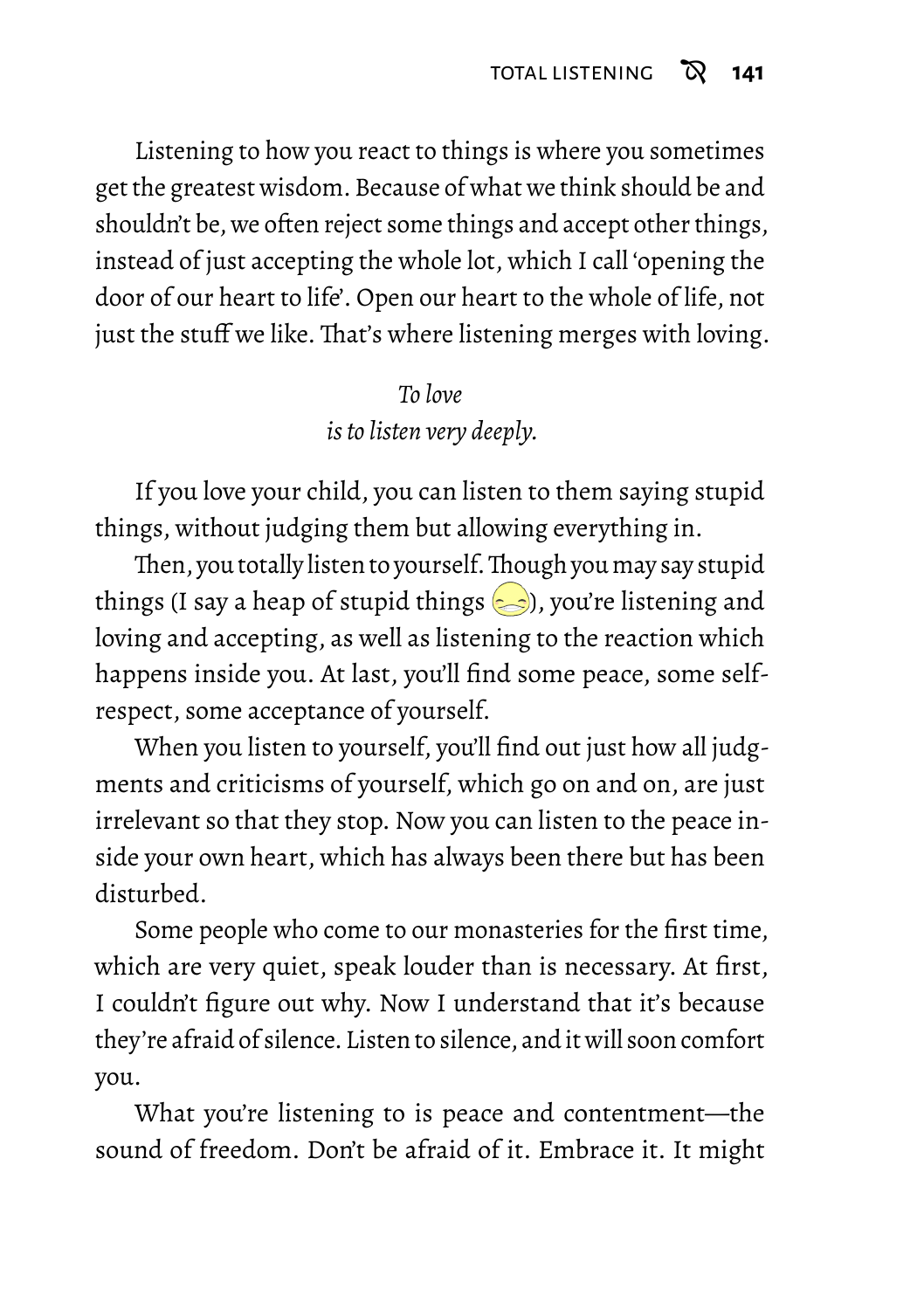be hard at first because you're not used to silence; you're used to talking and doing things. Try and you will see.

> *Silence is the sound of peace, contentment, and freedom.*

I'll finish off this talk with a wonderful story of Taoist master Lao Tzu to sum up how, through listening, you understand very deeply and enjoy so much of what you've previously missed.

Lao Tzu would go on a walk with his disciples every evening. There was a golden rule: no one was allowed to speak during a walk with the master. On one occasion he chose a new student and as they were walking through the forest, they came to a ridge in the mountains at sunset. It was such a glorious sunset that the student forgot the rule and said, "Wow! What a beautiful sunset"

The master turned around, went back to the monastery, and said that young man was not allowed to go on a walk with him again. The other students said, "That's a bit strict. It was only a few words. Please give him a break. Anyway, what's so wrong about talking?"

The master replied, "When that student said, 'What a beautiful sunset,' he wasn't watching the sunset anymore, he was watching the words 'What a beautiful sunset.'"

If you understand the meaning of what Lao Tzu said, you understand the power of silence. Every time you think: "Wow! That's a beautiful forest," you're not seeing the forest, you're seeing the words. Every time you say, "What am I?" you're not seeing yourself, you're seeing the question.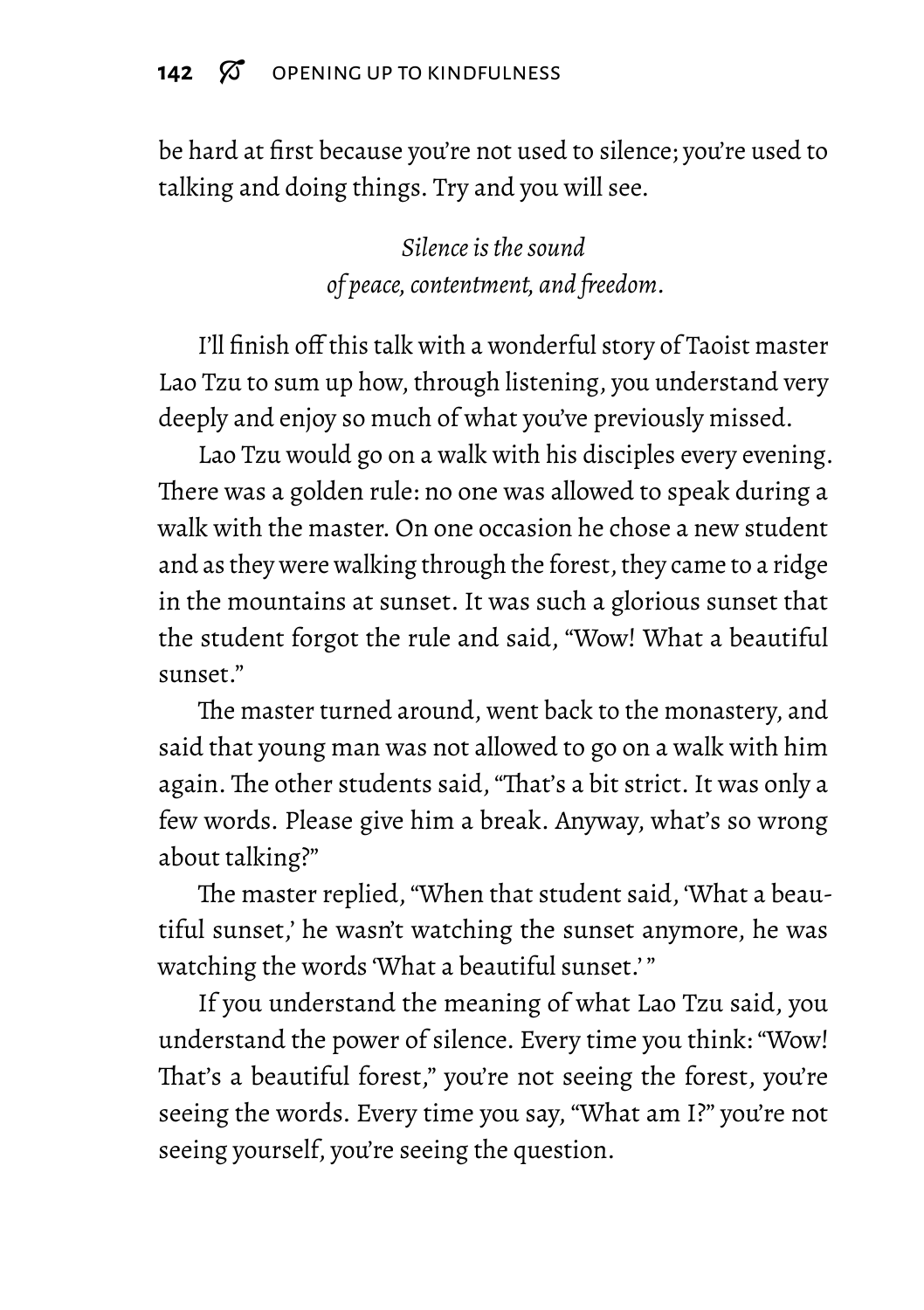*When you learn how to listen totally, you understand the power of silence.*

**Question:** How can we deal with criticisms? How can I not be disturbed by complaints and criticism?

**Ajahn Brahm:** People only complain and criticise because they're crazy! Who in their right mind would complain and criticise when they don't know what they're talking about? They don't know you, so how can they judge you? Sometimes people criticise me, but it wasn't me who did it. And sometimes people praise me, but I didn't do it. So I decided to let it be like water off a duck's back. $\approx$ 

It's hard enough to praise or criticise oneself. You've got to be incredibly mindful and do a lot of listening to know who you are and why you do things. So instead of complaining and criticising others, please give them the benefit of the doubt. If they do something stupid, just think: "Oh! They must have had a terrible day. Maybe they didn't really mean that." You don't get angry back. People may complain or criticise you, but you don't need to react.

*Never allow anyone to control your happiness.*

Your happiness is your business; it's not the business of the people who dislike you. Your happiness is totally in your power and control. Other people can call you whatever they like.

I decided I'm going to take control of my happiness, so you can call me the fattest, most stupid monk you've ever seen, and I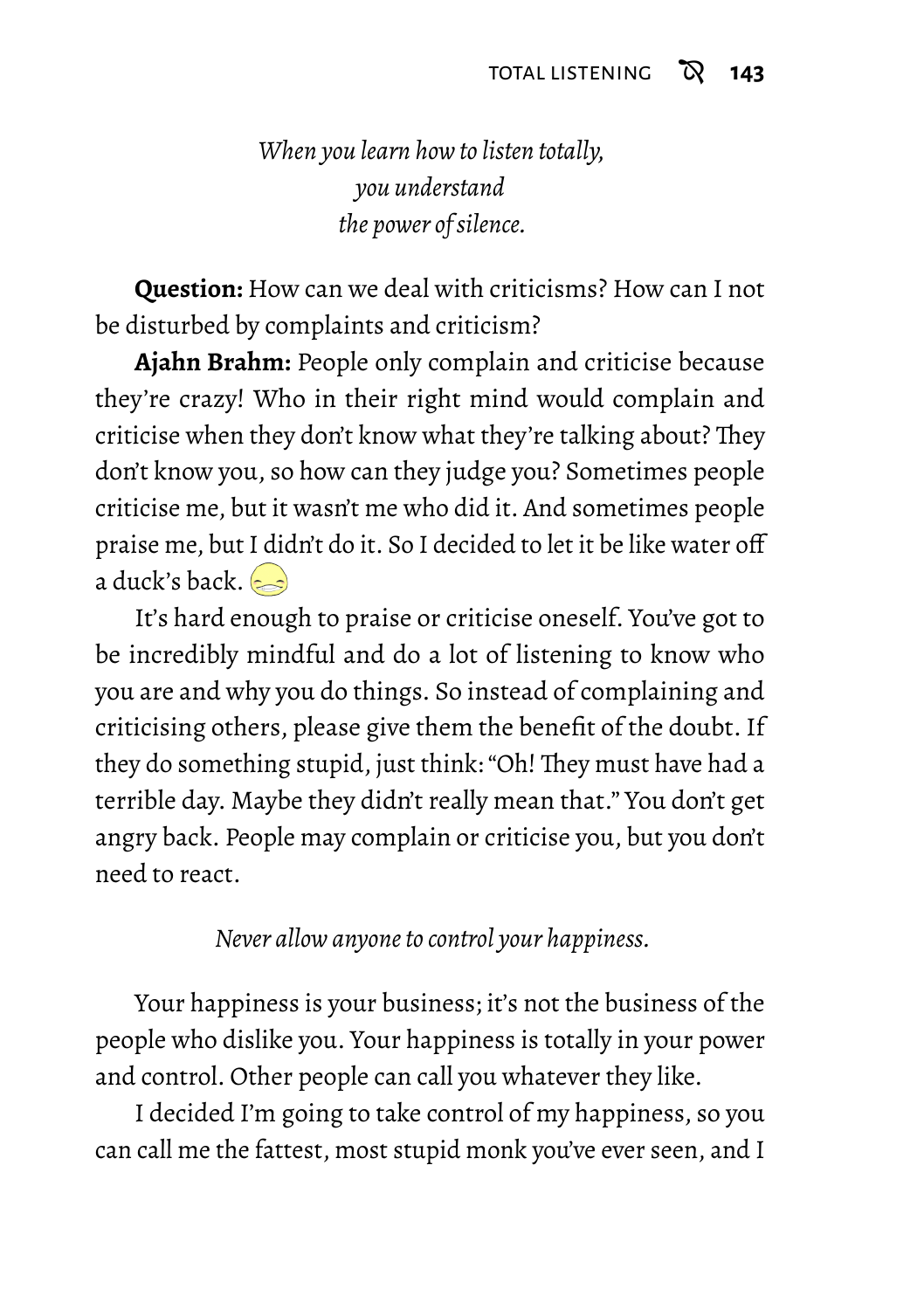#### 144  $\%$  OPENING UP TO KINDFULNESS

will not get angry. I'm going to be happy no matter what people say.  $\left(\cdot\right)$ 

They can complain, they can criticise, they can praise me, but I'm not going to be happy just because people have praised me. They just haven't got a clue what I'm up to. I'm going to be happy myself. I know what I'm doing or why I did it, no one else does. So this way other people's complaints and criticisms are just like hot air washing over you.

If that doesn't work, you can imagine yourself to be what the Buddha said: a lotus. The beautiful lotus flower is one of the symbols of Buddhism. People can pour smelly water on a lotus, but the water will just roll off, leaving no residual smell. People can pour perfume over a lotus, but it too will just roll off and leave no residue.

> *Just like on a lotus, praise and blame leave no residue on a wise heart.*

> > $\bullet$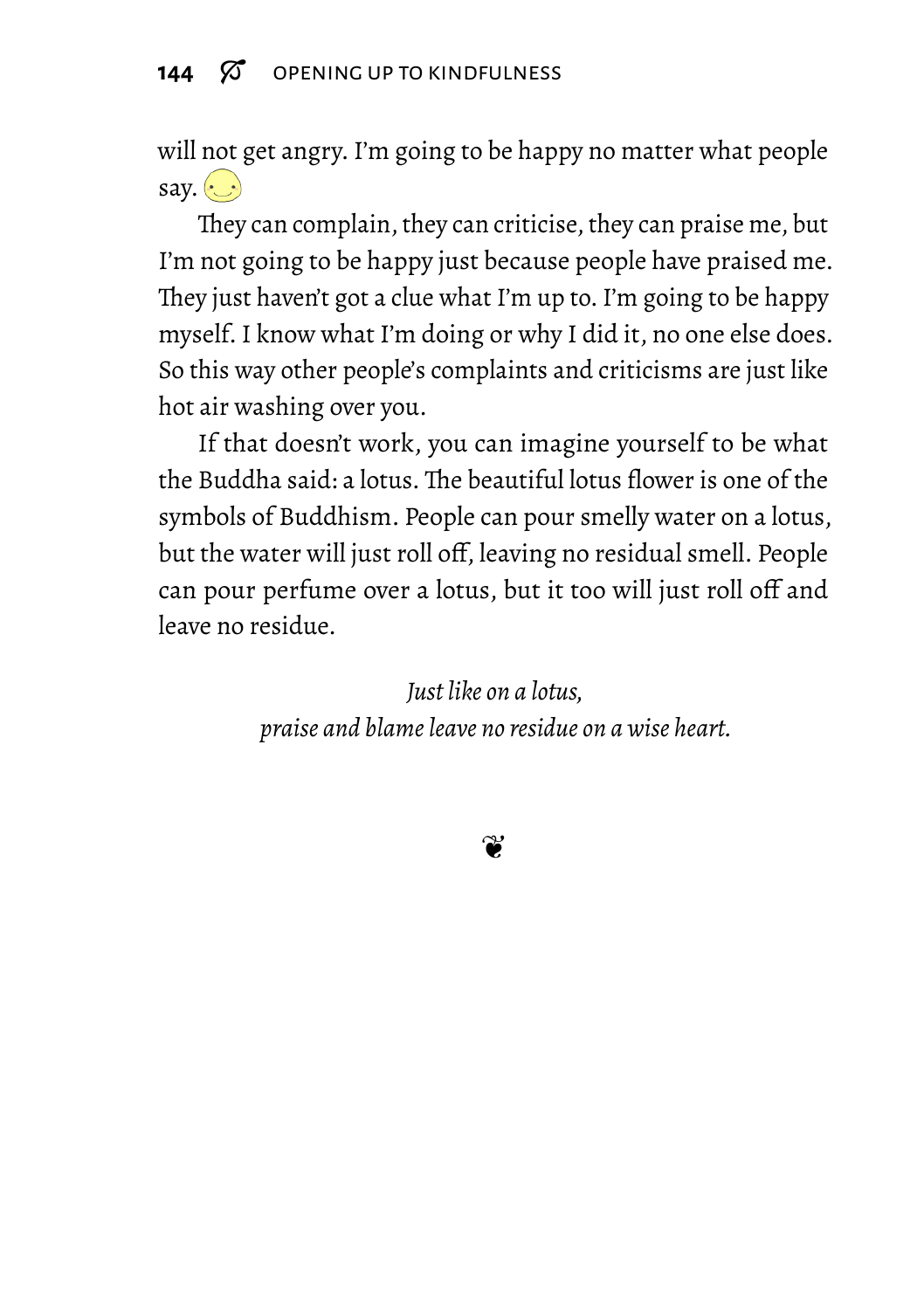# **11** *Dealing With Addictions*

The first step to deal with addictions is to realise that there is a problem. You don't need a doctor or a psychiatrist to tell you that you're addicted to certain things; it should be obvious to you.

But let's take the stigma away from these things. You don't need to blame yourself. You're not inferior because you get addicted to things. It just happens to some people. One of the nice things which I have learnt is not to judge people, not to think that you are superior because you're free of all these things and other people are just lesser beings. This is a part of our world, and we should look upon addiction as just any other illness.

#### Record it

You may have someone in your family or a friend who's addicted to something. What can you do? If they won't admit their problem, one of the things you could do is to get out your mobile phone and video them. People who are drunk aren't aware if they are misbehaving. When people are addicted to something like anger, which is a form of emotional drunkenness, they also don't know what they're doing.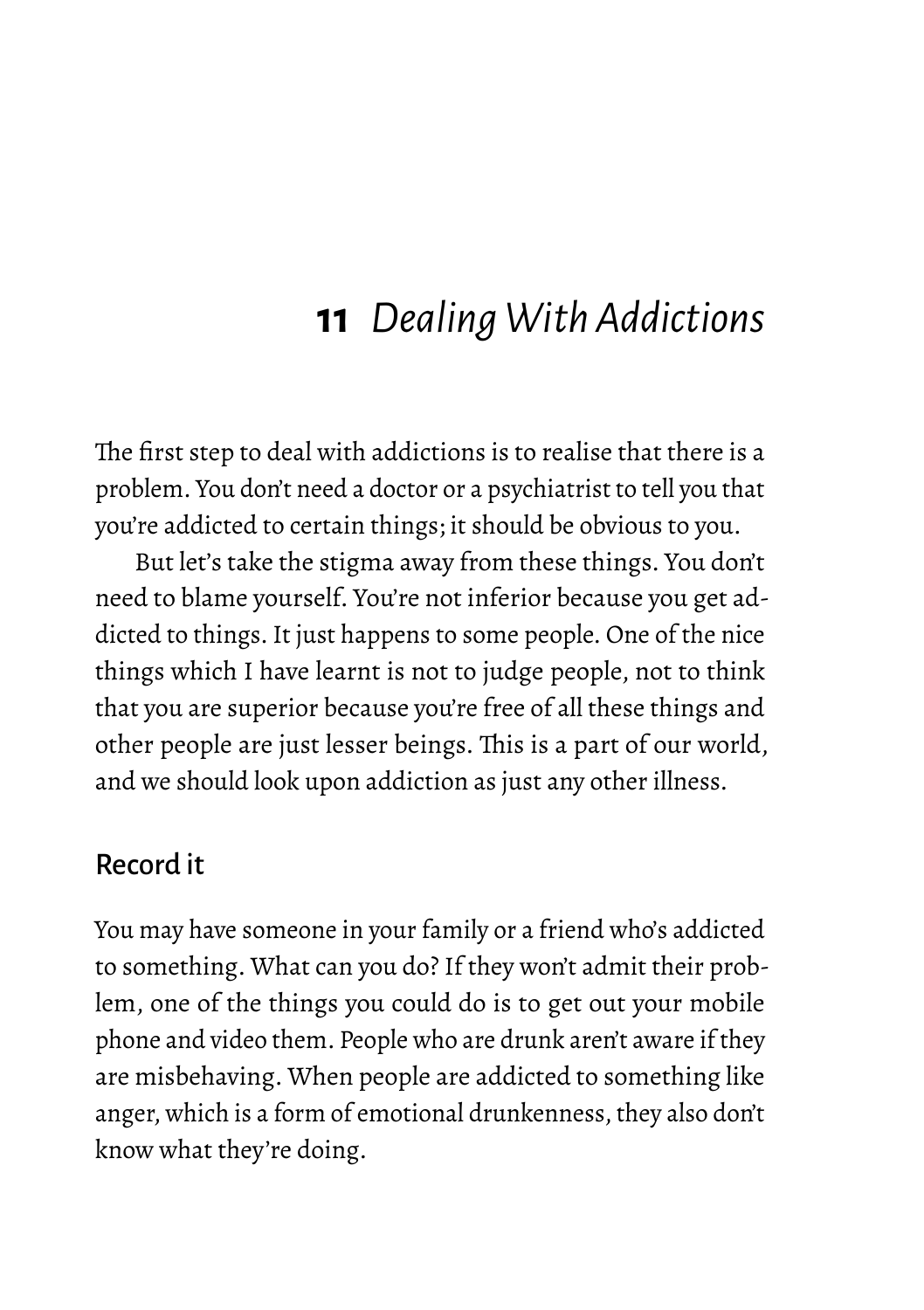When they're sober or when their anger relaxes, show them the video. Very often that is a big eye-opener for them because they don't know what they look like or how they behave when they are drunk or angry.When they see it on a screen that shows them objectively how they behave, it's like a mindfulness exercise.

### Give it up temporarily

Once we realise it's a problem, we can try to overcome it just temporarily—say, for a week. This is because people with addictions usually think: 'I'm in control. I can give it up any time. I just don't want to.' So if you really think you're in control, try giving it up just for a short period of time. That shows you whether you're addicted to something and it also gives you an idea of how strong the addiction is.

Giving it up totally is too scary sometimes. So try it just for a week and then see what happens. It's a psychological trick; if you plan to give it up for a week, you know there's a way out if it's too hard for you. So you're more likely to try.

### Empowerment

When you give up an addiction, you feel free. You feel good about yourself as you've done something difficult. You feel empowered! That degree of happiness and freedom is what often counteracts you taking up that addiction again.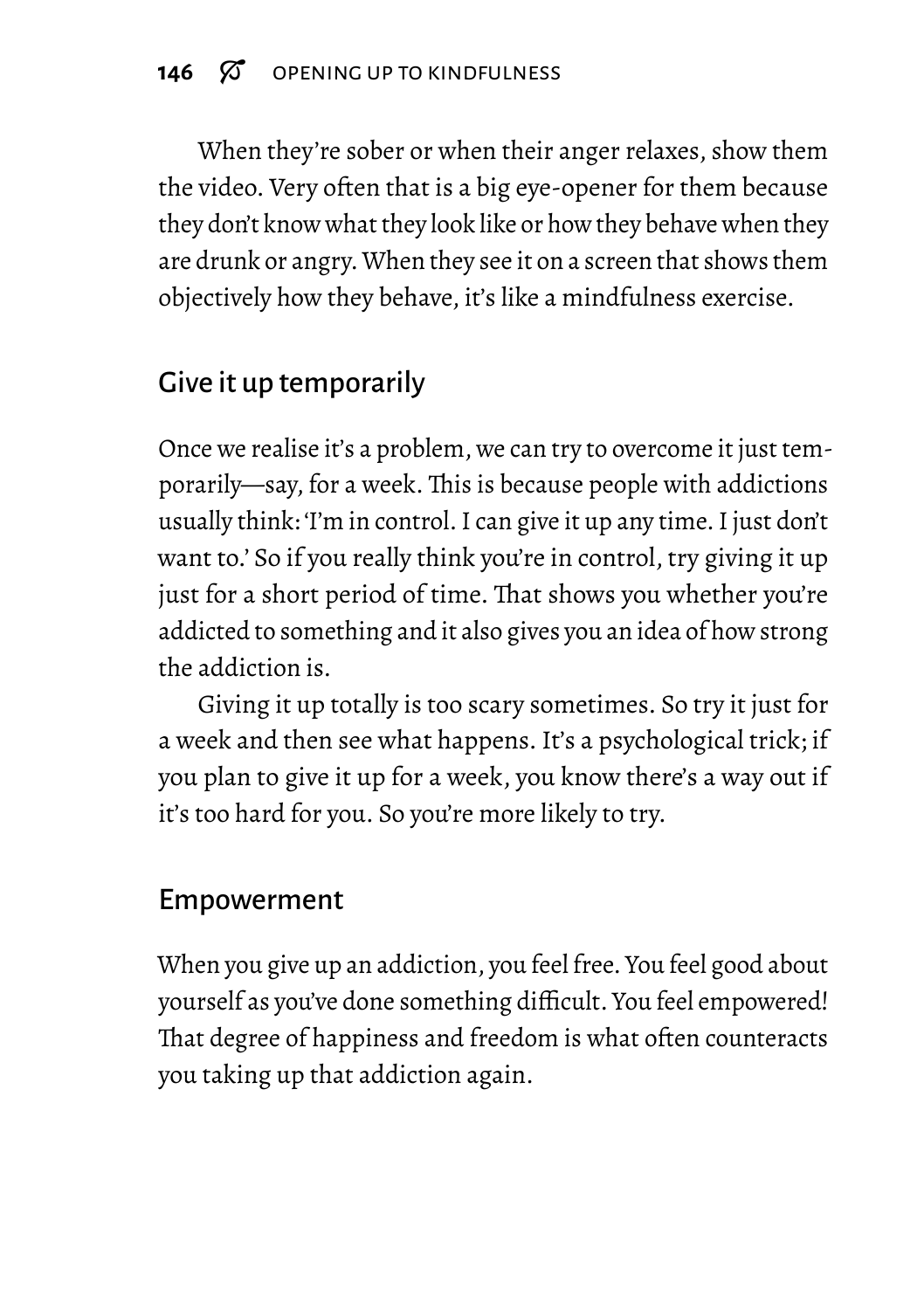#### *Happiness and freedom empower you against addiction.*

That's what I did when I was a young man. I became a Buddhist, but I loved beer. My teacher encouraged me to quit, so I tried. As soon as I tried it, I felt this great sense of power inside of me. I had the choice, and I was exercising the choice. I could take it or leave it. I was proving to myself that I could leave it. I could go to a party, still enjoy myself, and actually I found it was more fun when I was sober. Which meant 'what's the point of going back to alcohol?'

What's it like to be free of those addictions? What's it like not to have to go to the casino? What's it like to go seven days without watching any porn on the internet?

It means you've got a bit of control. Then, you can exert more control. You feel really empowered. You feel good. You feel free. Once you have that perspective of being free, you realise that it's the porn or the drug that was controlling you. You were in a prison. You had to have that pleasure of some kind of drug. You can see that only when you're free. The wisdom from that experience makes it pretty easy to stop afterwards.

#### Program your mindfulness

When you've stopped, there's always a big danger of going back again. 'Oh. I'll just try it a bit, just for old time's sake.' We have all sorts of excuses. The problem is that it's easy to get off an addiction but it's hard to keep off it for a long period of time.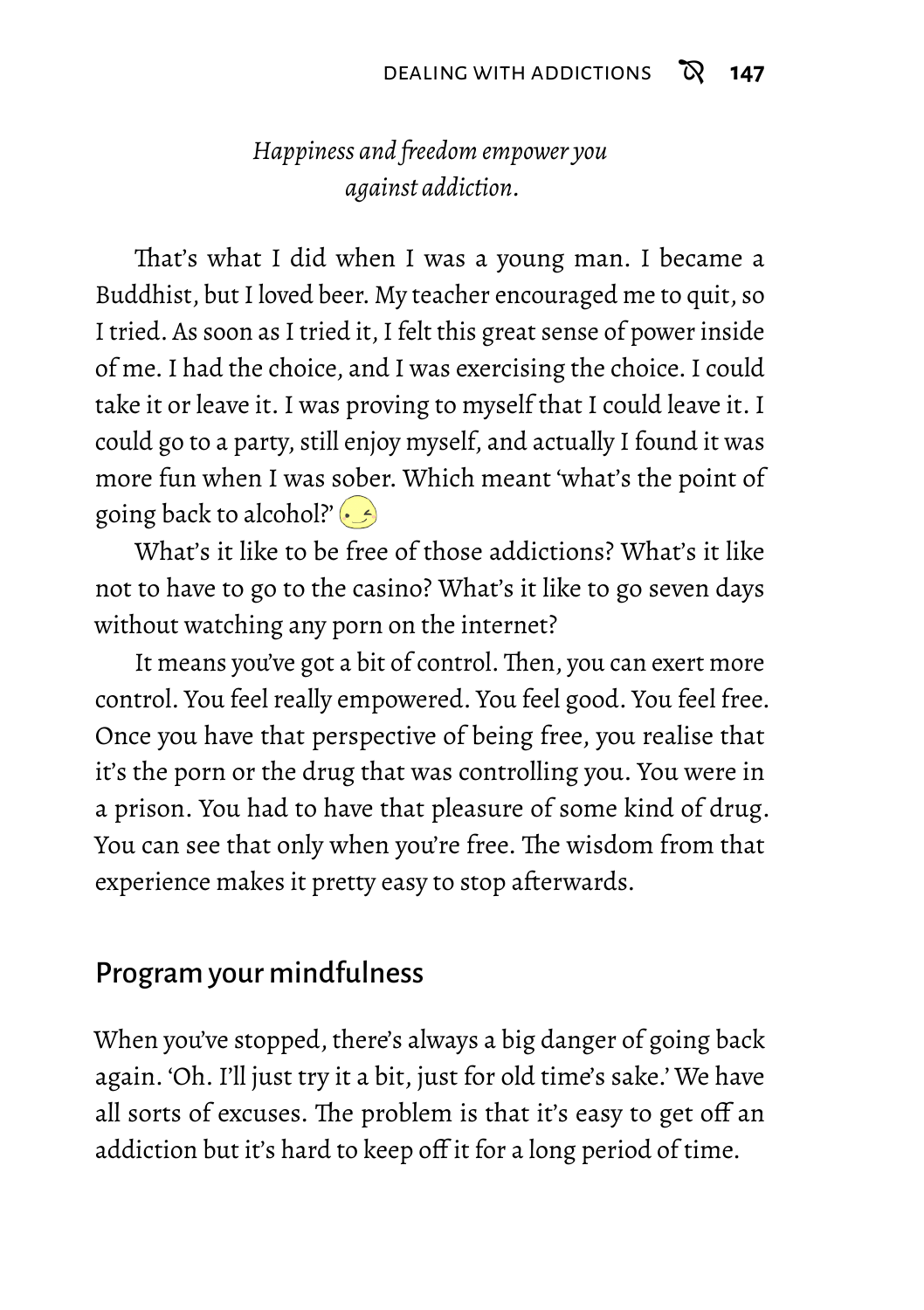But there's something we learn, especially in meditation. It is called 'programming your mindfulness'.

A smoker said to me, "I'd given up smoking for a week, but then, suddenly, there's a cigarette in my mouth! I don't know how it happened. I don't know what I'm doing and I'm smoking again." It is because a lot of addictions are habits, and a habit is something you're not really aware of. Just like driving—you can be driving and talking to somebody; driving is so automatic that you don't really think about it. Or, like breathing—it becomes an autonomous physical process which you don't have to think about; you just do it, but your attention is somewhere else.

> *Addiction is a habit. You do it without being aware of doing it.*

What we need to do is get mindfulness to come in. So I told the smoker: "Now what I want you to do is when you're calm and peaceful, when you're feeling happy, when you've got some mindfulness and energy,make a resolution. Say 'I will not pick up that first cigarette' three times to yourself and pay full attention to what you're saying. And then forget it."

It's incredible how this technique works. It's like self-hypnosis or auto-conditioning, or whatever you call it, but I call it 'programming your mindfulness'. When the guy was about to pick up a cigarette, usually he would not be aware of that at all until it was in his mouth already lit with smoke coming out. But because he put that suggestion in, he then became aware as he was about to pick up that first cigarette. It's like an antivirus you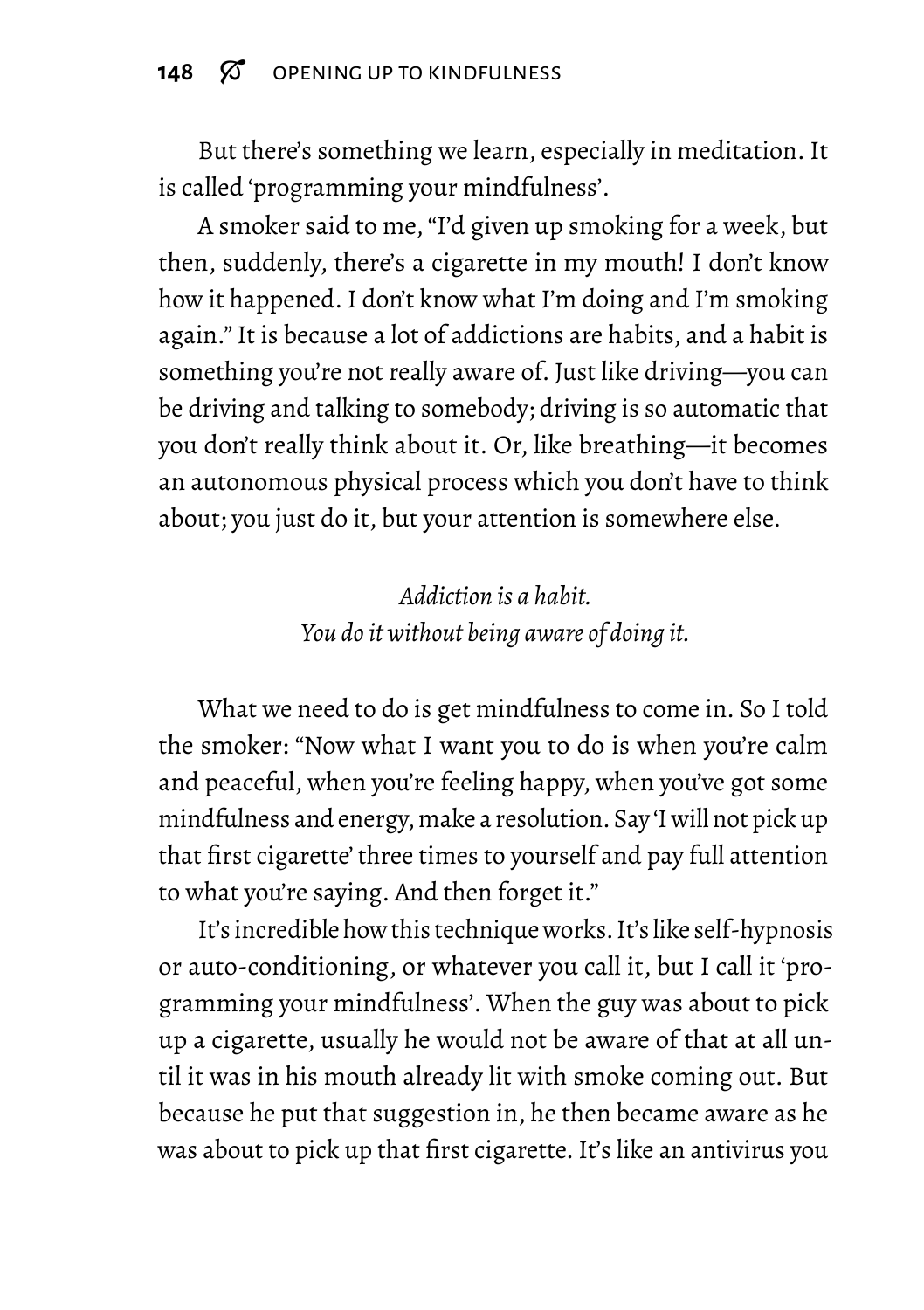put into your computer. That's why I call it 'programming your mindfulness'.

If you don't believe that this technique works, there's a simple exercise I ask that you do tonight. Let's say you usually get up at 8:30 a.m., set your alarm clock for 8:35, just to give yourself some security that if this doesn't work, you're only going to lose five minutes. As you go to bed tonight, when you're tucked in, nice and comfortable, on your pillow, eyes shut, say to yourself: 'I will wake up at 8:30 a.m.' Say that to yourself three times in your own words, pay full attention to it, and go to sleep. You will be surprised. If you do this according to the instructions, tomorrow when your eyes open up and you look at the clock, it'll be one or two minutes either side of 8:30. It's so effective.

Once you start doing that, you'll understand how you can program your mind for almost anything. I often do that. Say, tomorrow I must give somebody a call, I don't need to put it in a diary; I just close my eyes and say: 'I must remember to ring up the president of the Buddhist Society at half past nine.' And it's incredible. I'm doing something else, like reading, and then the thought just comes up by itself: 'Oh, I've got to ring up the president today.'

I trust in that now, and it makes life so much easier. You can program things into your mind, and it works so well. For a married person, you don't have to keep worrying about your partner's birthday. Just tell yourself: 'I must remember tomorrow to get my partner a present.' It saves a lot of suffering!  $\left(\cdot\right)$ 

Whatever your addiction problem is, program your mindfulness with something like 'I won't open up the first bottle of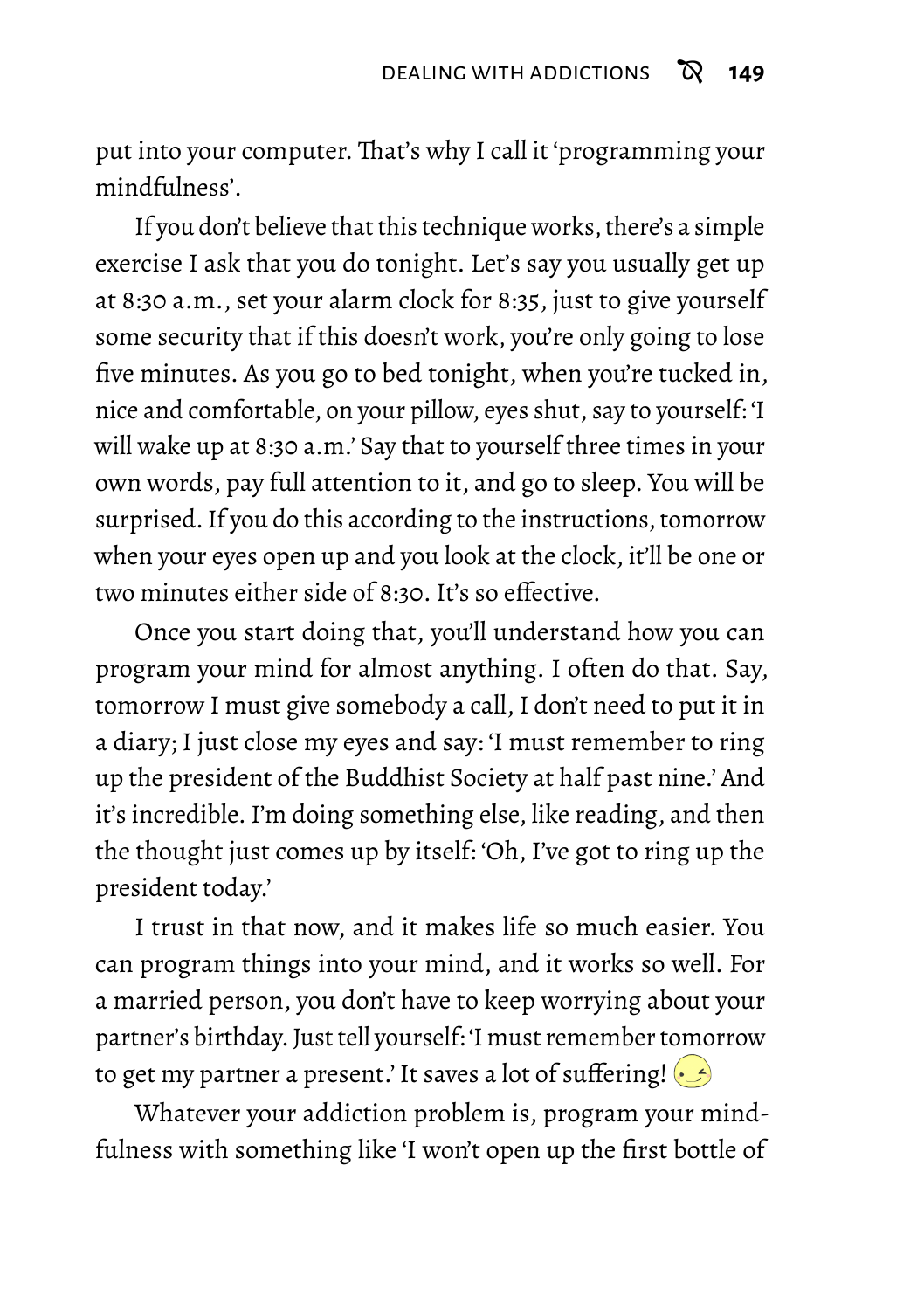beer'. Just tell yourself that. This is meant to break the habit. The programming arouses mindfulness at the coalface of addiction the first time you're about to break. Otherwise, it becomes so hard. A heroin addict told me: "I have to say no a thousand times a day to keep off the heroin. I only have to say yes once, and I'm back on it again." He said it's almost impossible. But you don't have to do it that way. All you need to do is to program your mindfulness; you don't always have to be alert. Say to yourself: "I won't pick up that first piece of heroin," and then go about your daily business, not stressed, not tense, and you'll find that when you need the instruction, it will be there for you. That is how we get our mindfulness to work on important parts of our life.

### Addiction to bad speech

It's not just addictions to things like drugs and gambling and pornography and other bad stuff we have in life, but also one of the things we get addicted to that is such a great shame is bad speech. Husbands and wives or partners speak badly to each other. People can get into this terrible habit of being nasty to each other. Your partner says something bad, you say bad things back. Two people who love each other and really care for each other, but they just have a habit of using bad speech towards one another.

It's a habit which gets established by living with someone for a long time and of course, sometimes we're in a bad mood, we say something bad to them, and they give bad back, and then we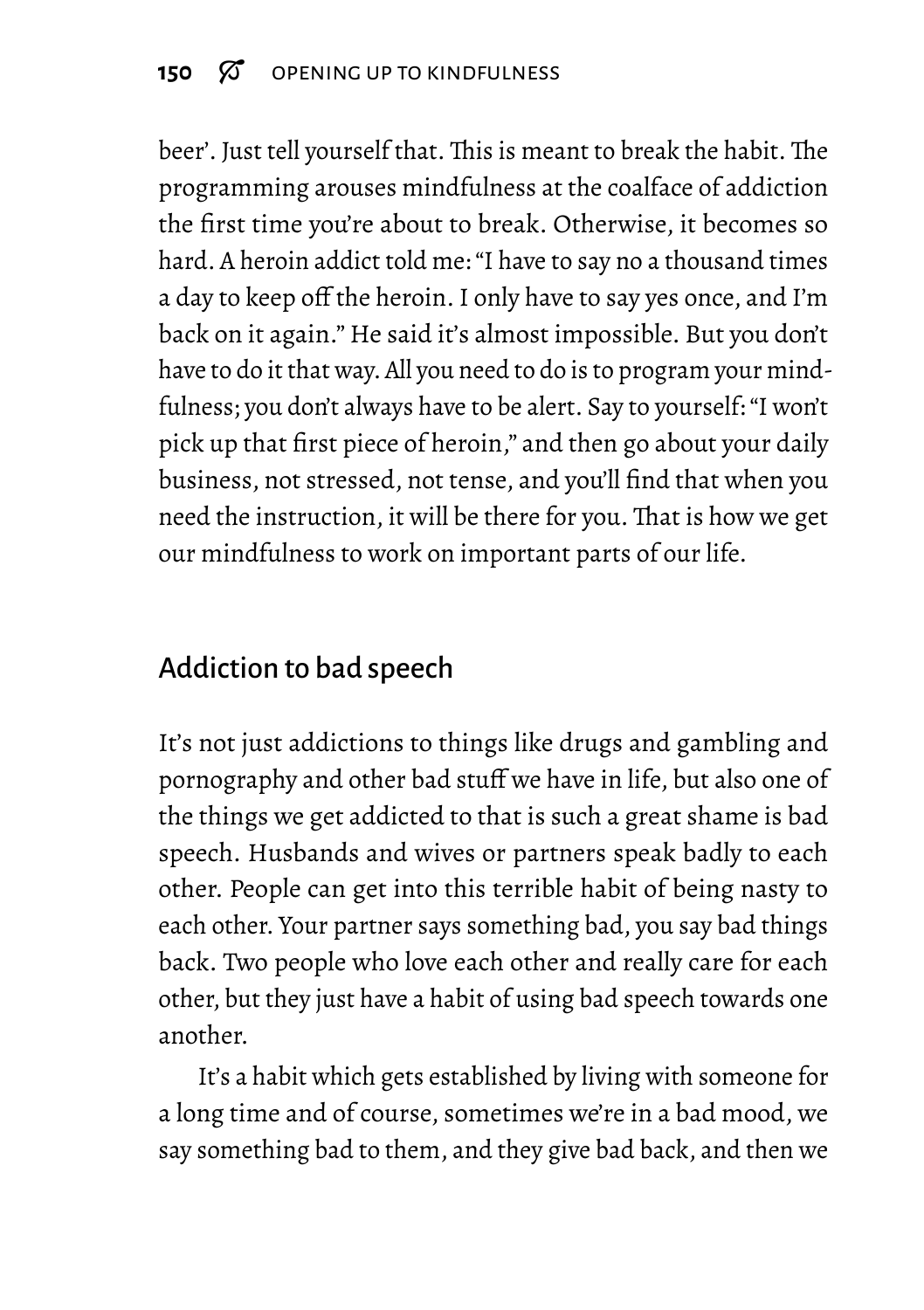give it worse back. It's tit-for-tat. It gets worse and worse. And it becomes a bad habit.

So how do we overcome this bad habit, this addiction to bad speech?When your partner is not with you and you're resting and peaceful, you say to yourself: 'When my partner says something bad to me, I will say something nice back.' In your own words, instruct your mind and then forget about it. You don't need to be tense, walking on eggshells with your partner. You'll be amazed how it works.

When your partner says something really uncalled for, you're about to follow the old habit of saying bad things back, but the 'program mindfulness' will come in and you will become aware that there's another possibility: to say something nice. You break the habit. So if your partner says: 'You're late again,' you can say: 'Yes, but I was missing you all the time, and I was just looking forward to this moment…'That breaks the bad habit of tit-for-tat. You can change the way you talk to one another.

If there's something not so pleasant to say to your partner, don't talk to them when they've just come home from work, all tired and stressed. They've just had enough already. Take them out to dinner at their favourite restaurant, and at the last course you can tell your partner anything. They'll have been so softened up that whatever is said will actually go in—they'll listen.

### Addiction to fault-finding

We've also got bad habits of thought. That's actually the core of all addictions. One of the worst habits or addictions is having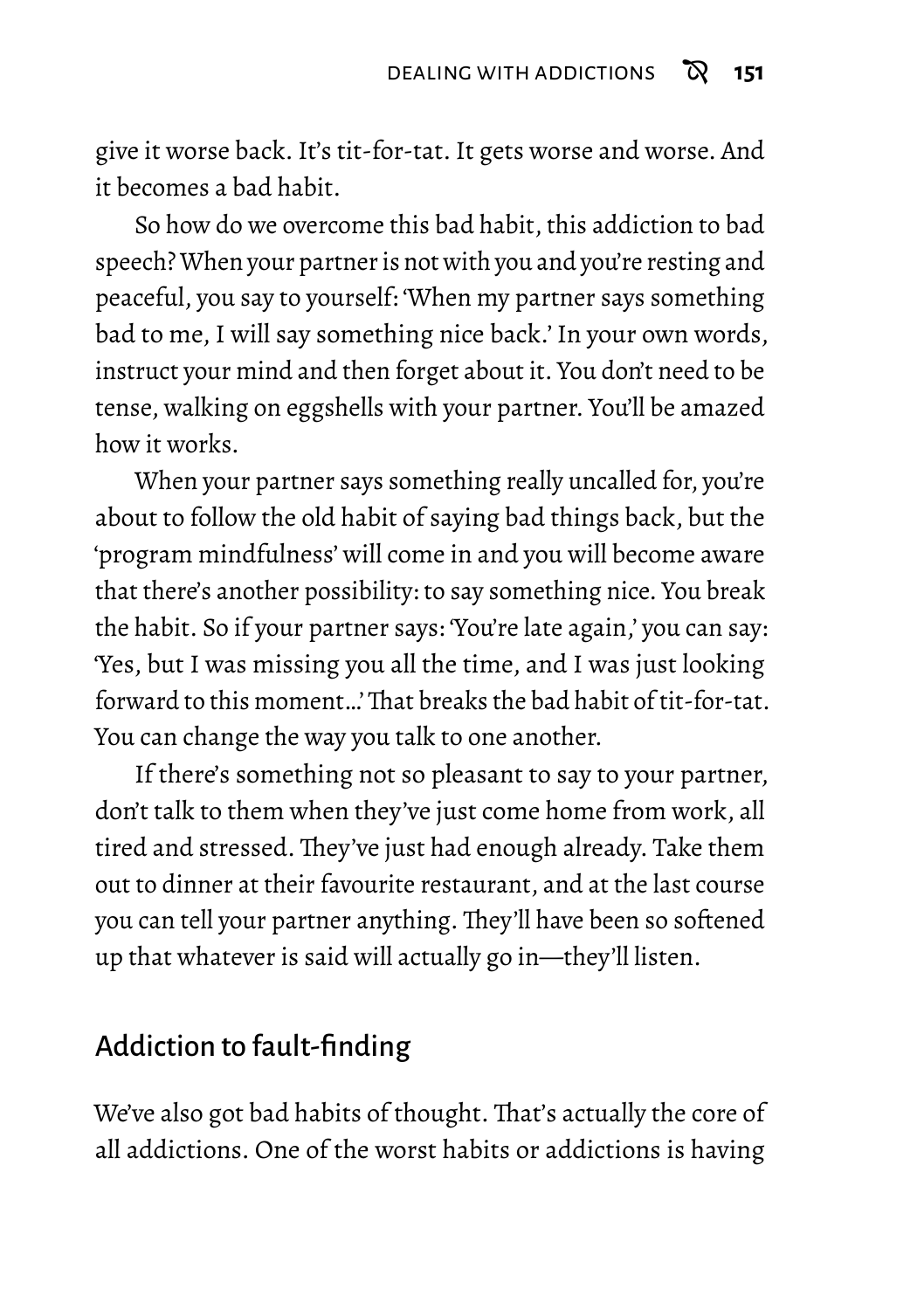#### 152  $\%$  OPENING UP TO KINDFULNESS

the fault-finding mind. This is a mind which gets addicted to finding faults in things.

Many years ago, during a visit to my mother in London, while I was just walking from her apartment to a temple to give a talk, I passed two young men waiting for a bus. They were sitting on a wall. Unfortunately, the wall was not flat; it had round bricks on the top. These young men were complaining: "They should not allow walls to be built like this." My goodness, people can complain about anything! At least, you don't have to stand. It may not be flat, but it's good enough. People can always find some fault or other, and that becomes a bad habit.

We get so negative, finding fault with our partner, with our kids, … Please be mindful. How often do you praise them and how often do you tell them off? How often do you find fault with them? How often do you complain about them?

Listen to how you speak to your kids. Listen to how you speak to your partner. Listen to how your boss speaks to the workers. You can understand why there's so much unhappiness and stress in the world.

> *Give people a little bit of praise, instead of fault-finding.*

Get off that addiction to finding fault, and much of the depression and anger will disappear in this world.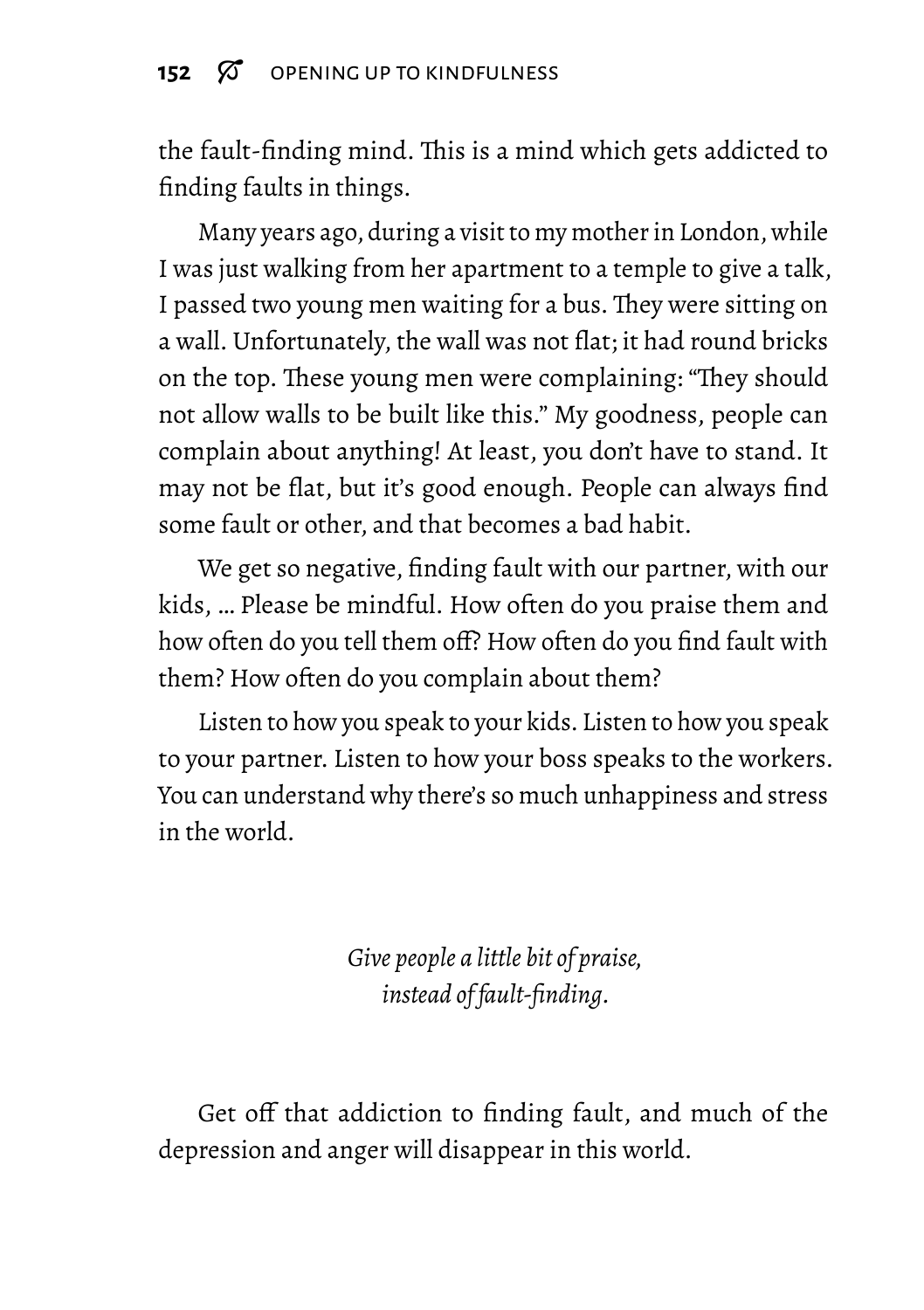#### The rusty hammer

When I first came to Australia, another monk was the head monk for the first 10 years. When he left, I became the boss. We tend to be a bit of a control freak when we first start as a boss.  $\Rightarrow$ 

About six months after taking over the job, I was walking through the grounds of our monastery and found that some stupid careless monk had left a hammer out in the grounds, and it was getting rusty!

And you know that everything we have here at Bodhinyana Monastery is from your generosity, your donations. That's how we live. And some senseless monk thought that this was just a stupid old hammer and left it out in the bush to get rusty. He wasn't caring for your donations! If you found out that we didn't look after what you gave us, you'd be rightfully upset. Why give charity if it's not respected?

So I thought this was a very good opportunity to give a talk to all my monks. I had a special meeting in the hall. This time there was not one joke. This was serious. I blasted them: 'Look, we live on charity, and you've got to respect charity.Who knows who gave this hammer—it might have been somebody on a pension, somebody who saved up for that because they like the monks, they like having a monastery, they love Buddhism, and they wanted to help out. And now somebody has left this hammer out in the bush to get rusty! That is not on. You can't do that! That's improper!'

I was really fierce. After about 45 minutes of that, all of the monks were sitting up straight, not one of them was sleepy. After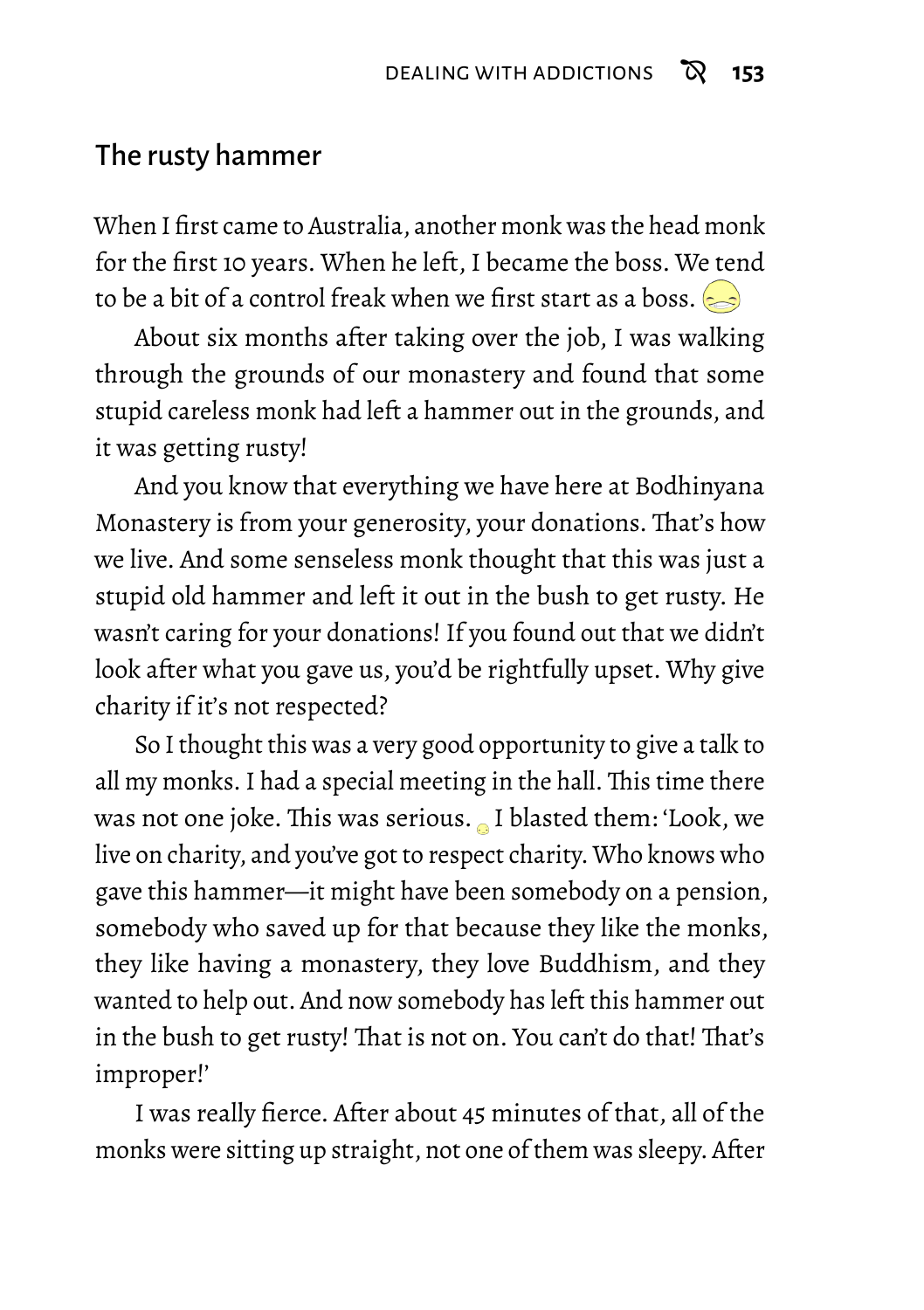I finished the talk, I was waiting. I waited for about three or four minutes for the offender to put their hand up to confess. I would have forgiven them. But not one monk put their hand up. No one! And that was the worst part of the whole thing. I thought maybe I'd gone a bit over the top, scaring them too much. But as long as you confess and say you've done something wrong, you're forgiven.

I left that hall, so disappointed and sad that the monks didn't have enough guts to confess. But as I was walking out the hall, I realised why they hadn't confessed. Because it suddenly came back to me who had left the hammer out there. It was me! And I'd forgotten all about it. And it was only after I told all the monks off that I remembered!  $\left( \frac{1}{2} \right)$ 

That was one of the most embarrassing moments in my life! I went back in the hall and said to the monks: "Could you all please sit down? I've got an announcement to make. It was me." Have you ever done that? In public? It's very embarrassing, but at least I admitted it. And everyone laughed. That's what happens when you're fault-finding.

> *Negativity and fault-finding leads to anger and depression.*

If you live in a fault-finding world, soon it comes back at you. Do you want to live in a world like that? Always finding fault and being negative? If you do, you'll get a lot of anger and depression. You get angry at everybody until you get to the point 'no one is good enough'. You don't allow your partner to make mistakes. Then, you get so fault-finding that you can't even live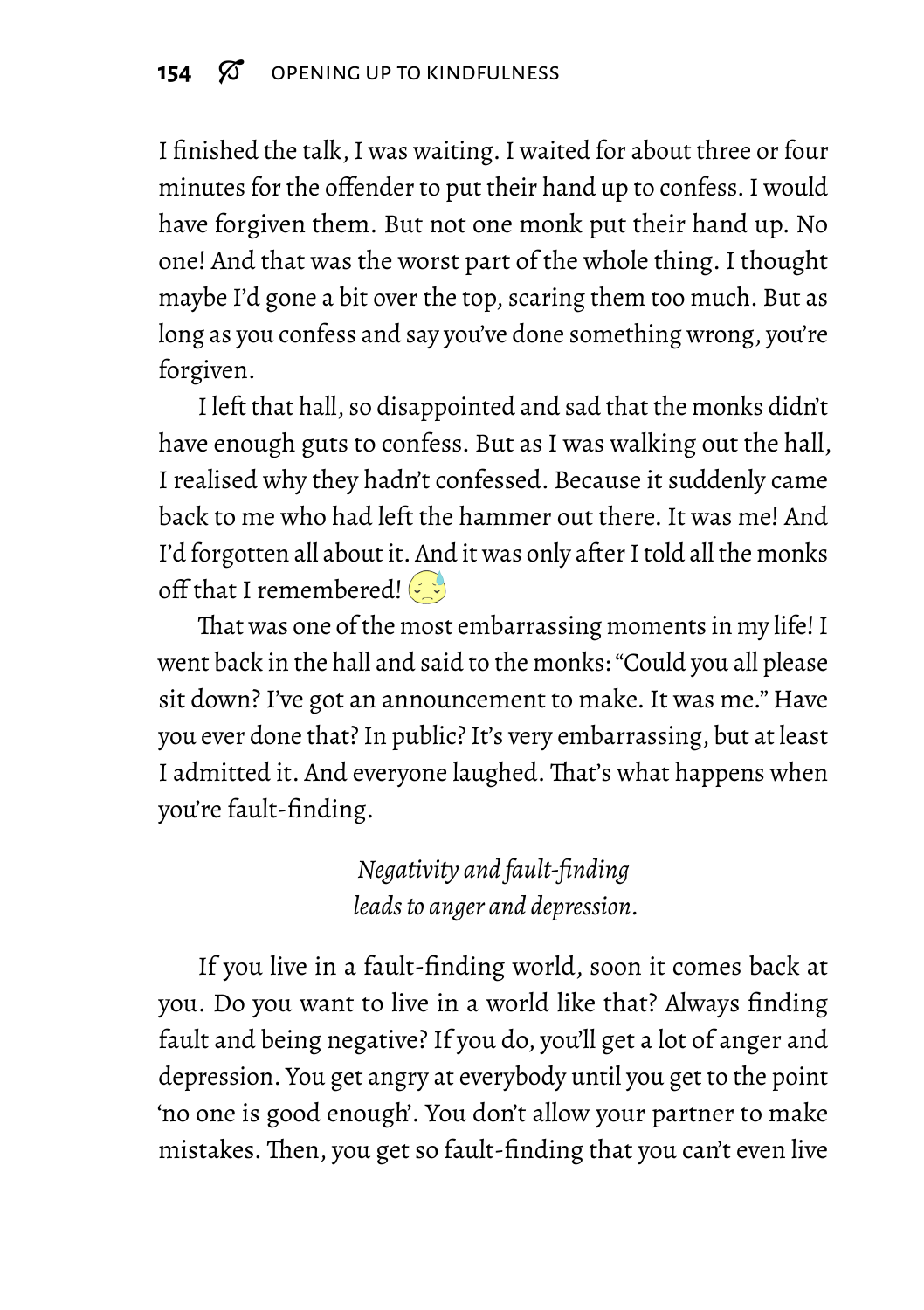with yourself. That's called depression. And that also sometimes causes suicide. The fault-finding has become so addictive that you can see nothing good in you, or in anyone, or in life. That is the addiction I'm focusing on this evening. But it's not difficult to overcome.

First of all, notice that it is an addiction—a mental addiction to negativity. Once you realise it's an addiction and want to overcome it, you just try to have half an hour of no negativity. Just try it out temporarily by sitting down and meditating. You can always go back to your fault-finding mind afterwards. Remember meditation is about being at peace with yourself, including your stupid mind. Your mind can go all over the place or be absolutely ridiculous, or you can fall asleep, but you don't find fault.

If you can stop fault finding for a while, then you can understand why people do the things they do. Sometimes your husband is negative towards you because he's had a really difficult day at work. It's not him, it's just the stress of life. So please, let it go and forgive him. Sometimes managers, politicians, monks, whoever it is, have difficulties in life, they're tired sometimes. So give people the benefit of the doubt. Even if it's very difficult to see any benefit of any doubt whatsoever, go to a higher level and give that person forgiveness.

> *When you stop fault-finding, you can understand and can forgive.*

Don't be fault-finding, be forgiving.With that type of positive mind, you'll find you have far more fun and happiness in life.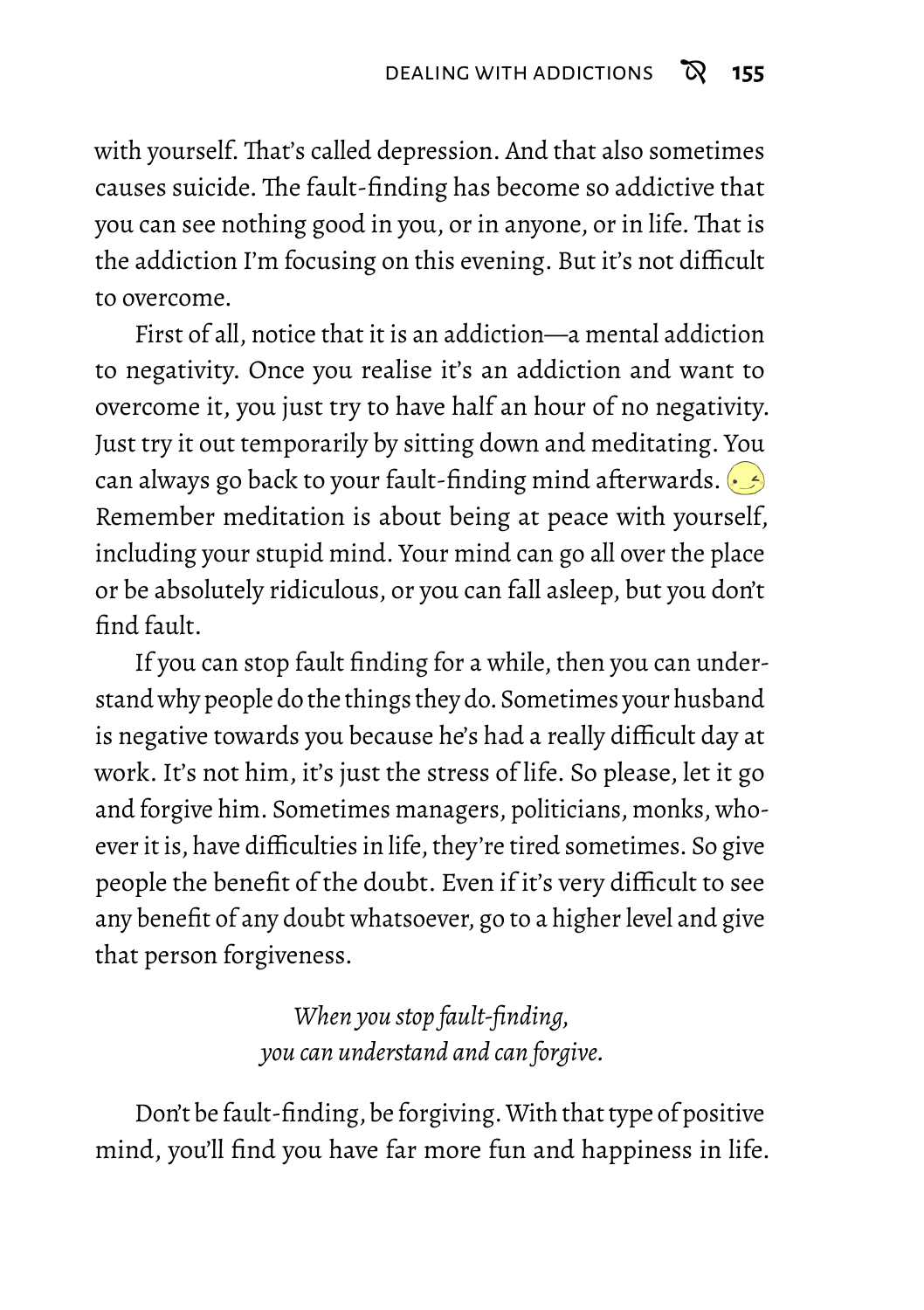Instead of seeing the faults in life, you see how beautiful this world is. You don't just see the lump of litter on the ground, you see all the grass around it, which is beautiful. And you can actually pick the litter up and put it in the bin instead of complaining about it. The same with your partner in life. Your partner may not be the best, but, quite frankly, they're pretty good. And you—you're not the best, but you are pretty good. When you look at yourself like that, you can have a happy life.

> *Be forgiving, then you can be appreciative rather than trying to find faults.*

We've spent hundreds of years trying to make a better world. Have we achieved it yet? Or, have we made an angrier world? Rather than fault-finding, always pointing out "You're late," please say: "Thank you for coming at all." Show appreciation. That means that we have fun in life instead of being negative. We can get off our addiction to this negative fault-finding, which we see so often in the world, which destroys people, their health, and everything.

**Question:** Can a feeling of pain become an addiction, like addiction to thinking over and over about the pain?

**Ajahn Brahm:** That's a very interesting idea. I once went to a grief-and-loss conference, where I gave a talk on how to overcome grief. And then a woman came up to me. She was the mother of a victim of a serial killer. So she was going to all these grief-and-loss conferences throughout Australia.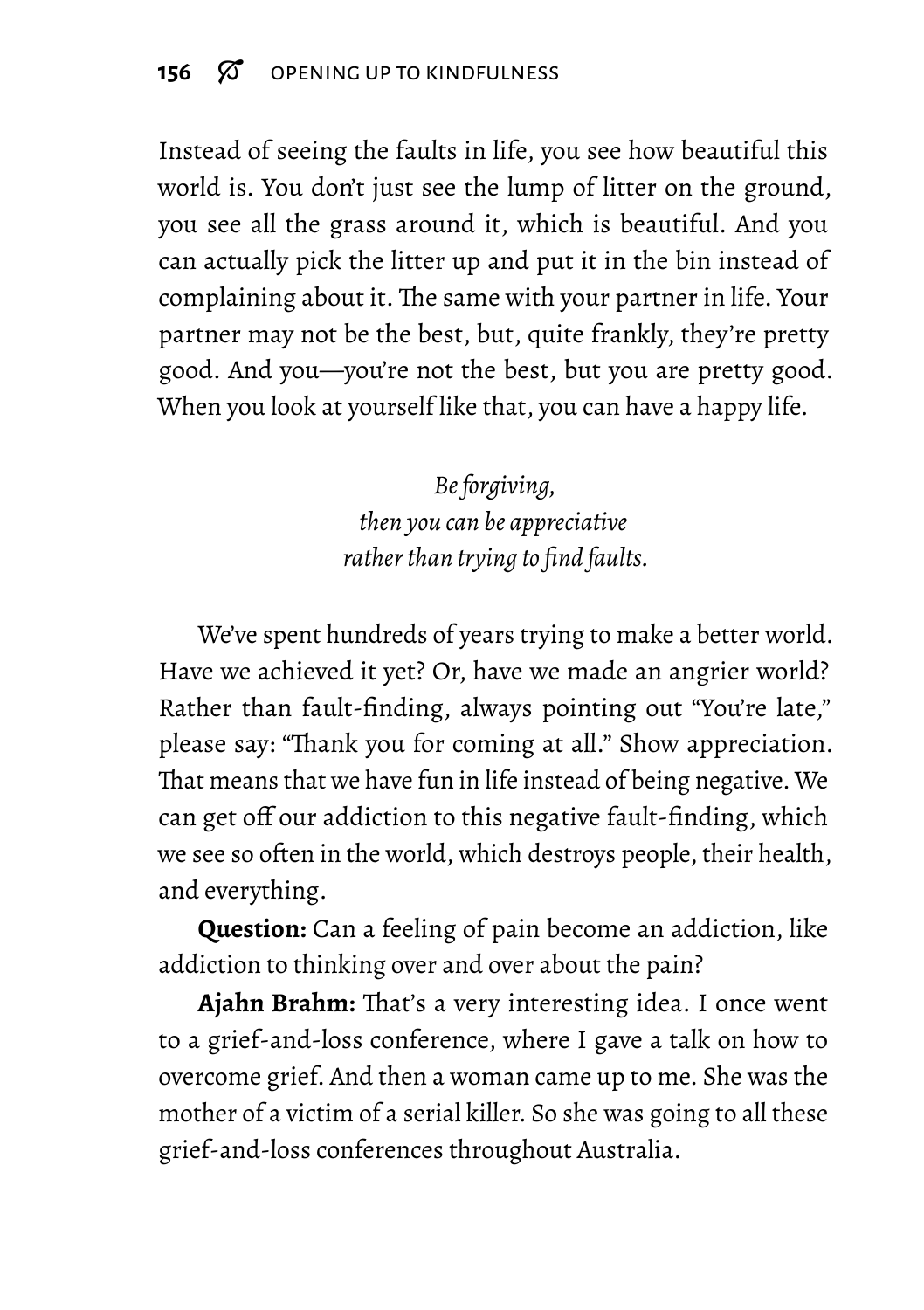When I gave her an opportunity to let go of her grief, she came up to me almost nose-to-nose and said: "What right have you got to take away my grief?!"

It was an eye-opener to me—she was addicted to her grief. That was who she was. That gave her a lot of compassion from other people. She'd become the grieving mother of a victim of an infamous serial killer. Taking away that pain from her was taking away much of who she thought she was, including all the privileges which came with the suffering.

**Question:** Could stopping an addiction such as alcoholism make you addicted to being a control freak? Can there be addiction to freedom?

**Ajahn Brahm:** Sometimes people say to me: "You're just addicted to being a monk, Ajahn Brahm. Come on, try being a layperson for three months."

No, this is not addiction. This is letting go. Being free of alcohol, you are free of the addiction to alcohol. So please don't try to mess around with words and think that freedom is an addiction.

The alcohol controlled you, but now you can let go of alcoholism. If you want to drink at Christmas, you can take one drink, and then you're fine. You don't feel the need to take the second drink. When you let go of addictions, you're free! This is what freedom feels like. It's not being a control freak. It's actually quite the opposite. It's being a wise person.

*Freedom is the opposite of addiction.*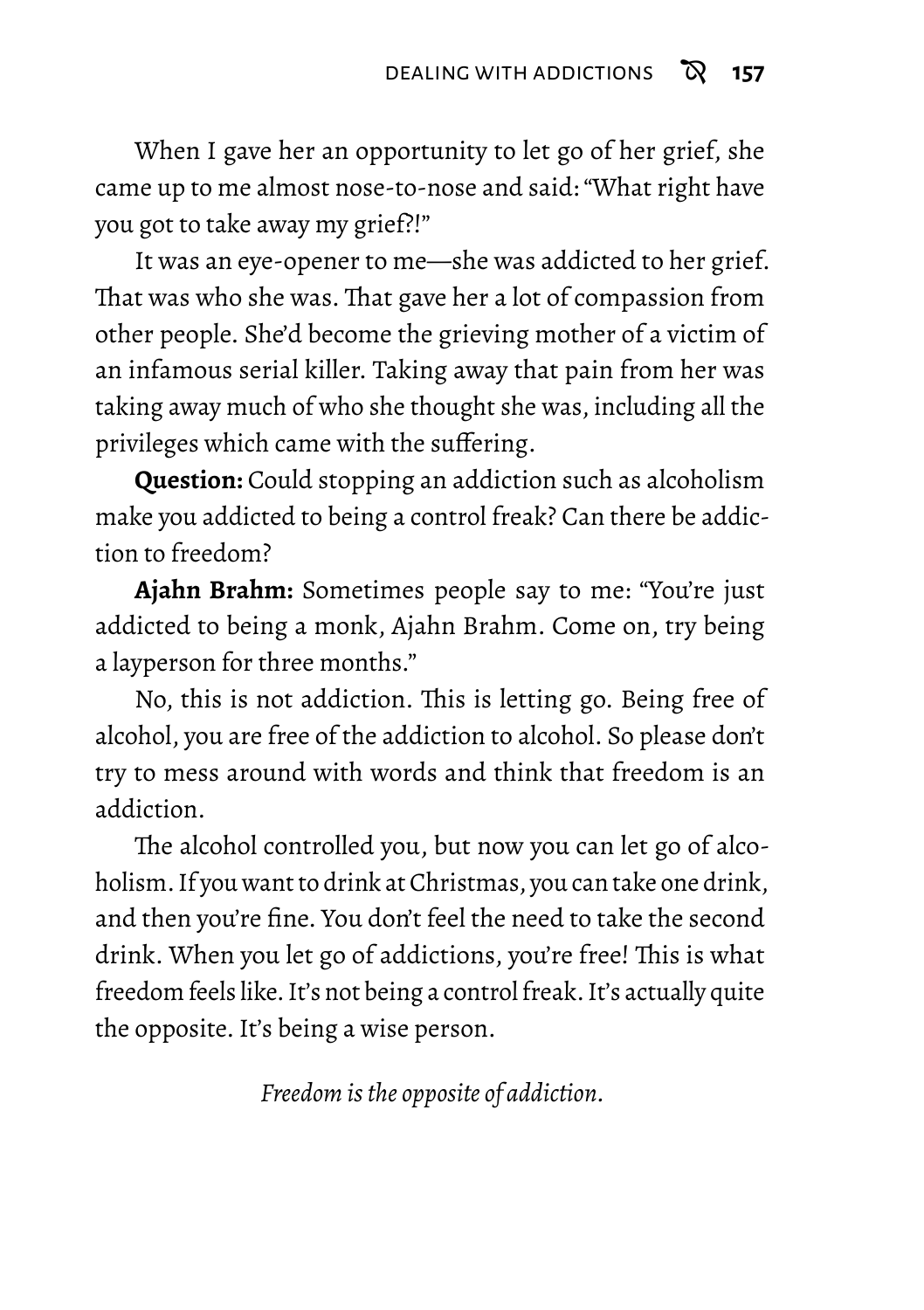## **12** *Lower Your Expectations*

Many years ago, a gentleman came up to me and said, "I hear you are a very wise monk, so can you teach me what Buddhism is? I've only got about a minute because I have to go to work."  $\sim$ ) Instead of saying that was impossible, I liked to challenge myself. What I came up with is:

> *Suffering is asking from life what it can't give you.*

You've got to learn the limitations of what life gives you and make some plans, but if it doesn't work out as you've expected, you've got to let go, make peace with it, and just adapt as things happen.

I remember this little anecdote from when I was going to Indonesia to give a talk. When I turned up at the airport, there was a big sign saying: 'Flight cancelled.' Not delayed but totally cancelled! I had lots of people expecting me to turn up and give a talk. I didn't have any money, a mobile phone or a credit card, so I was stuck with nowhere to go, nowhere to fly, no one to take me back to the monastery.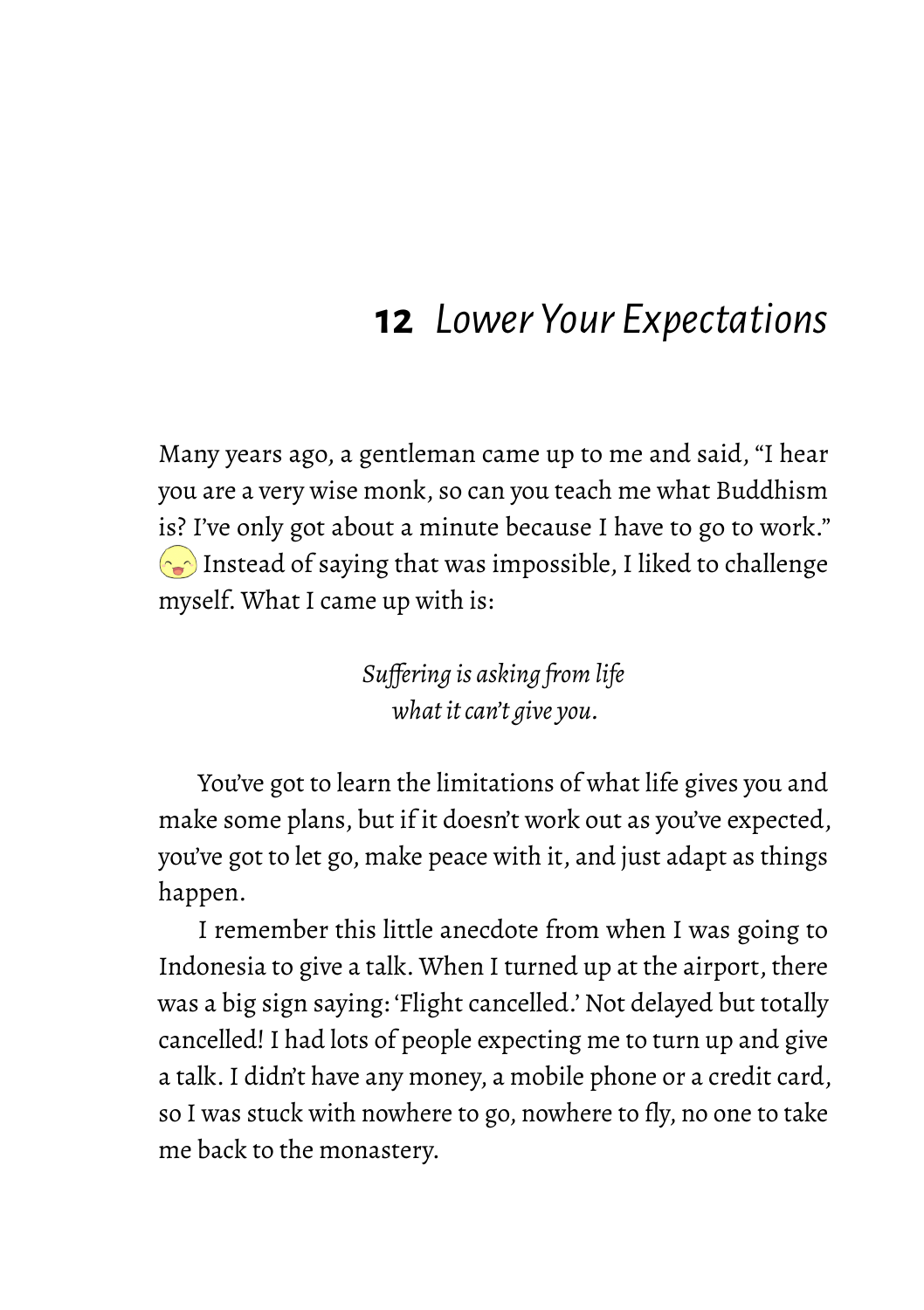I saw many people getting very angry at this poor person on the Garuda information counter. They were banging on the counter: "You've got to get me a flight! You've got to get me a flight!" All they got was sore hands. The flight never turned up. They were just hurting themselves even more by getting angry. And as for me, I asked very calmly for help, and somebody gave me a phone to call someone to pick me up, and I also rang the people who had invited me. They said, "People will be very disappointed that you can't come." I asked them not to blame the airline; it's not their fault. It's Garuda—a bird. That was the time they had bird flu in Indonesia, so I said the flight had to be cancelled because the aircraft got bird flu.  $\langle \cdot, \cdot \rangle$ 

This anecdote tells us that there's this thing called uncertainty. We have to live within the confines, restraints, the truth of what life can give us and what it can't. Sometimes people don't turn up, sometimes things happen. But we don't get angry at such things. Why get angry at things which you can't do anything about? All you get is a sore hand banging on the counter. It doesn't make the flight come any earlier.

A lot of people get frustrated and really upset and stress themselves out simply because they don't know this basic teaching of life: we can't always expect to have things going our way. When you ask from life something it can't give you, that's called suffering. So what is the solution? Understand what life can give you. Understand that things go wrong. Understand that things don't always work the way you want them to. Work within those parameters, and you're happy and at peace. In other words, lessen your wanting, craving and expectations.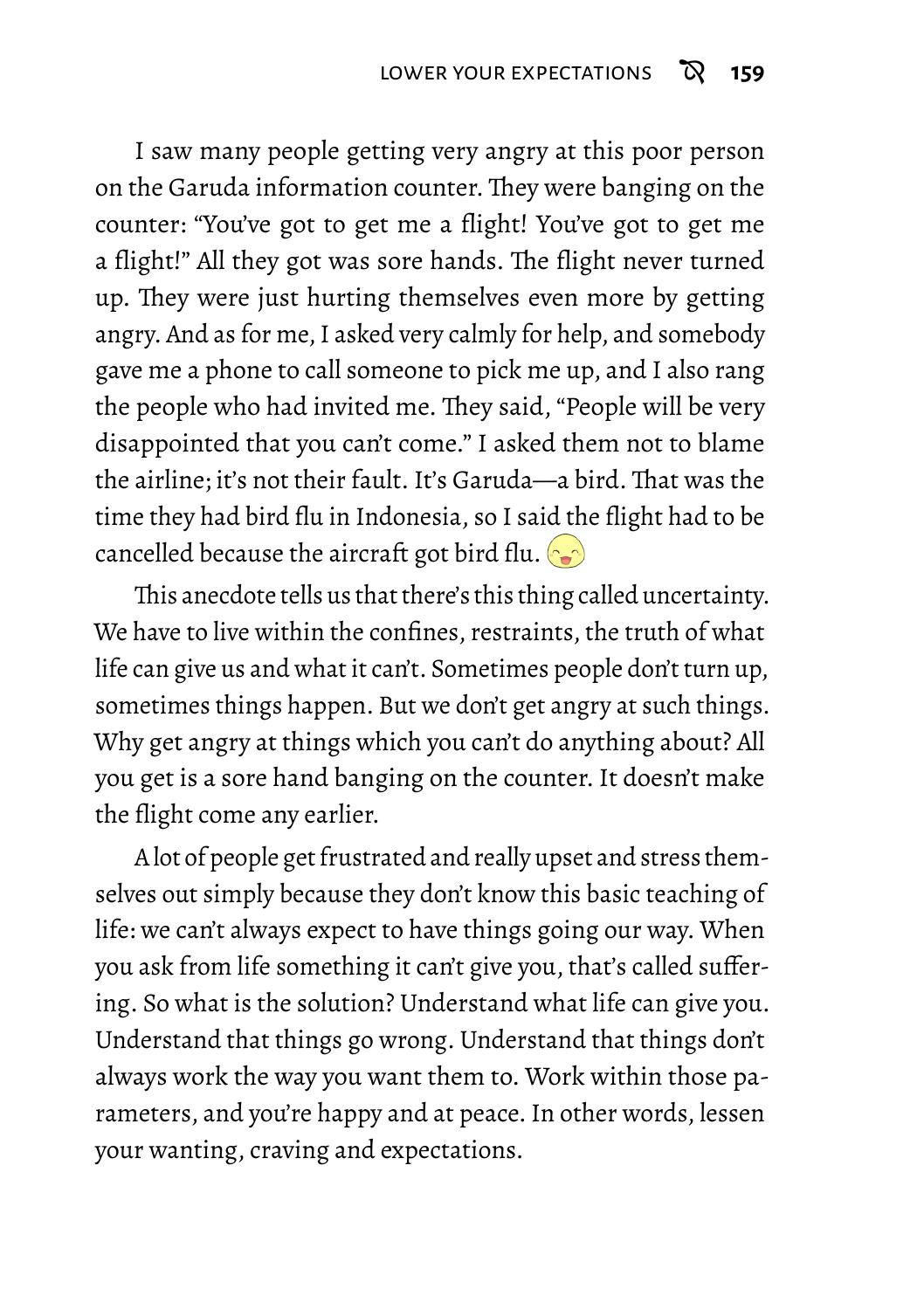*Lessen your craving and expectations, then you're happy and at peace.*

If you don't ask from this world something it can't give you, if you lower your expectations to the truth of life and don't get upset, embarrassed or angry, then you will have a far happier life.

### **Generosity**

There's joy when you see someone do a beautiful act of kindness, forgiveness, or generosity. Generosity is not just by giving donations, but by giving a little bit of space to somebody. Sometimes people make mistakes. Sometimes they snore during meditation. When they do that, please open the door of your heart to them.

I still recall many years ago there was a lady who came here and lay down and fell asleep during meditation, pointing her feet towards the Buddha. According to the traditions, we're not supposed to point our feet to the Buddha statue; it's disrespectful. Two, you're not supposed to lie down while other people are sitting. And also, you're not supposed to fall asleep and start snoring when other people are trying to meditate!

So a couple of people woke her up and told her off. I had to take those people aside afterwards and tell them not to do that again because the truth of the matter was that the poor lady had talked to me beforehand and she was suffering quite horrendous domestic abuse. She was terrified all the time, and she hadn't slept for days. She came here because it was a peaceful place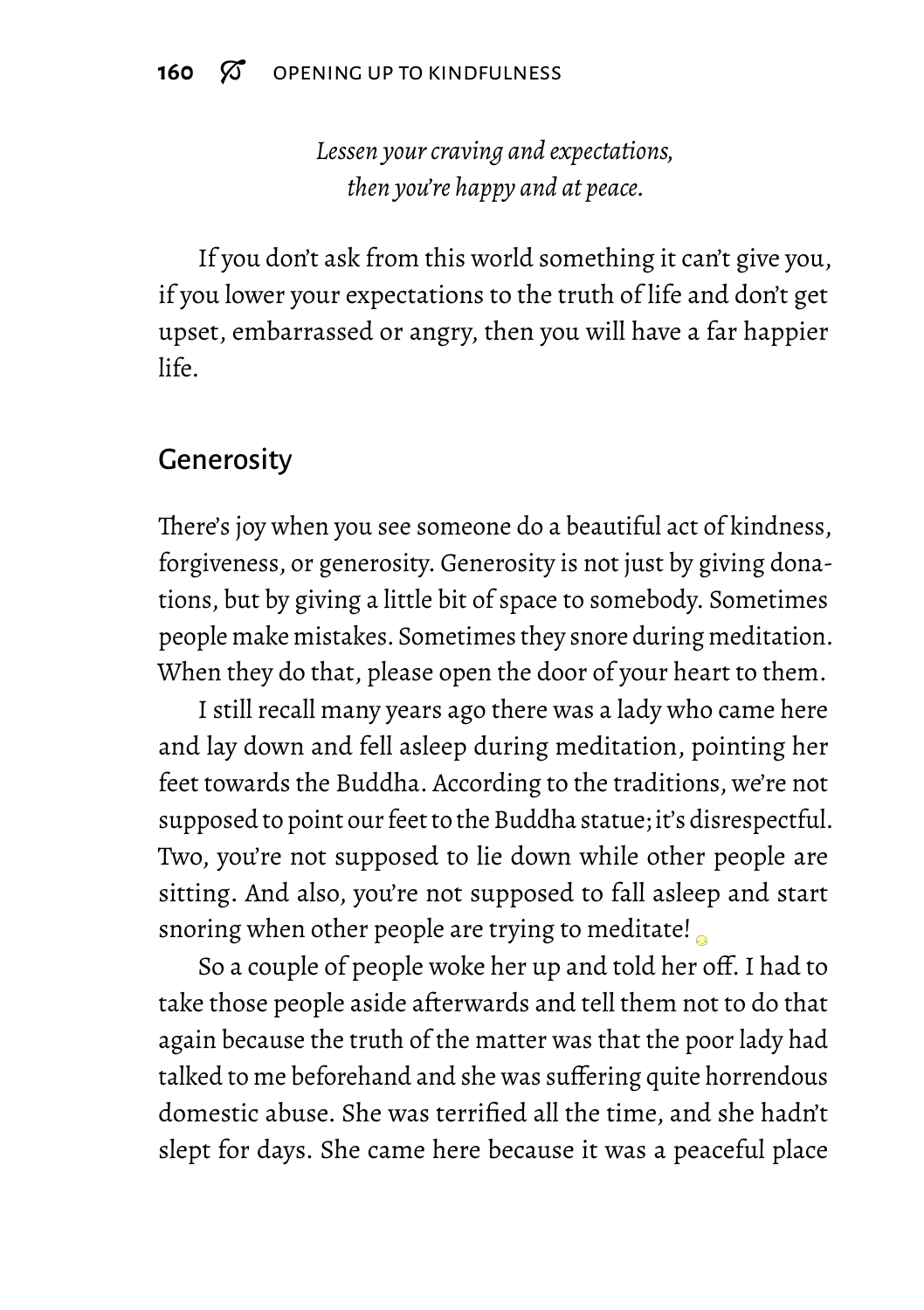and it was the first place where she felt safe in days; even the atmosphere was reassuring, kind and soft. Feeling safe, she lay down and fell fast asleep.

What a wonderful gift it was that we could give her just half an hour of sleeping here. Forget about the snoring, forget about the feet pointing at the Buddha. She was not doing it out of disrespect—she just needed a place of safety where she could catch up on sleep, and we could offer that to her.

Ideas like that show the whole meaning behind what we call spirituality: kindness.The ability just to open up and allow things to be even though they might be a little bit against the rules. But what are the rules for anyway? What is their purpose? What does that Buddha statue behind me stand for?

> *Generosity is not just donations, but giving kindness and forgiveness.*

### Virtue

Sometimes people forget why we do rituals and ceremonies such as bowing. Some people say they don't know what we bow for. Is it a religious rite? It could be if you don't understand why you are doing it.

> *When I bow, I bow to what the Buddha represents for me.*

To me the first bow is always for virtue, for goodness, for ethics. Because when you are a good person, a kind person, a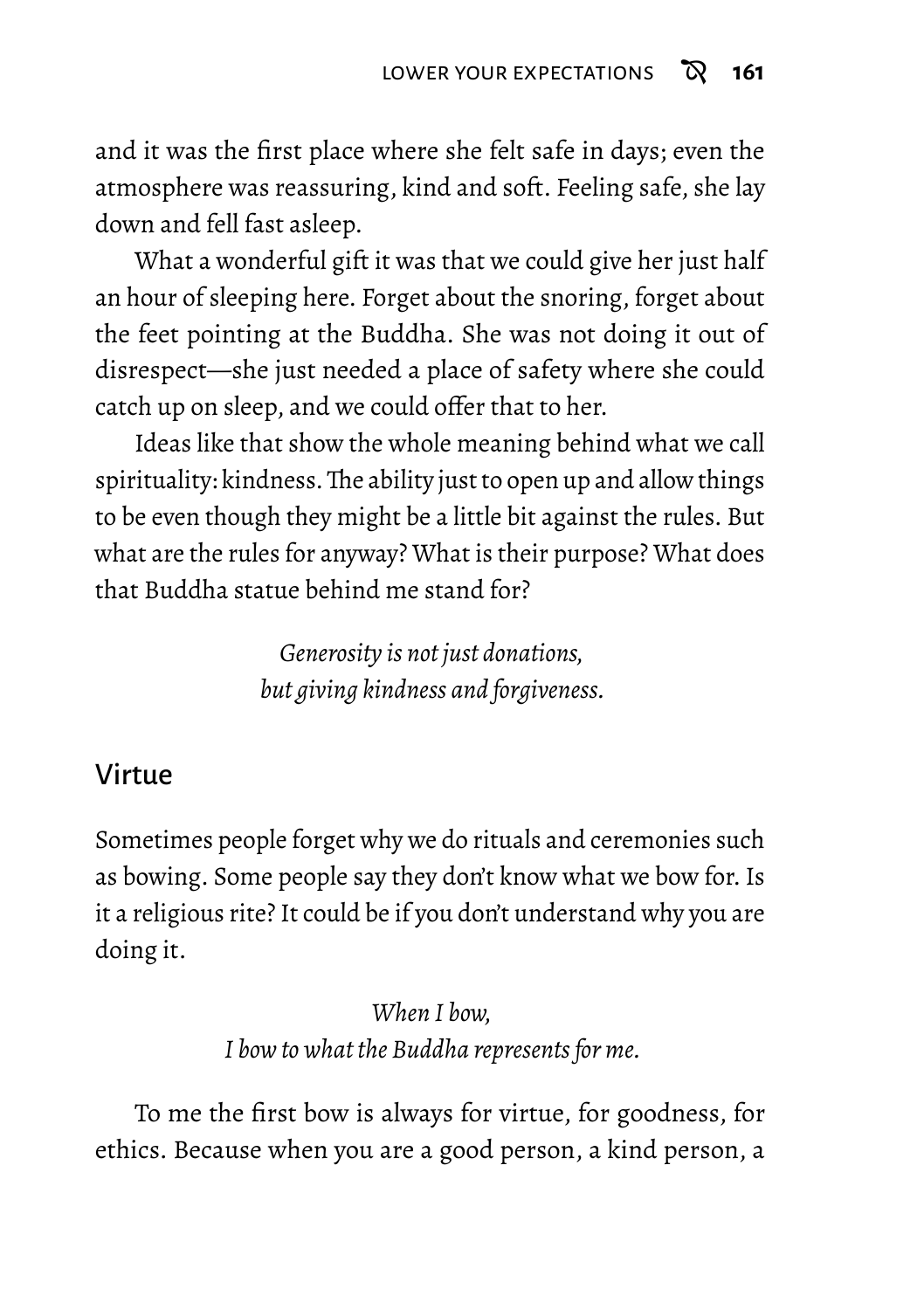trustworthy person, it makes life so peaceful and so safe. It's one of the reasons why that woman could fall asleep here: she felt that no one was going to attack her or steal her bag. She knew this was an ethical place where you can trust people.

I always remember one of my oldest friends coming to visit me in Thailand many years ago. I settled him in to his room and said one of the wonderful things to experience in northeast Thailand was the alms round in the morning. Monks get up really early and just as it gets light, the monks take their bowl and walk silently and mindfully through the village. Kind and generous people get up early to put some rice in the monks' bowls. They say the sight of peaceful, calm and quiet people walking through the village remind them of their spirituality.

I told my friend that this was one of the best times of morning, so he had to come. And he said, "I'm so tired. I get so stressed at work there's no way I can wake up at that time in the morning." I said, "You don't have to worry at all. I'll come to your room and knock on your door 15 minutes before we go, so you have time to get ready." And I did that.

As we were walking back, he thanked me for a great spiritual experience, but then he added, "It was really weird when I went to sleep last night. I knew that you'll be there in the morning to wake me up. I knew I could trust you." In London where he lived, many times people promised to do something, but they never did. "You can't trust people in the world, but here I could trust you 100%. And it is such a unique experience," he said.

When some people say they're going to do something for you, can you totally trust them? It's rotten, isn't it? It causes so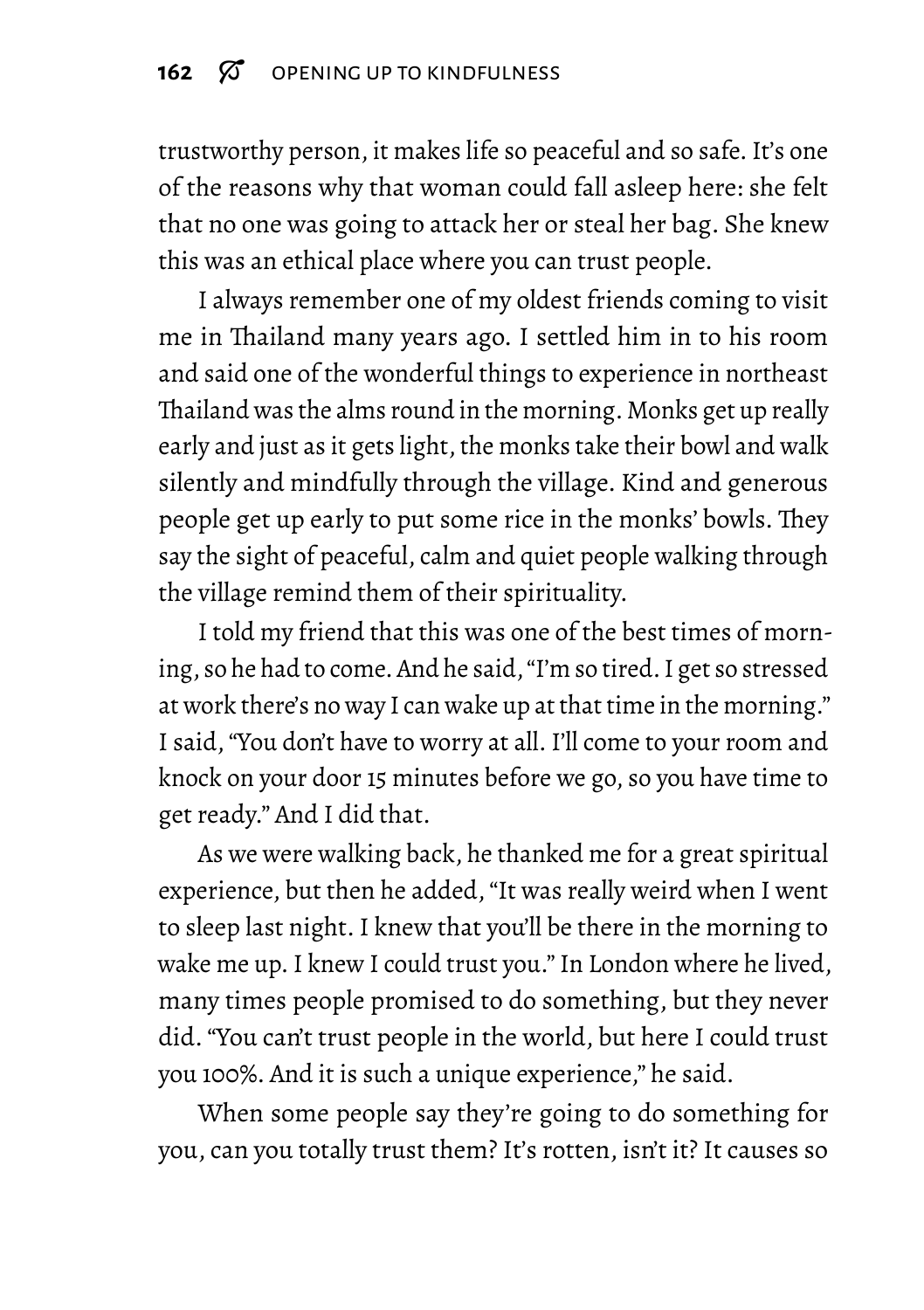much anxiety when you don't have beautiful ethics. Living in a monastery or living with people with ethics is such a brilliant privilege.

> *Just having trust makes it a privilege to live with spiritual people.*

Ethics solves so many problems about stress. I don't have to watch my back. You don't need to fear anything or be worried about what other people are saying or doing. You don't need to lie, you don't need to deceive people, you can trust people. And that is such a beautiful part of human life. That's why I worship virtue, I bow to virtue, because I really see its importance.

### Peace

The second bow is to peace. Peace comes from virtue as you don't need to argue with one another to get your own way. You can relax and find some peace in this world by lowering your expectations of what life is. You're not fighting but making peace, being kind, being gentle with yourself and with others. By lowering your expectations, you'd see that what people think is perfection is actually just not attainable, and little mistakes which you make give you this beautiful humanity and lovability.

> *Little mistakes give you beautiful humanity and lovability.*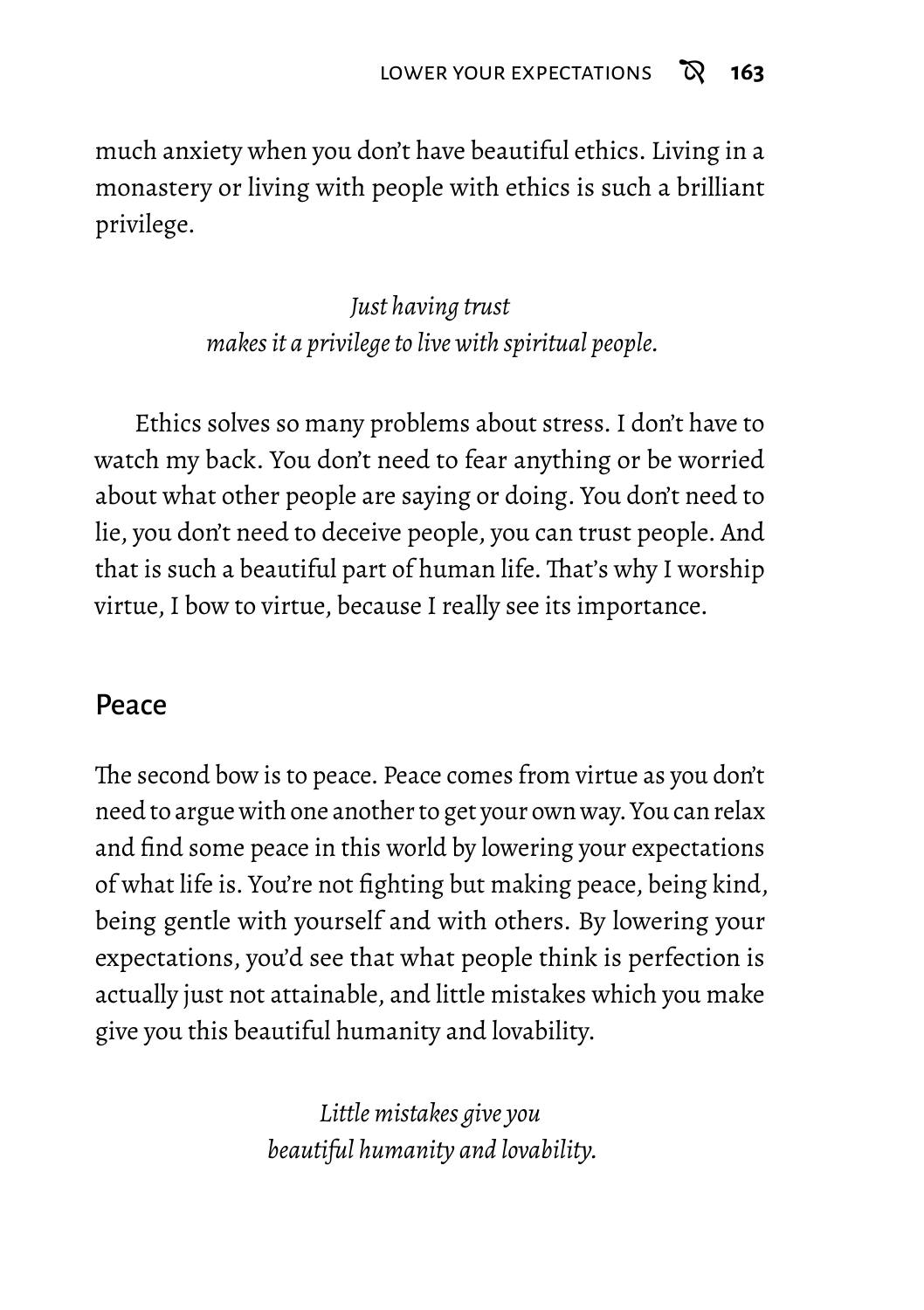When I came to Australia from Thailand decades ago, my Thai was fluent, but because I haven't practiced it so much here, my Thai and Laotian language skills get a bit strange.

After being here for about 10 years, a big group of Thai people from Bangkok came to visit the monastery and they wanted me to give a teaching in Thai. So I did as best I could. A little dharma talk for 50 minutes in Thai. After the talk, they said that it was amazing as it was the first time that they'd heard a monk give a talk in Pali (the language of the ancient Buddhist texts). It wasn't Pali, it was Thai!  $\left(\cdot\right)$ 

So I said I'd better brush up on my Thai. But they said, "Don't. This is good enough. It's cute when you make mistakes. It's fun when you pronounce the words wrong." And they added, "Don't be perfect. Lower your expectations.We love you as you are." And I really took that on board.

*Perfection is not attainable.*

### Beauty

You don't have to be perfect, you don't have to say the right things in the right way, because that's not the way nature is. You see weeds growing in the grass, you see trees bending over, and they all are making things surprisingly beautiful. You see clouds and dust over the horizon in the evening, and those little imperfections are what causes the beautiful golds and reds and crimsons that we see in the sky.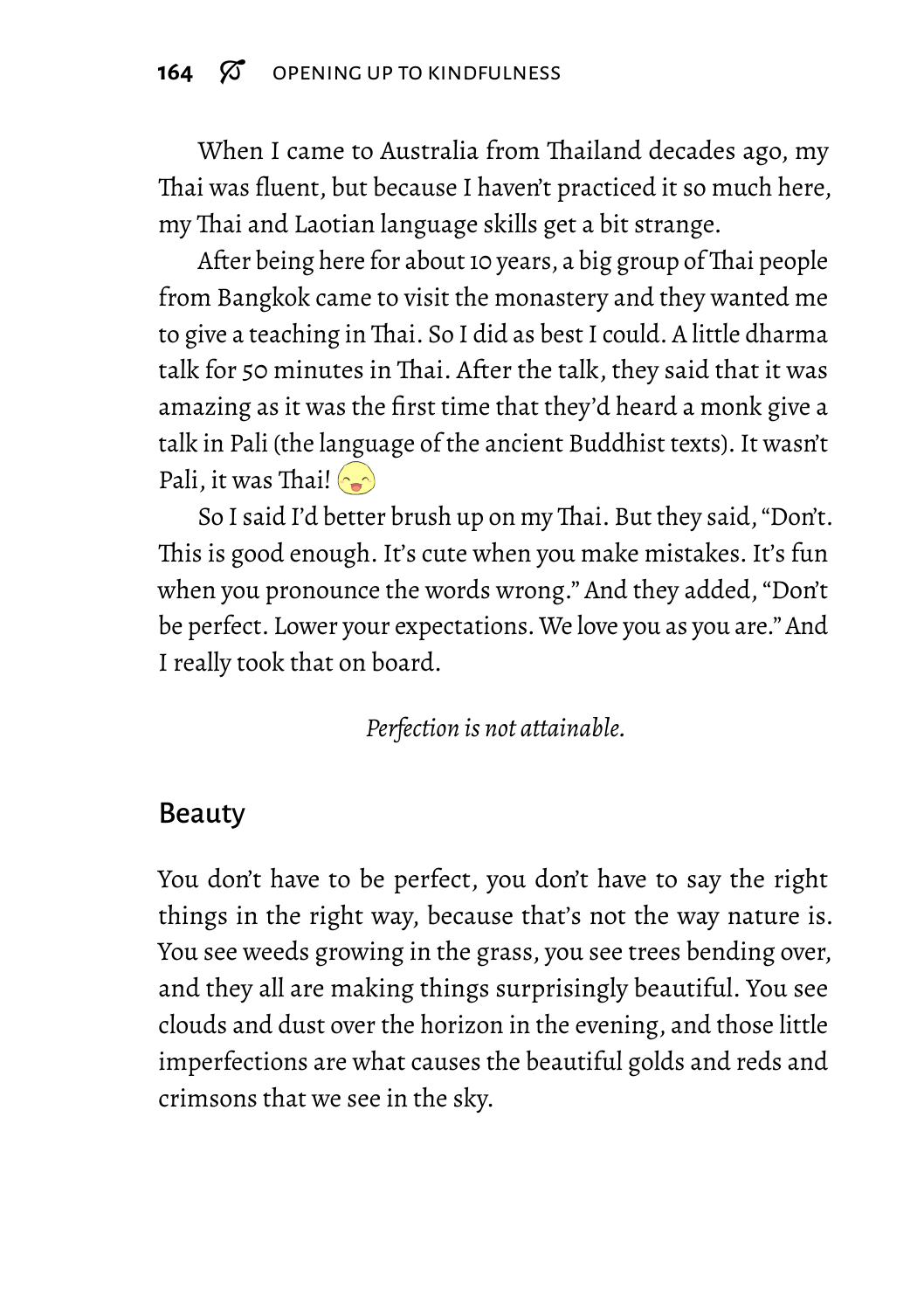*Without a little dust or a few clouds, there would not be a beautiful sunset.*

So please celebrate and respect imperfections. I don't look at them as imperfections anymore—it's beauty, it's character. You make peace with them instead of trying to fix them. When we try to fix all these problems, we just get stressed out and the problems are still there the next day. We try to make them a little bit better but sometimes I wonder if all that effort to fix up the problems of life is making more problems.

So I make peace with things, and I love it when we respect people for who they are and don't try to change them. We learn how to embrace them instead of challenging them, fighting them, and getting rid of them.

#### Emotional intelligence

When I was at Cambridge, a very good friend of mine said that he had just volunteered to do some social work at a hospital where people with Down's syndrome were institutionalised. I was busy, but if my friend went, I had to! It was pride.  $\implies$  That's all it was.

But in the end, I felt thankful to my friend for getting me to go there because I helped there for two years, and it was not service at all. I went there because I enjoyed it!  $\circ$ , I looked forward to those Thursday afternoons because I valued being taught and inspired by people who were locked away by the society. (This was in 1960s, 1970s.)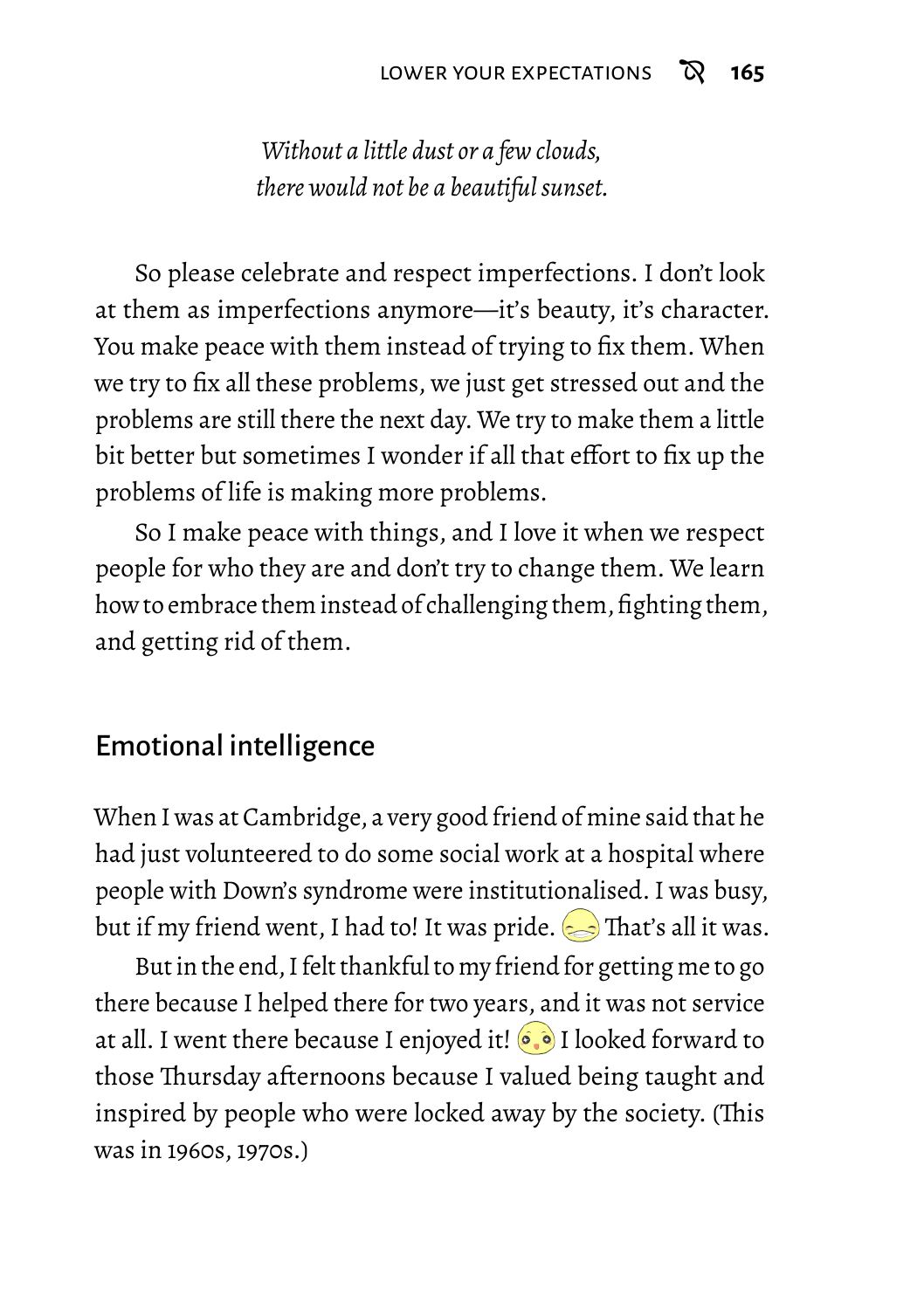One story which really stands out to me was the day after I broke up with my girlfriend. As I was walking towards this ward, one of the men came running towards me and threw his arms around me and gave me a big hug.

I asked, "What are you doing this for?"

He said, "You're upset, aren't you?"

He saw my heartache straight away!

How on Earth did he know that? But these people were so emotionally sensitive that they could look at us and know that we were sad, upset, or angry. I was just amazed that though they weren't intellectually able to go to university, they had huge amounts of emotional intelligence. They were so warm, so sensitive, and so nice to be around. They were wiser than me in so many areas.

With this amazing experience, I realised there's more to life than just studying. Peace is an emotion; it's a feeling that you can't write down in a book or analyse, but you can know it in your heart.

> *When you feel peace inside, it's amazing and wonderful.*

#### The car park

Another story is about a building surveyor in Serpentine many years ago. He came to see me at Bodhinyana Monastery after lunch one day. He introduced himself as I didn't know who he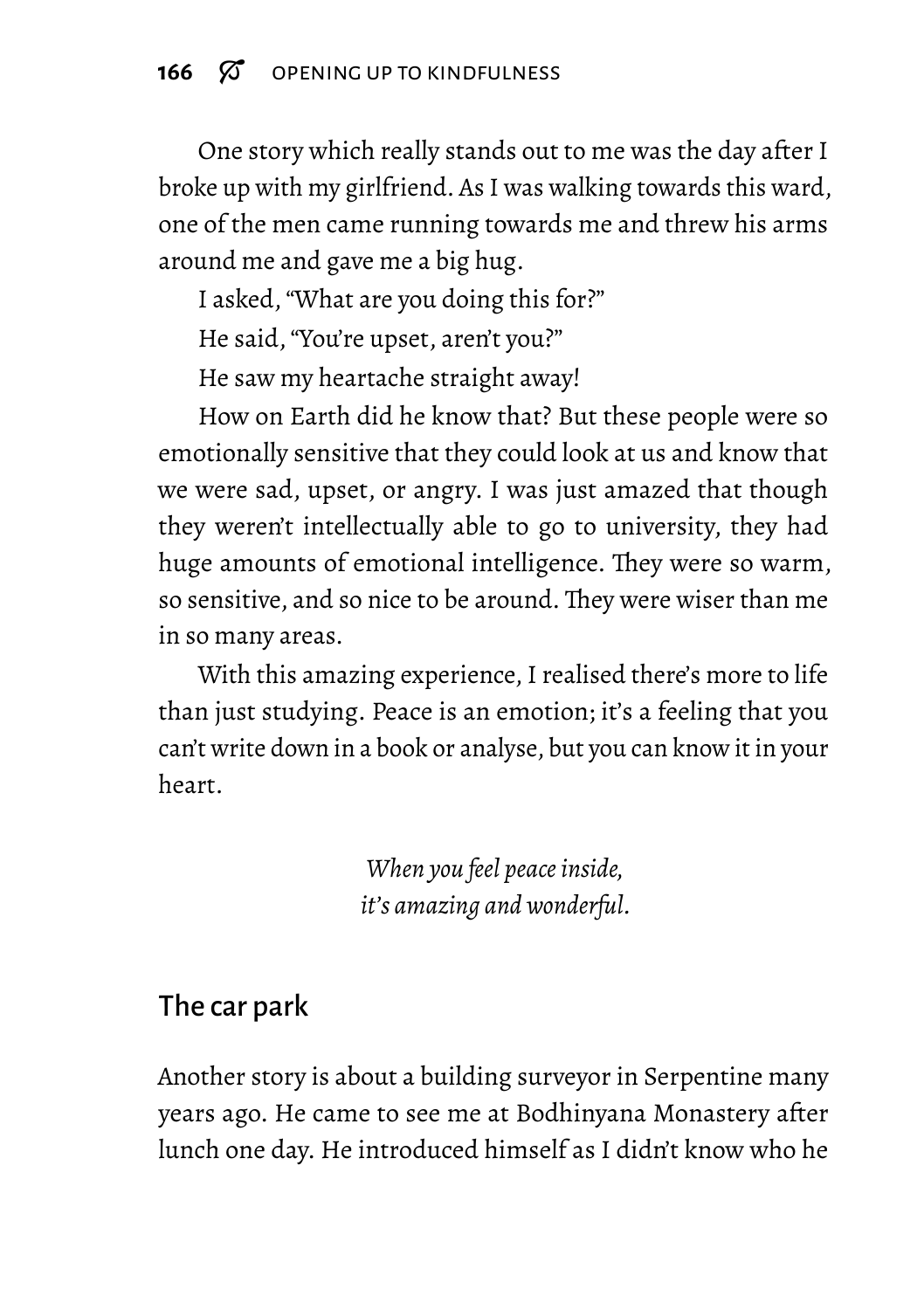was. "I'm your local building surveyor. I have done many of your plans. I've just come to say thank you."

"Thank you for giving you work?" I felt puzzled.

"No. Thank you for your car park."

I was more puzzled! He then smiled and told me that his job was sometimes so stressful that he would get in his car and drive to Bodhinyana Monastery, park his car in the car park and just sit there. He never came in to talk to me, never got out of his car even, just parking and staying there until he got enough of the peaceful energy of the place that his stress disappeared.Then, he would drive back to work. A peaceful atmosphere can destress you.

Just going to a calm place where you feel safe, where people aren't trying to convert you, where no one is shoving donation envelopes in your face, where you're just accepted and respected, and can just sit however long you want—that gives you peace and freedom. And this is such a beautiful gift.

> *A beautiful gift is giving people an opportunity to find peace.*

Sometimes when we have problems, all we need is a place where we could go just to chill out, to be left alone, or to reconcile ourselves with what has happened that upset us. A peaceful place, a safe place, a kind place just to sit down. We don't need to be told what to do as sometimes that just makes us more stressed. We just need a place to literally unwind and to be embraced in our own calm space.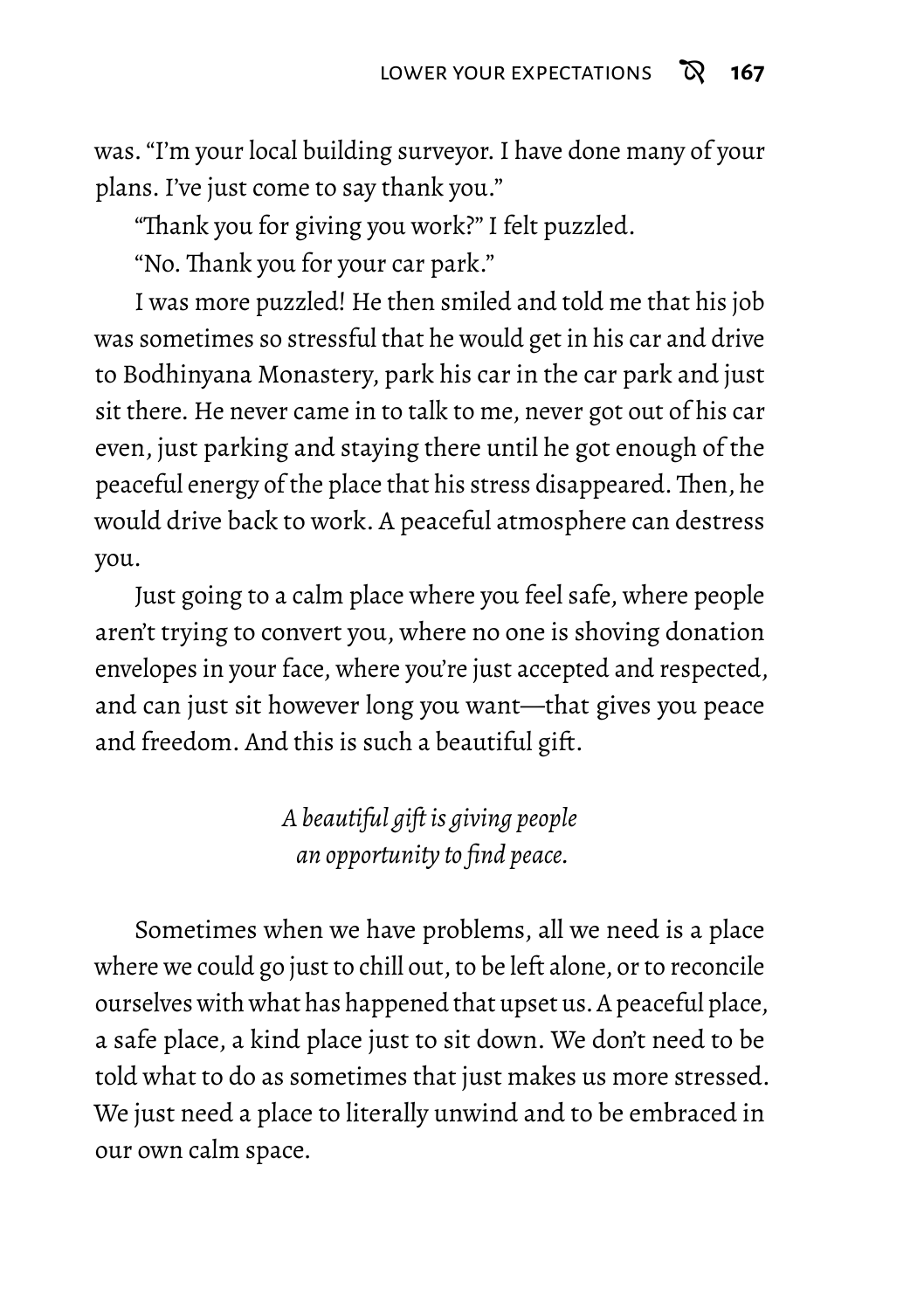*A lot of times all we really need is a peaceful place, a safe place, a kind place.*

### How big is my hand?

An old simile is: when you put your hand right in front of your face, it's so big. Just like when I'm obsessed with a problem, it stays right in front of my face, I can't see anything else but the problem—and it's huge. When you're peaceful, it goes out to where it belongs, at the end of your arm. The hand hasn't diminished in size, the problem is exactly the same, but now with perspective it's not such a big deal anymore. You've found some peace in your life. And peace is not what people tell you or force you to do. Peace is what happens when you relax, let things be, and have some kindness.

> *With perspective, a small problem remains small and you can be at peace.*

### The pyramids

As a young man in 1969, I went to Central America because I saw a book about the ancient Mayan pyramids, which were supposed to be spiritual centres, but no one knew what they meant. Having hardly any money, I had to travel on buses and fishing boats and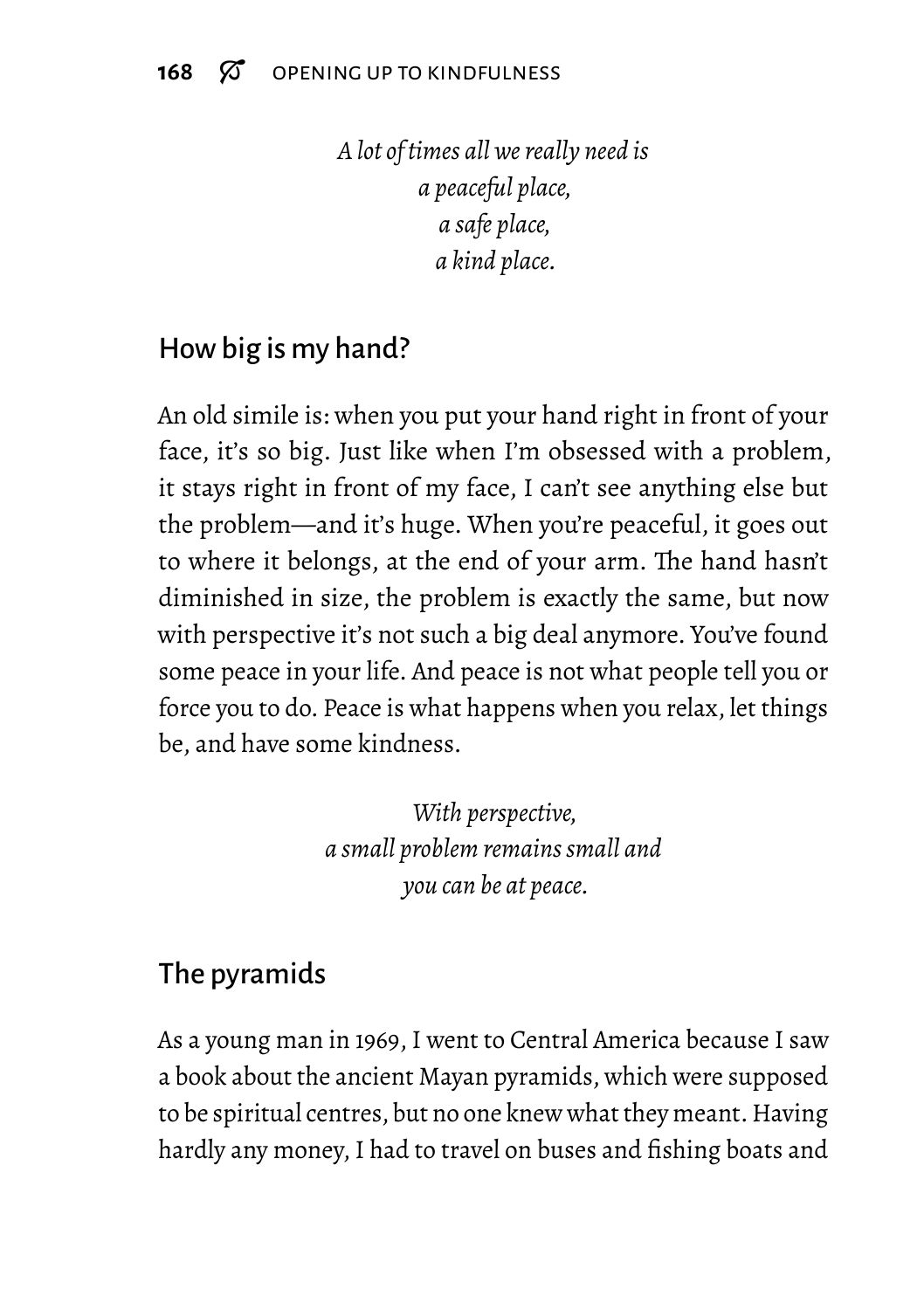that was quite a great adventure. When I got to these pyramids in the middle of the jungle, there were no guides, there were no tourists at all. I was left to all these pyramids by myself.

So what did I do? I climbed one of the pyramids just to see what was on top, not really knowing what I was doing.  $\sim$  When I got to the top, it was obvious that this place was a place of spirituality. Because the top of the pyramid was above the tree line, and for the first time in weeks I could see the horizon in all directions—nothing was between me and infinity! This incredible emptiness and space embraced everything, and it was peace. Sometimes we disturb peace by giving it a name, by trying to put it in a bottle and make it into a dogma, or by writing it in a book and fighting over who has the right book. But spirituality is something else.

#### *Spirituality is feeling the peace.*

That's what those pyramids were for: to see forever in all directions. But there was nothing there. Emptiness in all directions beautiful. This is the peace I always see as an important part of spirituality.

*Emptiness is peace.*

#### Space

We can find peace in the space between people. Do you ever notice a room is mostly empty? When we just see people and not space, then we always see girls, boys, bottles of water, Ajahn Brahm.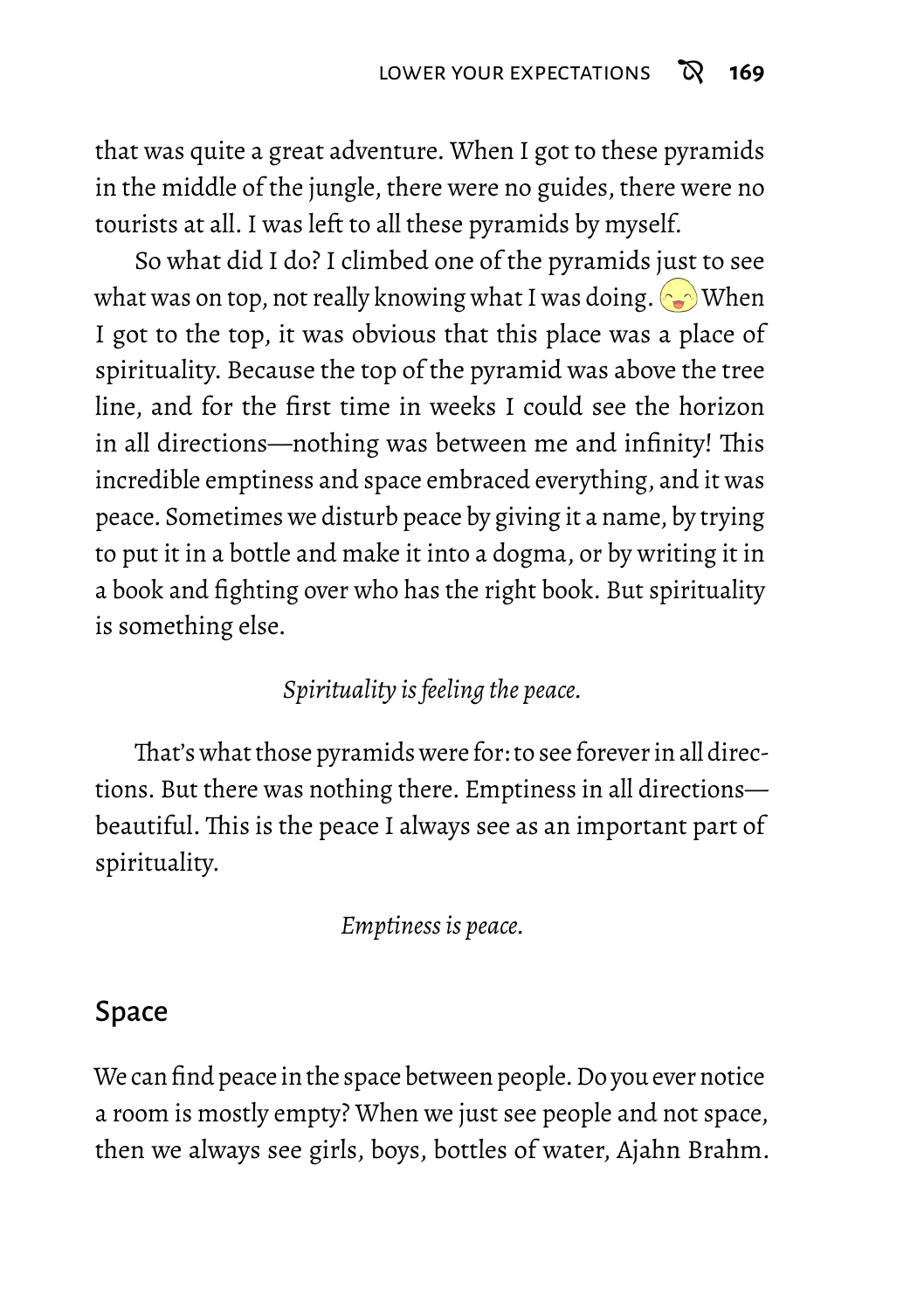But imagine just seeing what is around all the things in a room, which is far greater. There is always more space than there are things. Unfortunately, we have always been trained to perceive things rather than what's between things.

Change your perception. The distance between people is not what separates them, but this lovely emptiness actually joins them together. The space which embraces everybody is peace. So don't look at things, look at what's between things. This is how we learn how to appreciate peace rather than things.

> *The emptiness which embraces everything is peace.*

### Wisdom

The last bow is to wisdom, to kindness.Wisdom is not something you write in books or argue about. That's what my teacher Ajahn Chah always said when he saw people arguing. He looked at one monk and said, "You're right but not correct" then looked at the other monk and said, "you're correct but not right." It's a very beautiful little statement, not preferring one person to another but saying you're both wrong because you're arguing.

Real wisdom is something which settles arguments, calms people down. It finds common ground, connections between people, things which everybody can agree upon, and love and respect. Things like compassion and kindness, things like truth. Even the Buddha used to say: "You can know it's the truth, it's the dharma, if it leads to peace, freedom, and enlightenment."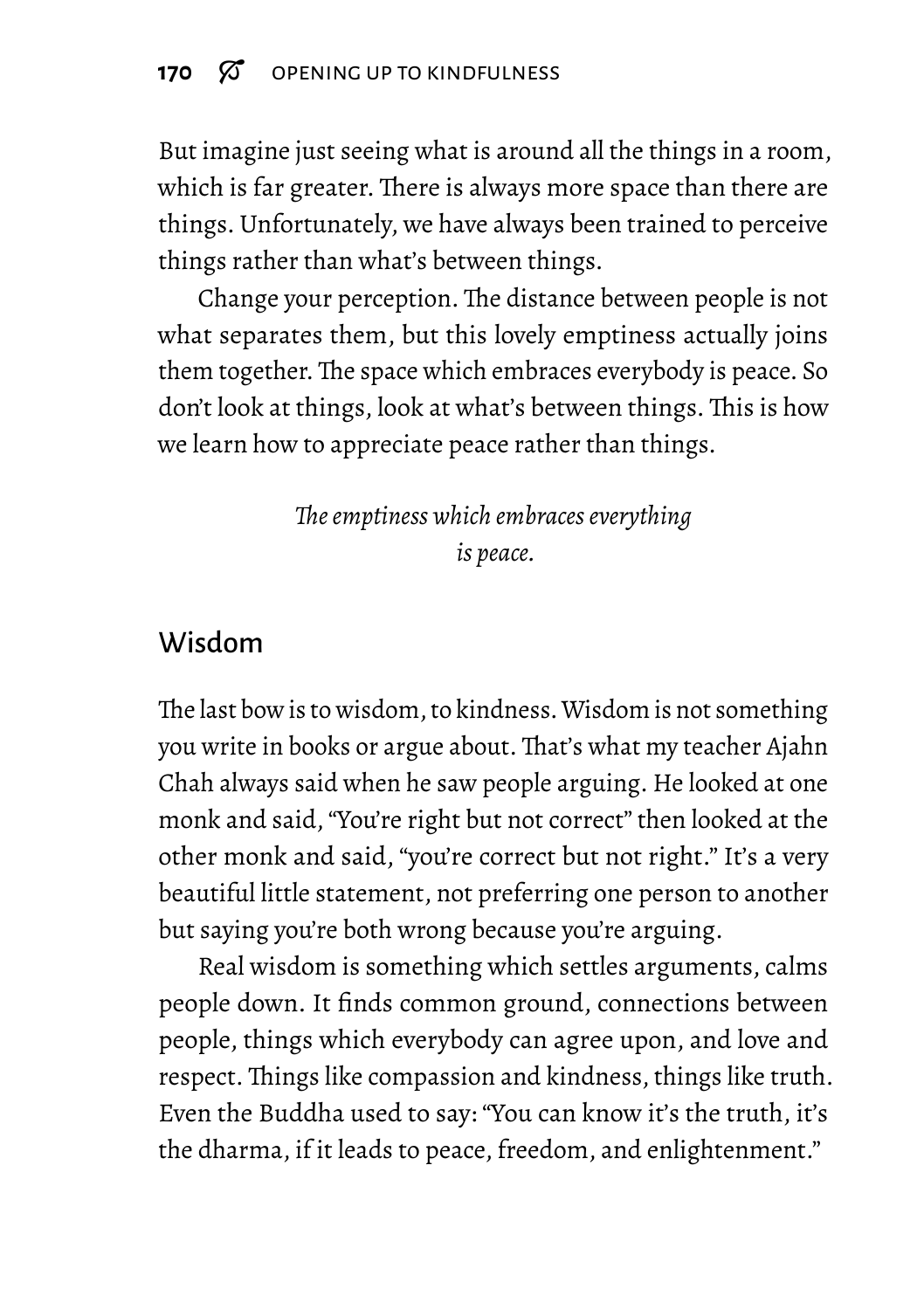#### *Real wisdom settles arguments and connects people.*

### **Spirituality**

Years ago I was invited to give a talk at the morning assembly at a school with one of my mates who was a chaplain. As we were waiting for the schoolkids to settle down, the principal, who was a very devout Christian, said, "Welcome to our school. When we go inside, the chaplain and I will bow to the statue of Jesus Christ, but because you're a Buddhist, you don't need to."

I'm a cheeky monk sometimes.  $\odot$  So I said to the principal, "No. I demand my right to bow to your statue of Jesus." I remember his face. He must have thought: "What mad monk have I let into my school?" So I explained to him, "Yes, I'm a Buddhist, but I can still see something worthwhile and wonderful in the image of Jesus Christ which I will bow to." He got it straightaway. By making a bow I'm not saying I'm a Christian; I'm saying there's something there which I respect and find value in.

As a result of that, two weeks later, kids from that school came on a trip to Bodhinyana Monastery.When we went into the main hall, both the principal and I bowed in front of the Buddha statue. The principal saw something of value there. Now, that is real spirituality.

> *Real spirituality is where we can find some common ground, respect, and peace.*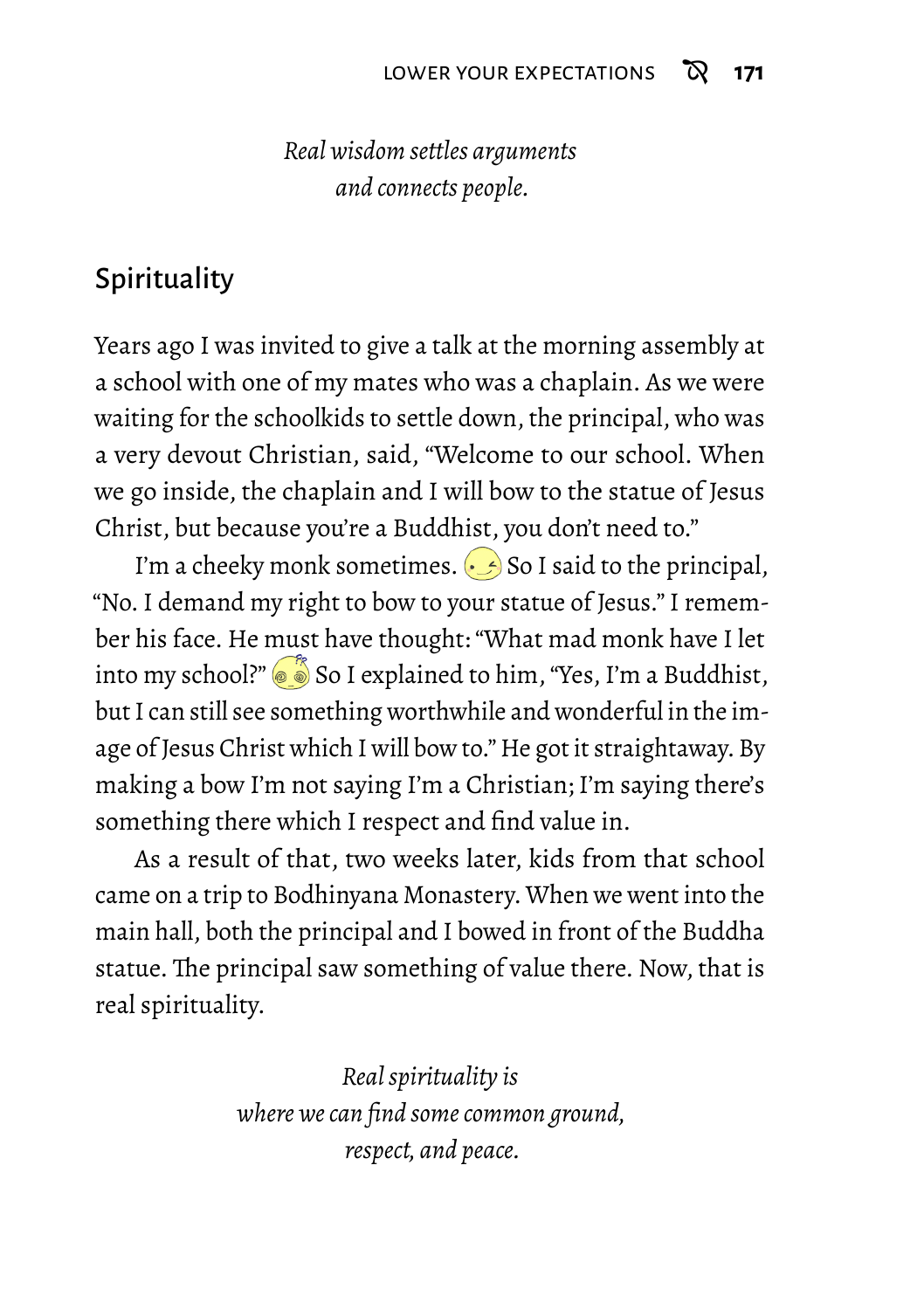So we're taking spirituality to a deeper level. Real spirituality does not create problems in our world but solves them. It enhances what you feel inside your heart: ethics, trust, goodness, forgiveness, inclusion, and love. It's wonderful.

That's one of the reasons why when a person says: "I am better than you," it means that person is too stuck on the spiritual path rather than following the path to find the truth and feeling what the path really means, and then having trust and courage to follow the heart rather than the dogma.

*Never let the dogma stand in the way of truth.*

If spirituality is to last, it needs to have a meaning for people so that people know peace, love, kindness, freedom, and deep stillness. When they can feel it, it makes sense to them, and it fulfils their hope of a peaceful world where there can be harmony. A world where they can have less stress and less fear. A world where one can find the path forward.

That is the meaning of my three bows to the Buddha—I bow to virtue, peace and compassion. This is what inspires me. This is where we find meaning in life.

> *Virtue, peace and compassion— That is where we find meaning in life.*

**Question:** How do you lower your expectations when the whole world tells you to do the opposite, such as chasing a goal?

**Ajahn Brahm:** The whole world tells you to do all sorts of stupid things. But how about following your heart and associating with good and kind people? When you associate with wise and kind people, you don't get into so many problems.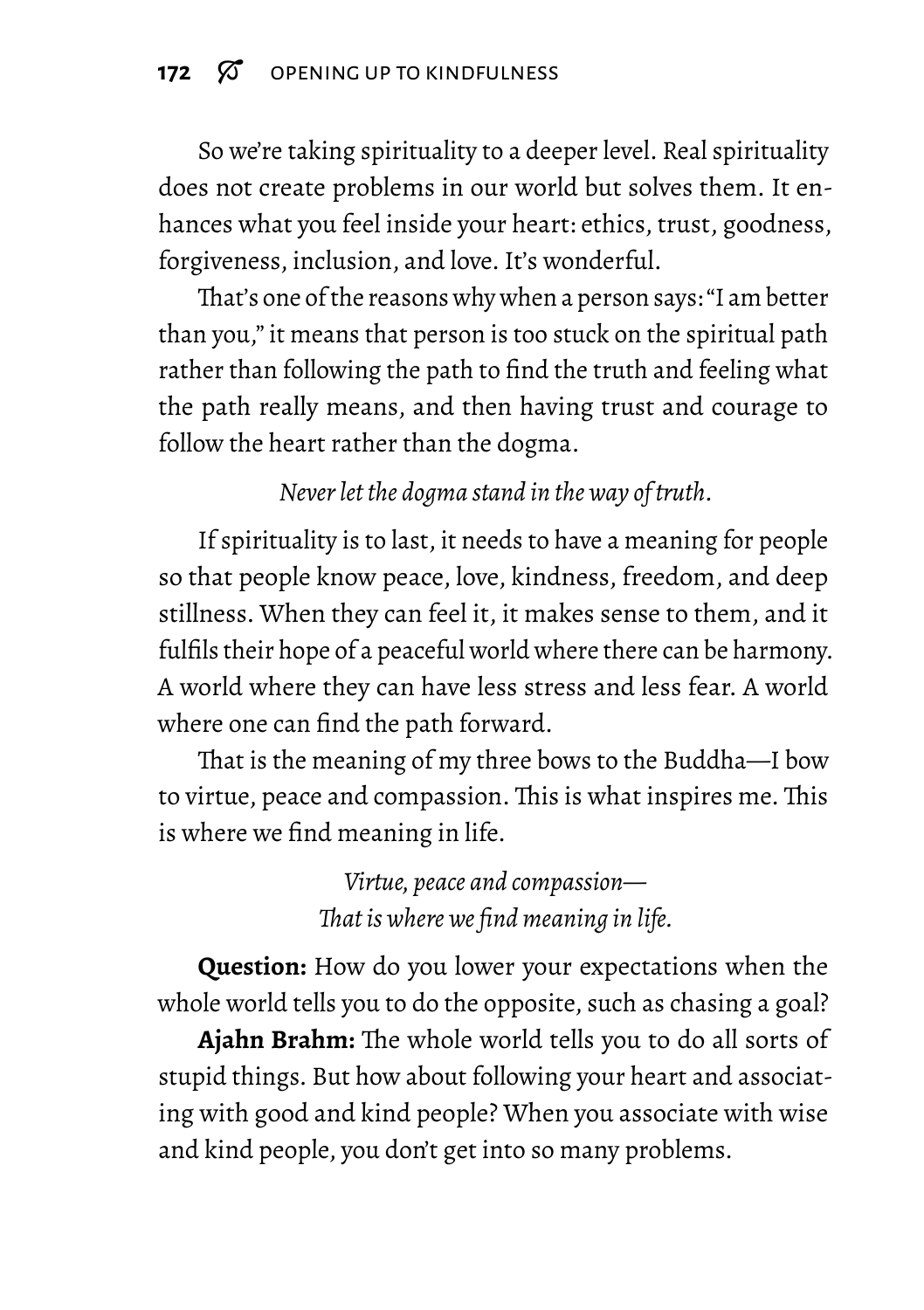**Question:** If I lower my expectations, how can I achieve my goals?

**Ajahn Brahm:** There was a lady here who told me, "I'm really suffering. This is where I should be in life, in my earning potential, my assets and all my achievements. BUT I'm down here somewhere. It's just so hard, so much stress and suffering, trying to work hard to get up to where I know I should be in life."

I said to her, "That's not how you get peace in life. If you think you are not where you should be, how about lowering *where you think you should be* to *where you are*? Then you're at peace." She got it.  $(\cdot)$ 

> *The problem is: we have unrealistic expectations of ourselves.*

**Question:** How can I be kind when I'm depressed and upset? **Ajahn Brahm:** One of the reasons you get depressed and upset is because you've been trying to achieve too many goals in your life. When you haven't reached them, you think: "Oh my goodness, I'm a failure. Everybody else is happy but not me."

So first of all, please know that depression will pass after a while. (Here I'm not talking about clinical depression.) Depression never lasts. There is light at the end of the tunnel. Also, sometimes you're depressed, sad and upset because you're exhausted, mentally exhausted. So please rest and don't fight that depression. Be kind to yourself.

You could try being happy with all the moods of your life, be it tiredness or sickness. You should accept them and embrace them. It's part of life. That's how you're kind. You open the door